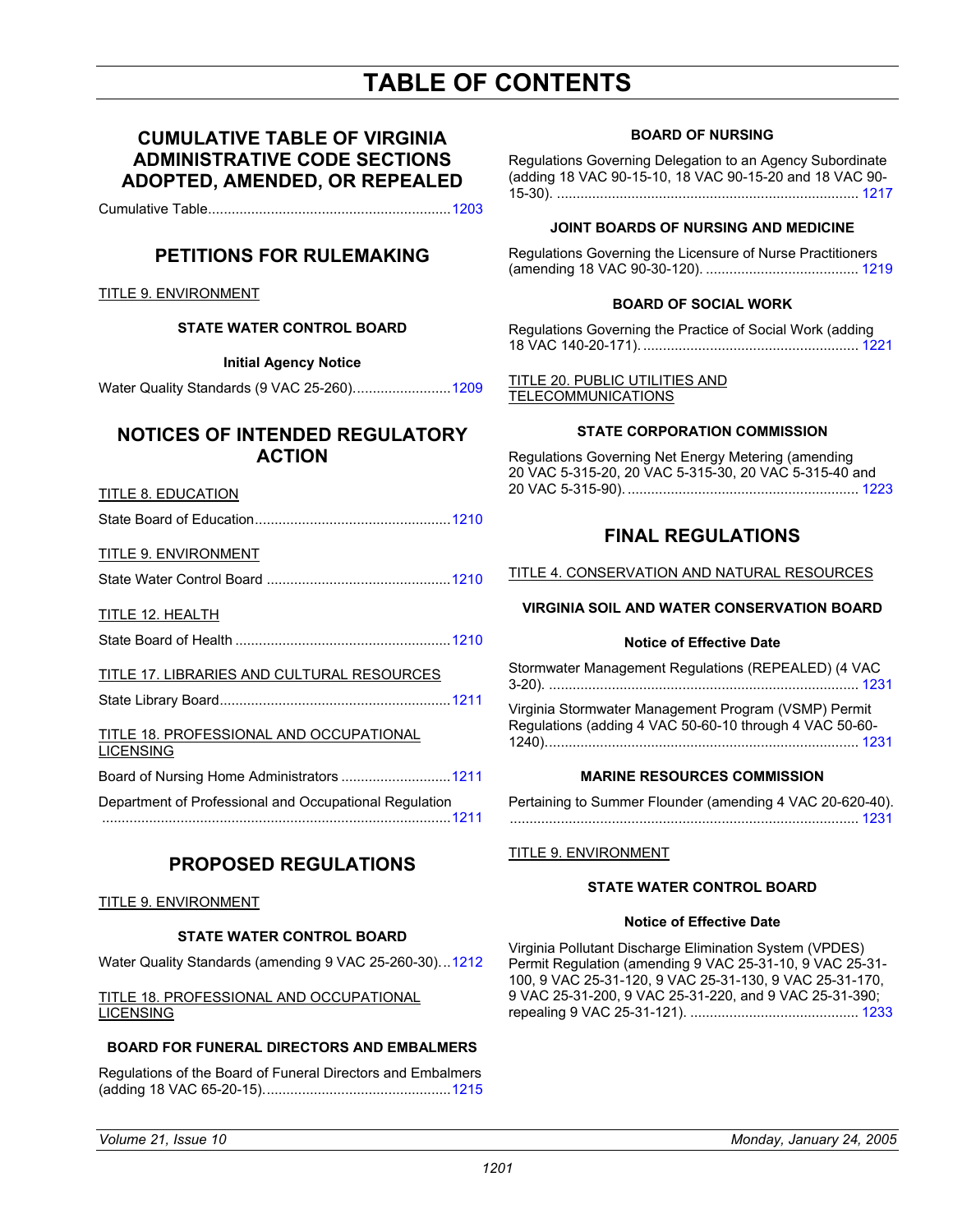# Table of Contents

# **EMERGENCY REGULATIONS**

TITLE 4. CONSERVATION AND NATURAL RESOURCES

# **MARINE RESOURCES COMMISSION**

Pertaining to Scup (Porgy) (amending 4 VAC 20-910-45) . ......................................................................................[..1234](#page-33-0)

# **GENERAL NOTICES/ERRATA**

# **DEPARTMENT OF ENVIRONMENTAL QUALITY**

| Total Maximum Daily Load (TMDL) for Lower Blackwater                                                     |
|----------------------------------------------------------------------------------------------------------|
| Total Maximum Daily Load (TMDL) for Lynnhaven Bay, Broad<br>Bay and Linkhorn Bay in Virginia Beach  1235 |
| Total Maximum Daily Load (TMDL) for Middlesex County                                                     |

### **STATE CORPORATION COMMISSION**

|--|--|--|

## **STATE LOTTERY DEPARTMENT**

|--|--|

### **VIRGINIA CODE COMMISSION**

| Forms for Filing Material for Publication in the Virginia |  |
|-----------------------------------------------------------|--|
|                                                           |  |

# **CALENDAR OF EVENTS**

## **EXECUTIVE**

| <b>INDEPENDENT</b>                    |  |
|---------------------------------------|--|
| Open Meetings and Public Hearings1263 |  |
| <b>LEGISLATIVE</b>                    |  |
| Open Meetings and Public Hearings1264 |  |
| CHRONOLOGICAL LIST                    |  |
|                                       |  |
|                                       |  |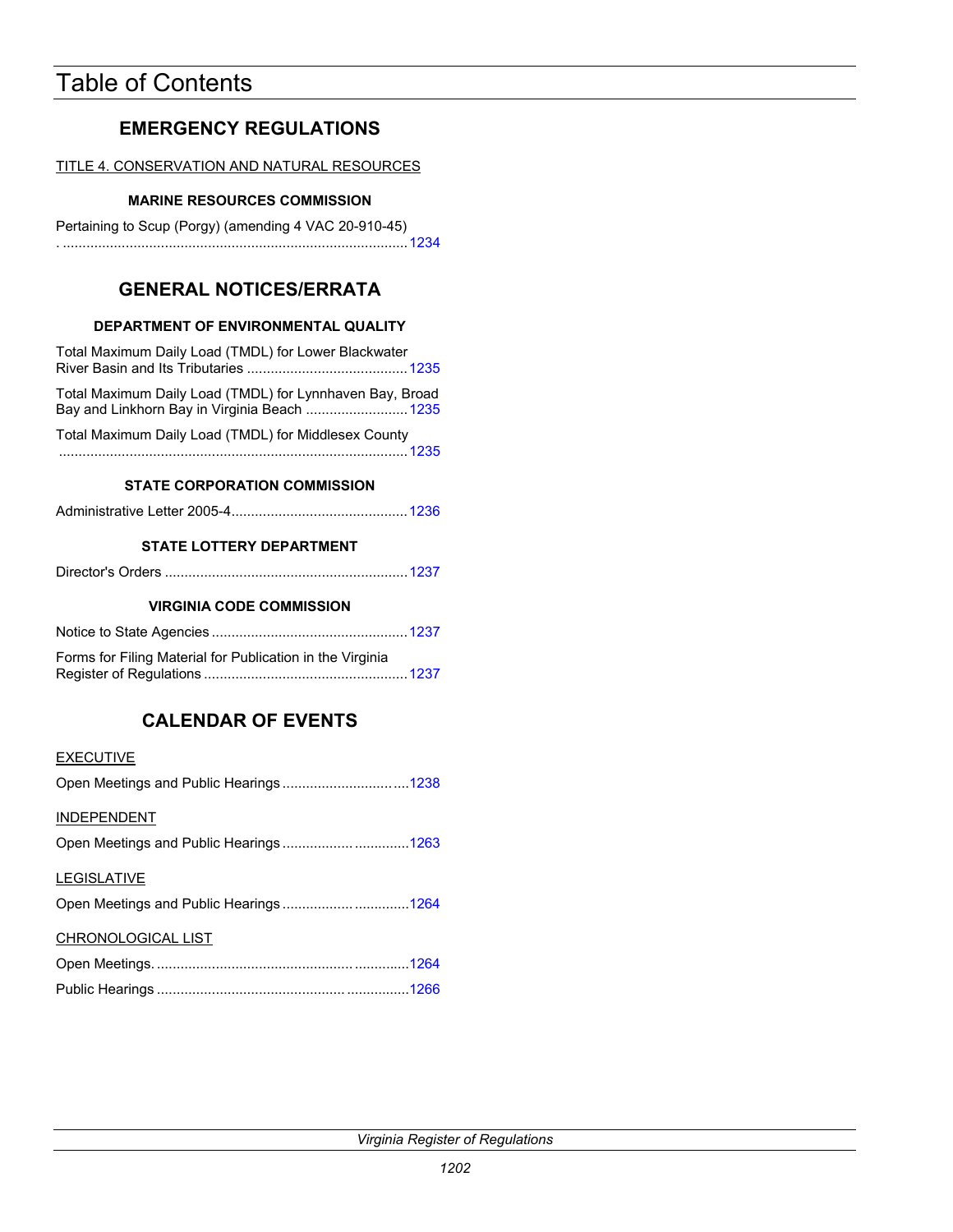# <span id="page-2-0"></span>**CUMULATIVE TABLE OF VIRGINIA ADMINISTRATIVE CODE SECTIONS ADOPTED, AMENDED, OR REPEALED**

The table printed below lists regulation sections, by Virginia Administrative Code (VAC) title, that have been amended, added or repealed in the *Virginia Register* since the regulations were originally published or last supplemented in VAC (the Fall 2004 VAC Supplement includes final regulations published through *Virginia Register* Volume 20, Issue 24, dated August 9, 2004). Emergency regulations, if any, are listed, followed by the designation "emer," and errata pertaining to final regulations are listed. Proposed regulations are not listed here. The table lists the sections in numerical order and shows action taken, the volume, issue and page number where the section appeared, and the effective date of the section.

| <b>SECTION NUMBER</b>                              | <b>ACTION</b> | <b>CITE</b>        | EFFECTIVE DATE                                      |
|----------------------------------------------------|---------------|--------------------|-----------------------------------------------------|
| <b>Title 1. Administration</b>                     |               |                    |                                                     |
| 1 VAC 75-40-10 through 1 VAC 75-40-60              | Added         | 20:25 VA.R. 3082   | 9/22/04                                             |
| <b>Title 2. Agriculture</b>                        |               |                    |                                                     |
| 2 VAC 5-500                                        | Repealed      | 21:8 VA.R. 861     | 1/26/05                                             |
| 2 VAC 5-501-10 through 2 VAC 5-501-110             | Added         | 21:8 VA.R. 861-869 | 1/26/05                                             |
| 2 VAC 5-530                                        | Repealed      | 21:8 VA.R. 869     | 1/26/05                                             |
| 2 VAC 5-531-10 through 2 VAC 5-531-140             | Added         | 21:8 VA.R. 869-908 | 1/26/05                                             |
| 2 VAC 20-30                                        | Erratum       | 20:25 VA.R. 3111   | $\overline{\phantom{a}}$                            |
| <b>Title 3. Alcoholic Beverages</b>                |               |                    |                                                     |
| 3 VAC 5-30                                         | Erratum       | 21:1 VA.R. 44      |                                                     |
| 3 VAC 5-30                                         | Erratum       | 21:3 VA.R. 345     | $\overline{\phantom{a}}$                            |
| 3 VAC 5-40                                         | Erratum       | 21:1 VA.R. 44      | $\overline{\phantom{a}}$                            |
| 3 VAC 5-40                                         | Erratum       | 21:3 VA.R. 345     | $\overline{a}$                                      |
| 3 VAC 5-50-60                                      | Amended       | 21:7 VA.R. 803     | 2/26/05                                             |
| 3 VAC 5-70                                         | Erratum       | 21:1 VA.R. 44      |                                                     |
| 3 VAC 5-70                                         | Erratum       | 21:3 VA.R. 345     | $\hspace{0.05cm} -\hspace{0.05cm} -\hspace{0.05cm}$ |
| <b>Title 4. Conservation and Natural Resources</b> |               |                    |                                                     |
| 4 VAC 3-20                                         | Repealed      | 21:3 VA.R. 317     | 1/29/05                                             |
| 4 VAC 15-20-100                                    | Amended       | 21:3 VA.R. 318     | 10/1/04                                             |
| 4 VAC 15-40-280                                    | Amended       | 21:1 VA.R. 24      | 10/20/04                                            |
| 4 VAC 15-260-10                                    | Amended       | 20:25 VA.R. 3082   | 7/28/04                                             |
| 4 VAC 15-320-100                                   | Amended       | 21:1 VA.R. 24      | 9/20/04                                             |
| 4 VAC 20-25-10 through 4 VAC 20-25-40              | Added         | 21:8 VA.R. 908-909 | 12/1/04                                             |
| 4 VAC 20-270-30                                    | Amended       | 20:26 VA.R. 3191   | 8/6/04                                              |
| 4 VAC 20-320-10                                    | Amended       | 20:26 VA.R. 3191   | 8/6/04                                              |
| 4 VAC 20-320-70                                    | Amended       | 20:26 VA.R. 3192   | 8/6/04                                              |
| 4 VAC 20-320-80                                    | Amended       | 20:26 VA.R. 3192   | 8/6/04                                              |
| 4 VAC 20-564-10 through 4 VAC 20-564-50 emer       | Added         | 20:25 VA.R. 3096   | 8/16/04-9/3/04                                      |
| 4 VAC 20-650-20                                    | Amended       | 21:8 VA.R. 909     | 12/1/04                                             |
| 4 VAC 20-720-20                                    | Amended       | 21:4 VA.R. 408     | 10/1/04                                             |
| 4 VAC 20-720-20                                    | Amended       | 21:8 VA.R. 910     | 12/1/04                                             |
| 4 VAC 20-720-40 through 4 VAC 20-720-100           | Amended       | 21:4 VA.R. 409-411 | 10/1/04                                             |
| 4 VAC 20-720-40 through 4 VAC 20-720-90            | Amended       | 21:8 VA.R. 911-913 | 12/1/04                                             |
| 4 VAC 20-720-75                                    | Added         | 21:8 VA.R. 912     | 12/1/04                                             |
| 4 VAC 20-910-45 emer                               | Amended       | 21:5 VA.R 499      | 11/1/04-11/30/04                                    |
| 4 VAC 20-910-45                                    | Amended       | 21:8 VA.R. 913     | 12/1/04                                             |
| 4 VAC 20-920-45                                    | Added         | 21:8 VA.R. 914     | 12/1/04                                             |
| 4 VAC 20-950-47                                    | Amended       | 21:5 VA.R. 497     | 10/29/04                                            |
| 4 VAC 20-950-48 emer                               | Amended       | 21:3 VA.R. 334     | 9/29/04-10/30/04                                    |
| 4 VAC 20-950-48                                    | Amended       | 21:5 VA.R 497      | 10/29/04                                            |
| 4 VAC 20-950-48.1                                  | Added         | 21:5 VA.R. 497     | 10/29/04                                            |
| 4 VAC 20-1045-10                                   | Added         | 21:4 VA.R. 412     | 10/1/04                                             |
| 4 VAC 20-1045-20                                   | Added         | 21:4 VA.R. 412     | 10/1/04                                             |

*Volume 21, Issue 10 Monday, January 24, 2005*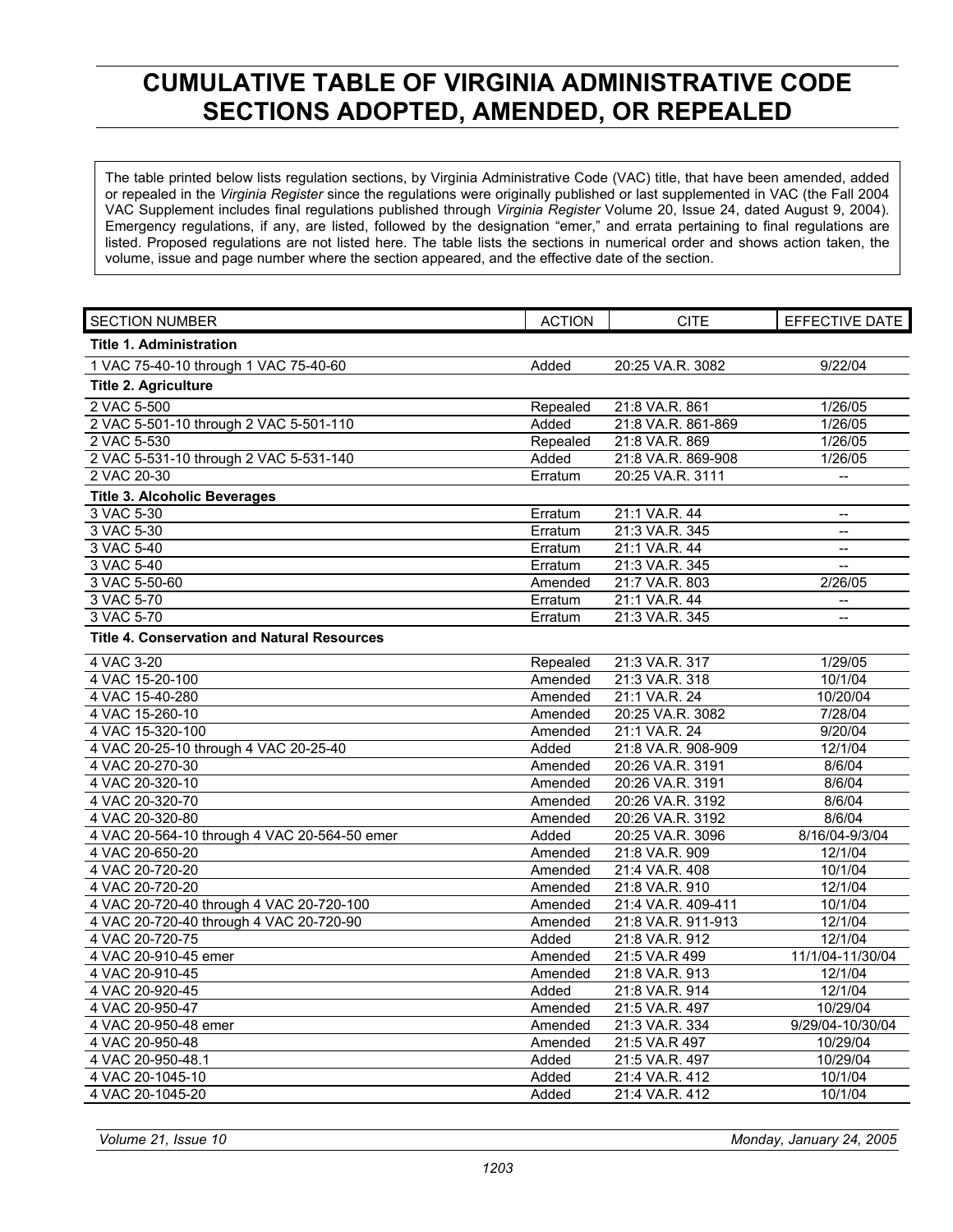| <b>SECTION NUMBER</b><br><b>ACTION</b>                 | <b>CITE</b>                      | EFFECTIVE DATE           |
|--------------------------------------------------------|----------------------------------|--------------------------|
| 4 VAC 20-1045-30<br>Added                              | 21:4 VA.R. 412                   | 10/1/04                  |
| 4 VAC 25-31 (Forms)<br>Amended                         | 21:1 VA.R. 28                    | $-\!$                    |
| 4 VAC 25-130 (Forms)<br>Amended                        | 21:2 VA.R. 225                   |                          |
| 4 VAC 50-60-10 through 4 VAC 50-60-1240<br>Added       | 21:3 VA.R. 317                   | 1/29/05                  |
| <b>Title 6. Criminal Justice and Corrections</b>       |                                  |                          |
| 6 VAC 20-190-10<br>Amended                             | 21:2 VA.R. 127                   | 11/3/04                  |
| 6 VAC 20-190-50<br>Amended                             | 21:2 VA.R. 127                   | 11/3/04                  |
| 6 VAC 20-190-150<br>Amended                            | 21:2 VA.R. 127                   | 11/3/04                  |
| 6 VAC 20-190-160<br>Amended                            | 21:2 VA.R. 128                   | 11/3/04                  |
| 6 VAC 20-240-10 through 6 VAC 20-240-140 emer<br>Added | 20:25 VA.R. 3097-3102            | 8/23/04-8/22/05          |
| 6 VAC 35-170-10 through 6 VAC 35-170-230<br>Added      | 21:9 VA.R. 1073                  | 2/9/05                   |
| <b>Title 8. Education</b>                              |                                  |                          |
| 8 VAC 20-140-10<br>Repealed                            | 21:3 VA.R. 332                   | 1/1/05                   |
| 8 VAC 20-200<br>Erratum                                | 21:9 VA.R. 1169                  | $\overline{\phantom{a}}$ |
| 8 VAC 20-200-10<br>Repealed                            | 21:7 VA.R. 804                   | 3/1/05                   |
| 8 VAC 20-210-10<br>Amended                             | 21:4 VA.R. 413                   | 1/1/05                   |
| 8 VAC 20-260-10 through 8 VAC 20-260-60<br>Repealed    | 21:7 VA.R. 805-806               | 3/1/05                   |
| 8 VAC 20-360-10<br>Amended                             | 21:8 VA.R. 1011                  | 3/15/05                  |
| 8 VAC 20-360-20<br>Amended                             | 21:8 VA.R. 1012                  | 3/15/05                  |
| 8 VAC 20-360-30<br>Repealed                            | 21:8 VA.R. 1012                  | 3/15/05                  |
| 8 VAC 20-380-10 through 8 VAC 20-380-40<br>Repealed    | 21:7 VA.R. 806-807               | 3/1/05                   |
| 8 VAC 20-400-10 through 8 VAC 20-400-50<br>Repealed    | 21:7 VA.R. 807-808               | 3/1/05                   |
| 8 VAC 20-430-10 through 8 VAC 20-430-50<br>Repealed    | 21:7 VA.R. 808-809               | 3/1/05                   |
| 8 VAC 20-470-10<br>Repealed                            | 21:4 VA.R. 423                   | 3/1/05                   |
| 8 VAC 20-480-10<br>Repealed                            | 21:7 VA.R. 809                   | 3/1/05                   |
| Repealed<br>8 VAC 40-30 emer                           | 21:6 VA.R. 684                   | 11/8/04-11/7/05          |
| 8 VAC 40-31-10 through 8 VAC 40-31-320 emer<br>Added   | 21:6 VA.R. 684-698               | 11/8/04-11/7/05          |
| <b>Title 9. Environment</b>                            |                                  |                          |
| 9 VAC 5-20<br>Erratum                                  | 21:9 VA.R. 1169                  | $\overline{\phantom{a}}$ |
| 9 VAC 5-20-204<br>Erratum                              | 20:26 VA.R. 3210-3211            |                          |
| 9 VAC 5-20-204<br>Amended                              | 21:7 VA.R. 790                   | 1/12/05                  |
| 9 VAC 5-20-205<br>Erratum                              | 20:26 VA.R. 3210-3211            | $\overline{a}$           |
| 9 VAC 5-50-400<br>Amended                              | 21:7 VA.R. 791                   | 1/12/05                  |
| 9 VAC 5-60-60<br>Amended                               | 21:7 VA.R. 791                   | 1/12/05                  |
| 9 VAC 5-60-90<br>Amended                               | 21:7 VA.R. 791                   | 1/12/05                  |
| 9 VAC 5-60-91<br>Repealed                              | 21:7 VA.R. 791                   | 1/12/05                  |
| 9 VAC 5-60-100<br>Amended<br>9 VAC 5-80-2000           | 21:7 VA.R. 791                   | 1/12/05                  |
| Amended<br>9 VAC 5-80-2010                             | 21:4 VA.R. 413<br>21:4 VA.R. 414 | 12/1/04<br>12/1/04       |
| Amended<br>9 VAC 5-80-2250                             |                                  | 12/1/04                  |
| Amended<br>9 VAC 25-31-10<br>Amended                   | 21:4 VA.R. 419<br>21:2 VA.R. 128 | 11/3/04                  |
| 9 VAC 25-31-10<br>Amended                              | 21:9 VA.R. 1073                  | 2/9/05                   |
| 9 VAC 25-31-30<br>Amended                              | 21:2 VA.R. 139                   | 11/3/04                  |
| 9 VAC 25-31-100<br>Amended                             | 21:2 VA.R. 140                   | 11/3/04                  |
| 9 VAC 25-31-100<br>Amended                             | 21:9 VA.R. 1084                  | 2/9/05                   |
| 9 VAC 25-31-120<br>Amended                             | 21:9 VA.R. 1100                  | 2/9/05                   |
| 9 VAC 25-31-121<br>Repealed                            | 21:9 VA.R. 1111                  | 2/9/05                   |
| 9 VAC 25-31-130<br>Amended                             | 21:2 VA.R. 158                   | 11/3/04                  |
| 9 VAC 25-31-130<br>Amended                             | 21:9 VA.R. 1117                  | 2/9/05                   |
| 9 VAC 25-31-170<br>Amended                             | 21:2 VA.R. 160                   | 11/3/04                  |
| 9 VAC 25-31-170<br>Amended                             | 21:9 VA.R. 1119                  | 2/9/05                   |
| 9 VAC 25-31-200<br>Amended                             | 21:2 VA.R. 162                   | 11/3/04                  |
| 9 VAC 25-31-200<br>Amended                             | 21:9 VA.R. 1121                  | 2/9/05                   |
| 9 VAC 25-31-220<br>Amended                             | 21:9 VA.R. 1123                  | 2/9/05                   |
| 9 VAC 25-31-390<br>Amended                             | 21:9 VA.R. 1128                  | 2/9/05                   |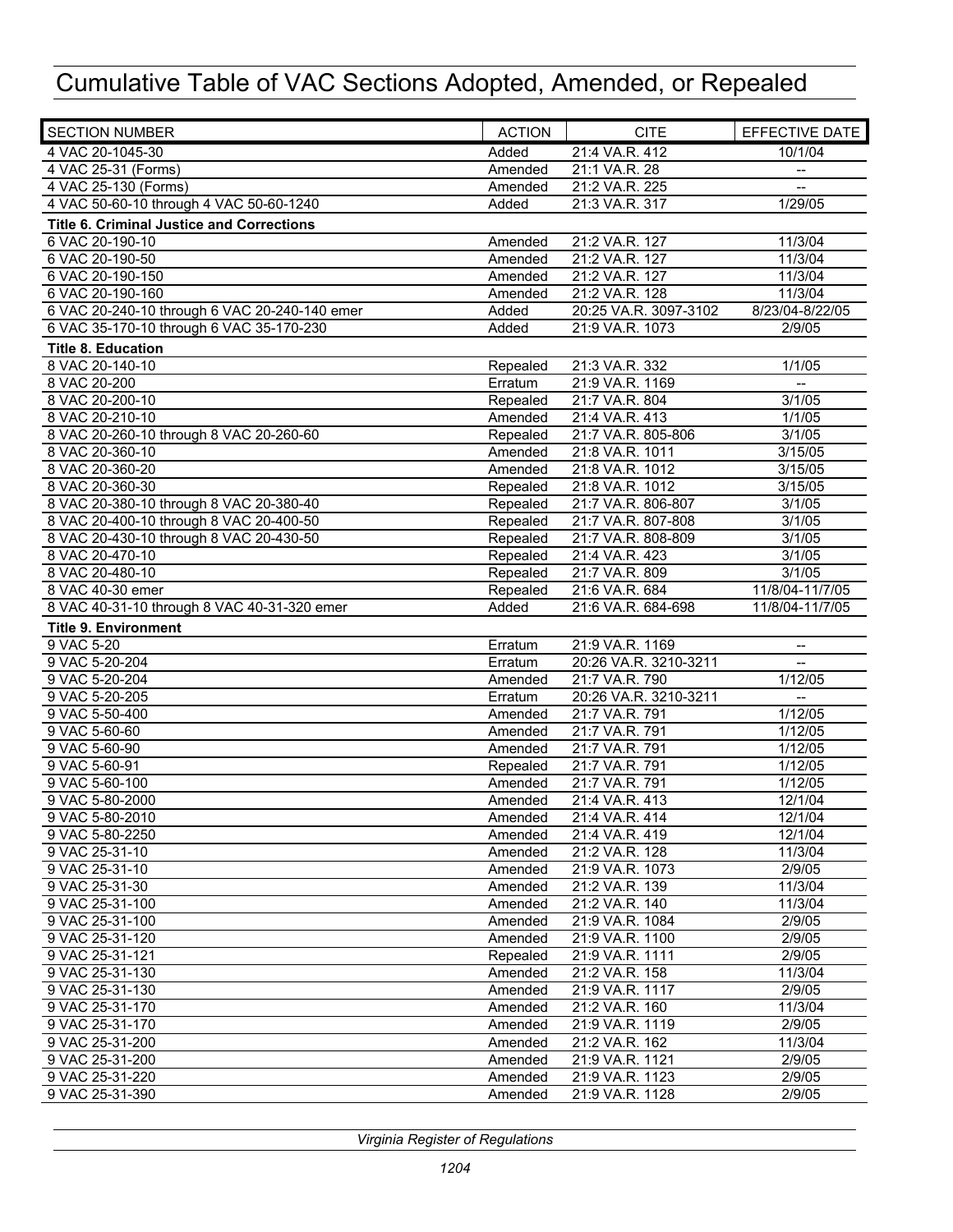| <b>SECTION NUMBER</b>                               | <b>ACTION</b> | <b>CITE</b>        | EFFECTIVE DATE           |
|-----------------------------------------------------|---------------|--------------------|--------------------------|
| 9 VAC 25-71-10                                      | Amended       | 21:2 VA.R. 165     | 11/3/04                  |
| 9 VAC 25-71-60                                      | Amended       | 21:2 VA.R. 166     | 11/3/04                  |
| 9 VAC 25-101-30                                     | Amended       | 21:2 VA.R. 166     | 11/3/04                  |
| 9 VAC 25-101-35                                     | Added         | 21:2 VA.R. 167     | 11/3/04                  |
| 9 VAC 25-101-40                                     | Amended       | 21:2 VA.R. 167     | 11/3/04                  |
| 9 VAC 25-101-45                                     | Added         | 21:2 VA.R. 170     | 11/3/04                  |
| 9 VAC 25-101-50                                     | Amended       | 21:2 VA.R. 170     | 11/3/04                  |
| 9 VAC 25-101-60                                     | Amended       | 21:2 VA.R. 172     | 11/3/04                  |
| 9 VAC 25-101-70                                     | Amended       | 21:2 VA.R. 172     | 11/3/04                  |
| 9 VAC 25-151-140                                    | Amended       | 21:2 VA.R. 173     | 11/3/04                  |
| 9 VAC 25-151-150                                    | Amended       | 21:2 VA.R. 175     | 11/3/04                  |
| 9 VAC 25-151-160                                    | Amended       | 21:2 VA.R. 179     | 11/3/04                  |
| 9 VAC 25-151-180                                    | Amended       | 21:2 VA.R. 179     | 11/3/04                  |
| 9 VAC 25-151-230                                    | Amended       | 21:2 VA.R. 181     | 11/3/04                  |
| 9 VAC 25-151-280                                    | Amended       | 21:2 VA.R. 182     | 11/3/04                  |
| 9 VAC 25-191                                        | Erratum       | 21:9 VA.R. 1170    | $\overline{\phantom{a}}$ |
| 9 VAC 25-191-10 through 9 VAC 25-191-50             | Added         | 21:2 VA.R. 183-198 | 11/3/04                  |
| 9 VAC 25-192-10                                     | Amended       | 21:2 VA.R. 199     | 11/3/04                  |
| 9 VAC 25-192-20                                     | Amended       | 21:2 VA.R. 200     | 11/3/04                  |
| 9 VAC 25-192-30                                     | Repealed      | 21:2 VA.R. 200     | 11/3/04                  |
| 9 VAC 25-192-40                                     | Repealed      | 21:2 VA.R. 200     | 11/3/04                  |
| 9 VAC 25-192-50                                     | Amended       | 21:2 VA.R. 200     | 11/3/04                  |
| 9 VAC 25-192-60                                     | Amended       | 21:2 VA.R. 201     | 11/3/04                  |
| 9 VAC 25-192-70                                     | Amended       | 21:2 VA.R. 202     | 11/3/04                  |
| 9 VAC 25-400-10                                     | Repealed      | 20:25 VA.R. 3083   | 9/22/04                  |
| 9 VAC 25-401-10 through 9 VAC 25-401-50             | Added         | 20:25 VA.R. 3083   | 9/22/04                  |
| 9 VAC 25-590-10 through 9 VAC 25-590-100            | Amended       | 21:8 VA.R. 915-919 | 1/26/05                  |
| 9 VAC 25-590-120                                    | Amended       | 21:8 VA.R. 919     | 1/26/05                  |
| 9 VAC 25-590-120                                    | Repealed      | 21:8 VA.R. 919     | 1/26/05                  |
| 9 VAC 25-590-140 through 9 VAC 25-590-210           | Amended       | 21:8 VA.R. 919-923 | 1/26/05                  |
| 9 VAC 25-590-260                                    | Amended       | 21:8 VA.R. 924     | 1/26/05                  |
| 9 VAC 25-630                                        | Erratum       | 21:9 VA.R. 1170    | $\overline{\phantom{a}}$ |
| 9 VAC 25-630-10                                     | Amended       | 21:2 VA.R. 211     | 11/3/04                  |
| 9 VAC 25-630-20                                     | Amended       | 21:2 VA.R. 212     | 11/3/04                  |
| 9 VAC 25-630-30                                     | Amended       | 21:2 VA.R. 212     | 11/3/04                  |
| 9 VAC 25-630-50                                     | Amended       | 21:2 VA.R. 212     | 11/3/04                  |
| 9 VAC 25-660-10 through 9 VAC 25-660-100            | Amended       | 21:8 VA.R. 929-940 | 1/26/05                  |
| 9 VAC 25-670-10 through 9 VAC 25-670-100            | Amended       | 21:8 VA.R. 940-957 | 1/26/05                  |
| 9 VAC 25-680-10 through 9 VAC 25-680-100            | Amended       | 21:8 VA.R. 957-976 | 1/26/05                  |
| 9 VAC 25-690-10 through 9 VAC 25-690-100            | Amended       | 21:8 VA.R. 976-997 | 1/26/05                  |
| 9 VAC 25-720-50                                     | Amended       | 21:9 VA.R. 1130    | 2/9/05                   |
| 9 VAC 25-720-60                                     | Amended       | 21:9 VA.R. 1136    | 2/9/05                   |
| 9 VAC 25-720-80                                     | Amended       | 21:9 VA.R. 1143    | 2/9/05                   |
| 9 VAC 25-720-90                                     | Amended       | 21:9 VA.R. 1152    | 2/9/05                   |
| <b>Title 10. Finance and Financial Institutions</b> |               |                    |                          |
| 10 VAC 5-100-10                                     | Repealed      | 21:6 VA.R. 630     | 6/30/05                  |
| 10 VAC 5-100-20                                     | Repealed      | 21:6 VA.R. 630     | 6/30/05                  |
| 10 VAC 5-100-30                                     | Repealed      | 21:6 VA.R. 630     | 6/30/05                  |
| 10 VAC 5-110-10                                     | Added         | 21:6 VA.R. 631     | 11/15/04                 |
| 10 VAC 5-110-20                                     | Added         | 21:6 VA.R. 631     | 11/15/04                 |
| Title 11. Gaming                                    |               |                    |                          |
| 11 VAC 10-20-200                                    | Amended       | 20:25 VA.R. 3083   | 9/23/04                  |
| 11 VAC 10-20-240 emer                               | Amended       | 20:25 VA.R. 3102   | 7/28/04-7/27/05          |
| 11 VAC 10-45                                        | Erratum       | 20:25 VA.R. 3112   | $\overline{\phantom{a}}$ |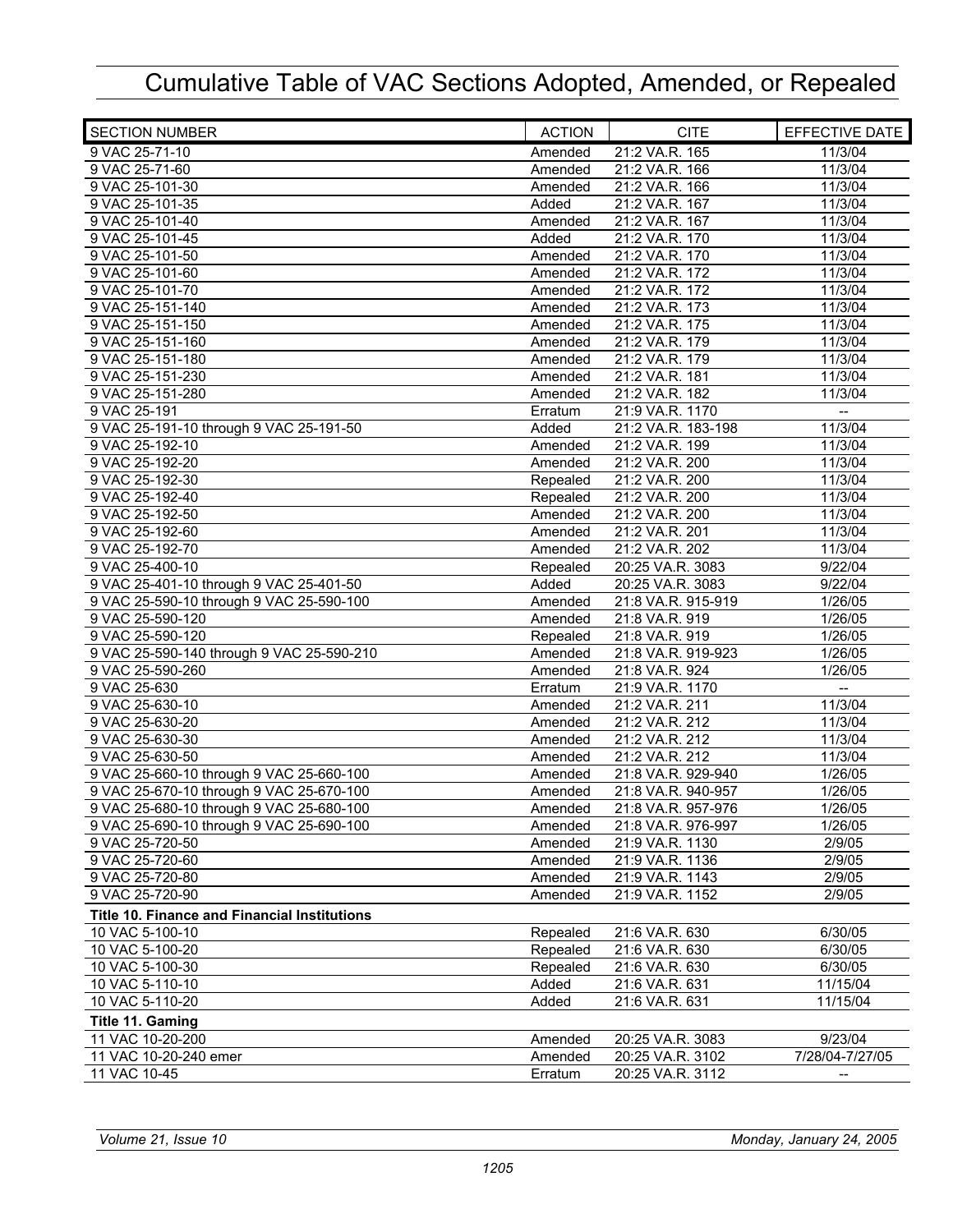| <b>SECTION NUMBER</b>                     | <b>ACTION</b>    | <b>CITE</b>                      | EFFECTIVE DATE    |
|-------------------------------------------|------------------|----------------------------------|-------------------|
| Title 12. Health                          |                  |                                  |                   |
| 12 VAC 5-90-10 emer                       | Amended          | 21:6 VA.R. 699                   | 11/5/04-11/4/05   |
| 12 VAC 5-90-40 emer                       | Amended          | 21:6 VA.R. 702                   | 11/5/04-11/4/05   |
| 12 VAC 5-90-90 emer                       | Amended          | 21:6 VA.R. 703                   | 11/5/04-11/4/05   |
| 12 VAC 5-90-100 emer                      | Amended          | 21:6 VA.R. 705                   | 11/5/04-11/4/05   |
| 12 VAC 5-90-105 emer                      | Added            | 21:6 VA.R. 705                   | 11/5/04-11/4/05   |
| 12 VAC 5-90-110 emer                      | Amended          | 21:6 VA.R. 706                   | 11/5/04-11/4/05   |
| 12 VAC 5-90-120 emer                      | Added            | 21:6 VA.R. 708                   | 11/5/04-11/4/05   |
| 12 VAC 5-220-10                           | Amended          | 20:26 VA.R. 3193                 | 9/27/04           |
| 12 VAC 5-220-160                          | Amended          | 20:26 VA.R. 3196                 | 9/27/04           |
| 12 VAC 5-220-230                          | Amended          | 20:26 VA.R. 3197                 | 9/27/04           |
| 12 VAC 5-220-385                          | Amended          | 20:26 VA.R. 3198                 | 9/27/04           |
| 12 VAC 5-371-110                          | Amended          | 20:26 VA.R. 3200                 | 9/27/04           |
| 12 VAC 5-410                              | Erratum          | 21:8 VA.R. 1016                  |                   |
| 12 VAC 5-410-440                          | Amended          | 21:6 VA.R. 665                   | 2/14/05           |
| 12 VAC 5-410-441 through 12 VAC 5-410-447 | Added            | 21:6 VA.R. 666-681               | 2/14/05           |
| 12 VAC 5-590-505 emer                     | Added            | 21:9 VA.R. 1165                  | 12/21/04-12/20/05 |
| 12 VAC 30-10-650                          | Amended          | 21:6 VA.R. 631                   | 1/3/05            |
| 12 VAC 30-50-210                          | Amended          | 21:6 VA.R. 632                   | 1/3/05            |
| 12 VAC 30-70-331                          | Amended          | 21:6 VA.R. 683                   | 7/1/05            |
| 12 VAC 30-80-30                           | Amended          | 21:7 VA.R. 797                   | 1/12/05           |
| 12 VAC 30-80-40                           | Amended          | 21:6 VA.R. 632                   | 1/3/05            |
| 12 VAC 30-80-40 emer                      | Amended          | 21:6 VA.R. 709                   | 12/1/04-11/30/05  |
| 12 VAC 30-80-190 emer                     | Amended          | 20:26 VA.R. 3203                 | 9/1/04-8/31/05    |
| 12 VAC 30-80-190 emer                     | Amended          | 20:26 VA.R. 3204                 | 9/1/04-8/31/05    |
| 12 VAC 30-80-190                          | Amended          | 21:7 VA.R. 800                   | 1/12/05           |
| 12 VAC 30-90-29                           | Amended          | 21:2 VA.R. 223                   | 11/3/04           |
| 12 VAC 30-120-211 emer                    | Amended          | 21:6 VA.R. 711                   | 12/1/04-11/30/05  |
| 12 VAC 30-120-213 emer                    | Amended          | 21:6 VA.R. 714                   | 12/1/04-11/30/05  |
| 12 VAC 30-120-215 emer                    | Amended          | 21:6 VA.R. 715                   | 12/1/04-11/30/05  |
| 12 VAC 30-120-219 emer                    | Amended          | 21:6 VA.R. 718                   | 12/1/04-11/30/05  |
| 12 VAC 30-120-223 emer                    | Amended          | 21:6 VA.R. 719                   | 12/1/04-11/30/05  |
| 12 VAC 30-120-225 emer                    | Amended          | 21:6 VA.R. 720                   | 12/1/04-11/30/05  |
| 12 VAC 30-120-227 emer                    | Amended          | 21:6 VA.R. 724                   | 12/1/04-11/30/05  |
| 12 VAC 30-120-229 emer                    | Amended          | 21:6 VA.R. 725                   | 12/1/04-11/30/05  |
| 12 VAC 30-120-233 emer                    | Amended          | 21:6 VA.R. 726                   | 12/1/04-11/30/05  |
| 12 VAC 30-120-237 emer                    | Amended          | 21:6 VA.R. 728                   | 12/1/04-11/30/05  |
| 12 VAC 30-120-241 emer                    | Amended          | 21:6 VA.R. 729                   | 12/1/04-11/30/05  |
| 12 VAC 30-120-243 emer                    | Amended          | 21:6 VA.R. 730                   | 12/1/04-11/30/05  |
| 12 VAC 30-120-245 emer                    | Amended          | 21:6 VA.R. 732                   | 12/1/04-11/30/05  |
| 12 VAC 30-120-247 emer                    | Amended          | 21:6 VA.R. 733                   | 12/1/04-11/30/05  |
| 12 VAC 30-120-249 emer                    | Amended          | 21:6 VA.R. 734                   | 12/1/04-11/30/05  |
| 12 VAC 30-130-290                         | Amended          | 21:6 VA.R. 631                   | 1/3/05            |
| 12 VAC 30-130-310<br>12 VAC 30-130-320    | Amended          | 21:6 VA.R. 631<br>21:6 VA.R. 631 | 1/3/05<br>1/3/05  |
|                                           | Amended          |                                  |                   |
| 12 VAC 30-130-330<br>12 VAC 30-130-335    | Amended<br>Added | 21:6 VA.R. 631                   | 1/3/05<br>1/3/05  |
|                                           |                  | 21:6 VA.R. 631<br>21:6 VA.R. 631 | 1/3/05            |
| 12 VAC 30-130-400                         | Amended          |                                  |                   |
| 12 VAC 30-130-1000                        | Added            | 21:6 VA.R. 633                   | 1/3/05            |
| <b>Title 13. Housing</b>                  |                  |                                  |                   |
| 13 VAC 5-62-260                           | Amended          | 20:25 VA.R. 3084                 | 9/8/04            |
| Title 14. Insurance                       |                  |                                  |                   |
| 14 VAC 5-90-10 through 14 VAC 5-90-50     | Amended          | 20:25 VA.R. 3090-3091            | 8/4/04            |
| 14 VAC 5-90-55                            | Added            | 20:25 VA.R. 3091                 | 8/4/04            |
| 14 VAC 5-90-60 through 14 VAC 5-90-180    | Amended          | 20:25 VA.R. 3092                 | 8/4/04            |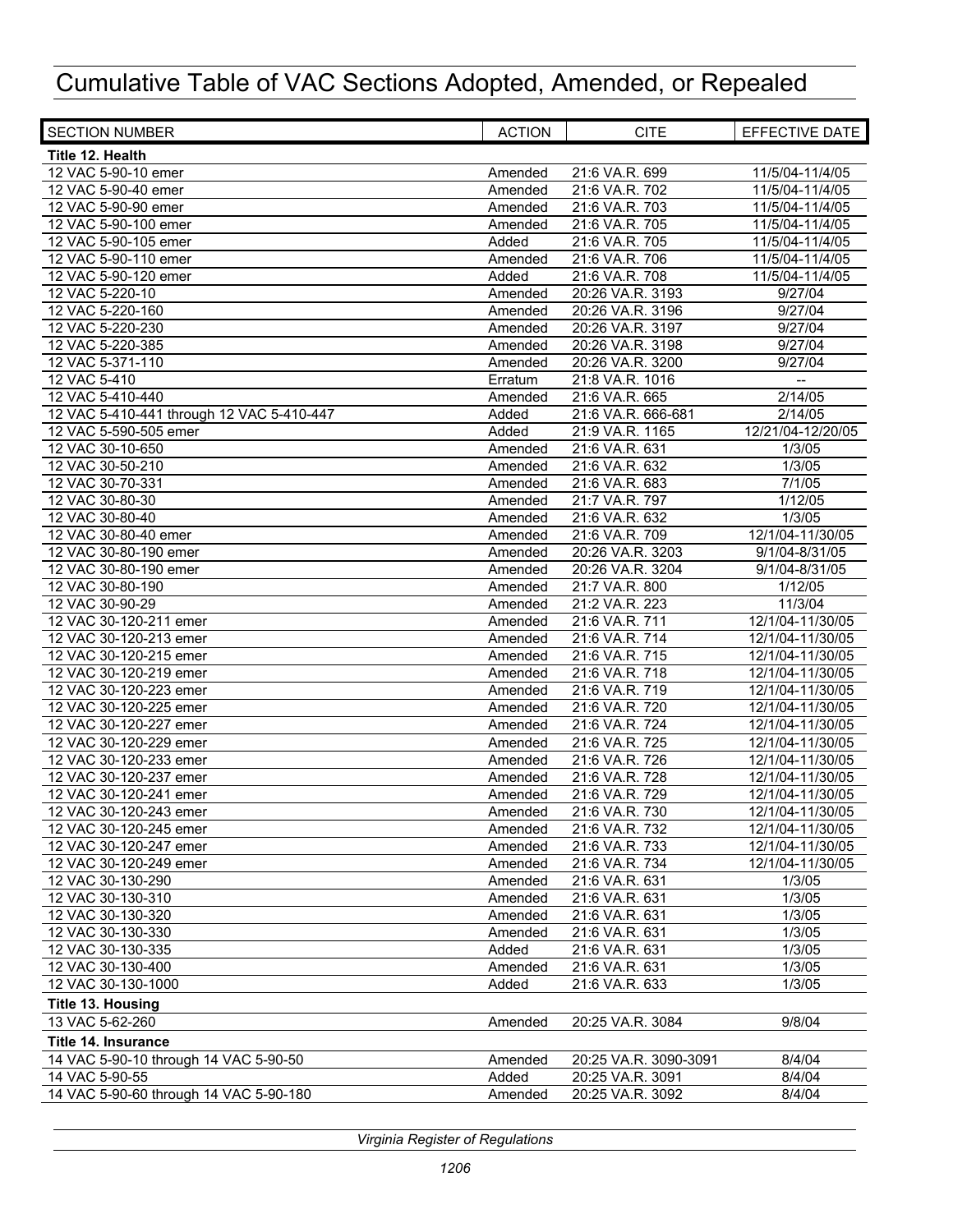| <b>SECTION NUMBER</b>                             | <b>ACTION</b> | <b>CITE</b>           | EFFECTIVE DATE           |
|---------------------------------------------------|---------------|-----------------------|--------------------------|
| 14 VAC 5-90 (Forms)                               | Amended       | 20:25 VA.R. 3092      | 8/4/04                   |
| <b>Title 16. Labor and Employment</b>             |               |                       |                          |
| 16 VAC 25-40-10                                   | Amended       | 20:26 VA.R. 3201      | 10/15/04                 |
| 16 VAC 25-40-20                                   | Amended       | 20:26 VA.R. 3201      | 10/15/04                 |
| 16 VAC 25-40-50                                   | Amended       | 20:26 VA.R. 3202      | 10/15/04                 |
| 16 VAC 25-90-1910                                 | Erratum       | 21:1 VA.R. 44         |                          |
| 16 VAC 25-90-1910.103                             | Amended       | 20:26 VA.R. 3202      | 10/15/04                 |
| 16 VAC 25-90-1910.217                             | Amended       | 20:26 VA.R. 3202      | 10/15/04                 |
| 16 VAC 25-90-1910.219                             | Amended       | 20:26 VA.R. 3202      | 10/15/04                 |
| 16 VAC 25-90-1910.268                             | Amended       | 20:26 VA.R. 3202      | 10/15/04                 |
| 16 VAC 25-90-1926.307                             | Amended       | 20:26 VA.R. 3202      | 10/15/04                 |
| 16 VAC 25-155-10                                  | Added         | 21:6 VA.R. 634        | 1/1/05                   |
| 16 VAC 25-175-1926                                | Erratum       | 21:1 VA.R. 44         | $\overline{\phantom{a}}$ |
| 16 VAC 25-175-1926.950(c)(1)                      | Repealed      | 21:6 VA.R. 634        | 1/1/05                   |
| Title 18. Professional and Occupational Licensing |               |                       |                          |
| 18 VAC 5-30                                       | Repealed      | 21:3 VA.R. 318        | 11/3/04                  |
| 18 VAC 10-20-60                                   | Amended       | 21:3 VA.R. 318        | 12/1/04                  |
| 18 VAC 10-20-90                                   | Amended       | 21:3 VA.R. 318        | 12/1/04                  |
| 18 VAC 10-20-170                                  | Amended       | 21:3 VA.R. 318        | 12/1/04                  |
| 18 VAC 10-20-280                                  | Amended       | 21:3 VA.R. 318        | 12/1/04                  |
| 18 VAC 10-20-400                                  | Amended       | 21:3 VA.R. 318        | 12/1/04                  |
| 18 VAC 10-20-520                                  | Amended       | 21:3 VA.R. 318        | 12/1/04                  |
| 18 VAC 10-20-565                                  | Amended       | 21:3 VA.R. 318        | 12/1/04                  |
| 18 VAC 10-20-580                                  | Amended       | 21:3 VA.R. 318        | 12/1/04                  |
| 18 VAC 10-20-625                                  | Amended       | 21:3 VA.R. 318        | 12/1/04                  |
| 18 VAC 10-20-630                                  | Amended       | 21:3 VA.R. 318        | 12/1/04                  |
| 18 VAC 10-20-665                                  | Amended       | 21:3 VA.R. 318        | 12/1/04                  |
| 18 VAC 45-10-10 through 18 VAC 45-10-40           | Amended       | 20:25 VA.R. 3093-3094 | 11/8/04                  |
| 18 VAC 45-10-60 through 18 VAC 45-10-90           | Amended       | 20:25 VA.R. 3094-3095 | 11/8/04                  |
| 18 VAC 62-20                                      | Erratum       | 21:1 VA.R. 44         |                          |
| 18 VAC 62-20-40 emer                              | Added         | 20:25 VA.R. 3104      | 7/23/04-2/1/05           |
| 18 VAC 62-20-90 emer                              | Added         | 20:25 VA.R. 3104      | 7/23/04-2/1/05           |
| 18 VAC 85-15-10                                   | Added         | 21:1 VA.R. 26         | 9/1/04-8/31/05           |
| 18 VAC 85-15-20                                   | Added         | 21:1 VA.R. 26         | 9/1/04-8/31/05           |
| 18 VAC 85-15-30                                   | Added         | 21:1 VA.R. 26         | 9/1/04-8/31/05           |
| 18 VAC 85-80-61 emer                              | Added         | 20:25 VA.R. 3105      | 7/27/04-7/26/05          |
| 18 VAC 90-15-10                                   | Added         | 21:1 VA.R. 27         | 9/1/04-8/31/05           |
| 18 VAC 90-15-20                                   | Added         | 21:1 VA.R. 27         | 9/1/04-8/31/05           |
| 18 VAC 90-15-30                                   | Added         | 21:1 VA.R. 27         | 9/1/04-8/31/05           |
| 18 VAC 90-20-361 through 18 VAC 90-20-364         | Repealed      | 21:9 VA.R. 1156-1157  | 3/26/05                  |
| 18 VAC 90-25-15                                   | Added         | 21:9 VA.R. 1157       | 3/26/05                  |
| 18 VAC 90-25-100                                  | Amended       | 21:9 VA.R. 1158       | 3/26/05                  |
| 18 VAC 90-25-110 through 18 VAC 90-25-140         | Added         | 21:9 VA.R. 1158-1160  | 3/26/05                  |
| 18 VAC 95-20-471 emer                             | Added         | 20:25 VA.R. 3105      | 7/28/04-7/27/05          |
| 18 VAC 105-20-5 emer                              | Added         | 21:6 VA.R. 735        | 12/8/04-12/7/05          |
| 18 VAC 105-20-10 emer                             | Amended       | 21:6 VA.R. 736        | 12/8/04-12/7/05          |
| 18 VAC 105-20-15 emer                             | Amended       | 21:6 VA.R. 736        | 12/8/04-12/7/05          |
| 18 VAC 105-20-16 emer                             | Added         | 21:6 VA.R. 736        | 12/8/04-12/7/05          |
| 18 VAC 105-20-20 emer                             | Amended       | 21:6 VA.R. 736        | 12/8/04-12/7/05          |
| 18 VAC 105-20-46                                  | Added         | 21:8 VA.R. 998        | 12/8/04                  |
| 18 VAC 105-20-47                                  | Added         | 21:8 VA.R. 998        | 12/8/04                  |
| 18 VAC 105-20-70 emer                             | Amended       | 21:6 VA.R. 737        | 12/8/04-12/7/05          |
| 18 VAC 105-30 emer                                | Repealed      | 21:6 VA.R. 735        | 12/8/04-12/7/05          |
| 18 VAC 125-15-10 emer                             | Added         | 20:25 VA.R. 3106      | 7/28/04-7/27/05          |
| 18 VAC 125-15-20 emer                             | Added         | 20:25 VA.R. 3106      | 7/28/04-7/27/05          |
| 18 VAC 125-15-30 emer                             | Added         | 20:25 VA.R. 3106      | 7/28/04-7/27/05          |
|                                                   |               |                       |                          |

*Volume 21, Issue 10 Monday, January 24, 2005*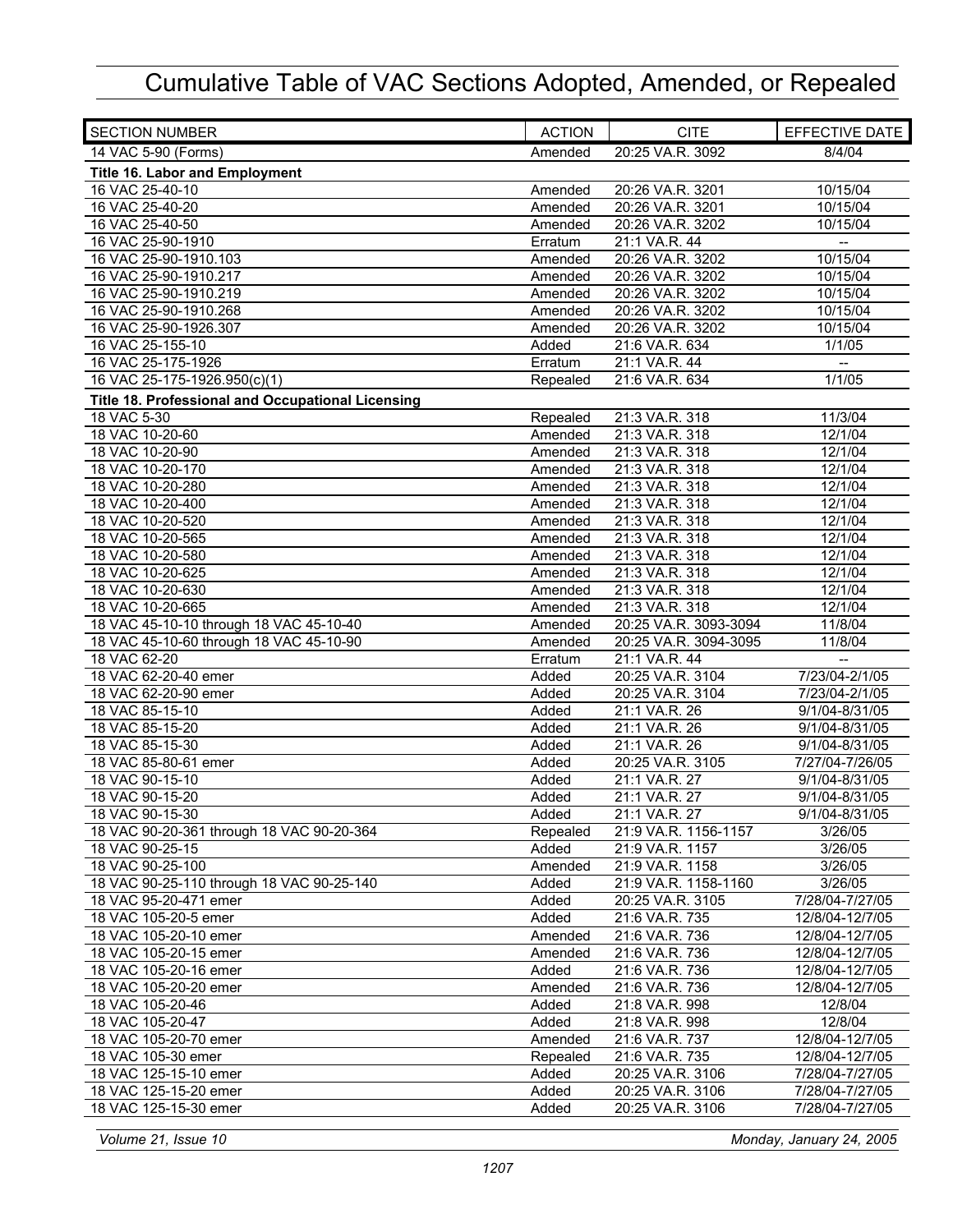| <b>SECTION NUMBER</b>                       | <b>ACTION</b> | <b>CITE</b>        | EFFECTIVE DATE |
|---------------------------------------------|---------------|--------------------|----------------|
| 18 VAC 145-20-151                           | Amended       | 21:3 VA.R. 319     | 12/1/04        |
| 18 VAC 160-20-102                           | Amended       | 21:3 VA.R. 319     | 12/1/04        |
| <b>Title 19. Public Safety</b>              |               |                    |                |
| 19 VAC 30-70-1                              | Amended       | 21:4 VA.R. 420     | 9/22/04        |
| 19 VAC 30-70-2                              | Amended       | 21:4 VA.R. 420     | 9/22/04        |
| 19 VAC 30-70-6                              | Amended       | 21:4 VA.R. 420     | 9/22/04        |
| 19 VAC 30-70-7                              | Amended       | 21:4 VA.R. 420     | 9/22/04        |
| 19 VAC 30-70-8                              | Amended       | 21:4 VA.R. 420     | 9/22/04        |
| 19 VAC 30-70-9                              | Added         | 21:4 VA.R. 420     | 9/22/04        |
| 19 VAC 30-70-10                             | Amended       | 21:4 VA.R. 420     | 9/22/04        |
| 19 VAC 30-70-30 through 19 VAC 30-70-110    | Amended       | 21:4 VA.R. 420     | 9/22/04        |
| 19 VAC 30-70-130 through 19 VAC 30-70-170   | Amended       | 21:4 VA.R. 420     | 9/22/04        |
| 19 VAC 30-70-190 through 19 VAC 30-70-230   | Amended       | 21:4 VA.R. 420     | 9/22/04        |
| 19 VAC 30-70-250 through 19 VAC 30-70-300   | Amended       | 21:4 VA.R. 420     | 9/22/04        |
| 19 VAC 30-70-340                            | Amended       | 21:4 VA.R. 420     | 9/22/04        |
| 19 VAC 30-70-350                            | Amended       | 21:4 VA.R. 420     | 9/22/04        |
| 19 VAC 30-70-360                            | Amended       | 21:4 VA.R. 420     | 9/22/04        |
| 19 VAC 30-70-400                            | Amended       | 21:4 VA.R. 420     | 9/22/04        |
| 19 VAC 30-70-430 through 19 VAC 30-70-560   | Amended       | 21:4 VA.R. 420     | 9/22/04        |
| 19 VAC 30-70-580                            | Amended       | 21:4 VA.R. 420     | 9/22/04        |
| 19 VAC 30-70-600                            | Amended       | 21:4 VA.R. 420     | 9/22/04        |
| 19 VAC 30-70-650                            | Amended       | 21:4 VA.R. 420     | 9/22/04        |
| <b>Title 22. Social Services</b>            |               |                    |                |
| 22 VAC 40-141-10 through 22 VAC 40-141-40   | Amended       | 21:6 VA.R. 635     | 2/1/05         |
| 22 VAC 40-141-60 through 22 VAC 40-141-130  | Amended       | 21:6 VA.R. 635     | 2/1/05         |
| 22 VAC 40-141-87                            | Added         | 21:6 VA.R. 634     | 2/1/05         |
| 22 VAC 40-141-150                           | Amended       | 21:6 VA.R. 636     | 2/1/05         |
| 22 VAC 40-141-170 through 22 VAC 40-141-210 | Amended       | 21:6 VA.R. 636-638 | 2/1/05         |
| 22 VAC 40-705-30                            | Amended       | 21:4 VA.R. 421     | 12/1/04        |
| Title 24. Transportation and Motor Vehicles |               |                    |                |
| 24 VAC 20-70                                | Repealed      | 20:25 VA.R. 3092   | 9/22/04        |
| 24 VAC 30-90                                | Repealed      | 21:6 VA.R. 643     | 1/1/05         |
| 24 VAC 30-91-10 through 24 VAC 30-91-160    | Added         | 21:6 VA.R. 643-663 | 1/1/05         |
| 24 VAC 30-120-170                           | Amended       | 21:3 VA.R. 330     | 11/17/04       |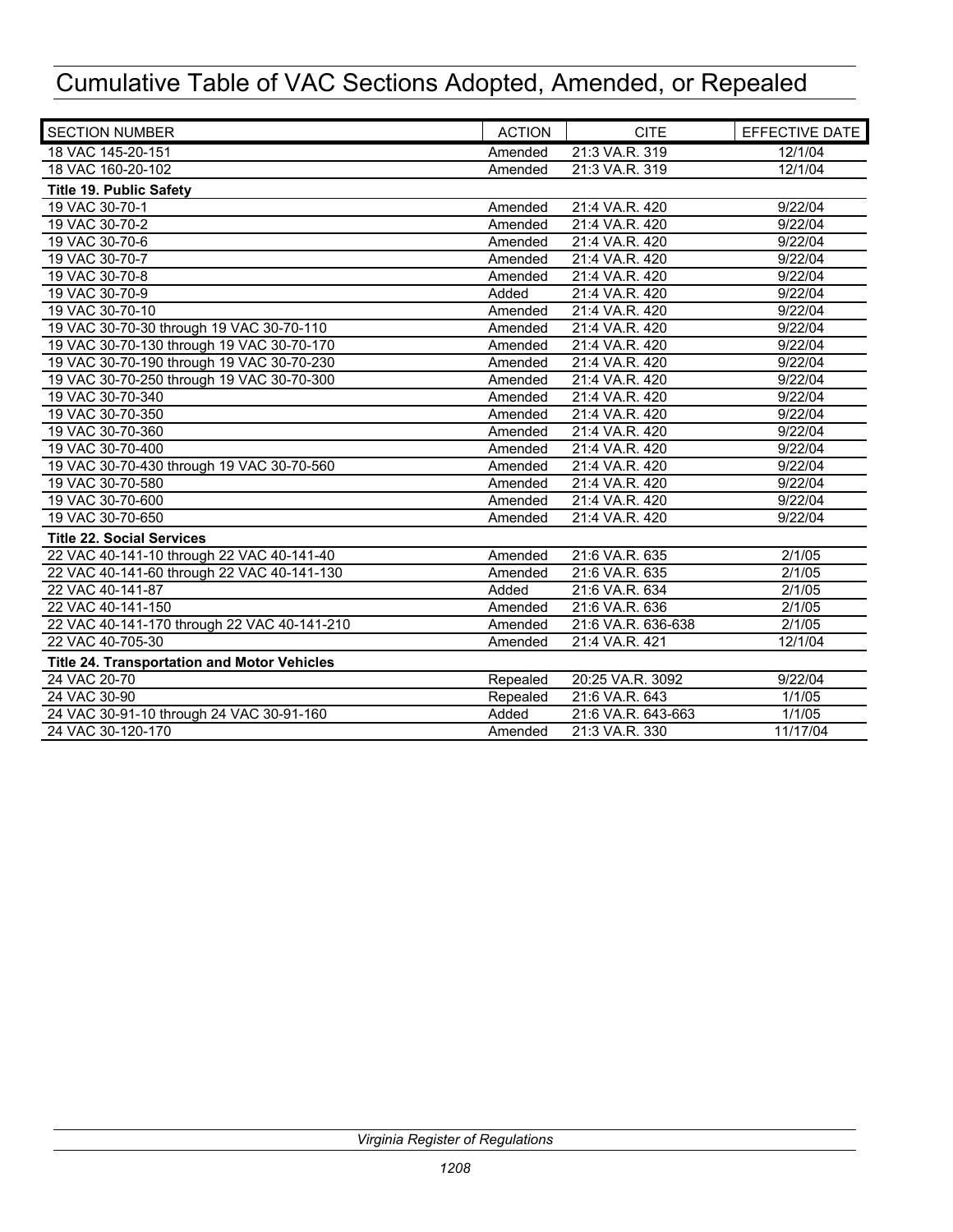# **PETITIONS FOR RULEMAKING**

# <span id="page-8-0"></span>**TITLE 9. ENVIRONMENT**

# **STATE WATER CONTROL BOARD**

#### **Initial Agency Notice**

Title of Regulation: **9 VAC 25-260. Water Quality Standards.** 

Statutory Authority: § 62.1-44.15 of the Code of Virginia.

Name of Petitioner: Amherst County Service Authority.

Nature of Petitioner's Request: Designate as an exceptional state surface water Cove Creek, Little Cove Creek and its tributaries, Rocky Branch, North Fork of the Buffalo River from its confluence with Rocky Branch downstream to the National Forest boundary, Roberts Creek, and Shady Mountain Creek all of which are within Amherst County.

Agency's Plan for Disposition of Request: The State Water Control Board has delegated to the director to proceed to the Notice of Intended Regulatory Action if no adverse comments are received on the petition from the potentially impacted localities and riparian landowners. If adverse comments are received, the board will decide whether or not to move forward with the rulemaking at their first quarterly meeting of 2005.

Public comments may be submitted until February 14, 2005.

Agency Contact: Jean W. Gregory, Environmental Manager II, Department of Environmental Quality, P.O. Box 10009, Richmond, VA 23240, telephone (804) 698-4113, FAX (804) 698-4522, 1-800-592-5482, or e-mail jwgregory@deq.virginia.gov.

VA.R. Doc. No. R05-103; Filed December 28, 2004, 2:37 p.m.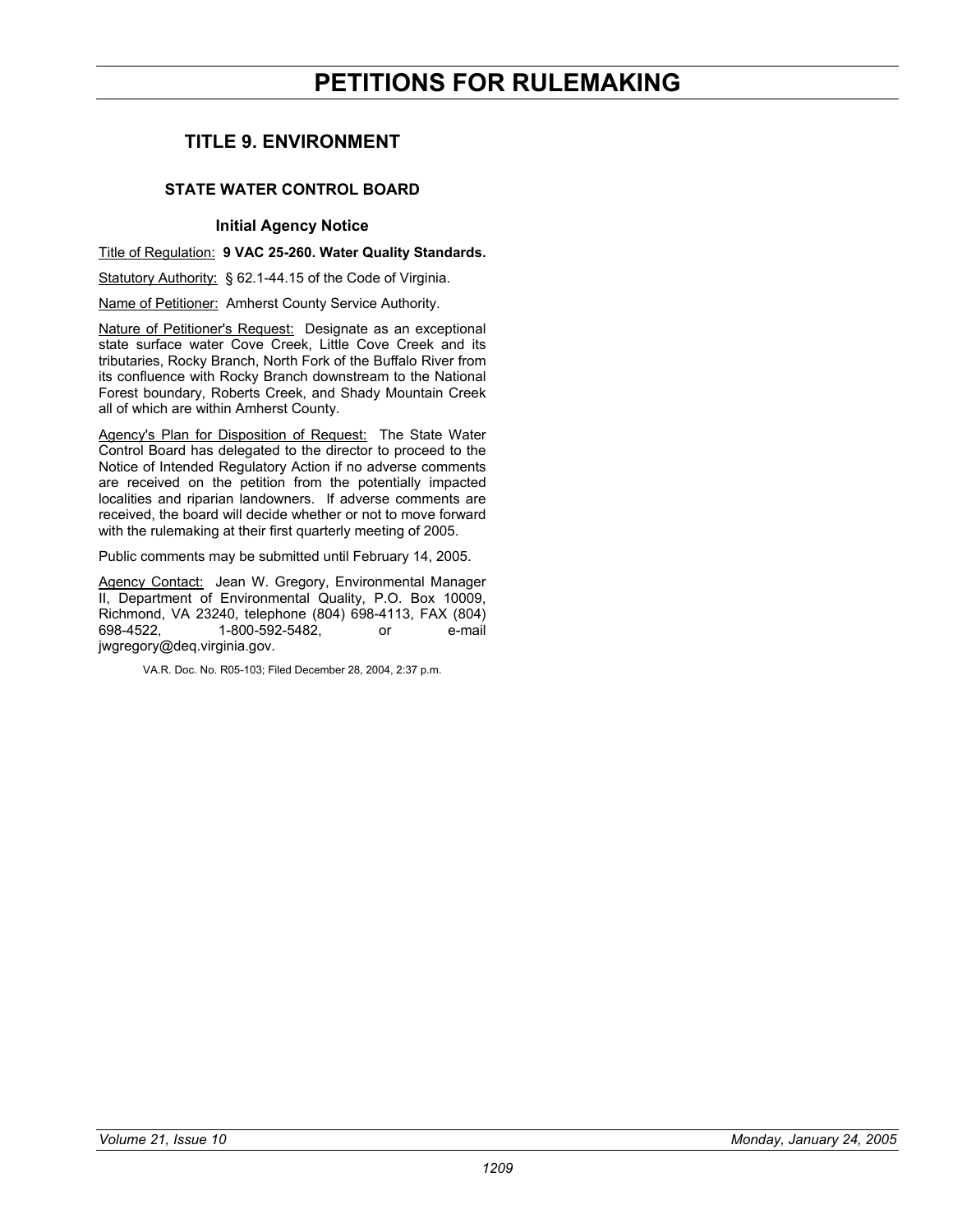# <span id="page-9-0"></span>**NOTICES OF INTENDED REGULATORY ACTION**

#### **Symbol Key**

† Indicates entries since last publication of the *Virginia Register*

# **TITLE 8. EDUCATION**

## **STATE BOARD OF EDUCATION**

#### **Notice of Intended Regulatory Action**

Notice is hereby given in accordance with § 2.2-4007 of the Code of Virginia that the State Board of Education intends to consider promulgating regulations entitled **8 VAC 20-660, Regulations Governing Reenrollment Plans.** The purpose of the proposed action is to establish regulations regarding the transfer of students between public schools, detention homes and juvenile correctional centers. The regulation will establish a reenrollment plan to share information about a student's public and correctional education and to facilitate a student's reenrollment in public schools upon release from commitment.

The agency intends to hold a public hearing on the proposed action after publication in the Virginia Register.

Statutory Authority: §§ 22.1-17.1, 22.1-343 and 16.1-293 of the Code of Virginia.

Public comments may be submitted until February 10, 2005.

**Contact:** Dr. Cynthia Cave, Director of Student Services, Department of Education, P.O. Box 2120, Richmond, VA 23218, telephone (804) 225-2818, FAX (804) 225-2524 or email ccave@mail.vak12ed.edu.

VA.R. Doc. No. R05-93; Filed December 14, 2004, 12:22 p.m.

**––––––––––––––––––**

# **TITLE 9. ENVIRONMENT**

# **STATE WATER CONTROL BOARD**

### **† Notice of Intended Regulatory Action**

Notice is hereby given in accordance with § 2.2-4007 of the Code of Virginia that the State Water Control Board intends to consider amending regulations entitled **9 VAC 25-210, Virginia Water Protection Permit Regulation.** The purpose of the proposed action is to (i) incorporate changes to the Code of Virignia relating to the emergency permitting of water withdrawal projects; (ii) incorporate the U.S. Supreme Court's ruling in Virginia vs. Maryland; (iii) include changes already made to the general permit regulations that corrected administrative procedures, clarified application and permitting requirements, and allowed for a more efficient application review process; (iv) implement a formal preapplication scoping process for water supply projects; (v) clarify the requirement for cumulative impact assessment for water supply projects; (vi) clarify requirements for alternative analysis for water

supply projects; (vii) investigate ways to simplify, clarify and improve coordination of state agency reviews and comments for water supply projects; (viii) clarify who does and does not need a permit for a water withdrawal by more clearly defining certain terms in light of the statutory "grandfathering" of certain withdrawals; and (ix) clarify the process and criteria for establishing minimum instream flow requirements and evaluation of responses during drought conditions.

The agency intends to hold a public hearing on the proposed action after publication in the Virginia Register.

Statutory Authority: § 62.1-44.15 of the Code of Virginia and § 401 of the Clean Water Act.

Public comments may be submitted until March 4, 2005.

**Contact:** Scott Kudlas, Department of Environmental Quality, P.O. Box 10009, Richmond, VA 23240, telephone (804) 698- 4456, FAX (804) 698-4456 or e-mail swkudlas@deq.virginia.gov.

VA.R. Doc. No. R05-106; Filed January 5, 2005, 11:42 a.m.

**––––––––––––––––––**

# **TITLE 12. HEALTH**

# **STATE BOARD OF HEALTH**

#### **Notice of Intended Regulatory Action**

Notice is hereby given in accordance with § 2.2-4007 of the Code of Virginia that the State Board of Health intends to consider amending regulations entitled **12 VAC 5-590, Waterworks Regulations.** The purpose of the proposed action is to require waterworks (public water systems) to have an emergency management plan for use during power outages.

The agency does not intend to hold a public hearing on the proposed action after publication in the Virginia Register.

Statutory Authority: § 32.1-170 of the Code of Virginia.

Public comments may be submitted until February 10, 2005.

**Contact:** Chris Adkins, Geologist Supervisor, Department of Health, 109 Governor St., Richmond, VA 23219, telephone (804) 864-7495, FAX (804) 864-7521 or e-mail chris.adkins@vdh.virginia.gov.

VA.R. Doc. No. R05-96; Filed December 21, 2004, 11 a.m. **––––––––––––––––––**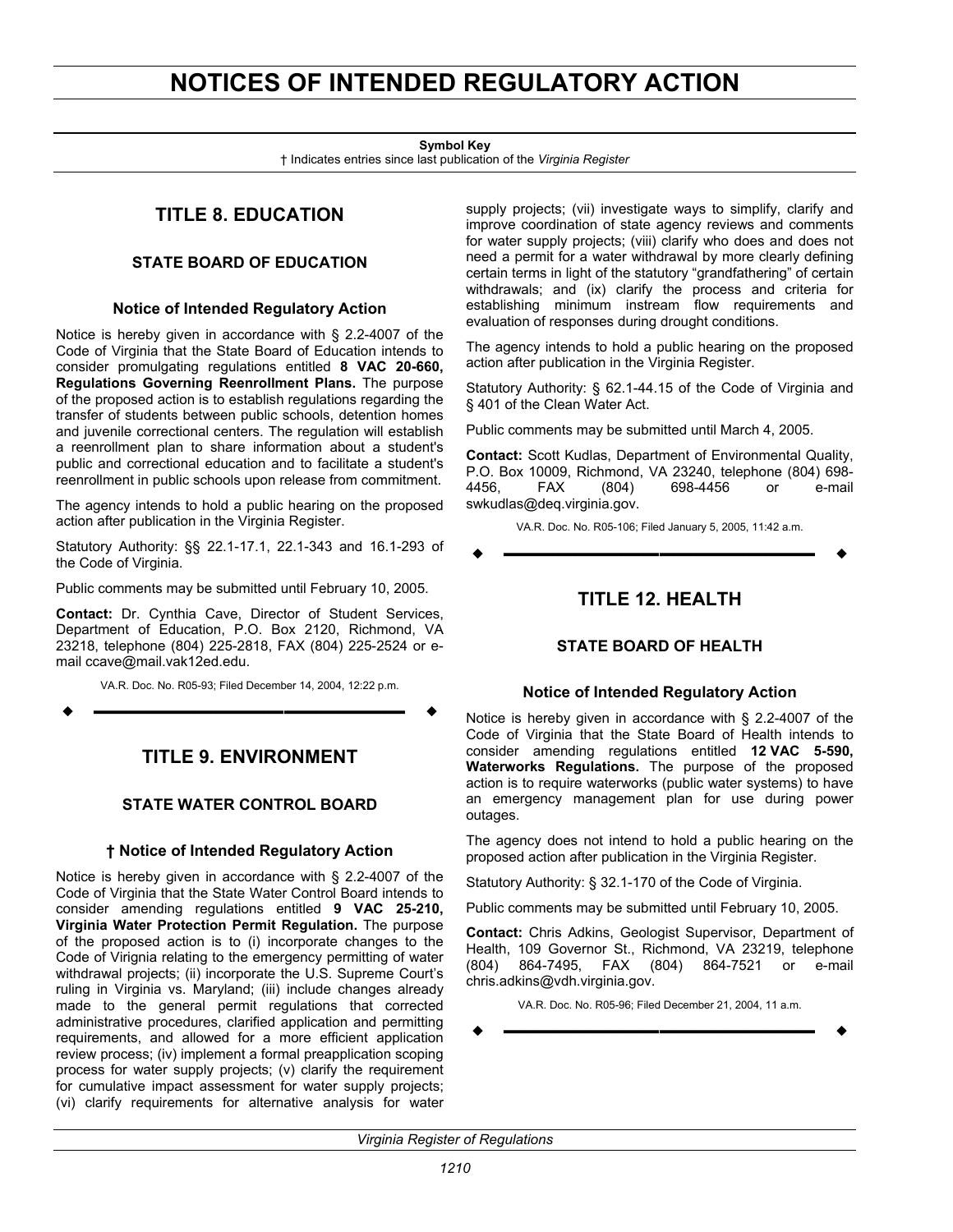# <span id="page-10-0"></span>**TITLE 17. LIBRARIES AND CULTURAL RESOURCES**

# **STATE LIBRARY BOARD**

### **Notice of Intended Regulatory Action**

Notice is hereby given in accordance with § 2.2-4007 of the Code of Virginia that the State Library Board intends to considering promulgating regulations entitled **17 VAC 15-120, Regulations Governing the Destruction of Public Records Containing Social Security Numbers.** The purpose of the proposed action is to curb the growing problem of identity theft. Identity theft occurs when a criminal uses another person's personal information to take on that person's identity. The intent of the regulation is to protect individuals from identity theft by eliminating unauthorized access to social security numbers in public records. The regulation will address best methods for destruction of public records containing social security numbers so that the social security numbers cannot be found and used for identity theft.

Any public records, regardless of media, that contain social security numbers are to be destroyed in a manner that protects the confidentiality of the information. These records are to be destroyed, made electronically inaccessible or erased so as to make social security numbers unreadable by any means.

The agency does not intend to hold a public hearing on the proposed action after publication in the Virginia Register.

Statutory Authority: § 42.1-82 of the Code of Virginia.

Public comments may be submitted until February 10, 2005.

**Contact:** Robert Nawrocki, Director, Records Management and Imaging Services, Library of Virginia, 800 E. Broad St., Richmond, VA 23219-8000, telephone (804) 692-3505, FAX (804) 692-3603 or e-mail rnawrocki@va.lib.va.us.

VA.R. Doc. No. R05-95; Filed December 17, 2005, 1:20 p.m.

**––––––––––––––––––**

# **TITLE 18. PROFESSIONAL AND OCCUPATIONAL LICENSING**

# **BOARD OF NURSING HOME ADMINISTRATORS**

### **† Notice of Intended Regulatory Action**

Notice is hereby given in accordance with § 2.2-4007 of the Code of Virginia that the Board of Nursing Home Administrators intends to consider amending regulations entitled **18 VAC 95-20, Regulations of the Board of Nursing Home Administrators.** The purpose of the proposed action is to clarify educational requirements for initial licensure, authorize additional credit for work experience and education

for the administrator-in-training program and amend requirements for preceptors.

The agency intends to hold a public hearing on the proposed action after publication in the Virginia Register.

Statutory Authority: § 54.1-2400 and Chapter 31 (§ 54.1-3100 et seq.) of Title 54.1 of the Code of Virginia.

Public comments may be submitted until February 23, 2005.

**Contact:** Sandra Reen, Executive Director, Board of Nursing Home Administrators, 6603 W. Broad St., 5th Floor, Richmond, VA 23230-1712, telephone (804) 662-7457, FAX (804) 662-9943 or e-mail sandra.reen@dhp.virginia.gov.

VA.R. Doc. No. R05-104; Filed January 4, 2005, 9:46 a.m.

#### **DEPARTMENT OF PROFESSIONAL AND OCCUPATIONAL REGULATION**

## **† Notice of Intended Regulatory Action**

Notice is hereby given in accordance with § 2.2-4007 of the Code of Virginia that the Department of Professional and Occupational Regulation intends to consider amending regulations entitled **18 VAC 120-30, Regulations Governing Polygraph Examiners.** The purpose of the proposed action is to review and, where necessary, amend current regulations to reflect statutory changes, industry changes (especially those that involve technological advances in equipment and training), and changes suggested by licensees and members of the public during the board's normal course of operations.

The agency intends to hold a public hearing on the proposed action after publication in the Virginia Register.

Statutory Authority: § 54.1-1802 of the Code of Virginia.

Public comments may be submitted until February 23, 2005.

**Contact:** Kevin Hoeft, Regulatory Board Administrator, Department of Professional and Occupational Regulation, 3600 W. Broad St., Richmond, VA 23230, telephone (804) 367-6166, FAX (804) 367-2474 or e-mail polygraph@dpor.virginia.gov.

VA.R. Doc. No. R05-100; Filed December 23, 2004, 12:01 p.m.

$$
\bullet \hspace{2.7cm} \longrightarrow \hspace{2.7cm} \bullet
$$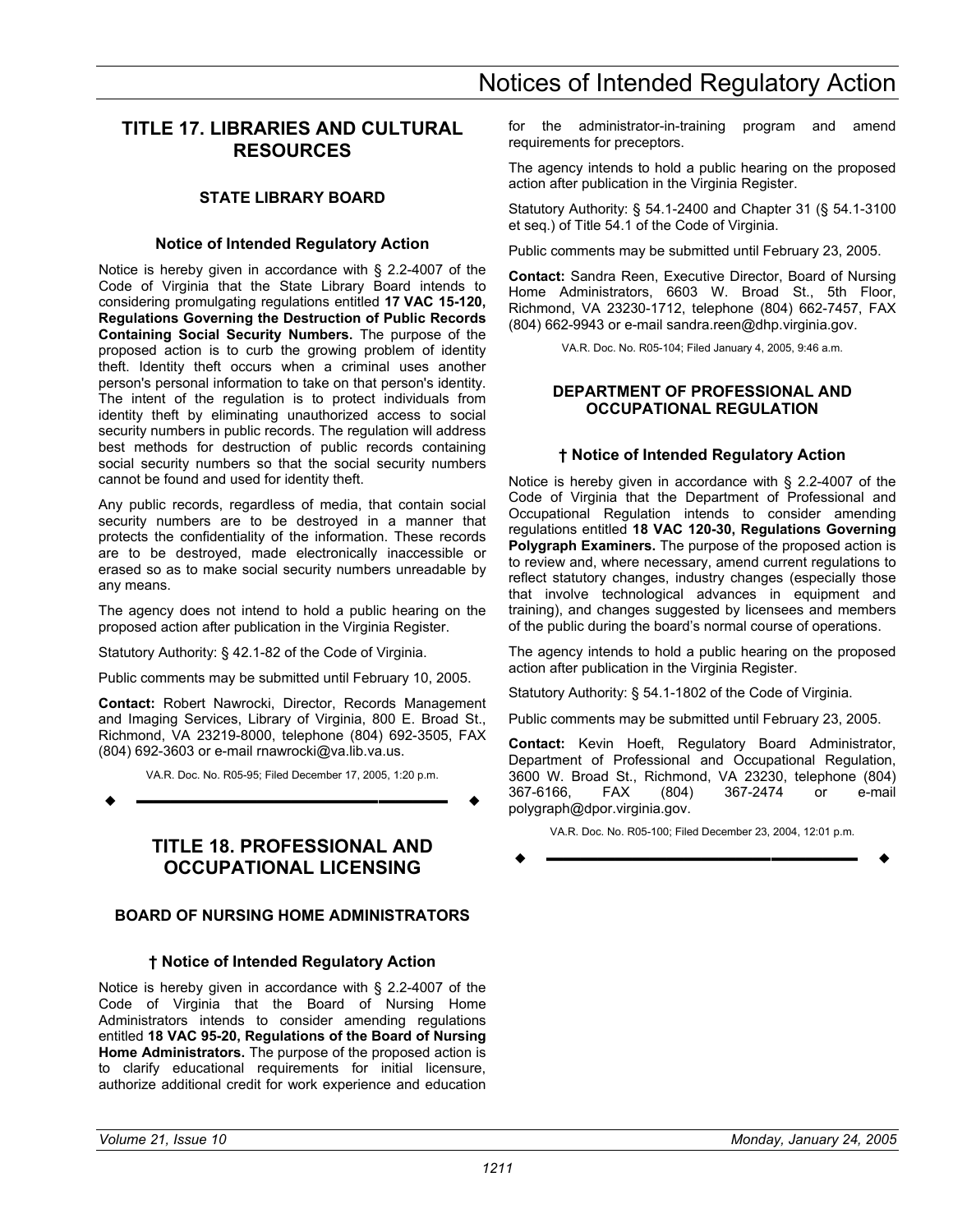# **PROPOSED REGULATIONS**

For information concerning Proposed Regulations, see Information Page.

**Symbol Key** 

<span id="page-11-0"></span>Roman type indicates existing text of regulations. *Italic type* indicates proposed new text. Language which has been stricken indicates proposed text for deletion.

# **TITLE 9. ENVIRONMENT**

# **STATE WATER CONTROL BOARD**

Title of Regulation: **9 VAC 25-260. Water Quality Standards (amending 9 VAC 25-260-30).** 

Statutory Authority: § 62.1-44.15 of the Code of Virginia, the federal Clean Water Act (33 USC 1251 et seq.), and 40 CFR Part 131.

Public Hearing Date: March 7, 2005 - 2 p.m.

Public comments may be submitted until April 1, 2005. (See Calendar of Events section for additional information)

Agency Contact: Jean W. Gregory, Department of Environmental Quality, P.O. Box 10009, Richmond, VA 23240, telephone (804) 698-4113, or e-mail jwgregory@deq.virginia.gov.

Basis: Section 62.1-44.15 (3a) of the Code of Virginia mandates and authorizes the board to establish water quality standards and policies for any state waters consistent with the purpose and general policy of the State Water Control Law, and to modify, amend or cancel any such standards or policies established. The federal Clean Water Act at § 303(c) mandates the State Water Control Board to review and, as appropriate, modify and adopt water quality standards. The corresponding federal water quality standards regulation at 40 CFR 131.6 describes the minimum requirements for water quality standards. The minimum requirements are use designations, water quality criteria to protect the designated uses and an antidegradation policy. All of the citations mentioned describe mandates for water quality standards.

The EPA Water Quality Standards regulation (40 CFR 131.12) is the regulatory basis for the EPA requiring the states to establish within the antidegradation policy the exceptional state waters category and the eligibility decision criteria for these waters. EPA retains approval/disapproval oversight, but delegates to the states the election and designation of specific water bodies as exceptional state waters.

Purpose: These proposed amendments are a necessary revision to the state water quality standards regulation. The State Water Control Board took action on these department initiated candidates for proposed designation because department staff had concluded, based on the information available at the time of the preliminary evaluation, that the proposed designation met the eligibility requirements that a water body must meet before it can be afforded the extra point source protection provided by such a designation. The exceptional state waters category of the antidegradation policy allows the board to designate waters which display exceptional environmental settings and either exceptional aquatic communities or exceptional recreational opportunities for added protection. Once designated, the antidegradation policy provides that no water quality degradation would be allowed in the exceptional state waters. The only exception would be temporary, limited impact activities. By ensuring that no water quality degradation is allowed to occur in waters with exceptional environmental settings and either exceptional recreational opportunities or exceptional aquatic communities, the board is protecting these special waters at their present quality for use and enjoyment by future generations of Virginians.

Substance: The amendments to the Antidegradation Policy of the Water Quality Standards designate portions of Big Run, Doyles River, East Hawksbill Creek, Jeremys Run, East Branch Naked Creek, Piney River, and North Fork Thornton River for special protection as exceptional state waters.

Issues: Upon permanent regulatory designation of a water body as an exceptional state water, the quality of that water body will be maintained and protected by not allowing any degradation except on a very short-term basis. No new, additional or increased point source discharge of sewage, industrial wastes or other pollution would be allowed into waters designated. In addition, no new mixing zones would be allowed in the Exceptional State Water and mixing zones from upstream or tributary waters could not extend into the Exceptional State Water section.

A potential disadvantage to the public may be the prohibition of new or expanded permanent point source discharges imposed within the segment once the regulatory designation is effective that would cause riparian landowners within the designated segment to seek alternatives to discharging to the designated segment and, therefore, to have additional financial expenditures associated with wastewater or storm water treatment. However, the only riparian landowner for each of these waters is a federal agency (National Park Service) and none of these waters contain any permitted point source discharges nor is any anticipated by the federal agency.

The primary advantage to the public is that these waters will be protected at their present high level of quality for the use and enjoyment of current and future generations of Virginians.

The factors to be considered in determining whether a nominated water body meets the eligibility decision criteria of<br>exceptional environmental settings and possessing exceptional environmental settings and possessing outstanding recreational opportunities and/or exceptional aquatic communities are described in the department's revised April 25, 2001 "Guidance for Exceptional Surface Waters Designations in Antidegradation Policy Section of Virginia Water Quality Standards Regulation (9 VAC 25-260- 30 A 3). Although all of these waters proposed for designation are located on public (federal) land, those localities and businesses located near the designated waters may experience financial benefits through an increase in eco-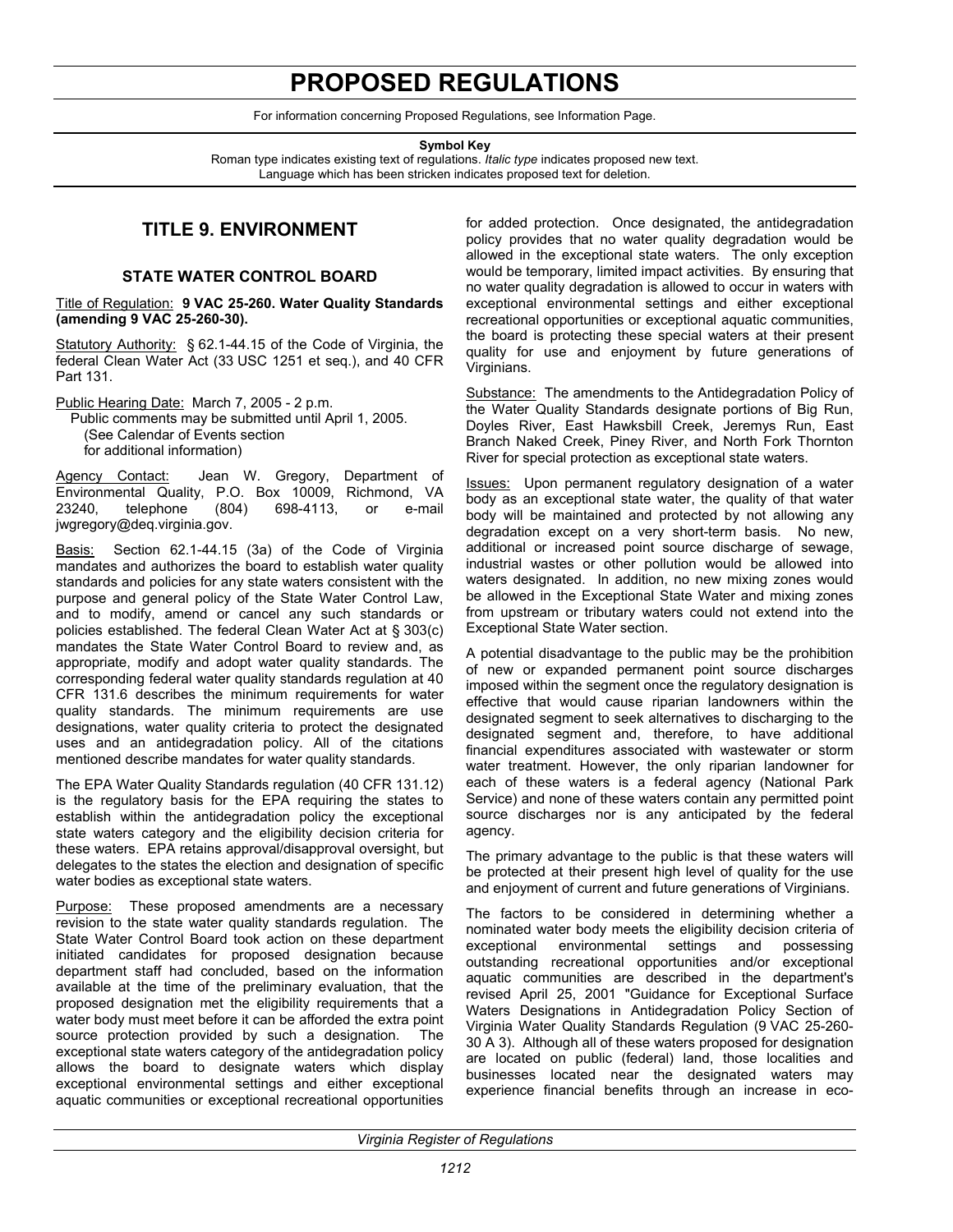tourism to the area because of the exceptional nature of the water body that lead to its designation.

There is no disadvantage to the agency or the Commonwealth that will result from the adoption of these amendments.

Department of Planning and Budget's Economic Impact Analysis: The Department of Planning and Budget (DPB) has analyzed the economic impact of this proposed regulation in accordance with § 2.2-4007 H of the Administrative Process Act and Executive Order Number 21 (02). Section 2.2-4007 H requires that such economic impact analyses include, but need not be limited to, the projected number of businesses or other entities to whom the regulation would apply, the identity of any localities and types of businesses or other entities particularly affected, the projected number of persons and employment positions to be affected, the projected costs to affected businesses or entities to implement or comply with the regulation, and the impact on the use and value of private property. The analysis presented below represents DPB's best estimate of these economic impacts.

Summary of the proposed regulation. The General Assembly mandates in § 62.1-44.15 of the Code of Virginia that the State Water Control Board establish standards of quality and policies for any state waters consistent with the purpose and general policy of the State Water Control Law. The code also mandates that the State Water Control Board modify, amend, or cancel any such standards or policies and take all appropriate steps to prevent an alteration to water quality contrary to the public interest or contrary to established standards and policies.

The proposed regulation amends the anti-degradation section of the state's water quality standards to designate seven surface waters within the Shenandoah National Park for special protection as exceptional state waters. These waters, located in the counties of Albemarle, Page, Rappahannock, and Rockingham, include portions of Big Run, Doyles River, East Hawksbill Creek, Jeremys Run, East Branch Naked Creek, Piney River, and North Fork Thornton River.

Estimated economic impact. The proposed regulation designates seven surface waters within the Shenandoah National Park for special protection as exceptional state waters. These waters include portions of Big Run, Doyles River, East Hawksbill Creek, Jeremys Run, East Branch Naked Creek, Piney River, and North Fork Thornton River. The waters to be designated are located in the counties of Albemarle, Page, Rappahannock, and Rockingham. An exceptional water quality designation provides extra protection against water quality degradation due to point source discharges. No new or increased point source discharge of sewage, industrial waste, or other pollution are allowed into the water once it has been designated as an exceptional state water. In addition, no new mixing zones are allowed in the designated waters and mixing zones from upstream or tributary waters are not allowed to extend into these designated waters. The designation only makes an exception in the case of temporary, limited impact activities and discharges.

By designating these waters as exceptional state waters, the proposed regulation will prohibit riparian landowners from new or expanded permanent point source discharges. Moreover, by prohibiting new mixing zones in these waters and by restricting mixing zones upstream from expanding into these waters, the proposed change could also affect discharges directly upstream or in tributary waters upstream to the designated water. Under these circumstances, riparian landowners and affected entities upstream of the designation would have to seek alternatives (such as treating the water to a higher degree or using diffusers to reduce the size of upstream mixing zones) to discharging into the stream as currently allowed. Thus, the designation of these waters as exceptional state waters could have a negative impact on future economic activity in the area. However, the designation is also likely to produce some economic benefits. By designating these waters as exceptional state waters, the proposed change is likely to encourage tourism in the surrounding areas and counties. The designation is likely to increase the number of people coming to the area seeking recreational outdoor activities such as fishing, camping, hiking, and kayaking. This, in turn, is likely to boost economic activity in the area.

The net impact of the proposed change will depend on whether the negative impact of the proposed change on some types of economic activity will be greater than or less than its positive impact on other types of activity. There are no precise estimates available at this time of the net economic impact of the proposed change. According to the Department of Environmental Quality (DEQ), there is only one riparian landowner, the National Park Service. The head of the Shenandoah National Park has indicated to DEQ that the waters to be designated are not near any visitor or research stations and that no development has been planned in the vicinity of the waters to be designated. There are currently no Virginia Pollution Discharge Elimination System (VPDES) permittees located on these waters and none are anticipated by the National Park Service. Moreover, according to DEQ, the waters to be designated are headwaters, i.e., the source of a river or stream. Thus, the mixing zone restrictions associated with the designation are not relevant to these waters. The fact that the land adjacent to these waters is owned by the National Park Service and that the waters to be designated are headwaters indicate that the negative impact of the proposed change on future economic activity in the area is likely to be limited and quite possibly outweighed by the positive impact on tourism and related economic activity.

Businesses and entities affected. The exceptional state waters designation prohibits new or expanded point source discharges and mixing zones in the designated waters and restricts the size of mixing zones directly upstream or in tributary waters upstream. These restrictions will have a negative effect on any businesses and entities seeking new or expanded point source discharges into or upstream of the designated waters. These businesses and entities will be required to seek alternatives to discharging as currently allowed. However, as the only riparian landowner is the National Park Service and the waters to be designated are headwaters, the number of such entities is likely to be limited.

Other businesses and entities affected by the proposed regulation include those involved in the tourism industry in areas surrounding the waters to be designated. By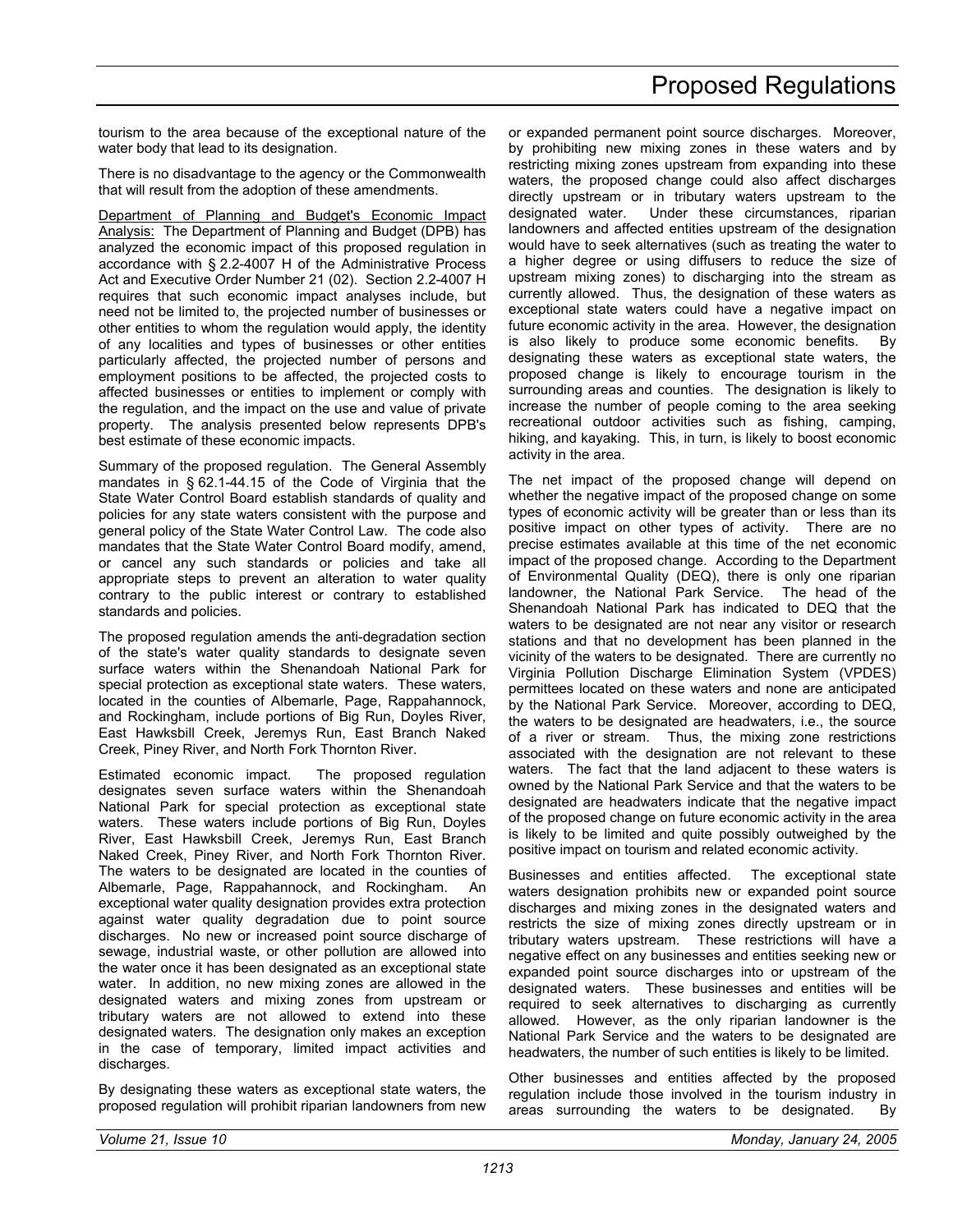encouraging outdoor recreational activities in the area, the proposed change will have a positive economic impact on these businesses.

According to DEQ, there is only one riparian landowner, the National Park Service. There are currently no VPDES permittees located on these waters and none are anticipated by the National Park Service. Moreover, as the waters to be designated are headwaters, there are no VPDES permits upstream of these waters and none are anticipated.

Localities particularly affected. The proposed regulation will affect the counties of Albemarle, Page, Rappahannock, and Rockingham in areas surrounding the waters to be designated.

Projected impact on employment. Designating waters as exceptional state waters is likely to restrict employment growth in industries that would require discharging into or upstream of the designated waters. However, as the National Park Service is the only riparian landowner and the waters to be designated are headwaters, the number of such industries is likely to be limited.

On the other hand, by encouraging outdoor recreational activities, the proposed designation is likely to encourage employment growth in the industries related to tourism and outdoor recreation.

Effects on the use and value of private property. Restrictions associated with the exceptional state waters designation will have a negative effect on any businesses and entities seeking new or expanded point source discharges into or upstream of the designated waters. These businesses and entities will be required to seek alternatives to discharging as currently allowed. However, as the only riparian landowner is the National Park Service and the waters to be designated are headwaters, the number of such entities is likely to be limited.

On the other hand, an increase in the number of people seeking outdoor recreational activities in the area is likely to increase revenues and hence the asset value of firms involved in the tourism and outdoor recreation industry. The proposed designation and any subsequent increase in economic activity could also have a positive impact on property values in the area.

Agency's Response to the Department of Planning and Budget's Economic Impact Analysis: The department has reviewed the economic impact analysis prepared by the Department of Planning and Budget and has no comment.

### Summary:

*The proposed amendments designate seven surface waters for protection as exceptional state waters as follows: portions of Big Run, Doyles River, East Hawksbill Creek, Jeremys Run, East Branch Naked Creek, Piney River, and North Fork Thornton River.* 

### **9 VAC 25-260-30. Antidegradation policy.**

A. All surface waters of the Commonwealth shall be provided one of the following three levels, or tiers, of antidegradation protection. This antidegradation policy shall be applied whenever any activity is proposed that has the potential to affect existing surface water quality.

1. As a minimum, existing instream water uses and the level of water quality necessary to protect the existing uses shall be maintained and protected.

2. Where the quality of the waters exceed water quality standards, that quality shall be maintained and protected unless the board finds, after full satisfaction of the intergovernmental coordination and public participation provisions of the Commonwealth's continuing planning process, that allowing lower water quality is necessary to accommodate important economic or social development in the area in which the waters are located. In allowing such degradation or lower water quality, the board shall assure water quality adequate to protect existing uses fully. Further, the board shall assure that there shall be achieved the highest statutory and regulatory requirements applicable to all new or existing point source discharges of effluent and all cost-effective and reasonable best management practices for nonpoint source control.

3. Surface waters, or portions of these, which provide exceptional environmental settings and exceptional aquatic communities or exceptional recreational opportunities may be designated and protected as described in subdivisions 3 a, b and c of this subsection.

a. Designation procedures.

(1) Designations shall be adopted in accordance with the provisions of the Administrative Process Act (§ 2.2- 4000 et seq. of the Code of Virginia) and the board's public participation guidelines.

(2) Upon receiving a nomination of a waterway or segment of a waterway for designation as an exceptional state water pursuant to the board's antidegradation policy, as required by 40 CFR 131.12, the board shall notify each locality in which the waterway or segment lies and shall make a good faith effort to provide notice to impacted riparian property owners. The written notice shall include, at a minimum: (i) a description of the location of the waterway or segment; (ii) the procedures and criteria for designation as well as the impact of the designation; (iii) the name of the person making the nomination; and (iv) the name of a contact person at the Department of Environmental Quality who is knowledgeable about the nomination and the waterway or segment. Notice to property owners shall be based on names and addresses taken from local tax rolls. Such names and addresses shall be provided by the Commissioners of the Revenue or the tax assessor's office of the affected jurisdiction upon request by the board. After receipt of the notice of the nomination, localities shall be provided 60 days to comment on the consistency of the nomination with the locality's comprehensive plan. The comment period established by subdivision 3 a (2) of this subsection shall in no way impact a locality's ability to comment during any additional comment periods established by the board.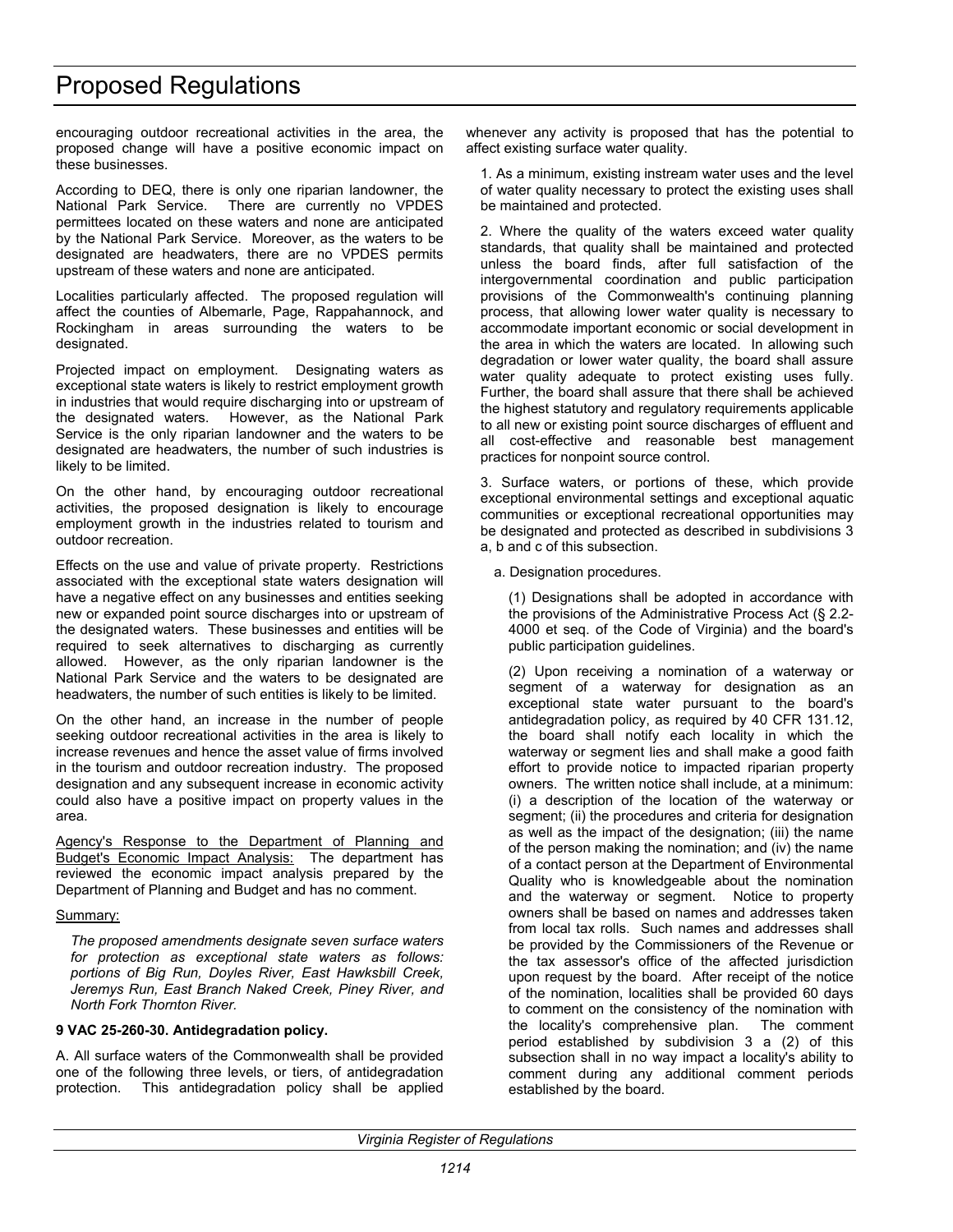<span id="page-14-0"></span>b. Implementation procedures.

(1) The quality of waters designated in subdivision 3 c of this subsection shall be maintained and protected to prevent permanent or long-term degradation or impairment.

(2) No new, additional, or increased discharge of sewage, industrial wastes or other pollution into waters designated in subdivision 3 c of this subsection shall be allowed.

(3) Activities causing temporary sources of pollution may be allowed in waters designated in subdivision 3 c of this subsection even if degradation may be expected to temporarily occur provided that after a minimal period of time the waters are returned or restored to conditions equal to or better than those existing just prior to the temporary source of pollution.

c. Surface waters designated under this subdivision are as follows:

- (1) (Reserved.)
- (2) (Reserved.)
- (3) (Reserved.)

(4) North Creek in Botetourt County from the first bridge above the United States Forest Service North Creek Camping Area to its headwaters.

- *(5) (Reserved.)*
- *(6) (Reserved.)*
- *(7) (Reserved.)*
- *(8) (Reserved.)*
- *(9) (Reserved.)*
- *(10) (Reserved.)*
- *(11) (Reserved.)*

*(12) Big Run in Rockingham County from its headwaters downstream to the first crossing with the Shenandoah National Park boundary and all tributaries to this segment of Big Run within the confines of Shenandoah National Park.* 

*(13) Doyles River in Albemarle County from its headwaters to the first crossing with the Shenandoah National Park boundary and Jones Falls Run from its headwaters to its confluence with Doyles River and all tributaries to these segments of Doyles River and Jones Fall Run within the confines of Shenandoah National Park.* 

*(14) East Hawksbill Creek in Page County from its headwaters downstream to the first crossing with the Shenandoah National Park boundary and all tributaries to this segment of East Hawksbill Creek within the confines of Shenandoah National Park.* 

*(15) Jeremys Run in Page County from its headwaters downstream to the first crossing with the Shenandoah*  *National Park boundary and all tributaries to this segment of Jeremys Run within the confines of Shenandoah National Park.* 

*(16) East Branch Naked Creek in Page County from its headwaters downstream to the first crossing with the Shenandoah National Park boundary and all tributaries to this segment of East Branch Naked Creek within the confines of Shenandoah National Park.* 

*(17) Piney River in Rappahannock County from its headwaters downstream to the first crossing with the Shenandoah National Park boundary and all tributaries to this segment of the Piney River within the confines of Shenandoah National Park.* 

*(18) North Fork Thornton River in Rappahannock County from its headwaters downstream to the first crossing with the Shenandoah National Park boundary and all tributaries to this segment of the North Fork Thornton River within the confines of Shenandoah National Park.* 

B. Any determinations concerning thermal discharge limitations made under § 316(a) of the Clean Water Act will be considered to be in compliance with the antidegradation policy.

VA.R. Doc. No. R04-110; Filed December 30, 2004, 11:05 a.m.

**––––––––––––––––––**

# **TITLE 18. PROFESSIONAL AND OCCUPATIONAL LICENSING**

## **BOARD FOR FUNERAL DIRECTORS AND EMBALMERS**

Title of Regulation: **18 VAC 65-20. Regulations of the Board of Funeral Directors and Embalmers (adding 18 VAC 65- 20-15).** 

Statutory Authority: § 54.1-2400 of the Code of Virginia.

Public Hearing Date: February 9, 2005 - 8:45 a.m.

Public comments may be submitted until March 25, 2005. (See Calendar of Events section for additional information)

Agency Contact: Elizabeth Young, Executive Director, Board for Funeral Directors and Embalmers, 6603 West Broad Street, 5th Floor, Richmond, VA 23230-1712, telephone (804) 662-9907, FAX (804) 662-9943, or e-mail elizabeth.young@dhp.virginia.gov.

Basis: Section 54.1-2400 of the Code of Virginia provides the Board of Funeral Directors and Embalmers the authority to promulgate regulations to administer the regulatory system and to delegate informal fact finding to an agency subordinate.

Purpose: One of the most important functions of the Department of Health Professions is the investigation and adjudication of disciplinary cases to ensure that the public is adequately protected if a health care professional violates a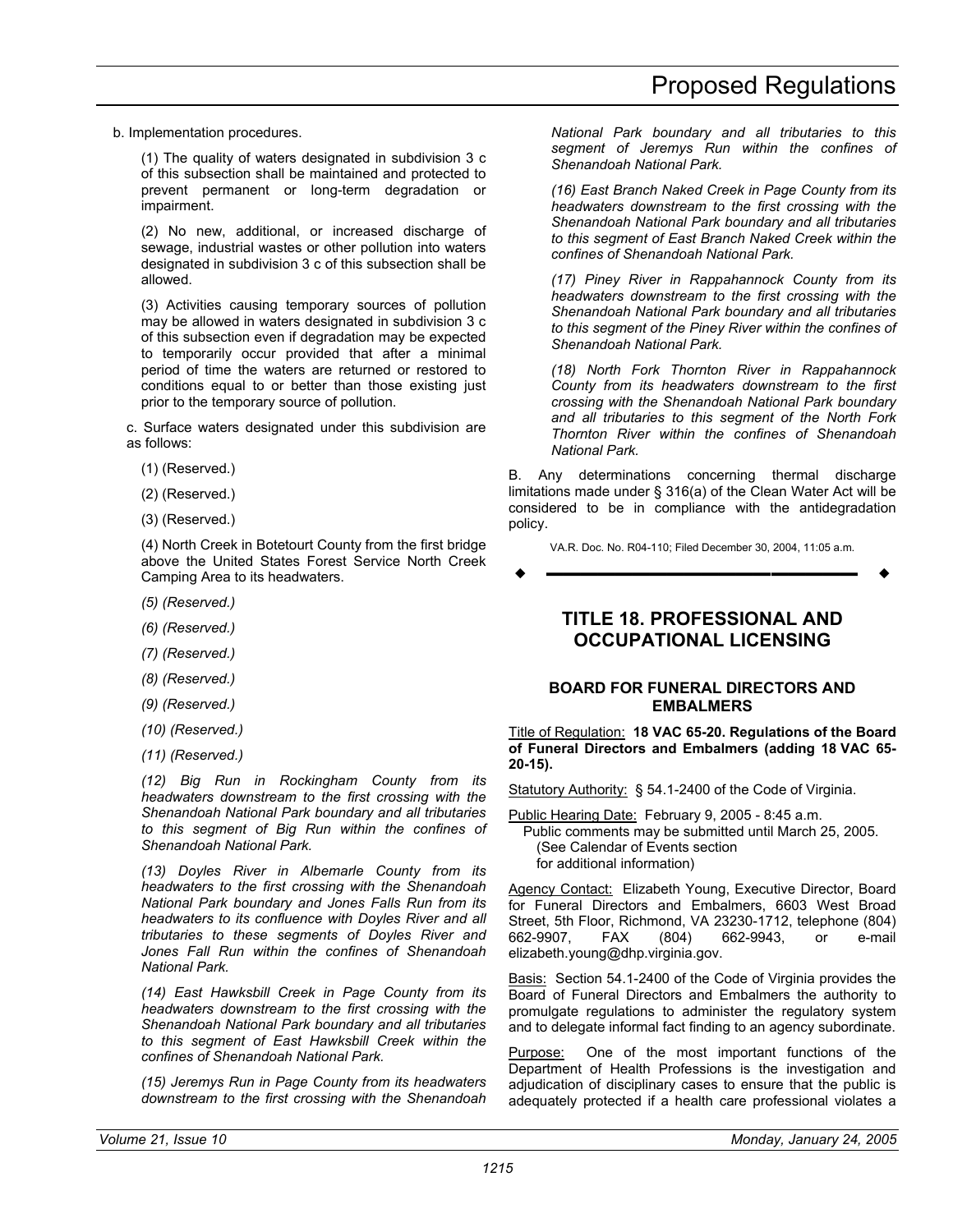law or regulation. The law enacted by the 2004 General Assembly and adoption of these proposed rules give another tool to health regulatory boards seeking to bring closure to cases in a timely manner by allowing cases to be delegated to an agency subordinate, who could be a single board member trained and qualified to conduct a fact-finding proceeding.

In § 2.2-4019 of the Administrative Process Act (APA), provisions for an informal fact-finding proceeding establish the rights of parties to a disciplinary case including the right to "appear in person or by counsel or other qualified representative before the agency or its subordinates, or before a hearing officer for the informal presentation of factual data, argument, or proof in connection with any case." A "subordinate" is defined in the APA as "(i) one or more but less than a quorum of the members of a board constituting an agency, (ii) one or more of its staff members or employees, or (iii) any other person or persons designated by the agency to act in its behalf." The proposed regulations specify that health regulatory boards can conduct fact-finding proceedings by delegation to a subordinate, the types of cases that are not appropriate for delegation and the criteria for a subordinate.

The board will retain the authority to determine whether to delegate any proceedings, the type of disciplinary case that could be delegated and who would serve as its subordinate. While certain standard of care cases may continue to be heard by board members appointed to a special conference committee, other disciplinary matters could be delegated to a person qualified by knowledge and background to determine the facts in the case. Delegation to an agency subordinate will be available to address cases that may arise from audits for continuing education compliance, or inspection-related violations. Proposed regulations state the types of cases that may not be heard by a subordinate. The ability of a board to delegate certain cases through a proceeding conducted by a subordinate will alleviate the disciplinary burden for board members, ensure resolution in a timelier manner and reserve board member time for hearing more serious matters.

Substance: 18 VAC 65-20-15 is added to Part I, General Provisions, in order to establish in regulation the criteria for delegation, including the decision to delegate at the time of a probable cause determination, the types of cases that cannot be delegated, and the individuals who may be designated as agency subordinates.

Issues: The only advantage to the public may be a speedier resolution of disciplinary cases, but the cases that would likely be heard by a subordinate of the Board of Funeral Directors and Embalmers would probably not involve standard of care for patients. It is likely that the board will delegate cases that involve such violations as failure to obtain continuing education or certain inspection violations. Therefore, there may not be any real advantage or disadvantage to the public.

There are no disadvantages to the agency or the Commonwealth. If adjudication of certain types of cases could be handled with the use of a subordinate rather than a committee of the board, there may be some advantages in resolution of cases and a modest reduction in costs for informal fact finding. Scheduling a single board member to sit as an agency subordinate will be easier than scheduling for

two or more members, so it may be possible for cases to be heard more quickly. On the other hand, recommendations of the subordinate will have to be ratified by the board, so resolution of the case may be somewhat delayed until the next scheduled meeting at which a quorum of the board can be present.

Department of Planning and Budget's Economic Impact Analysis: The Department of Planning and Budget (DPB) has analyzed the economic impact of this proposed regulation in accordance with § 2.2-4007 H of the Administrative Process Act and Executive Order Number 21 (02). Section 2.2-4007 H requires that such economic impact analyses include, but need not be limited to, the projected number of businesses or other entities to whom the regulation would apply, the identity of any localities and types of businesses or other entities particularly affected, the projected number of persons and employment positions to be affected, the projected costs to affected businesses or entities to implement or comply with the regulation, and the impact on the use and value of private property. The analysis presented below represents DPB's best estimate of these economic impacts.

Summary of the proposed regulation. Pursuant to House Bill 577 of the 2004 General Assembly, the Board of Funeral Directors and Embalmers (board) proposes to delineate the criteria for delegation of informal fact-finding proceedings to an agency subordinate.

Estimated economic impact. Section 54.1-2400 of the Code of Virginia (Code) describes the general powers and duties of health regulatory boards. Among the powers and duties listed is to appoint a special conference committee upon receipt of information that a practitioner of the board in question may be subject to disciplinary action. "The special conference committee may (i) exonerate the practitioner; (ii) reinstate the practitioner; (iii) place the practitioner on probation with such terms as it may deem appropriate; (iv) reprimand the practitioner; (v) modify a previous order; and (vi) impose a monetary penalty …" House Bill 577 of the 2004 General Assembly added the following language to this section of the Code: "This subdivision shall not be construed to limit the authority of a board to delegate to an appropriately qualified agency subordinate, as defined in § 2.2-4001, the authority to conduct informal fact-finding proceedings ..., upon receipt of information that a practitioner may be subject to disciplinary action. Criteria for the appointment of an agency subordinate shall be set forth in regulations adopted by the board."

In response, the board proposes regulations that specify criteria for delegation of informal fact-finding proceedings to an agency subordinate. Section 2.2-4001 of the Code defines "subordinate" to mean "(i) one or more but less than a quorum of the members of a board constituting an agency, (ii) one or more of its staff members or employees, or (iii) any other person or persons designated by the agency to act in its behalf." According to the Department of Health Professions (department), the board has not been delegating to an agency subordinate the authority to conduct informal fact-finding proceedings upon receipt of information that a practitioner may be subject to disciplinary action. The department believes that the introduced clarifying language in the Code and the proposed criteria for delegation of informal fact-finding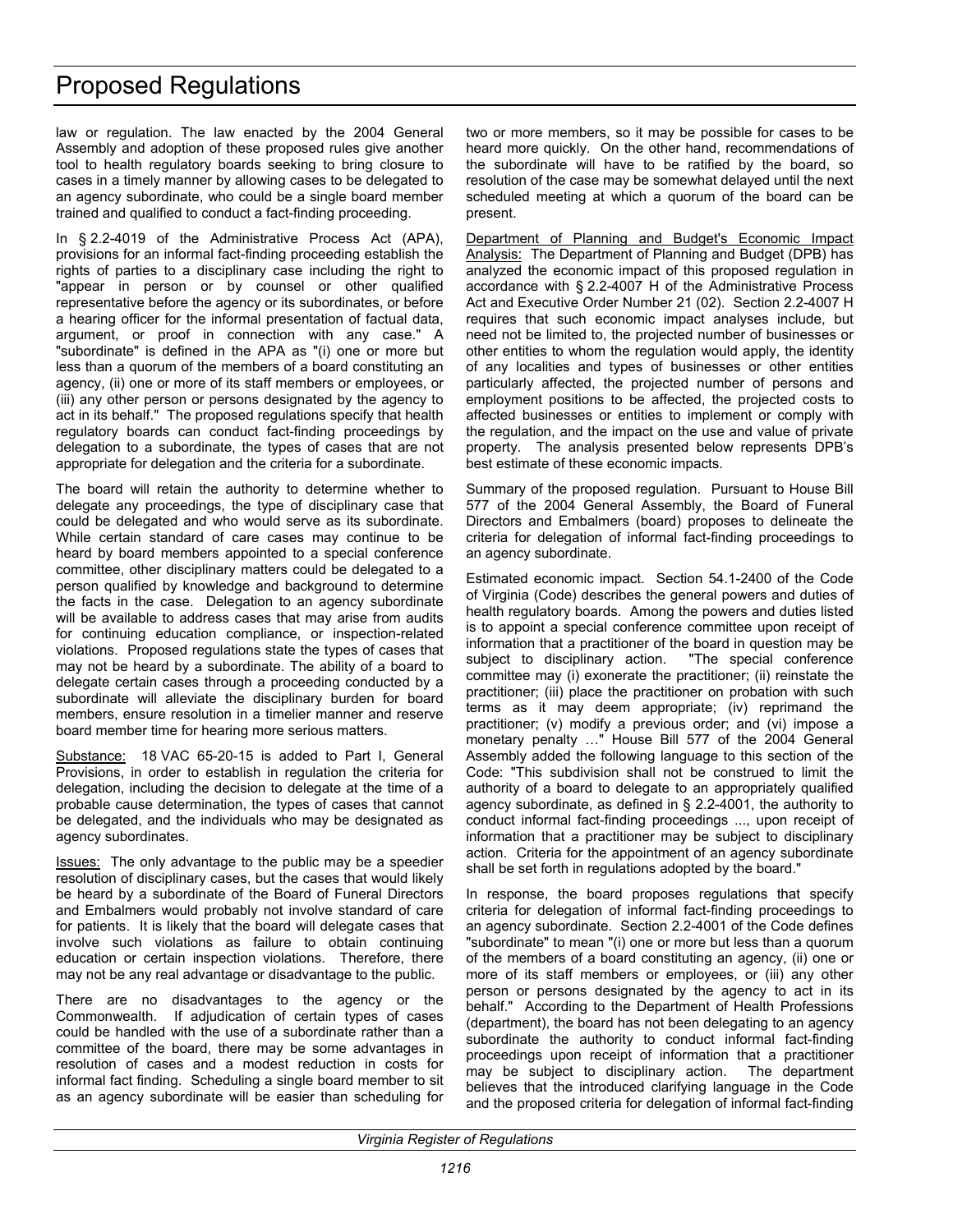<span id="page-16-0"></span>proceedings to an agency subordinate in the regulations will make it more likely that the board will delegate to an agency subordinate the authority to conduct informal fact-finding proceedings. The department also believes that it is more likely that such agency subordinates will consist of current or past board members than department staff.

It is generally easier for smaller groups (including just one individual) to schedule the time necessary to conduct factfinding proceedings than for larger groups, i.e., the entire board. Thus, to the extent that the adoption of the proposed criteria in the regulations paired with the clarifying language in the Code make it more likely that the board will delegate to an agency subordinate the task to conduct informal fact-finding proceedings, closure may be brought to some disciplinary cases in a more timely manner. Since the board must still ratify recommendations of the subordinate, the subject of the potential disciplinary action will still be under the judgment of the entire board, rather than just a subset. Therefore, since the proposal produces no significant cost and the potential for disciplinary cases to be concluded in a timelier manner is created, the proposed amendment to the regulations will likely produce a net benefit.

Businesses and entities affected. The proposed criteria potentially affect the 1,439 funeral service providers, 131 funeral directors, 6 embalmers, 520 funeral establishments, 48 surface transportation and removal service firms, 70 crematories, 183 resident trainees, and 109 courtesy card holders regulated by the board, $1$  as well as their clients.

Localities particularly affected. The proposed regulations affect all Virginia localities.

Projected impact on employment. The proposed amendments will not significantly affect employment levels.

Effects on the use and value of private property. The proposed amendments will not have a large impact on the use and value of private property.

Agency's Response to the Department of Planning and Budget's Economic Impact Analysis: The Board of Funeral Directors and Embalmers concurs with the analysis of the Department of Planning and Budget for the proposed regulation, 18 VAC 65-20, relating to delegation of informal fact finding to an agency subordinate.

#### Summary:

*The proposed amendments establish the criteria for delegation of informal fact-finding proceedings to an agency subordinate, including the decision to delegate at the time of a probable cause determination, the types of cases that cannot be delegated, and the individuals who may be designated as agency subordinates. The proposed regulation will replace emergency regulations that have been in effect since July 15, 2004.* 

*18 VAC 65-20-15. Criteria for delegation of informal factfinding proceedings to an agency subordinate.* 

*A. Decision to delegate. In accordance with § 54.1-2400 (10) of the Code of Virginia, the board may delegate an informal fact-finding proceeding to an agency subordinate upon determination that probable cause exists that a practitioner may be subject to a disciplinary action.* 

*B. Criteria for delegation. Cases that may not be delegated to an agency subordinate are those that involve:* 

*1. Intentional or negligent conduct that causes or is likely to cause injury;* 

*2. Conducting the practice of funeral services in such a manner as to constitute a danger to the health, safety, and well-being of the staff or the public;* 

*3. Impairment with an inability to practice with skill and safety;* 

*4. Inappropriate handling of dead human bodies;* 

*5. Sexual misconduct;* 

*6. Misappropriation of funds; or* 

*7. Aiding or abetting unauthorized practice.* 

*C. Criteria for an agency subordinate.* 

*1. An agency subordinate authorized by the board to conduct an informal fact-finding proceeding may include board members deemed knowledgeable by virtue of their training and experience in administrative proceedings involving the regulation and discipline of health professionals.* 

*2. The executive director shall maintain a list of appropriately qualified persons to whom an informal factfinding proceeding may be delegated.* 

*3. The board may delegate to the executive director the selection of the agency subordinate who is deemed appropriately qualified to conduct a proceeding based on the qualifications of the subordinate and the type of case being heard.* 

VA.R. Doc. No. R04-254; Filed January 4, 2005, 9:46 a.m.

# **BOARD OF NURSING**

Title of Regulation: **18 VAC 90-15. Regulations Governing Delegation to an Agency Subordinate (adding 18 VAC 90- 15-10, 18 VAC 90-15-20 and 18 VAC 90-15-30).** 

Statutory Authority: § 54.1-2400 of the Code of Virginia.

Public Hearing Date: January 25, 2005 - 1:30 p.m.

Public comments may be submitted until March 25, 2005. (See Calendar of Events section

for additional information)

Agency Contact: Jay P. Douglas, R.N., Executive Director, Board of Nursing, Alcoa Building, 6603 West Broad Street, 5th Floor, Richmond, VA 23230-1712, telephone (804) 662-9909, FAX (804) 662-9512, or e-mail jay.douglas@dhp.virginia.gov.

-

<sup>1</sup> Source: Department of Health Professions.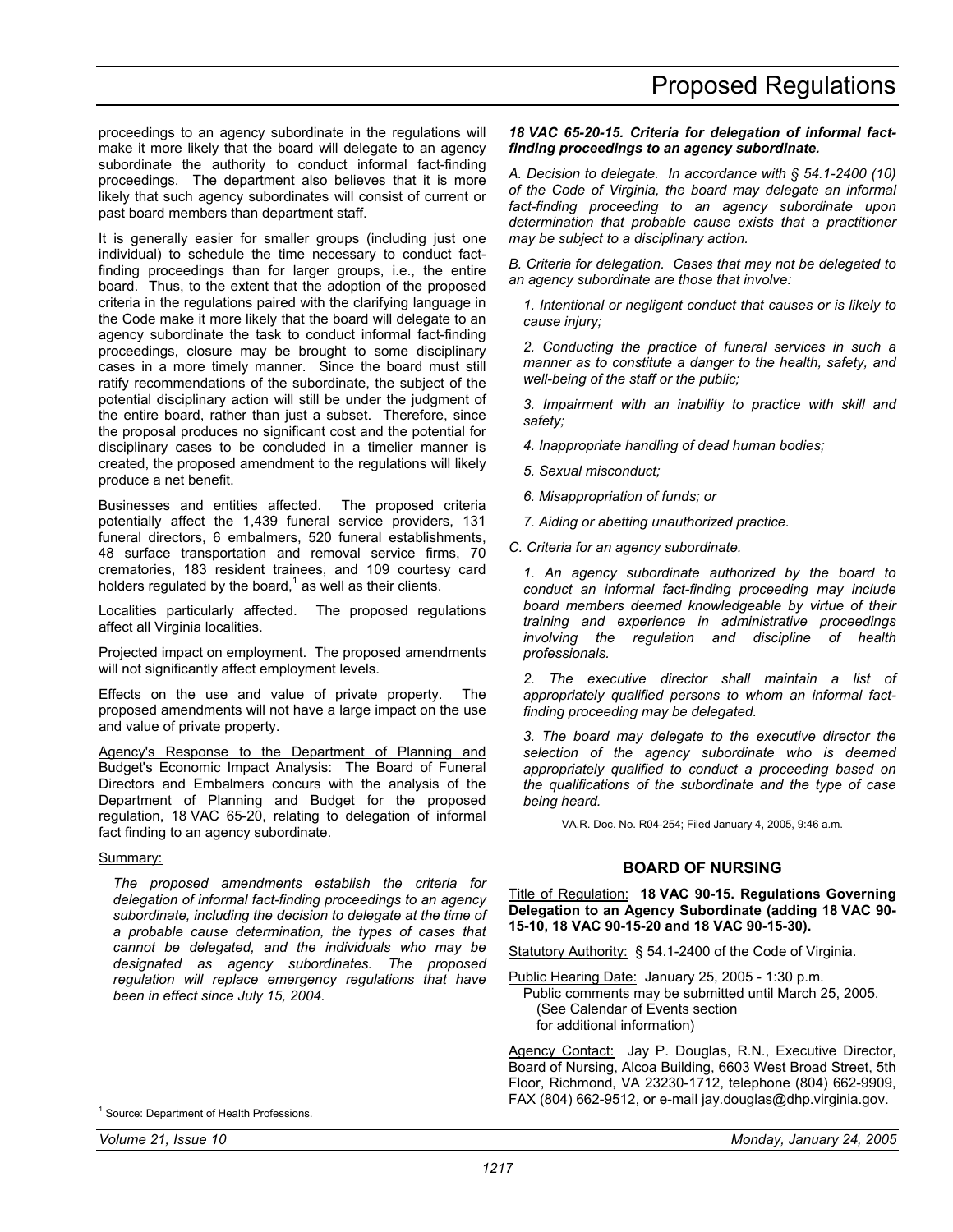Basis: Section 54.1-2400 of the Code of Virginia provides the Board of Nursing the authority to promulgate regulations to administer the regulatory system and to delegate informal fact-finding to an agency subordinate.

Purpose: One of the most important functions of the Department of Health Professions is the investigation and adjudication of disciplinary cases to ensure that the public is adequately protected if a health care professional violates a law or regulation. The law enacted by the 2004 General Assembly and adoption of these proposed rules give another tool to health regulatory boards seeking to bring closure to cases in a timely manner by allowing cases to be delegated to an agency subordinate, who could be a single board member trained and qualified to conduct a fact-finding proceeding.

In § 2.2-4019 of the Administrative Process Act (APA), provisions for an informal fact-finding proceeding establish the rights of parties to a disciplinary case including the right to "appear in person or by counsel or other qualified representative before the agency or its subordinates, or before a hearing officer for the informal presentation of factual data, argument, or proof in connection with any case." A "subordinate" is defined in the APA as "(i) one or more but less than a quorum of the members of a board constituting an agency, (ii) one or more of its staff members or employees, or (iii) any other person or persons designated by the agency to act in its behalf." The proposed regulations specify that health regulatory boards can conduct fact-finding proceedings by delegation to a subordinate, the types of cases that are not appropriate for delegation and the criteria for a subordinate.

The board will retain the authority to determine whether to delegate any proceedings, the type of disciplinary case that could be delegated and who would serve as its subordinate. While certain standard of care cases may continue to be heard by board members appointed to a special conference committee, other disciplinary matters could be delegated to a person qualified by knowledge and background to determine the facts in the case. Delegation to an agency subordinate will be available to address cases that may arise from application denial or other violations. Proposed regulations state the types of cases that may not be heard by a subordinate but leave the final decision of delegation to the board president. The ability of a board to delegate certain cases through a proceeding conducted by a subordinate will alleviate the disciplinary burden for board members, ensure resolution in a timelier manner and reserve board member time for hearing more serious matters.

Substance: New regulations are established in order to set in regulation the criteria for delegation, including the decision to delegate at the time of a probable cause determination, the types of cases that cannot be delegated except as may be approved by the board president, and the individuals who may be designated as agency subordinates.

**Issues:** The only advantage to the public may be a speedier resolution of disciplinary cases. Initially, the cases that would likely be heard by a subordinate of the Board of Nursing would probably not involve standard of care for patients. Therefore, there may not be any real advantage or disadvantage to the public.

There are no disadvantages to the agency or the Commonwealth. If adjudication of certain types of cases could be handled with the use of a subordinate rather than a committee of the board, there may be some advantages in resolution of cases and a modest reduction in costs for informal fact finding. Scheduling a single board member to sit as an agency subordinate will be easier than scheduling for two or more members, so it may be possible for cases to be heard more quickly. On the other hand, recommendations of the subordinate will have to be ratified by the board, so resolution of the case may be somewhat delayed until the next scheduled meeting at which a quorum of the board can be present. Since the board meets at least six times per year, there would be no significant delays.

Department of Planning and Budget's Economic Impact Analysis: The Department of Planning and Budget (DPB) has analyzed the economic impact of this proposed regulation in accordance with § 2.2-4007 H of the Administrative Process Act and Executive Order Number 21 (02). Section 2.2-4007 H requires that such economic impact analyses include, but need not be limited to, the projected number of businesses or other entities to whom the regulation would apply, the identity of any localities and types of businesses or other entities particularly affected, the projected number of persons and employment positions to be affected, the projected costs to affected businesses or entities to implement or comply with the regulation, and the impact on the use and value of private property. The analysis presented below represents DPB's best estimate of these economic impacts.

Summary of the proposed regulation. Pursuant to House Bill 577 of the 2004 General Assembly, the Board of Nursing (board) proposes to delineate the criteria for delegation of informal fact-finding proceedings to an agency subordinate.

Estimated economic impact. Section 54.1-2400 of the Code of Virginia (Code) describes the general powers and duties of health regulatory boards. Among the powers and duties listed is to appoint a special conference committee upon receipt of information that a practitioner of the board in question may be subject to disciplinary action. "The special conference committee may (i) exonerate the practitioner; (ii) reinstate the practitioner; (iii) place the practitioner on probation with such terms as it may deem appropriate; (iv) reprimand the practitioner; (v) modify a previous order; and (vi) impose a monetary penalty …" House Bill 577 of the 2004 General Assembly added the following language to this section of the Code: "This subdivision shall not be construed to limit the authority of a board to delegate to an appropriately qualified agency subordinate, as defined in § 2.2-4001, the authority to conduct informal fact-finding proceedings ..., upon receipt of information that a practitioner may be subject to disciplinary action. Criteria for the appointment of an agency subordinate shall be set forth in regulations adopted by the board."

In response, the board proposes regulations that specify criteria for delegation of informal fact-finding proceedings to an agency subordinate. Section 2.2-4001 of the Code defines "subordinate" to mean "(i) one or more but less than a quorum of the members of a board constituting an agency, (ii) one or more of its staff members or employees, or (iii) any other person or persons designated by the agency to act in its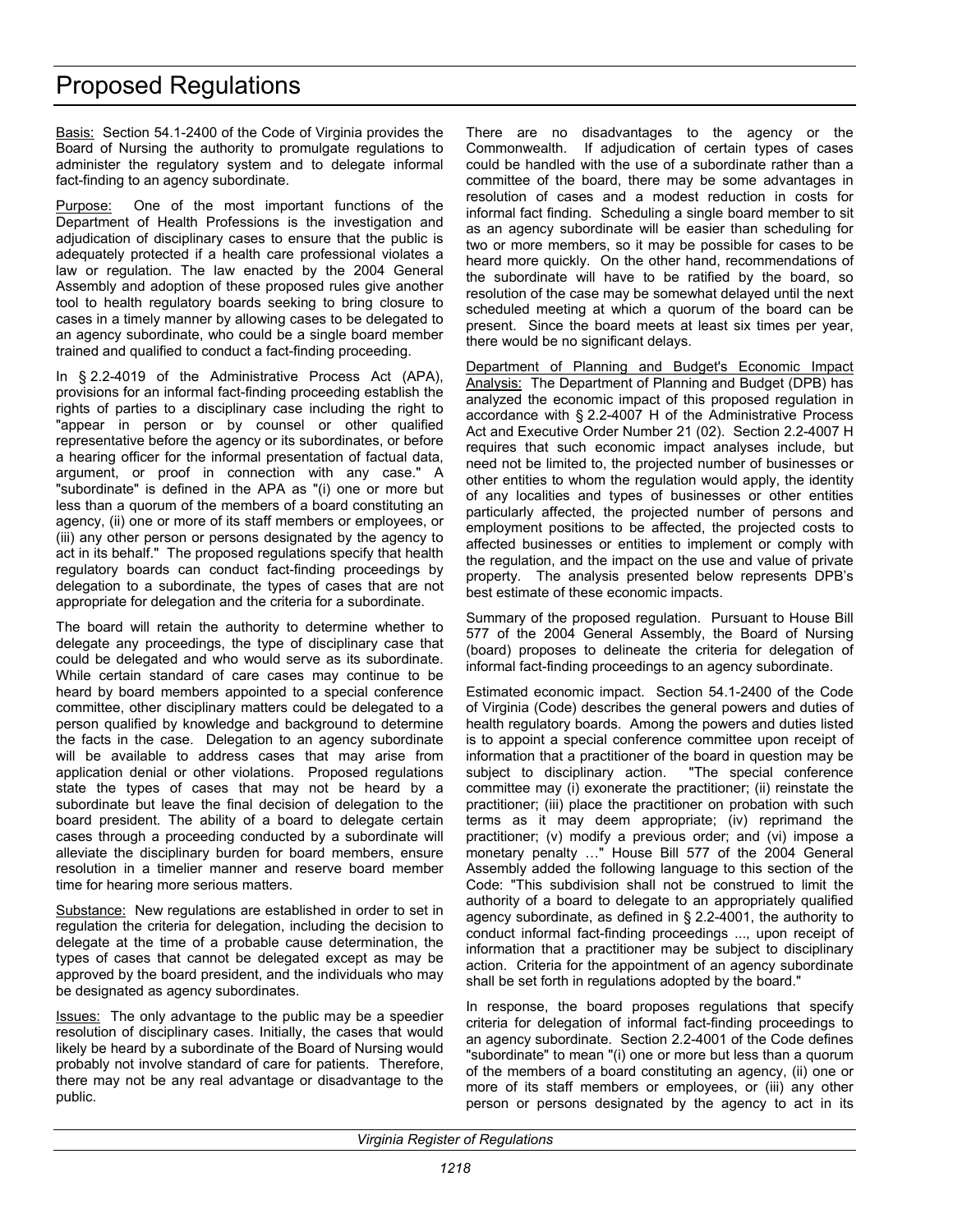<span id="page-18-0"></span>behalf." According to the Department of Health Professions (department), the board has not been delegating to an agency subordinate the authority to conduct informal fact-finding proceedings upon receipt of information that a practitioner may be subject to disciplinary action. The department believes that the introduced clarifying language in the Code and the proposed criteria for delegation of informal fact-finding proceedings to an agency subordinate in the regulations will make it more likely that the board will delegate to an agency subordinate the authority to conduct informal fact-finding proceedings. The department also believes that it is more likely that such agency subordinates will consist of current or past board members than department staff.

It is generally easier for smaller groups (including just one individual) to schedule the time necessary to conduct factfinding proceedings than for larger groups, i.e., the entire board. Thus, to the extent that the adoption of the proposed criteria in the regulations paired with the clarifying language in the Code make it more likely that the board will delegate to an agency subordinate the task to conduct informal fact-finding proceedings, closure may be brought to some disciplinary cases in a more timely manner. Since the board must still ratify recommendations of the subordinate, the subject of the potential disciplinary action will still be under the judgment of the entire board, rather than just a subset. Therefore, since the proposal produces no significant cost and the potential for disciplinary cases to be concluded in a timelier manner is created, the proposed amendment to the regulations will likely produce a net benefit.

Businesses and entities affected. The proposed criteria potentially affect the 87,414 registered nurses, 28,579 practical nurses, 463 clinical nurse specialists, 4,955 licensed nurse practitioners, 3,863 certified massage therapists, and 40,680 certified nurse aids<sup>1</sup> in the Commonwealth, as well as their patients.

Localities Particularly Affected. The proposed regulations affect all Virginia localities.

Projected Impact on Employment. The proposed amendments will not significantly affect employment levels.

Effects on the Use and Value of Private Property. The proposed amendments will not have a large impact on the use and value of private property.

Agency's Response to the Department of Planning and Budget's Economic Impact Analysis: The Board of Nursing concurs with the analysis of the Department of Planning and Budget for the proposed regulation, 18 VAC 90-15, relating to delegation of informal fact finding to an agency subordinate.

### Summary:

-

*The proposed regulation establishes the criteria for delegation of informal fact-finding proceedings to an agency subordinate, including the decision to delegate at the time of a probable cause determination, the types of cases that cannot be delegated except by approval of the board president, and the individuals who may be designated as* 

*agency subordinates. The proposed regulation will replace emergency regulations that have been in effect since September 1, 2004.* 

*CHAPTER 15. REGULATIONS GOVERNING DELEGATION TO AN AGENCY SUBORDINATE.* 

#### *18 VAC 90-15-10. Decision to delegate.*

*In accordance with § 54.1-2400 (10) of the Code of Virginia, the board may delegate an informal fact-finding proceeding to an agency subordinate upon determination that probable cause exists that a practitioner may be subject to a disciplinary action.* 

#### *18 VAC 90-15-20. Criteria for delegation.*

*Cases that involve intentional or negligent conduct that caused serious injury or harm to a patient may not be delegated to an agency subordinate, except as may be approved by the president of the board.* 

#### *18 VAC 90-15-30. Criteria for an agency subordinate.*

*A. An agency subordinate authorized by the board to conduct an informal fact-finding proceeding may include current or past board members and professional staff or other persons deemed knowledgeable by virtue of their training and experience in administrative proceedings involving the regulation and discipline of health professionals.* 

*B. The executive director shall maintain a list of appropriately qualified persons to whom an informal fact-finding proceeding may be delegated.* 

*C. The board may delegate to the executive director the selection of the agency subordinate who is deemed appropriately qualified to conduct a proceeding based on the qualifications of the subordinate and the type of case being heard.* 

VA.R. Doc. No. R05-03; Filed January 4, 2005, 9:43 a.m.

### **JOINT BOARDS OF NURSING AND MEDICINE**

Title of Regulation: **18 VAC 90-30. Regulations Governing the Licensure of Nurse Practitioners (amending 18 VAC 90-30-120).** 

Statutory Authority: §§ 54.1-2400 and 54.1-2957 of the Code of Virginia.

Public Hearing Date: January 25, 2005 - 1:30 p.m.

Public comments may be submitted until March 25, 2005. (See Calendar of Events section for additional information)

Agency Contact: Jay P. Douglas, R.N., Executive Director, Board of Nursing, 6603 West Broad Street, 5th Floor, Richmond, VA 23230-1712, telephone (804) 662-9909, FAX (804) 662-9512, or e-mail jay.douglas@dhp.virginia.gov.

Basis: Section 54.1-2400 provides the Boards of Nursing and Medicine the authority to promulgate regulations to administer the regulatory system.

<sup>1</sup> Source: Department of Health Professions.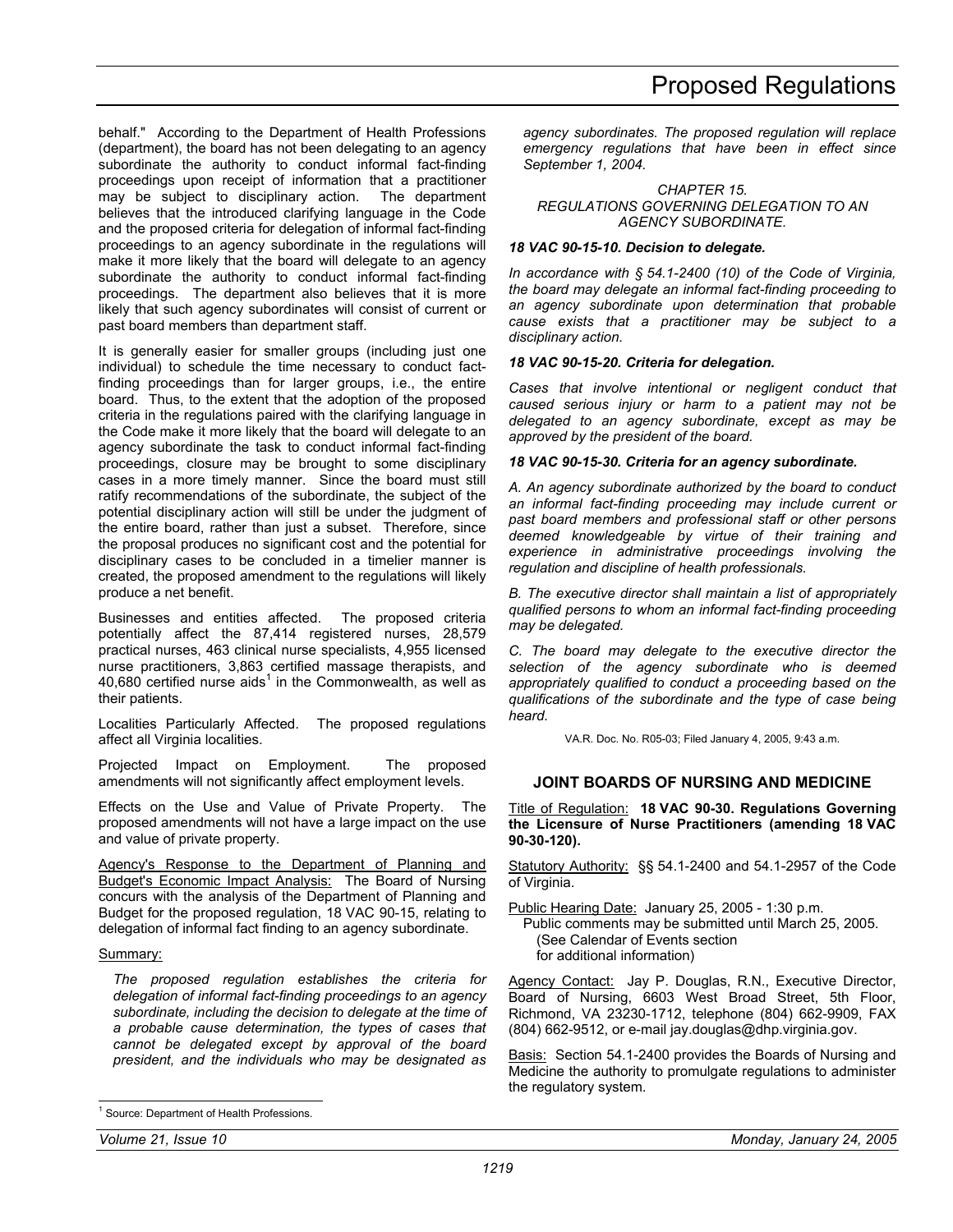The specific legal mandate to promulgate the regulation for the licensure of nurse practitioners is found in §§ 54.1-2957 and 54.1-2957.02 of the Code of Virginia.

Purpose: The purpose of the legislation and the enabling regulation is to permit licensed nurse practitioners to sign various forms and certificates and provide medical information or treatment in certain situations, including situations involving the immunization of children, examination of persons suspected of having tuberculosis, prenatal tests, nursing homes, release of certain privileged medical information, competency for driver licenses, release of certain veterinary records, and assisted living facilities. In many circumstances, it is the nurse practitioner who has performed the evaluation or examination upon which an attestation is made or a form signed. Therefore, it is reasonable that the nurse practitioner rather than the physician (who has not seen the patient) be the one authorized to sign certain papers. Public health and safety are sufficiently balanced with greater access to health care by nurse practitioners who are practicing within their specialty training and licensure and working in collaboration with supervising physicians who must periodically review their care of the patients.

Substance: Proposed regulations require that the written protocol between the supervising physician and the nurse practitioner must include the nurse practitioner's authority for signatures, certifications, stamps, verifications, affidavits and endorsements provided the signing of documents is (i) in accordance with the specialty license of the nurse practitioner and with the scope of practice of the supervising physician; (ii) permitted by § 54.1-2957.02 or applicable sections of the Code of Virginia; and (iii) not in conflict with federal law or regulation.

Issues: There are no disadvantages to the public; the proposed rules will allow a nurse practitioner to sign certain documents and attestations on which previous law required the signature of a physician. Provided the nurse practitioner is the one that has performed the physical or treated the patient, it is logical that he or she be the person who signed the appropriate form since the physician may not have personal knowledge of the patient's condition. Proposed rules will ensure that there is a clear understanding, as reflected in the written protocol, about which documents requiring a signature may be signed by the nurse practitioner instead of the supervising physician. The only disadvantage may be a lack of understanding on the part of practitioners about the statutory responsibilities of a physician, who may mistakenly believe he can delegate certain medical acts that are specifically reserved for a licensed physician.

There are no specific advantages or disadvantages to the agency or the Commonwealth. Rules about the written protocol would appear to be understandable and provide appropriate guidance to licensees.

Department of Planning and Budget's Economic Impact Analysis: The Department of Planning and Budget (DPB) has analyzed the economic impact of this proposed regulation in accordance with § 2.2-4007 H of the Administrative Process Act and Executive Order Number 21 (02). Section 2.2-4007 H requires that such economic impact analyses include, but need not be limited to, the projected number of businesses or other entities to whom the regulation would apply, the identity of any localities and types of businesses or other entities particularly affected, the projected number of persons and employment positions to be affected, the projected costs to affected businesses or entities to implement or comply with the regulation, and the impact on the use and value of private property. The analysis presented below represents DPB's best estimate of these economic impacts.

Summary of the proposed regulation. Pursuant to Chapter 855 of the 2004 Acts of the Assembly, the Board of Nursing (board) proposes to amend these regulations so as to indicate that the written protocol between the supervising physician and the nurse practitioner include the nurse practitioner's authority for signatures, certifications, stamps, verifications, affidavits and endorsements. The board also proposes to clarify that this authority must be in accordance with the specialty license of the nurse practitioner and with the scope of practice of the supervising physician.

Estimated economic impact. Chapter 855 of the 2004 Acts of the Assembly introduced § 54.1-2957.02 to the Code of Virginia. Section 54.1-2957.02 in its entirety is as follows: "Whenever any law or regulation requires a signature, certification, stamp, verification, affidavit or endorsement by a physician, it shall be deemed to include a signature, certification, stamp, verification, affidavit or endorsement by a nurse practitioner." Prior to this legislative act, nurse practitioners were not permitted to sign various forms and certificates and provide medical information or treatment in certain situations, including situations involving the immunization of children, examination of persons suspected of having tuberculosis, prenatal tests, nursing homes, release of certain privileged medical information, competency for driver licenses, release of certain veterinary records, and assisted living facilities. The patient was required to wait for the nurse practitioner's supervising physician to be available to sign, etc. In many circumstances, it is the nurse practitioner who has performed the evaluation or examination upon which an attestation is made or a form signed.

By permitting nurse practitioners to provide the signature, certification, stamp, verification, affidavit or endorsement, patients will have shorter waits before the procedures, actions, etc. that necessitated the approval can be performed. This can potentially result in real health benefits. For example, patients who need authorization to receive the flu shot or flu mist may be able to avoid contracting the disease because they are able to get authorization sooner.

Chapter 855 also indicates that the board shall amend these regulations to "require inclusion of the nurse practitioner's authority for signatures, certifications, stamps, verifications, affidavits and endorsements in the written protocol between the supervising physician and the nurse practitioner." Pursuant to Chapter 855, the board proposes to require that the written protocol between the supervising physician and the nurse practitioner include the nurse practitioner's authority for signatures, certifications, stamps, verifications, affidavits and endorsements, provided it is "In accordance with the specialty license of the nurse practitioner and with the scope of practice of the supervising physician." The board's proposal to add the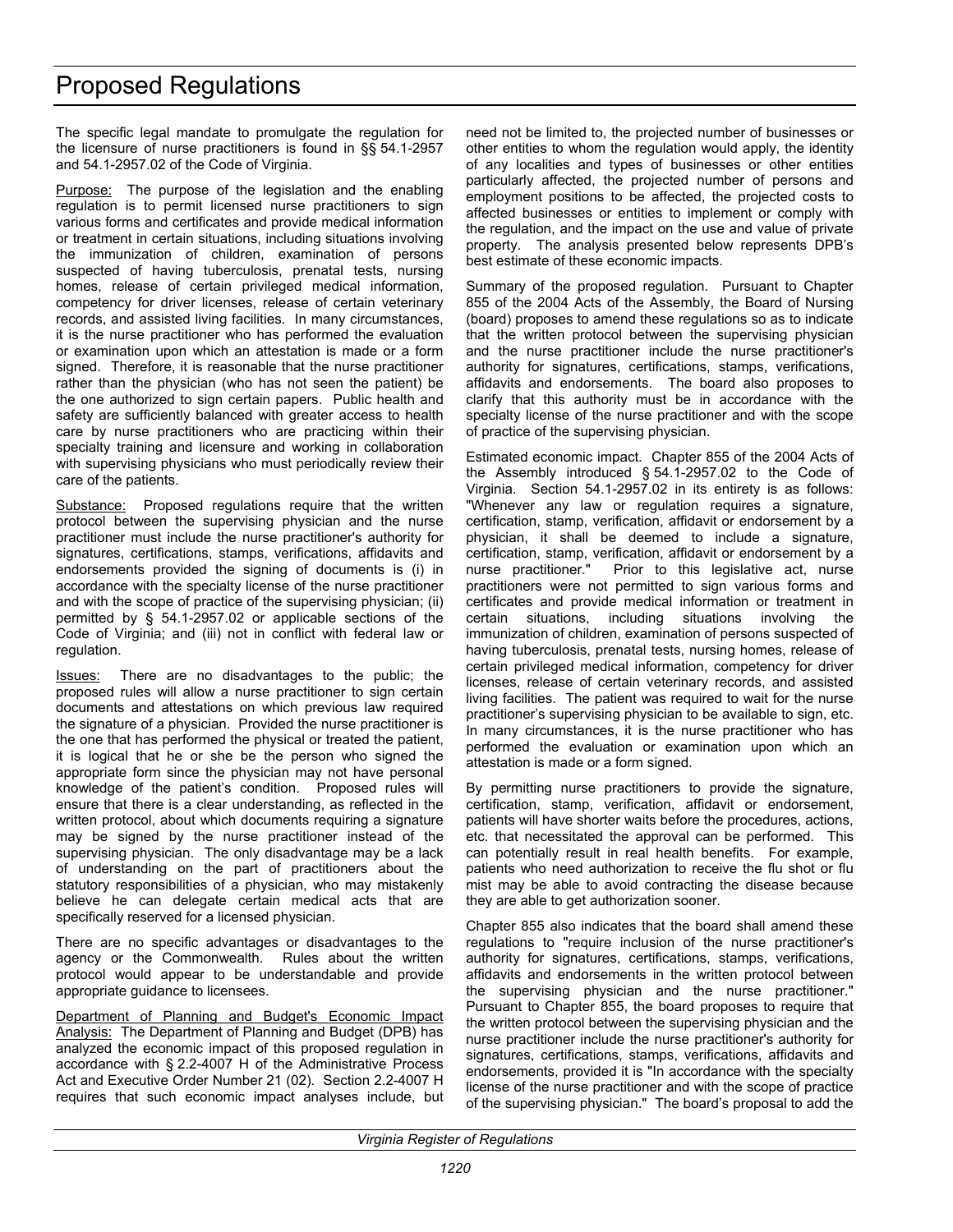<span id="page-20-0"></span>language specifying that the authority for signatures, etc., be in accordance with the nurse practitioner's specialty license and with the supervising physician's scope of practice is for clarification and does not provide any additional restriction. Thus, the board's proposed language has no effect, beyond clarification.

Businesses and entities affected. The proposed amendments concern the 4,925 licensed nurse practitioners in the Commonwealth, $<sup>1</sup>$  as well as their patients and supervising</sup> physicians.

Localities particularly affected. The proposed amendments affect all Virginia localities.

Projected impact on employment. The proposed amendments to the regulations will not affect employment.

Effects on the use and value of private property. The proposed amendments will not affect the use and value of private property.

Agency's Response to the Department of Planning and **Budget's Economic Impact Analysis: The Boards of Nursing** and Medicine concur with the analysis of the Department of Planning and Budget for the proposed action on the written protocol for regulation, 18 VAC 90-30, Regulations Governing the Practice of Nurse Practitioners.

#### Summary:

*The proposed amendments require that the written protocol between the supervising physician and the nurse practitioner must include the nurse practitioner's authority for signatures, certifications, stamps, verifications, affidavits and endorsements provided the signing of documents is (i) in accordance with the specialty license of the nurse practitioner and with the scope of practice of the supervising physician; (ii) permitted by § 54.1-2957.02 or applicable sections of the Code of Virginia; and (iii) not in conflict with federal law or regulation.* 

#### **18 VAC 90-30-120. Practice of licensed nurse practitioners.**

A. A licensed nurse practitioner shall be authorized to engage in practices constituting the practice of medicine in collaboration with and under the medical direction and supervision of a licensed physician.

B. The practice of licensed nurse practitioners shall be based on specialty education preparation as a nurse practitioner in accordance with standards of the applicable certifying organization and written protocols as defined in 18 VAC 90- 30-10.

*C. The written protocol shall include the nurse practitioner's authority for signatures, certifications, stamps, verifications, affidavits and endorsements provided it is:* 

*1. In accordance with the specialty license of the nurse practitioner and with the scope of practice of the supervising physician;* 

*3. Not in conflict with federal law or regulation.* 

C. *D.* A certified registered nurse anesthetist shall practice in accordance with the functions and standards defined by the American Association of Nurse Anesthetists (Guidelines and Standards for Nurse Anesthesia Practice, Revised 1998) and under the medical direction and supervision of a doctor of medicine or a doctor of osteopathy or the medical direction and supervision of a dentist in accordance with rules and regulations promulgated by the Board of Dentistry.

D. *E.* A certified nurse midwife shall practice in accordance with the Standards for the Practice of Nurse-Midwifery (Revised 1993) defined by the American College of Nurse-Midwives.

VA.R. Doc. No. R04-233; Filed January 5, 2005, 11:02 a.m.

# **BOARD OF SOCIAL WORK**

Title of Regulation: **18 VAC 140-20. Regulations Governing the Practice of Social Work (adding 18 VAC 140-20-171).** 

Statutory Authority: § 54.1-2400 of the Code of Virginia.

Public Hearing Date: February 25, 2005 - 10 a.m.

Public comments may be submitted until March 25, 2005. (See Calendar of Events section for additional information)

Agency Contact: Evelyn B. Brown, Executive Director, Board of Social Work, 6603 West Broad Street, 5th Floor, Richmond, VA 23230-1712, telephone (804) 662-9914, FAX (804) 662- 9943, or e-mail evelyn.brown@dhp.virginia.gov.

Basis: Section 54.1-2400 of the Code of Virginia provides the Board of Social Work the authority to promulgate regulations to administer the regulatory system and to delegate informal fact-finding to an agency subordinate.

Purpose: One of the most important functions of the Department of Health Professions is the investigation and adjudication of disciplinary cases to ensure that the public is adequately protected if a health care professional violates a law or regulation. The law enacted by the 2004 General Assembly and adoption of these proposed rules give another tool to health regulatory boards seeking to bring closure to cases in a timely manner by allowing cases to be delegated to an agency subordinate, who could be a single board member trained and qualified to conduct a fact-finding proceeding.

In § 2.2-4019 of the Administrative Process Act (APA), provisions for an informal fact-finding proceeding establish the rights of parties to a disciplinary case including the right to "appear in person or by counsel or other qualified representative before the agency or its subordinates, or before a hearing officer for the informal presentation of factual data, argument, or proof in connection with any case." A "subordinate" is defined in the APA as "(i) one or more but less than a quorum of the members of a board constituting an agency, (ii) one or more of its staff members or employees, or (iii) any other person or persons designated by the agency to

-

*<sup>2.</sup> Permitted by § 54.1-2957.02 or applicable sections of the Code of Virginia; and* 

<sup>1</sup> Source: Department of Health Professions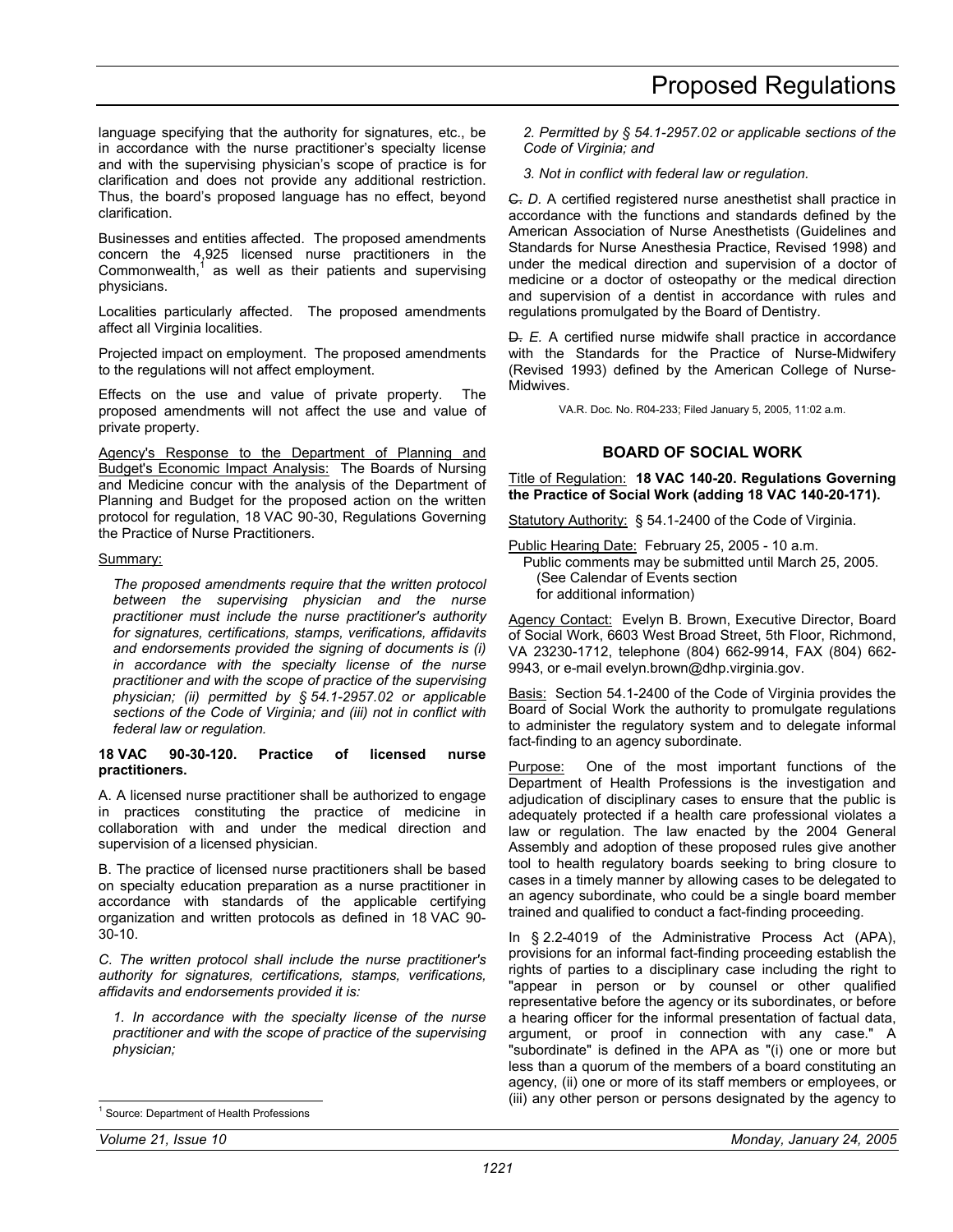act in its behalf." The proposed regulations specify that health regulatory boards can conduct fact-finding proceedings by delegation to a subordinate, the types of cases that are not appropriate for delegation and the criteria for a subordinate.

The board will retain the authority to determine whether to delegate any proceedings, the type of disciplinary case that could be delegated and who would serve as its subordinate. While certain standard of care cases may continue to be heard by board members appointed to a special conference committee, other disciplinary matters could be delegated to a person qualified by knowledge and background to determine the facts in the case. Delegation to an agency subordinate will be available to address cases that may arise from audits for continuing education compliance or other cases not involving patient care. Proposed regulations state the types of cases that may not be heard by a subordinate but leave the final decision of delegation to the probable cause committee in consultation with the board chair. The ability of a board to delegate certain cases through a proceeding conducted by a subordinate will alleviate the disciplinary burden for board members, ensure resolution in a timelier manner and reserve board member time for hearing more serious matters.

Substance: The amendments establish in regulation the criteria for delegation, including the decision to delegate at the time of a probable cause determination, the types of cases that cannot be delegated except as may be approved by a committee of the board, and the individuals who may be designated as agency subordinates.

Issues: The only advantage to the public may be a speedier resolution of disciplinary cases, but the cases that would likely be heard by a subordinate of the Board of Social Work would probably not involve standard of care for patients. It is likely that the board will delegate cases that involve such violations as failure to obtain continuing education. Therefore, there may not be any real advantage or disadvantage to the public.

There are no disadvantages to the agency or the Commonwealth. If adjudication of certain types of cases could be handled with the use of a subordinate rather than a committee of the board, there may be some advantages in resolution of cases and a modest reduction in costs for informal fact finding. Scheduling a single board member to sit as an agency subordinate will be easier than scheduling for two or more members, so it may be possible for cases to be heard more quickly. On the other hand, recommendations of the subordinate will have to be ratified by the board, so resolution of the case may be somewhat delayed until the next scheduled meeting at which a quorum of the board can be present.

Department of Planning and Budget's Economic Impact Analysis: The Department of Planning and Budget (DPB) has analyzed the economic impact of this proposed regulation in accordance with § 2.2-4007 H of the Administrative Process Act and Executive Order Number 21 (02). Section 2.2-4007 H requires that such economic impact analyses include, but need not be limited to, the projected number of businesses or other entities to whom the regulation would apply, the identity of any localities and types of businesses or other entities particularly affected, the projected number of persons and

employment positions to be affected, the projected costs to affected businesses or entities to implement or comply with the regulation, and the impact on the use and value of private property. The analysis presented below represents DPB's best estimate of these economic impacts.

Summary of the proposed regulation. Pursuant to House Bill 577 of the 2004 General Assembly, the Board of Social Work (board) proposes to delineate the criteria for delegation of informal fact-finding proceedings to an agency subordinate.

Estimated economic impact. Section 54.1-2400 of the Code of Virginia (Code) describes the general powers and duties of health regulatory boards. Among the powers and duties listed is to appoint a special conference committee upon receipt of information that a practitioner of the board in question may be subject to disciplinary action. "The special conference committee may (i) exonerate the practitioner; (ii) reinstate the practitioner; (iii) place the practitioner on probation with such terms as it may deem appropriate; (iv) reprimand the practitioner; (v) modify a previous order; and (vi) impose a monetary penalty …" House Bill 577 of the 2004 General Assembly added the following language to this section of the Code: "This subdivision shall not be construed to limit the authority of a board to delegate to an appropriately qualified agency subordinate, as defined in § 2.2-4001, the authority to conduct informal fact-finding proceedings ..., upon receipt of information that a practitioner may be subject to disciplinary action. Criteria for the appointment of an agency subordinate shall be set forth in regulations adopted by the board."

In response, the board proposes regulations that specify criteria for delegation of informal fact-finding proceedings to an agency subordinate. Section 2.2-4001 of the Code defines "subordinate" to mean "(i) one or more but less than a quorum of the members of a board constituting an agency, (ii) one or more of its staff members or employees, or (iii) any other person or persons designated by the agency to act in its behalf." According to the Department of Health Professions (department), the board has not been delegating to an agency subordinate the authority to conduct informal fact-finding proceedings upon receipt of information that a practitioner may be subject to disciplinary action. The department believes that the introduced clarifying language in the Code and the proposed criteria for delegation of informal fact-finding proceedings to an agency subordinate in the regulations will make it more likely that the board will delegate to an agency subordinate the authority to conduct informal fact-finding proceedings. The department also believes that it is more likely that such agency subordinates will consist of current or past board members than department staff.

It is generally easier for smaller groups (including just one individual) to schedule the time necessary to conduct factfinding proceedings than for larger groups, i.e., the entire board. Thus, to the extent that the adoption of the proposed criteria in the regulations paired with the clarifying language in the Code make it more likely that the board will delegate to an agency subordinate the task to conduct informal fact-finding proceedings, closure may be brought to some disciplinary cases in a more timely manner. Since the board must still ratify recommendations of the subordinate, the subject of the potential disciplinary action will still be under the judgment of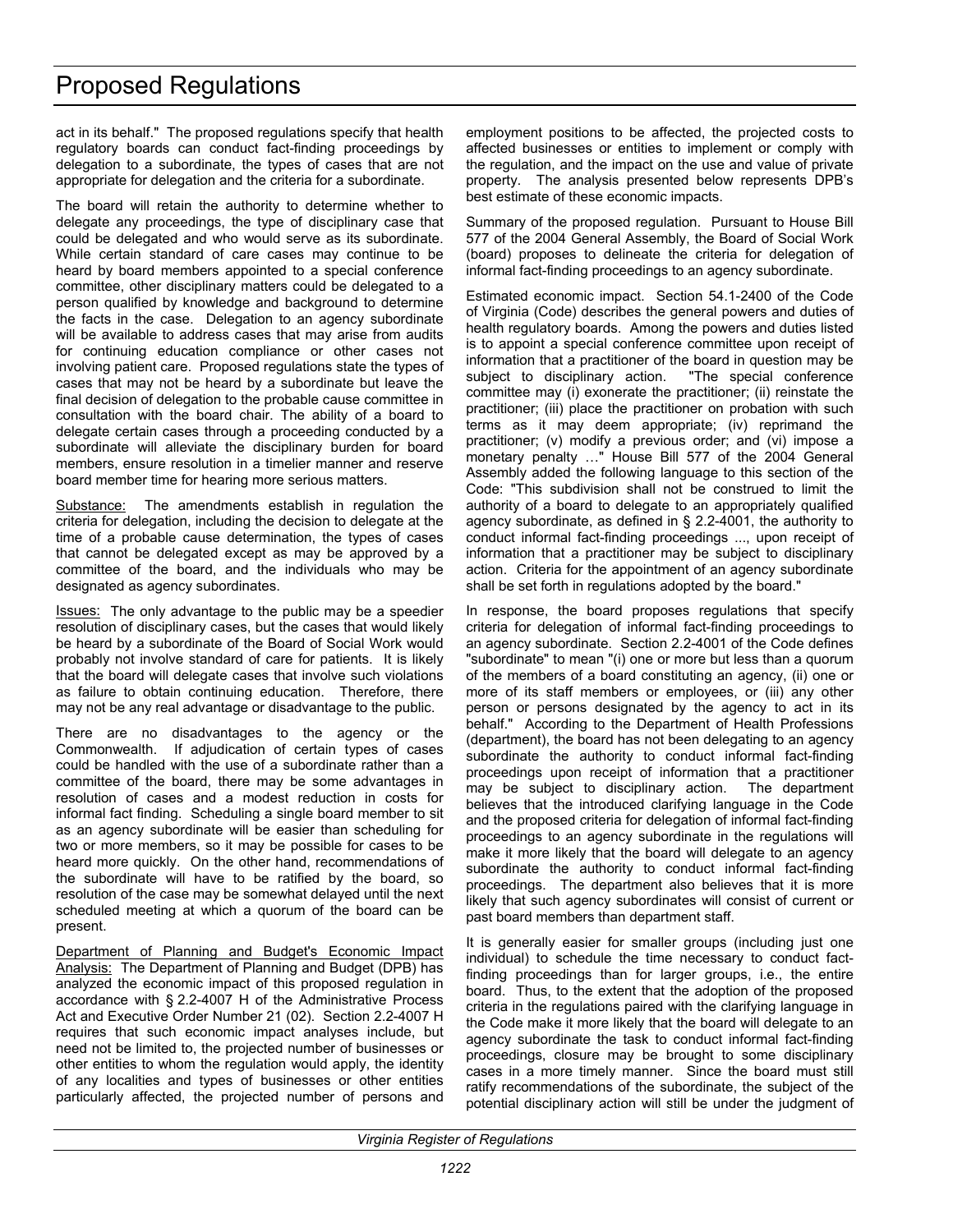<span id="page-22-0"></span>the entire board, rather than just a subset. Therefore, since the proposal produces no significant cost and the potential for disciplinary cases to be concluded in a timelier manner is created, the proposed amendment to the regulations will likely produce a net benefit.

Businesses and entities affected. The proposed criteria potentially affect the 4,527 licensed clinical social workers, 354 licensed social workers, 75 registered social workers, and 6 associate social workers<sup>1</sup> in the Commonwealth, as well as their patients.

Localities particularly affected. The proposed regulations affect all Virginia localities.

Projected impact on employment. The proposed amendments will not significantly affect employment levels.

Effects on the use and value of private property. The proposed amendments will not have a large impact on the use and value of private property.

Agency's Response to the Department of Planning and Budget's Economic Impact Analysis: The Board of Social Work concurs with the analysis of the Department of Planning and Budget for the proposed regulation, 18 VAC 140-20, relating to delegation of informal fact finding to an agency subordinate.

#### Summary:

*The amendments establish in regulation the criteria for delegation, including the decision to delegate at the time of a probable cause determination, the types of cases that cannot be delegated, and the individuals who may be designated as agency subordinates. The proposed regulations will replace emergency regulations that have been in effect since August 25, 2004.* 

#### *18 VAC 140-20-171. Criteria for delegation of informal factfinding proceedings to an agency subordinate.*

*A. Decision to delegate. In accordance with § 54.1-2400 (10) of the Code of Virginia, the board may delegate an informal fact-finding proceeding to an agency subordinate upon determination that probable cause exists that a practitioner may be subject to a disciplinary action.* 

*B. Criteria for delegation. Cases that may not be delegated to an agency subordinate include violations of standards of practice as set forth in 18 VAC 140-20-150, except as may otherwise be determined by the probable cause committee in consultation with the board chair.* 

*C. Criteria for an agency subordinate.* 

*1. An agency subordinate authorized by the board to conduct an informal fact-finding proceeding may include board members and professional staff or other persons deemed knowledgeable by virtue of their training and experience in administrative proceedings involving the regulation and discipline of health professionals.* 

-

*2. The executive director shall maintain a list of appropriately qualified persons to whom an informal factfinding proceeding may be delegated.* 

*3. The board may delegate to the executive director the selection of the agency subordinate who is deemed appropriately qualified to conduct a proceeding based on the qualifications of the subordinate and the type of case being heard.* 

VA.R. Doc. No. R04-206; Filed January 4, 2005, 9:44 a.m.

**––––––––––––––––––**

# **TITLE 20. PUBLIC UTILITIES AND TELECOMMUNICATIONS**

# **STATE CORPORATION COMMISSION**

REGISTRAR'S NOTICE: The State Corporation Commission is exempt from the Administrative Process Act in accordance with § 2.2-4002 A 2 of the Code of Virginia, which exempts courts, any agency of the Supreme Court, and any agency that by the Constitution is expressly granted any of the powers of a court of record.

The distribution lists that are referenced as Appendices A and B in the following order are not being published. However, these lists are available for public inspection at the State Corporation Commission, Document Control Center, Tyler Building, 1st Floor, 1300 East Main Street, Richmond, Virginia 23219, from 8:15 a.m. to 5 p.m., Monday through Friday; or may be viewed at the Virginia Code Commission, General Assembly Building, 2nd Floor, 910 Capitol Street, Richmond, Virginia 23219, during regular office hours.

Title of Regulation: **20 VAC 5-315. Regulations Governing Net Energy Metering (amending 20 VAC 5-315-20, 20 VAC 5-315-30, 20 VAC 5-315-40 and 20 VAC 5-315-90).** 

Statutory Authority: §§ 12.1-13, 56-576 and 56-594 of the Code of Virginia.

Public Hearing Date: A public hearing will be scheduled upon request -- Public comments may be submitted until February 14, 2005.

Agency Contact: Kara Hart, Attorney, Office of General Counsel, 1300 East Main Street, P.O. Box 1197, Richmond, VA 23218, telephone (804) 371-9671, FAX (804) 371-9240, or e-mail kara.hart@scc.virginia.gov.

#### Summary:

*The proposed amendments (i) change the definition of "renewable fuel generator" by increasing the upper limit for nonresidential customers from 25 kilowatts to 500 kilowatts; (ii) change requirements for the completion of the commission-approved notification form that must be filed by the prospective net metering customer in accordance with 20 VAC 5-315-30 depending on whether the renewable fuel generator has an alternating current capacity of 25 kilowatts or less or an alternating current capacity greater than 25* 

<sup>1</sup> Source: Department of Health Professions.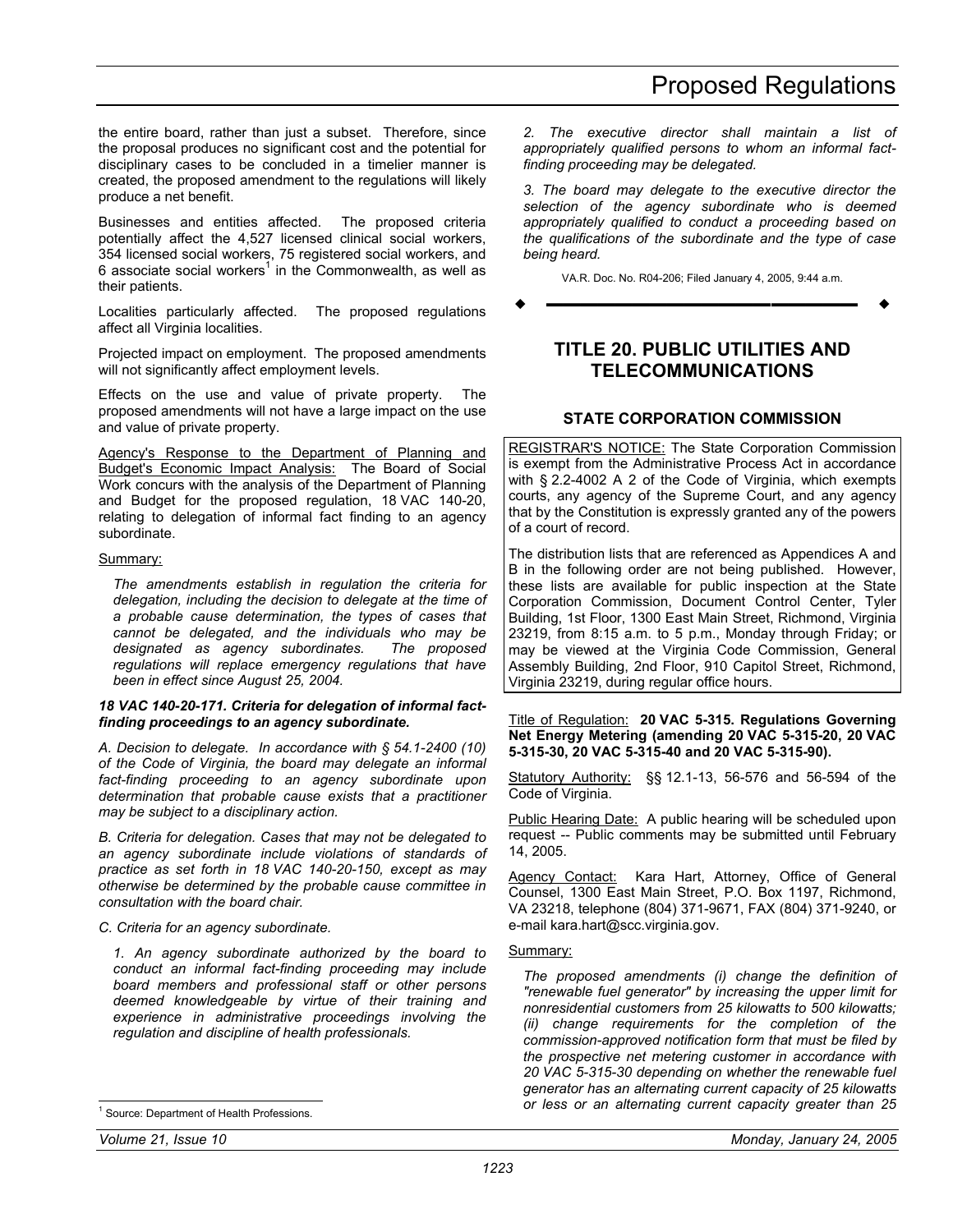*kilowatts; and (iii) add as a condition of interconnection that the vendor has certified that the renewable fuel generator being installed is in compliance with IEEE Standard 1547. The proposed amendments also add, in the case of renewable fuel generators with an alternating current capacity greater than 25 kilowatts, certain requirements that must be met before interconnection may occur. These requirements include electric distribution facilities and customer impact limitations; secondary, service and service entrance limitations; transformer loading limitations; integration with electric distribution company facilities grounding; and balance limitation. The interconnection form contained in 20 VAC 5-315-90 is also amended.* 

AT RICHMOND, DECEMBER 23, 2004

COMMONWEALTH OF VIRGINIA ex rel.

STATE CORPORATION COMMISSION

CASE NO. PUE-2004-00060

Ex Parte: In the matter of amending regulations governing net energy metering

#### ORDER FOR NOTICE AND INVITING COMMENTS AND REQUESTS FOR HEARING

On May 25, 2000, the State Corporation Commission ("Commission") adopted Regulations Governing Net Energy Metering, 20 VAC 5-315-10 et seq. ("Net Energy Metering Rules"), pursuant to § 56-594 of the Virginia Electric Utility Restructuring Act, Chapter 23 (§ 56-576 et seq.) of Title 56 of the Code of Virginia ("Restructuring Act"), to permit eligible customer-generators to engage in net energy metering by interconnecting their electrical generating facilities with a utility's electric grid and receiving credit for electricity generated and fed back to the electric grid.

Chapter 827 of the 2004 Acts of Assembly amended § 56-594 of the Restructuring Act to revise the definition of eligible customer-generator. Eligible customer-generator has been revised to mean a customer that owns and operates an electrical generating facility that, among other things, has a capacity of not more than 10 kW for residential customers and 500 kW for nonresidential customers. The current Net Energy Metering Rules reflect the previous capacity limit for nonresidential customers of 25 kW.

On June 3, 2004, the Commission entered an Order Establishing Proceeding to amend the Net Energy Metering Rules. Notice of this proceeding was published in the Virginia Register and in newspapers of general circulation throughout the Commonwealth. Interested persons were directed to file comments and comments were filed by Appalachian Power Company ("APCO"); Virginia Department of Environmental Quality ("DEQ"); Virginia Electric and Power Company ("Dominion Virginia Power"); Maryland, District of Columbia, Virginia Solar Energy Industries Association ("MDV-SEIA"); and the Virginia Wind Energy Collaborative ("VWEC"). The Staff was directed to investigate the matter and to file a report with the Commission presenting its recommendations.

On August 5, 2004, Dominion Virginia Power filed a motion for leave to file reply comments and for modification of the

procedural schedule ("Motion"). The Motion requested the Commission to allow for a work group to be convened before the Staff filed its Report and that the parties be allowed an additional opportunity to comment on the Staff Report.

On August 11, 2004, the Commission entered an Order permitting responses to the Motion, permitting Dominion Virginia Power to reply to those responses, and suspending the procedural schedule. The Commission received responses from APCO, MDV-SEIA, and VWEC supporting a work group. On August 27, 2004, Dominion Virginia Power filed a reply renewing its request for a work group to be convened.

On September 17, 2004, the Commission issued an Order finding it appropriate to convene a work group and granting the Motion. The Staff was directed to convene a work group on October 6, 2004. The work group was directed to focus on developing amendments to the Net Energy Metering Rules that are essential to implementing the statutory change; in other words, those revisions directly related to increasing the capacity limit for nonresidential customer generators from 25 kW to 500 kW. The Staff was directed to file a report that included proposed rules and interested parties were afforded the opportunity to comment on the Staff Report.

On November 19, 2004, the Staff filed its report. The Staff Report notes that APCO, DEQ, Dominion Virginia Power, MDV-SEIA, VWEC, as well as Old Mill Power Company and the Virginia, Maryland & Delaware Association of Electric Cooperatives participated in the work group. The Staff Report summarizes the proposals made by the various work group participants and indicates how such proposals were incorporated into the proposed rules accompanying the Staff Report as Exhibit A ("Proposed Rules").

Among other things, the Proposed Rules amend the definition of "renewable fuel generator" to reflect the statutory change in capacity limit to 500 kW for nonresidential generators. Nonresidential generators with capacity in excess of 25 kW must submit notification to the electric distribution provider and/or energy service provider at least 60 days prior to the date of interconnection. Renewable fuel generators are required to be in compliance with the requirements of IEEE Standard 1547 or its successor. Additional requirements for interconnection for nonresidential systems with capacity in excess of 25 kW include: electric distribution facilities and customer impact limitations; secondary, service, and service entrance limitations; transformer loading limitations; integration with electric distribution company facilities grounding; and balance limitations. The Interconnection Notification form is revised to include a recommendation that a prospective net metering customer contact the electric distribution company prior to making financial commitments to the project.

The Staff declined to incorporate proposals by the work group participants regarding, among other things, application and study fees, increased insurance limits, time-of-use metering, and additional information requirements. The Staff determined that certain proposals would increase requirements on the class of net metering customers currently subject to the Net Energy Metering Rules, were not essential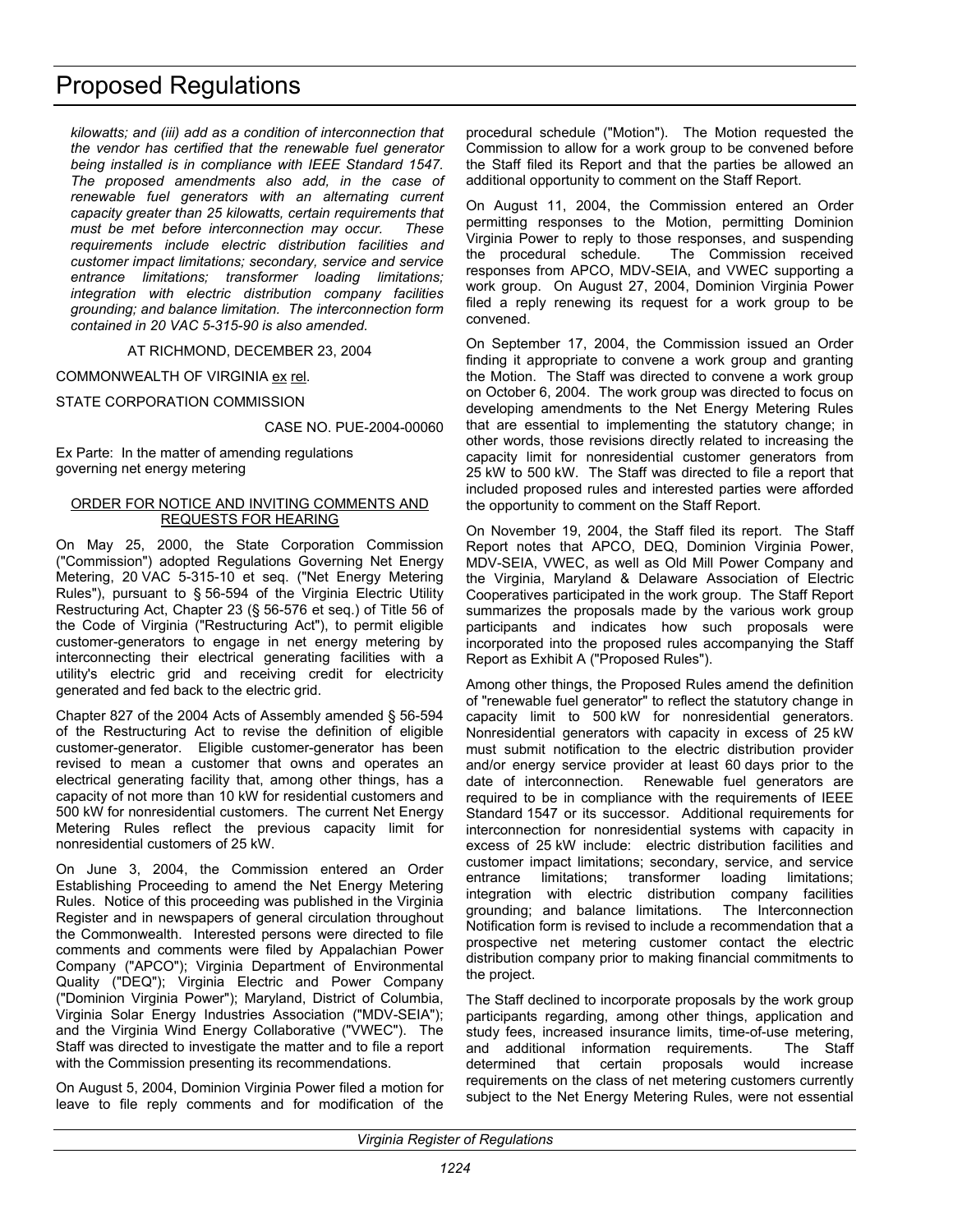to implementing the statutory change, required more specific support or evidence to implement, or were too open-ended.

The Staff Report also makes two suggestions to clarify the Net Energy Metering Rules and assure consistency with the Code. These proposals would not be directly related to increasing the capacity limit for nonresidential customer generators from 25 kW to 500 kW. The Staff proposes to make clear that the 0.1% limit on the total renewable fuel generator capacity in a customer's electric distribution company's service territory was intended to apply only to renewable fuel generators that net meter, rather than all solar, wind, and hydro generators. The Staff further proposes to make clear that the phrase "customer's electric distribution company's service territory" applies only to the Virginia portion of the service territory. The Staff did not include these proposals in the Proposed Rules, but requests the Commission consider such suggestions.

Comments on the Staff Report were received from APCO, which indicates satisfaction with the Proposed Rules, and Dominion Virginia Power, which supports the Staff's Proposed Rules and does not oppose the suggestions made by the Staff for the Commission's consideration. MDV-SEIA and VWEC MDV-SEIA filed comments providing several additional proposals for amending the Net Energy Metering Rules. Both MDV-SEIA and VWEC also comment on the prohibition on net metering customer generators using time-of-meters. MDV-SEIA and VWEC argue that this restriction should be eliminated since the change in the law was intended to encompass larger commercial systems and many such generators are required to be on a time-of-use meter based on their peak load. Mr. Alden M. Hathaway, who lives in a solar powered home and is net-metered, also filed comments requesting the opportunity to be on a time-of-use meter.

NOW THE COMMISSION, upon consideration of the initial comments filed herein, the work group deliberations, the Staff Report and Proposed Rules, and the comments filed thereto, finds that the attached Proposed Rules should be published in the Virginia Register and that public notice be given. We will direct interested persons to file written comments on, propose modifications or supplements to, or to request a hearing on the Proposed Rules. As we have indicated before, this proceeding is intended to consider revisions only directly related to increasing the capacity limit for nonresidential customer generators from 25 kW to 500 kW. Issues outside the scope of implementing this modification will not be open for consideration. We ask that interested persons specifically address the issue of time-of-use metering.

#### Accordingly, IT IS ORDERED THAT:

(1) A copy of this Order and the attached Proposed Rules shall be delivered forthwith to the Registrar of Regulations for publication in the Virginia Register.

(2) On or before January 24, 2005, the Commission's Division of Information Resources shall publish the following notice as classified advertising in newspapers of general circulation throughout the Commonwealth of Virginia:

#### NOTICE TO THE PUBLIC OF A PROCEEDING TO AMEND REGULATIONS FOR NET ENERGY METERING PURSUANT TO § 56-594 OF THE CODE OF VIRGINIA CASE NO. PUE-2004-00060

On May 25, 2000, the State Corporation Commission ("Commission") adopted Regulations Governing Net Energy Metering, 20 VAC 5-315-10 et seq. ("Net Energy Metering Rules"), pursuant to § 56-594 of the Virginia Electric Utility Restructuring Act, Chapter 23 (§ 56-576 et seq.) of Title 56 of the Code of Virginia ("Restructuring Act"), to permit eligible customer-generators to engage in net energy metering by interconnecting their electrical generating facilities with a utility's electric grid and receiving credit for electricity generated and fed back to the electric grid.

Chapter 827 of the 2004 Acts of Assembly amended § 56-594 of the Restructuring Act to revise the definition of eligible customergenerator. Eligible customer-generator has been revised to mean a customer that owns and operates an electrical generating facility that, among other things, has a capacity of not more than 10 kW for residential customers and 500 kW for nonresidential customers. The current Net Energy Metering Rules reflect the previous capacity limit for nonresidential customers of 25 kW.

The Commission established this proceeding and requested comment on how the Net Energy Metering Rules should be amended to implement the legislation. The Commission convened a work group to facilitate the development of amendments. Based on the comments previously filed and the deliberations of the work group, the Commission Staff filed a report along with proposed rules. A copy of the Staff Report and the proposed rules is available for public inspection at the Commission's Document Control Center, Tyler Building, First Floor, 1300 East Main Street, Richmond, Virginia 23219, Monday through Friday, 8:15 a.m. to 5:00 p.m., or may be downloaded from the Commission's website: http://www.scc.virginia.gov/caseinfo.htm.

The Commission has issued an order in this proceeding directing that on or before February 14, 2005, any interested person may file an original and fifteen (15) copies of any comments on the proposed rules with the Clerk of the Commission at the address set forth below. Comments should be directly related to increasing the capacity limit for nonresidential customer generators from 25 kW to 500 kW. The Commission also requests comments on the issue of time-ofuse metering. Interested persons desiring to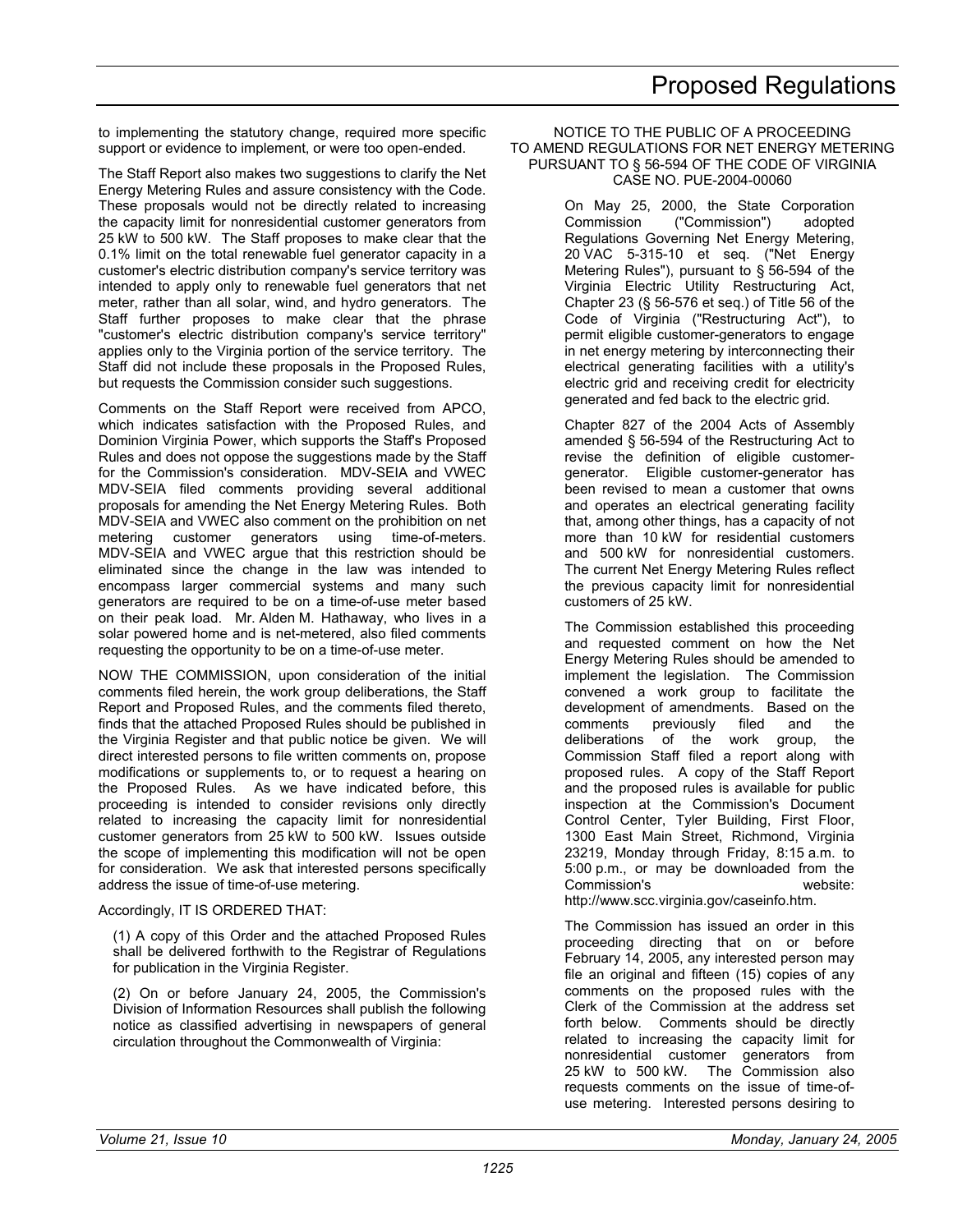submit comments electronically may do so by following the instructions available at the Commission's website.

On or before February 14, 2005, any interested person also may file an original and fifteen (15) copies of any requests for hearing on the proposed rules with the Clerk of the Commission at the address set forth below. Any request for hearing shall state with specificity why the issues raised in the request for hearing cannot be adequately addressed in written comments. If sufficient request for hearing is not received, the Commission may enter an order based upon the papers filed. Persons expecting to participate as a respondent in any hearing that may be scheduled shall include with their request for hearing an original and fifteen (15) copies of a notice of participation in accordance with 5 VAC 5-20-80 of the Commission Rules of Practice and Procedure.

All filings in this proceeding shall be directed to Joel H. Peck, Clerk, State Corporation Commission, c/o Document Control Center, P.O. Box 2118, Richmond, Virginia 23218, and shall refer to Case No. PUE-2004-00060.

(3) On or before February 14, 2005, any interested person may comment or request a hearing by filing an original and fifteen (15) copies of such comments or requests with Joel H. Peck, Clerk, State Corporation Commission, c/o Document Control Center, P.O. Box 2118, Richmond, Virginia 23218. Any request for hearing shall state with specificity why the issues raised in the request for hearing cannot be adequately addressed in written comments. If a sufficient request for hearing is not received, the Commission may consider the matter and enter an order based upon the papers filed herein. Interested parties shall refer in their comments or requests to Case No. PUE-2004- 00060. Interested persons desiring to submit comments electronically may do so by following the instructions available at the Commission's website: http://www.scc.virginia.gov/caseinfo.htm.

(4) On or before February 14, 2005, persons filing a request for hearing and expecting to participate as a respondent in any hearing that may be scheduled in this matter shall file an original and fifteen (15) copies of a notice of participation in accordance with 5 VAC 5-20-80 of the Commission Rules of Practice and Procedure. Interested parties shall refer in their notices to Case No. PUE-2004-00060. All notices of participation shall be filed with the Clerk of the Commission at the address set forth in Paragraph (4) above.

(5) This matter is continued for further order of the Commission.

AN ATTESTED COPY hereof shall be sent by the Clerk of the Commission to: All electric cooperatives and electric companies in Virginia as listed on Attachment A to this Order; all persons included on Attachment B to this Order; C. Meade Browder, Jr., Senior Assistant Attorney General, Division of Consumer Counsel, Office of the Attorney General, 900 East Main Street, Richmond, Virginia 23219; and the Commission's Divisions of Economics and Finance and Energy Regulation.

#### **20 VAC 5-315-20. Definitions.**

The following words and terms when used in this chapter shall have the following meaning unless the context clearly indicates otherwise:

"Billing period" means, as to a particular customer, the time period between the dates on which the electric distribution company or energy service provider, as the case may be, issues the customer's bills.

"Electric distribution company" means the entity that owns and/or operates the distribution facilities delivering electricity to the net metering customer's premises.

"Energy service provider" means the entity providing electric energy to a net metering customer, either as a tariffed, competitive, or default service pursuant to § 56-585 of the Code of Virginia.

"Net metering customer" means a customer owning and operating a renewable fuel generator under a net metering service arrangement.

"Net metering period" means each successive 12-month period beginning with the first meter reading date following the date of final interconnection of the renewable fuel generator with the electric distribution company's facilities.

"Net metering service" means measuring the difference, over the net metering period between electricity supplied to a net metering customer from the electric grid and the electricity generated and fed back to the electric grid by the net metering customer, using a single meter or, as provided in 20 VAC 5- 315-70, additional meters.

"Renewable fuel generator" means an electrical generating facility that:

1. Has an alternating current capacity of not more than 10 kilowatts for residential customers and not more than 25 *500* kilowatts for nonresidential customers;

2. Uses as its total fuel source solar, wind, or hydro energy;

3. Is owned and operated by the net metering customer and is located on the customer's premises;

4. Is interconnected and operated in parallel with the electric distribution company's facilities; and

5. Is intended primarily to offset all or part of the net metering customer's own electricity requirements.

### **20 VAC 5-315-30. Company notification.**

*A.* The prospective net metering customer shall submit a completed commission-approved notification form, as provided in 20 VAC 5-315-90, to the electric distribution company and, if different from the electric distribution company, the energy service provider, *according to the following time limits.*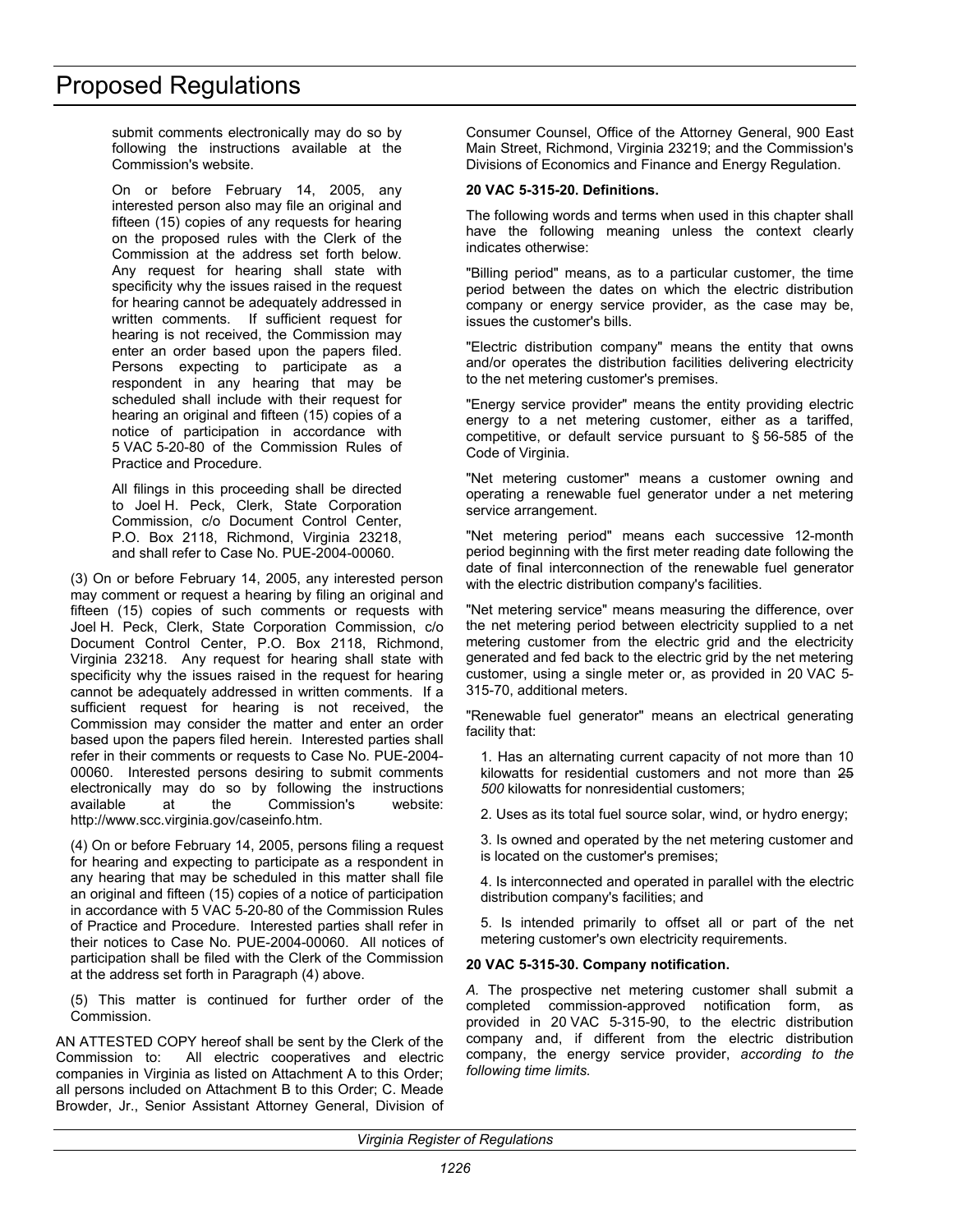*1. For a renewable fuel generator with an alternating current capacity of 25 kilowatts or less, the notification form shall be submitted* at least 30 days prior to the date the customer intends to interconnect his renewable fuel generator to the electric distribution company's facilities. A *Such* net metering customer shall have all equipment necessary to complete the grid interconnection installed prior to such notification. The electric distribution company shall have 30 days from the date of notification to determine whether the requirements contained in 20 VAC 5-315-40 have been met. The date of notification shall be considered to be the third day following the mailing of such notification form by the prospective net metering customer.

*2. For a renewable fuel generator with an alternating current capacity greater than 25 kilowatts, the notification form shall be submitted at least 60 days prior to the date the customer intends to interconnect his renewable fuel generator to the electric distribution company's facilities. Such net metering customer shall have all equipment necessary to complete the grid interconnection installed prior to such notification. Such net metering customer should contact his electric distribution company prior to making financial commitments. The electric distribution company shall have 60 days from the date of notification to determine whether the requirements contained in 20 VAC 5-315-40 have been met. The date of notification shall be considered to be the third day following the mailing of such notification form by the prospective net metering customer.* 

*B.* Thirty-one days after the date of notification *for renewable fuel generators with a rated capacity of 25 kilowatts or less, and 61 days after the date of notification for renewable fuel generators with an alternating current capacity greater than 25 kilowatts*, a net metering customer may interconnect his renewable fuel generator and begin operation of said renewable fuel generator unless the electric distribution company or the energy service provider requests a waiver of this requirement under the provisions of 20 VAC 5-315-80, prior to said 31st *or 61st* day*, respectively*. In cases where the electric distribution company or energy service provider requests a waiver, a copy of the request for waiver must be mailed simultaneously by the requesting party to the net metering customer and to the commission's Division of Energy Regulation.

*C.* The electric distribution company shall file with the commission's Division of Energy Regulation a copy of each completed notification form within 30 days of final interconnection.

#### **20 VAC 5-315-40. Conditions of interconnection.**

A. A prospective net metering customer may begin operation of his renewable fuel generator on an interconnected basis when:

1. The net metering customer has properly notified both the electric distribution company and energy service provider (in accordance with 20 VAC 5-315-30) of his intent to interconnect;

2. If required by the electric distribution company's net metering tariff, the net metering customer has installed a

lockable, electric distribution company accessible, load breaking manual disconnect switch;

3. A licensed electrician has certified, by signing the commission-approved notification form as provided in 20 VAC 5-315-90, that any required manual disconnect switch has been installed properly and that the renewable fuel generator has been installed in accordance with the manufacturer's specifications as well as all applicable provisions of the National Electrical Code;

4. The vendor has certified, by signing the commissionapproved notification form as provided in 20 VAC 5-315-90, that the renewable fuel generator being installed is in compliance with the requirements established by Underwriters Laboratories or other national testing laboratories *in accordance with IEEE Standard 1547, Standard for Interconnecting Distributed Resources with Electric Power Systems, July 2003*;

5. In the case of static inverter-connected renewable fuel generators with an alternating current capacity in excess of 10 kilowatts, the net metering customer has had the inverter settings inspected by the electric distribution company. The inspecting electric distribution company may impose a fee on the net metering customer of no more than \$50 for such inspection;

6. In the case of nonstatic inverter-connected renewable fuel generators, the net metering customer has interconnected according to the electric distribution company's interconnection guidelines and the electric distribution company has inspected all protective equipment settings. The inspecting electric distribution company may impose a fee on the net metering customer of no more than \$50 for such inspection.

*7. In the case of renewable fuel generators with an alternating current capacity greater than 25 kilowatts, the following requirements shall be met before interconnection may occur:* 

*a. Electric distribution facilities and customer impact limitations. A renewable fuel generator shall not be permitted to interconnect to distribution facilities if the interconnection would reasonably lead to damage to any of the electric distribution company's facilities or would reasonably lead to voltage regulation or power quality problems at other customer revenue meters due to the incremental effect of the generator on the performance of the electric distribution system, unless the customer reimburses the electric distribution company for its cost to modify any facilities needed to accommodate the interconnection.* 

*b. Secondary, service, and service entrance limitations. The capacity of the renewable fuel generator shall be less than the capacity of the electric distribution companyowned secondary, service, and service entrance cable connected to the point of interconnection, unless the customer reimburses the electric distribution company for its cost to modify any facilities needed to accommodate the interconnection.*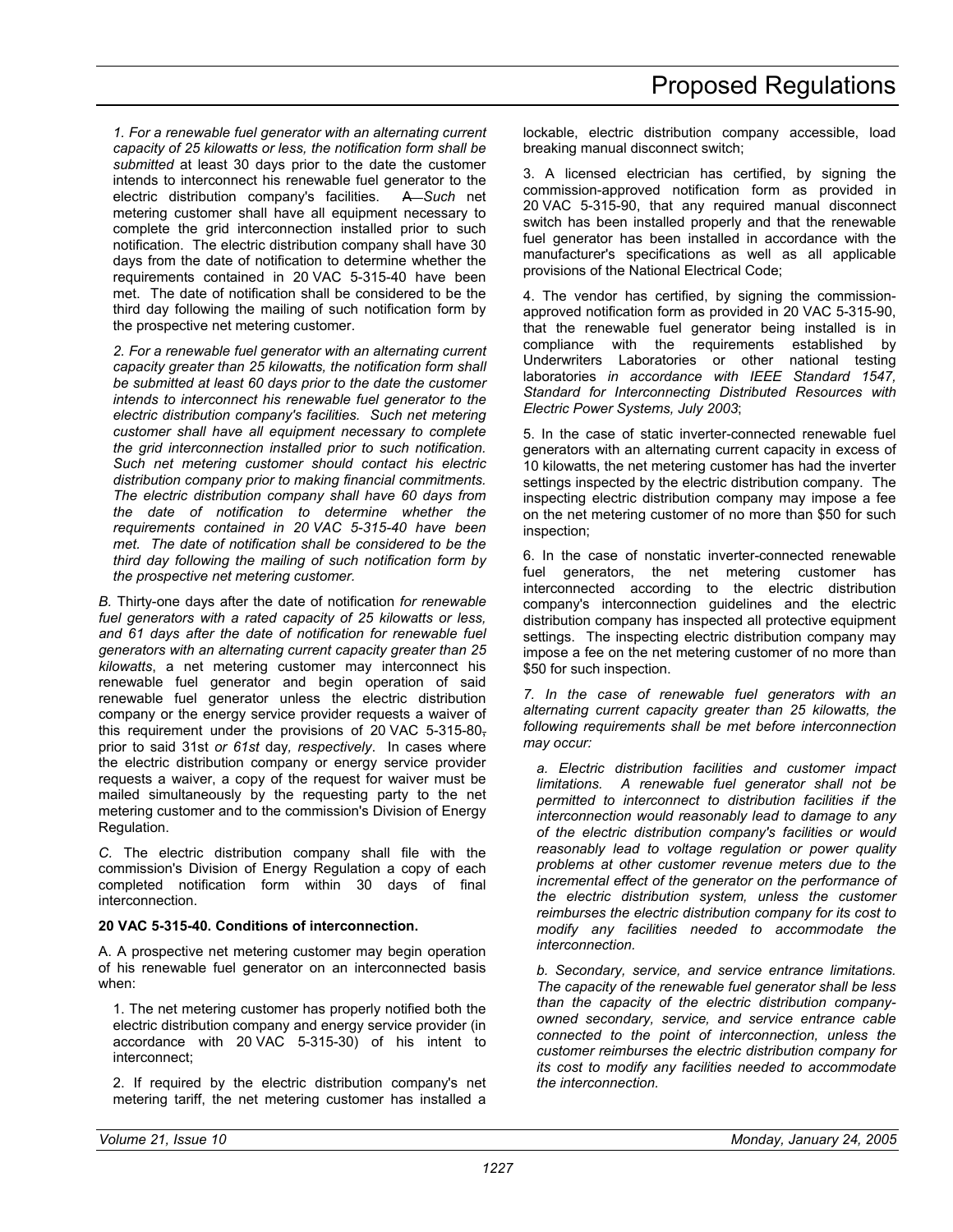*c. Transformer loading limitations. The renewable fuel generator shall not have the ability to overload the electric distribution company transformer, or any transformer winding, beyond manufacturer or nameplate ratings, unless the customer reimburses the electric distribution company for its cost to modify any facilities needed to accommodate the interconnection.* 

*d. Integration with electric distribution company facilities grounding. The grounding scheme of the renewable fuel generator shall comply with IEEE 1547, Standard for Interconnecting Distributed Resources with Electric Power Systems, July 2003, and the electric distribution company shall assist the net metering customer in selecting a grounding scheme that coordinates with its distribution system.* 

*e. Balance limitation. The renewable fuel generator shall not create a voltage imbalance of more than 3.0% at any other customer's revenue meter if the electric distribution company transformer, with the secondary connected to the point of interconnection, is a three-phase transformer, unless the customer reimburses the electric distribution company for its cost to modify any facilities needed to accommodate the interconnection.* 

B. A prospective net metering customer shall not be allowed to interconnect a renewable fuel generator if doing so will cause the total rated generating alternating current capacity of all interconnected renewable fuel generators within that customer's electric distribution company's service territory to exceed 0.1% of that company's Virginia peak-load forecast for the previous year. In any case where a prospective net metering customer has submitted a notification form required by 20 VAC 5-315-30 and that customer's interconnection would cause the total rated generating alternating current capacity of all interconnected renewable fuel generators within that electric distribution company's service territory to exceed 0.1% of that company's Virginia peak-load forecast for the previous year, the electric distribution company shall, at the time it becomes aware of the fact, send written notification to such prospective net metering customer and to the commission's Division of Energy Regulation that the interconnection is not allowed. In addition, upon request from any customer, the electric distribution company shall provide to the customer the amount of capacity still available for interconnection pursuant to § 56-594 D of the Code of Virginia.

C. Neither the electric distribution company nor the energy service provider shall impose any charges upon a net metering customer for any interconnection requirements specified by this chapter, except as provided under subdivisions A 5 and 6 of this section, and 20 VAC 5-315-50 as related to off-site metering.

#### **20 VAC 5-315-90. Commission-approved interconnection notification form.**

The following commission-approved interconnection notification form shall be used as specified in this chapter.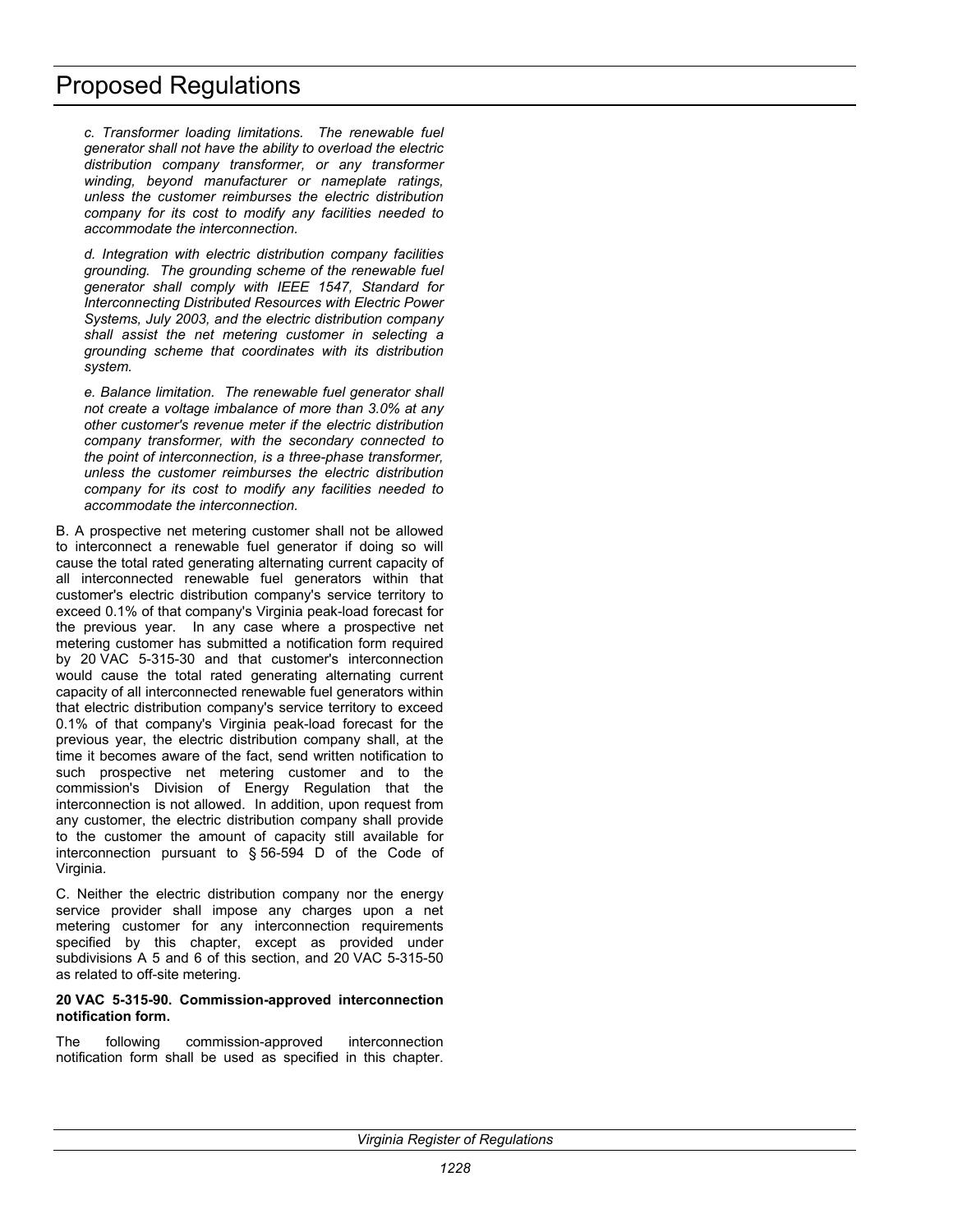# **Appendix A**

#### **Effective 7/2000** *11/2004*

# **INTERCONNECTION NOTIFICATION** *<sup>1</sup>*

PURSUANT TO COMMISSION REGULATION 20 VAC 5-315-30, APPLICANT HEREBY GIVES NOTICE OF INTENT TO OPERATE A GENERATING FACILITY.

# **Section 1. Applicant Information**

Name:

| (if different than electric distribution company)                                                                        |                                              |
|--------------------------------------------------------------------------------------------------------------------------|----------------------------------------------|
| Proposed Interconnection Date: National Assembly Proposed Interconnection Date:                                          |                                              |
| <b>Section 2. Generating Facility Information</b>                                                                        |                                              |
| Generator Type (check one): Solar _______, Wind ______, Hydro _______                                                    |                                              |
|                                                                                                                          |                                              |
|                                                                                                                          |                                              |
|                                                                                                                          |                                              |
|                                                                                                                          | Battery Backup? (yes or no) ________________ |
| Section 3. Installation Information                                                                                      |                                              |
| <u>Installation Date:</u> No. 2016. The Proposed Interconnection Date: No. 2016. No. 2016. The Second Line of American C |                                              |
| Section 3. Information for Renewable Fuel Generators with an Alternating Current Capacity in Excess of 25 Kilowatts      |                                              |
| Type (____inverter, _____ induction, _____ synchronous), frequency ____Hz, number of phases _____,                       |                                              |
| Capacity: DC power ___, AC apparent power ___, AC real power ___, power factor ___%, AC voltage ___, AC amperage__       |                                              |
| Facility schematic and equipment layout must be attached to this form.                                                   |                                              |
| Section 4. Certifications Vendor Certification                                                                           |                                              |
| 4. The system hardware is listed by Underwriters Laboratories to be in compliance with UL 1741:                          |                                              |
|                                                                                                                          |                                              |
|                                                                                                                          |                                              |
|                                                                                                                          |                                              |
|                                                                                                                          |                                              |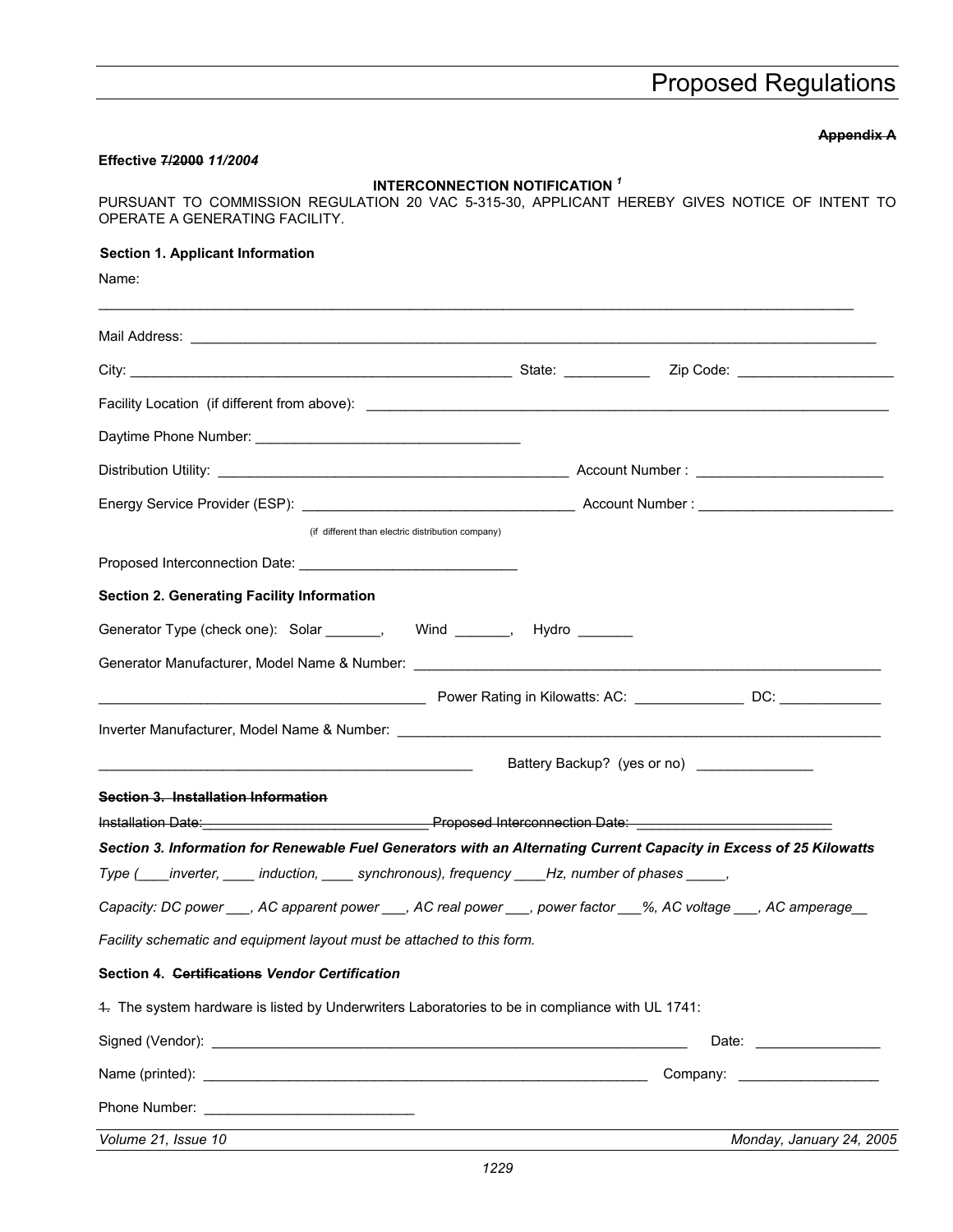### *Section 5. Electrician Certification*

2. The system has been installed in accordance with the manufacturer's specifications as well as all applicable provisions of the National Electrical Code.

|                                                                                                                                                               |                                                                                                                 | Date: ________________________    |  |  |
|---------------------------------------------------------------------------------------------------------------------------------------------------------------|-----------------------------------------------------------------------------------------------------------------|-----------------------------------|--|--|
|                                                                                                                                                               |                                                                                                                 |                                   |  |  |
|                                                                                                                                                               |                                                                                                                 |                                   |  |  |
|                                                                                                                                                               | State: and the state of the state of the state of the state of the state of the state of the state of the state | Zip Code: _______________________ |  |  |
| 3. Utility signature signifies only receipt of this form, in compliance with the Commission's net energy metering regulations,<br>Regulation 20 VAC 5-315-30. |                                                                                                                 |                                   |  |  |
|                                                                                                                                                               |                                                                                                                 | Date: ___________________         |  |  |

**I hereby certify that, to the best of my knowledge, all of the information provided in this NOtice** *Notice* **is true and correct.** 

#### Signature of Applicant

<sup>1</sup> Prospective net metering customers considering installing a renewable fuel generator with a capacity in excess of 25 kilowatts are strongly encouraged to contact his electric distribution company prior to making financial commitments to the project.

#### DOCUMENTS INCORPORATED BY REFERENCE

*1547, IEEE Standard for Interconnecting Distributed Resources with Electric Power Systems, July 2003, The Institute of Electrical and Electronics Engineers, Inc.* 

VA.R. Doc. No. R05-105; Filed January 4, 2005, 4:14 p.m.

**––––––––––––––––––**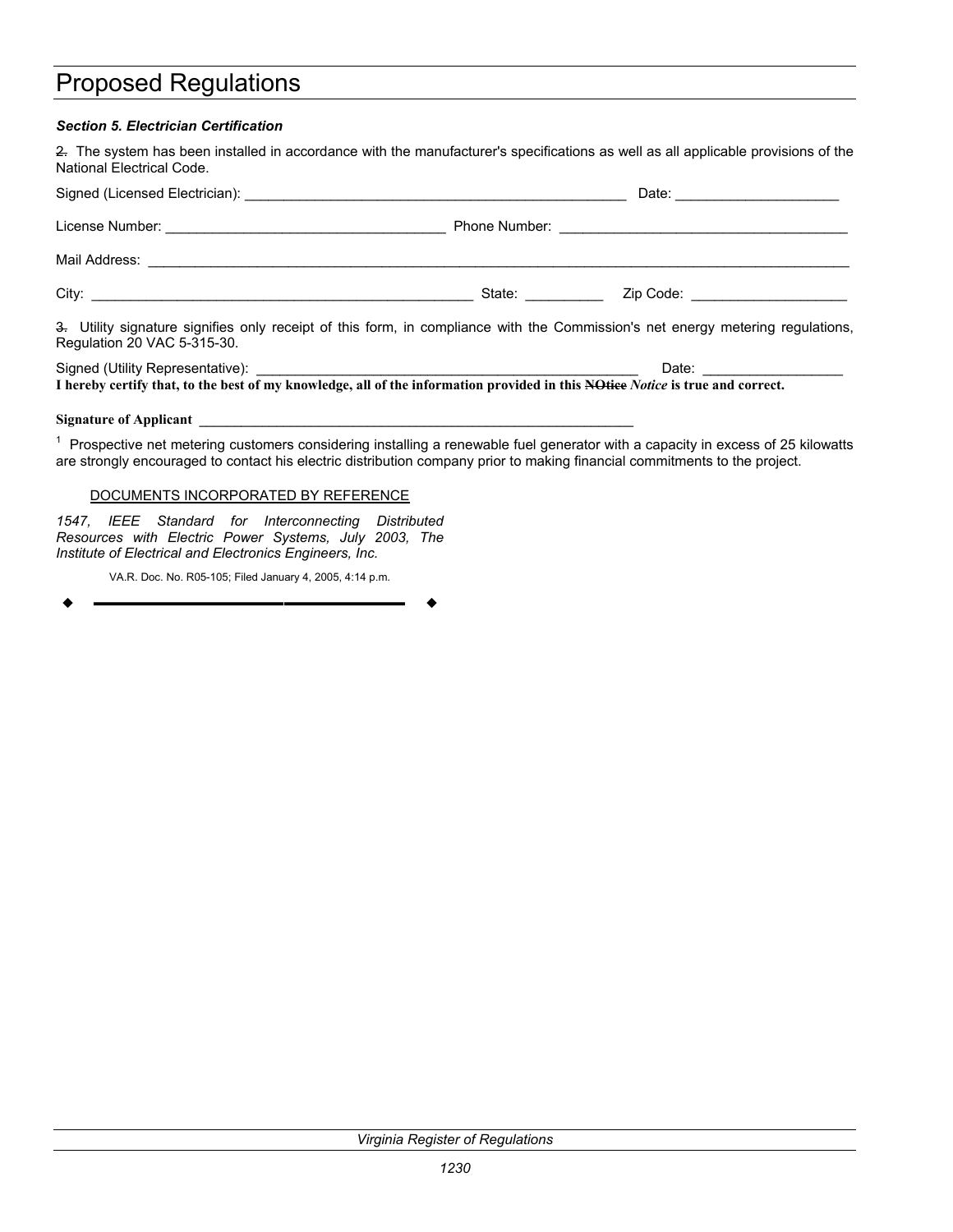# **FINAL REGULATIONS**

For information concerning Final Regulations, see Information Page.

**Symbol Key** 

<span id="page-30-0"></span>Roman type indicates existing text of regulations. *Italic type* indicates new text. Language which has been stricken indicates text to be deleted. [Bracketed language] indicates a change from the proposed text of the regulation.

# **TITLE 4. CONSERVATION AND NATURAL RESOURCES**

# **VIRGINIA SOIL AND WATER CONSERVATION BOARD**

#### **Notice of Effective Date**

Titles of Regulations: **4 VAC 3-20. Stormwater Management Regulations (REPEALED).** 

**4 VAC 50-60. Virginia Stormwater Management Program (VSMP) Permit Regulations (adding 4 VAC 50-60-10 through 4 VAC 50-60-1240).** 

Statutory Authority: § 10.1-603.2:1 of the Code of Virginia.

Effective Date: January 29, 2005.

On September 16, 2004, the Virginia Soil and Water Conservation Board adopted revisions to the Stormwater Management Regulations (4 VAC 50-60) pursuant to Chapter 372 of the 2004 Virginia Acts of Assembly (HB1177). These revisions consolidated Virginia's stormwater management programs within the Department of Conservation and Recreation including elements of the State Water Control Board's regulations related to federal NPDES permit issuance for Municipal Separate Storm Sewer Systems (MS4s) and construction activities. The final amendments to the Virginia Soil and Water Conservation Board regulations were published in 21:3 VA.R. 317 (summary only) October 18, 2004, with an effective date of January 1, 2005, or 30 days after the U.S. Environmental Protection Agency's authorization for delegation of program authority for administering the issuance of national pollutant discharge elimination system permits for the control of stormwater discharges from MS4 and construction activities to the Virginia Soil and Water Conservation Board, whichever is the latter.

The Virginia Soil and Water Conservation Board and the State Water Control Board hereby notice EPA approval of the program revision transferring the permitting program for construction and MS4 stormwater discharges from the Department of Environmental Quality to the Department of Conservation and Recreation via a letter dated December 30, 2004, from Donald S. Welsh, Regional Administrator, EPA Region 3 to The Honorable W. Tayloe Murphy, Jr., Secretary of Natural Resources, with copies to Mr. Joseph H. Maroon, Director of VADCR and to Mr. Robert Burnley, Director of VADEQ.

Copies of the Virginia Soil and Water Conservation Board regulations are available online at

http://legis.state.va.us/codecomm/register/vol21/iss03/f4v5060full.doc

or call (804) 786-2291, or make a written request to David C. Dowling at the Department of Conservation and Recreation, 203 Governor Street, Suite 302, Richmond, VA 23219 or e-mail request to david.dowling@dcr.virginia.gov.

VA.R. Doc. No. R05-38; Filed January 5, 2005, 11:04 a.m.

## **MARINE RESOURCES COMMISSION**

REGISTRAR'S NOTICE: The following regulation filed by the Marine Resources Commission is exempt from the Administrative Process Act in accordance with § 2.2-4006 A 12 of the Code of Virginia; however, the commission is required to publish the full text of final regulations.

Title of Regulation: **4 VAC 20-620. Pertaining to Summer Flounder (amending 4 VAC 20-620-40).** 

Statutory Authority: §§ 28.2-201 and 28.2-204 of the Code of Virginia.

Effective Date: January 1, 2005.

Agency Contact: Deborah Cawthon, Agency Regulatory<br>Coordinator. Marine Resources Commission. 2600 Coordinator, Marine Resources Commission, 2600 Washington Avenue, 3rd Floor, Newport News, VA 23607, telephone (757) 247-2248, FAX (757) 247-2002 or e-mail debbie.cawthon@mrc.virginia.gov.

#### Summary:

*The amendments (i) change certain time frames for harvesting, possessing, and landing Summer Flounder and (ii) increase vessel possession and landing limits during certain time frames.* 

#### **4 VAC 20-620-40. Commercial vessel possession limitations.**

A. From the first Monday in January *1* through the first Sunday in February *day preceding the fourth Monday in January*, it shall be unlawful for any person harvesting Summer Flounder outside of Virginia's waters to possess aboard any vessel in Virginia any amount of Summer Flounder in excess of 10% by weight of all other landed species on board the vessel.

B. From the first Monday in February *fourth Monday in January* through March 31 of each year, it shall be unlawful for any person harvesting Summer Flounder outside of Virginia waters to do any of the following:

1. Possess aboard any vessel in Virginia waters an amount of Summer Flounder in excess of 7,500 *12,500* pounds.

2. Land Summer Flounder in Virginia for commercial purposes more than twice within each consecutive 10-day period, with the first 10-day period beginning on the first Monday in February *fourth Monday in January*.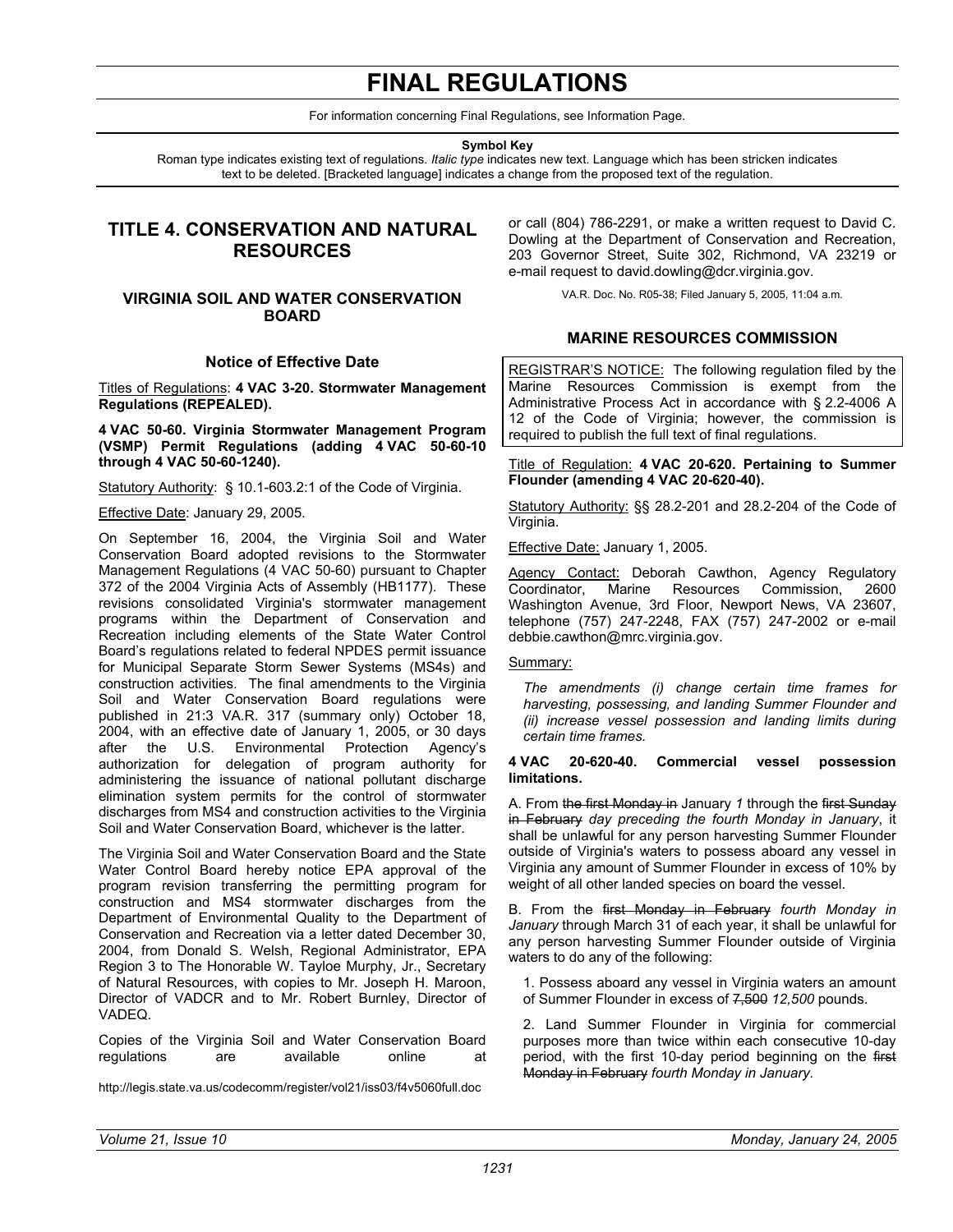# Final Regulations

3. Land in Virginia more than a total of 7,500 *12,500* pounds of Summer Flounder during each consecutive 10-day period, with the first 10-day period beginning on the first Monday in February *fourth Monday in January*.

C. When it is projected and announced that 85% of the quota for the period from the first Monday in January through March 31 has been taken, it shall be unlawful for any person harvesting Summer Flounder outside of Virginia's waters to possess aboard any vessel in Virginia any amount of Summer Flounder in excess of 10% by weight of all other landed species on board the vessel.

D. During the period of April 1 through June 30 of each calendar year, it shall be unlawful for any person harvesting Summer Flounder outside of Virginia's waters to possess aboard any vessel in Virginia any amount of Summer Flounder in excess of 2,500 *5,000* pounds, except that when it is projected and announced that 85% of the quota for this period has been taken, it shall be unlawful for any person harvesting Summer Flounder outside of Virginia's waters to possess aboard any vessel in Virginia any amount of Summer Flounder in excess of 10% by weight of all other landed species on board the vessel.

E. From July 1 through the day preceding the last Monday in October of each calendar year, it shall be unlawful for any person harvesting Summer Flounder outside of Virginia's waters to possess aboard any vessel in Virginia any amount of Summer Flounder in excess of 10% by weight of all other landed species on board the vessel.

F. From the last Monday in October through December 31 of each year, it shall be unlawful for any person harvesting Summer Flounder outside of Virginia waters to do any of the following:

1. Possess aboard any vessel in Virginia waters an amount of Summer Flounder in excess of 10,000 pounds.

2. Land Summer Flounder in Virginia for commercial purposes more than twice within each consecutive 10-day period, with the first 10-day period beginning on the last Monday in October.

3. Land in Virginia more than a total of 10,000 pounds of Summer Flounder during each consecutive 10-day period, with the first 10-day period beginning on the last Monday in October.

G. For each of the time periods set forth in subsections A, B, C, D, E and F of this section, the Marine Resources Commission will give timely notice of any changes in possession limits.

H. Each possession limit described in subsections A, B, C, D, E and F of this section shall be determined by the net weight of Summer Flounder as customarily packed, boxed and weighed by the seafood buyer or processor. The net weight of any Summer Flounder found in excess of this possession limit described in subsections A, B, C, D, E and F of this section shall be prima facie evidence of violation of this chapter. Persons in possession of Summer Flounder, aboard any vessel, in excess of the possession limit shall be in violation of this chapter. Any buyer or processor offloading or accepting any quantity of Summer Flounder from any vessel

in excess of the possession limit shall be in violation of this chapter.

I. If a person violates the possession limits described in this section, the entire amount of Summer Flounder in that person's possession shall be confiscated. Any confiscated Summer Flounder shall be considered as a removal from the appropriate commercial harvest or landings quota. Upon confiscation, the marine patrol officer shall inventory the confiscated Summer Flounder and, at a minimum, secure two bids for purchase of the confiscated Summer Flounder from approved and licensed seafood buyers. The confiscated fish will be sold to the highest bidder and all funds derived from such sale shall be deposited for the Commonwealth pending court resolution of the charge of violating the possession limits established by this chapter. All of the collected funds will be returned to the accused upon a finding of innocence or forfeited to the Commonwealth upon a finding of guilty.

J. It shall be unlawful for a licensed seafood buyer or federally permitted seafood buyer to fail to contact the Marine Resources Commission Operation Station prior to a vessel offloading Summer Flounder harvested outside of Virginia. The buyer shall provide to the Marine Resources Commission the name of the vessel and its captain and the anticipated or approximate offloading time. Once offloading of any vessel is complete and the weight of the landed Summer Flounder has been determined, the buyer shall contact the Marine Resources Commission Operations Station and report the vessel name and corresponding weight of Summer Flounder landed. It shall be unlawful for any person to offload from a boat or vessel for commercial purposes any Summer Flounder during the period of 10 p.m. to 7 a.m.

K. Any boat or vessel possessing more than the lawful limit of Summer Flounder that has entered Virginia waters for safe harbor shall not offload any Summer Flounder.

L. After any commercial harvest or landing quota as described in 4 VAC 20-620-30 has been attained and announced as such, any boat or vessel possessing Summer Flounder on board may enter Virginia waters for safe harbor but shall contact the Marine Resources Commission Operation Center in advance of such entry into Virginia waters.

VA.R. Doc. No. R05-102; Filed December 29, 2004, 10:57 a.m. **––––––––––––––––––**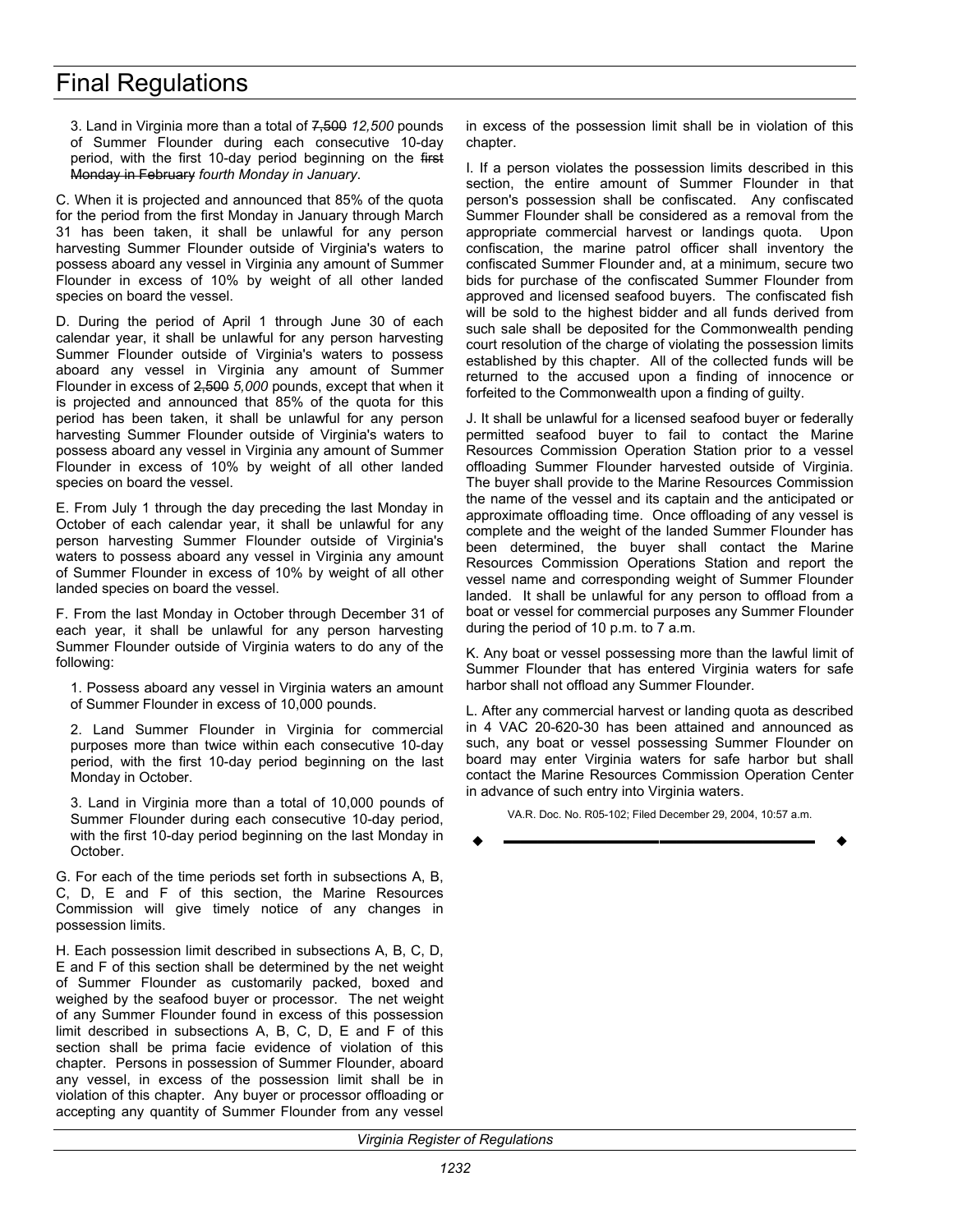# <span id="page-32-0"></span>**TITLE 9. ENVIRONMENT**

## **STATE WATER CONTROL BOARD**

#### **Notice of Effective Date**

Title of Regulation: **9 VAC 25-31. Virginia Pollutant Discharge Elimination System (VPDES) Permit Regulation (amending 9 VAC 25-31-10, 9 VAC 25-31-100, 9 VAC 25-31- 120, 9 VAC 25-31-130, 9 VAC 25-31-170, 9 VAC 25-31-200, 9 VAC 25-31-220, and 9 VAC 25-31-390; repealing 9 VAC 25-31-121.)** 

Statutory Authority: § 62.1-44.15 of the Code of Virginia; 40 CFR Parts 122, 123, 124, 403 and 503.

Effective Date: February 9, 2005.

On December 2, 2004, the State Water Control Board adopted amendments to the Virginia Pollutant Discharge Elimination System (VPDES) Permit Regulation (9 VAC 25- 31) pursuant to Chapter 372 of the 2004 Virginia Acts of Assembly (HB1177). These revisions deleted elements of the State Water Control Board's regulations related to federal National Pollutant Discharge Elimination System permit issuance for Municipal Separate Storm Sewer System (MS4s) and construction activities. The final amendments to the State Water Control Board regulations were published in 21:9 VA.R 1073-1154 January 10, 2005, with an effective date of February 9, 2005, or 30 days after the U.S. Environmental Protection Agency's authorization for delegation of program authority for administering the issuance of national pollutant discharge elimination system permits for the control of stormwater discharges from MS4 and construction activities to the State Water Control Board, whichever is the latter.

The Virginia Soil and Water Conservation Board and the State Water Control Board hereby notice EPA approval of the program revision transferring the permitting program for construction and MS4 stormwater discharges from the Department of Environmental Quality to the Department of Conservation and Recreation via a letter dated December 30, 2004, from Donald S. Welsh, Regional Administrator, EPA Region 3, to The Honorable W. Tayloe Murphy, Jr., Secretary of Natural Resources, with copies to Mr. Joseph H. Maroon, Director of VADCR and to Mr. Robert Burnley, Director of VADEQ.

Copies of State Water Control Board regulations are available online at a state of the state of the state  $\alpha$ 

http://legis.state.va.us/codecomm/register/vol21/iss09/f9v2531.doc

or call (804) 698-4086, or make a written request to Burton R. Tuxford at the Department of Environmental Quality, 629 East Main Street, P.O. Box 10009, Richmond, VA 23240 or e-mail request to brtuxford@deq.virginia.gov.

VA.R. Doc. No. R05-94; Filed January 5, 2005, 11:04 a.m.

$$
\bullet
$$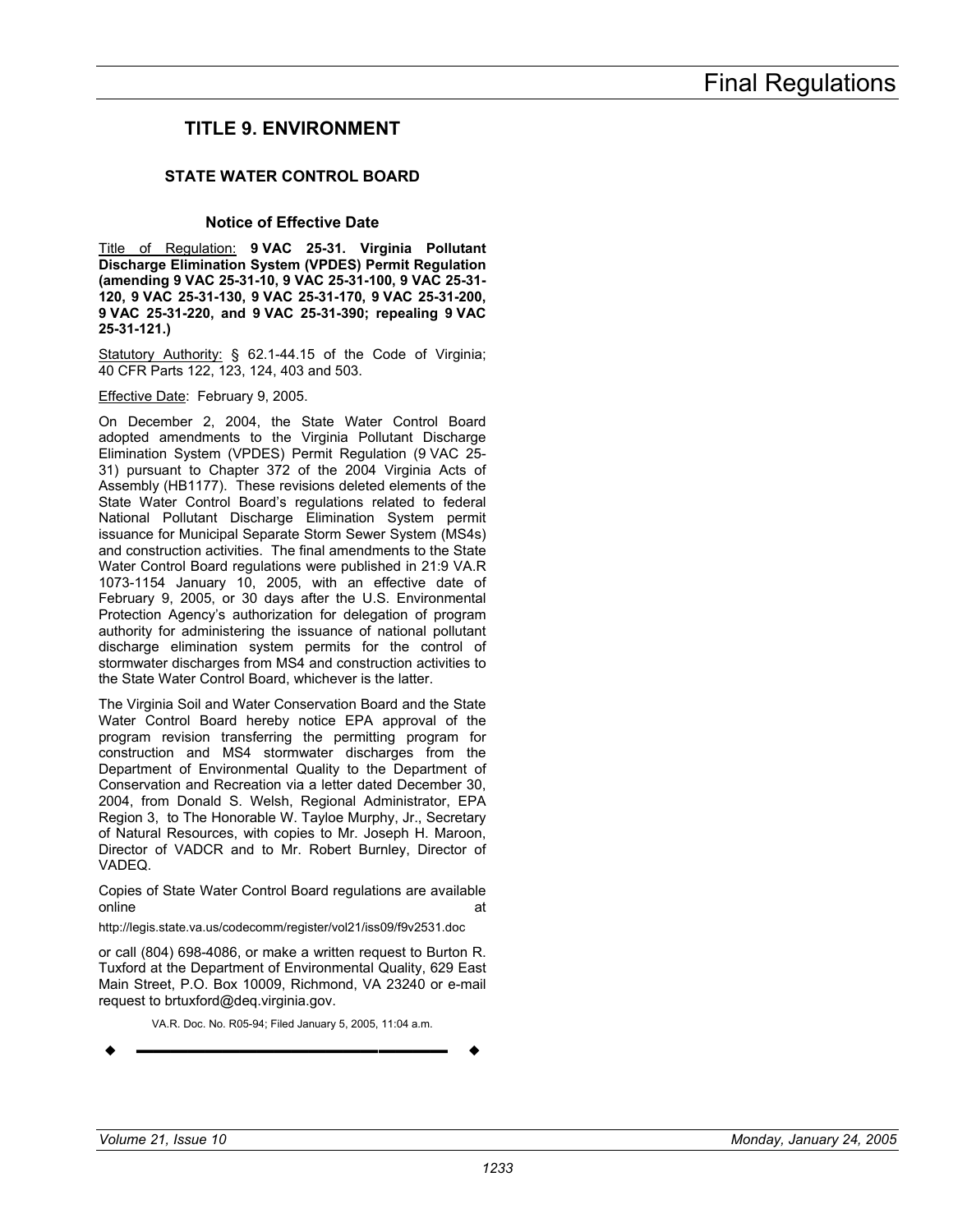# **EMERGENCY REGULATIONS**

# <span id="page-33-0"></span>**TITLE 4. CONSERVATION AND NATURAL RESOURCES**

#### **MARINE RESOURCES COMMISSION**

Title of Regulation: **4 VAC 20-910. Pertaining to Scup (Porgy) (amending 4 VAC 20-910-45).** 

Statutory Authority: §§ 28.2-201 and 28.2-210 of the Code of Virginia.

Effective Dates: January 1, 2005, through January 30, 2005.

Agency Contact: Deborah Cawthon, Agency Regulatory Coordinator, Marine Resources Commission, 2600 Washington Avenue, 3rd Floor, Newport News, VA 23607, telephone (757) 247-2248, FAX (757) 247-2002 or e-mail debbie.cawthon@mrc.virginia.gov.

#### Summary:

*The amendments increase the possession and landing limit in Virginia to 30,000 pounds of scup during each consecutive 14-day landing period starting the 14-day period beginning on January 2.* 

*The amendments eliminate the seven-day period time frame when it has been projected that 80% of the coastwide quota for the period has been attained and tied to the 1,000 pound possession limit of scup.* 

*Commercial harvest and landing of scup in Virginia is decreased to 5,040 pounds during the May 1 through October 31 time period.* 

#### **4 VAC 20-910-45. Possession limits and harvest quotas.**

A. During the period January 1 through April 30 of each year, it shall be unlawful for any person to do any of the following:

1. Possess aboard any vessel in Virginia more than 15,000 *30,000* pounds of scup.

2. Land in Virginia more than a total of 15,000 *30,000* pounds of scup during each consecutive seven-day *14-day* landing period, with the first seven-day *14-day* period beginning on January 4 2.

B. When it is projected and announced that 80% of the coastwide quota for this period has been attained, it shall be unlawful for any person to do any of the following: 1. possess aboard any vessel *or to land* in Virginia more than a total of 1,000 pounds of scup.

2. Land in Virginia more than a total of 1,000 pounds of scup during each seven-day landing period, with the first seven-day landing period beginning upon the announcement that 80% of the coastwide quota has been projected to be attained.

C. During the period November 1 through December 31 of each vear, it shall be unlawful for any person to possess aboard any vessel or to land in Virginia more 3,500 pounds of scup.

D. During the period May 1 through October 31 of each year, the commercial harvest and landing of scup in Virginia shall be limited to 7,911 *5,040* pounds.

E. For each of the time periods set forth in this section, the Marine Resources Commission will give timely notice to the industry of calculated poundage possession limits and quotas and any adjustments thereto. It shall be unlawful for any person to possess or to land any scup for commercial purposes after any winter period coastwide quota or summer period Virginia quota has been attained and announced as such.

F. It shall be unlawful for any buyer of seafood to receive any scup after any commercial harvest or landing quota has been attained and announced as such.

G. It shall be unlawful for any person fishing with hook and line, rod and reel, spear, gig or other recreational gear to possess more than 50 scup. When fishing is from a boat or vessel where the entire catch is held in a common hold or container, the possession limit shall be for the boat or vessel and shall be equal to the number of persons on board legally eligible to fish multiplied by 50. The captain or operator of the boat or vessel shall be responsible for any boat or vessel possession limit. Any scup taken after the possession limit has been reached shall be returned to the water immediately.

VA.R. Doc. No. R05-101; Filed December 29, 2004, 10:56 a.m.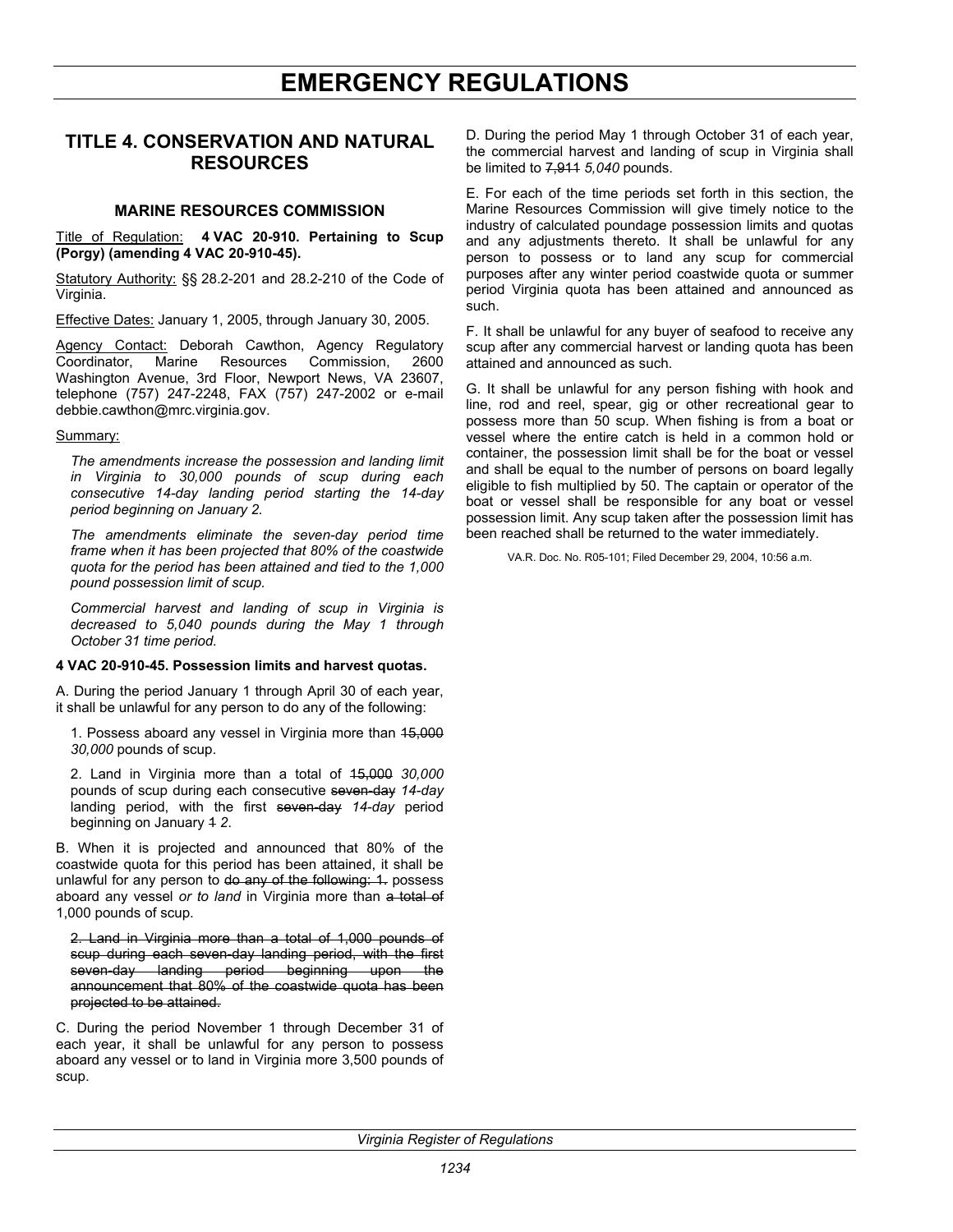# **GENERAL NOTICES/ERRATA**

## <span id="page-34-0"></span>**DEPARTMENT OF ENVIRONMENTAL QUALITY**

#### **Total Maximum Daily Load (TMDL) for Lower Blackwater River Basin and Its Tributaries**

The Virginia Department of Environmental Quality (DEQ) and the Department of Conservation and Recreation seek written and oral comments from interested persons on the development of an Implementation Plan (IP) for the Total Maximum Daily Load (TMDL) to address multiple impairments in the Lower Blackwater River Basin and its tributaries. The affected streams were identified as impaired due to violations of Virginia's water quality standards for fecal coliform bacteria and therefore do not support the Primary Contact (swimming) Designated Use. The impaired stream segments are located in Franklin County and include 20.0 miles of the Lower Blackwater River, 21.3 miles of Maggodee Creek and 27.9 miles of Gills Creek. TMDLs for these impairments were completed and approved by EPA in 2001 and 2002 and are available on DEQ's website at http://www.deq.virginia.gov/tmdl.

Section 62.1-44.19.7 C of the Code of Virginia requires the development of an IP for approved TMDLs. The IP should provide measurable goals and the date of expected achievement of water quality objectives. The IP should also include the corrective actions needed and their associated costs, benefits and environmental impacts.

The first public meeting on the development of the IP for the Lower Blackwater River Basin impairments will be held on Wednesday, February 2, 2005, at 1:30 p.m. at the Antioch Church of the Brethren, located at 2996 Callaway Road (Route 641) in Rocky Mount, Virginia. The purpose of the meeting is to discuss the proposed reductions in fecal bacteria needed in the Lower Blackwater River watershed and to solicit public participation for the IP development.

The public comment period for this public meeting will end on March 3, 2005. A fact sheet on the development of an IP for the Lower Blackwater River Basin TMDLs is available upon request. Questions or information requests should be addressed to Jason Hill. Written comments and inquiries should include the name, address, and telephone number of the person submitting the comments and should be sent to Jason R. Hill, Virginia Department of Environmental Quality, 3019 Peters Creek Road, Roanoke, VA 24019, telephone (540) 562-6724, FAX (540) 562-6860, or e-mail jrhill@deq.virginia.gov.

### **Total Maximum Daily Load (TMDL) for Lynnhaven Bay, Broad Bay and Linkhorn Bay in Virginia Beach**

The Department of Environmental Quality (DEQ), the Department of Conservation and Recreation, the Hampton Roads Planning District Commission, and the City of Virginia Beach seek written and oral comments from interested persons on the development of an Implementation Plan to begin to achieve the Total Maximum Daily Load (TMDL) established for fecal coliform bacteria in Lynnhaven Bay, Broad Bay and Linkhorn Bay in Virginia Beach, Virginia.

The final bacteria TMDL report that establishes the loading limits for the Lynnhaven, Broad and Linkhorn Bays is available on DEQ's website at http://www.deq.virginia.gov. These waters are identified in Virginia's 1998 303(d) TMDL Priority List and Report as impaired due to violations of the state's water quality standard for fecal coliform bacteria in shellfish waters.

Section 303(d) of the Clean Water Act and § 62.1-44.19:7 C of the Code of Virginia, require DEQ to develop TMDLs for pollutants responsible for each impaired water contained in Virginia's 303(d) TMDL Priority List and Report. The Code of Virginia further requires DEQ to prepare implementation plans for the TMDL and take measures to implement those plans.

The first public meeting on the development of the Lynnhaven, Broad and Linkhorn Bays TMDL Implementation Plan will be held on Thursday, February 3, 2004, at 7 p.m. at the Advanced Technology Center, 1800 College Crescent, Virginia Beach, Virginia. Public input to the preparation of the Implementation Plan for the Shellfish Bacteria TMDL for the greater Lynnhaven River Watershed in Virginia Beach will be solicited at this meeting.

The public comment period will begin on Friday, February 4, 2004, and end on March 7, 2004. Questions or information requests should be addressed to Chester Bigelow and should include the name, address, and telephone number of the person submitting the comments. Requests should be sent to Chester Bigelow, Department of Environmental Quality, 629 East Main Street, Richmond, VA 23240, telephone (804) 698- 4554, FAX (804) 698-4116, or e-mail ccbigelow@deq.virginia.gov or John M. Carlock, Hampton Roads Planning District Commission, 723 Woodlake Drive, Chesapeake, VA 23320, telephone (757) 420-8300, FAX (757) 523-4881, email jcarlock@hrpdc.org.

### **Total Maximum Daily Load (TMDL) for Middlesex County**

The Department of Environmental Quality (DEQ), Virginia Department of Health and the Department of Conservation and Recreation seek written and oral comments from interested persons on the development of a Total Maximum Daily Load (TMDL) for fecal coliform bacteria in shellfish propagation waters located in Middlesex County, Virginia.

All impaired segments are located wholly within Middlesex County with the exception of the Piankatank River segments, these are in part located in Mathews County. These areas are described in the following publications:

1) Growing Area 27 as described in Virginia Department of Health, Notice and Description of Shellfish Area Condemnation Numbers 90 and 202, Rappahannock River: Mud and Parrotts Creek, effective 27 April 1989 and 8 October 1996 respectively.

2) Growing Area 28 as described in Virginia Department of Health, Notice and Description of Shellfish Area Condemnation Numbers 127 and 177, Rappahannock River: LaGrange and Robinson Creeks, effective 11 June 1996 and 28 May 1997 respectively.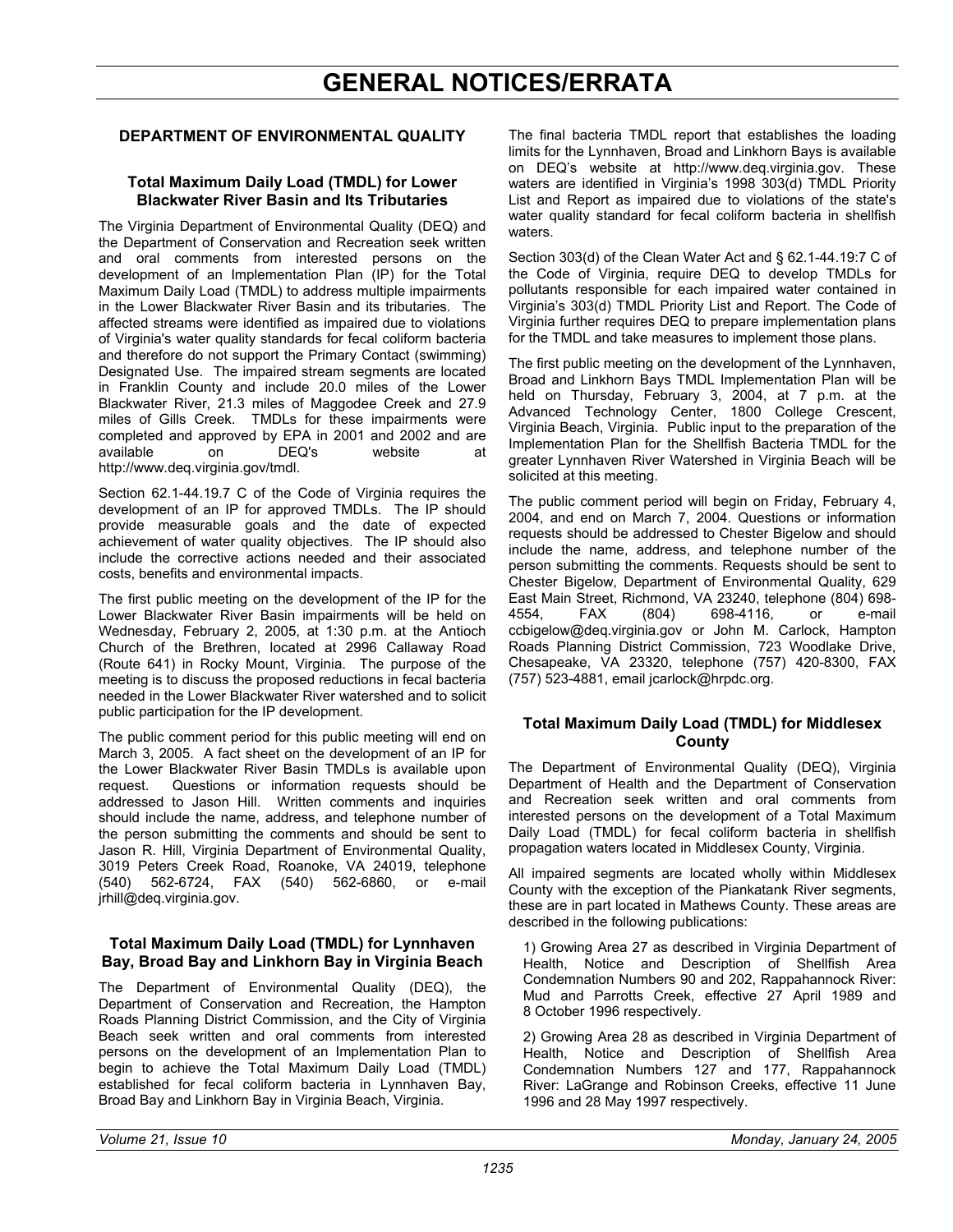# <span id="page-35-0"></span>General Notices/Errata

3) Growing Area 29 as described in Virginia Department of Health, Notice and Description of Shellfish Area Condemnation Number 42, Rappahannock River: Urbanna Creek, effective 17 September 1993.

4) Growing Area 30 as described in Virginia Department of Health, Notice and Description of Shellfish Area Condemnation Numbers 51 and 179, Rappahannock River: Whiting and Meachin Creeks, effective 7 June 1994 and 9 December 1996 respectively.

5) Growing Area 34 as described in Virginia Department of Health, Notice and Description of Shellfish Area Condemnation Numbers 126, 129 and 170, Piankatank River, Lower, Wilton, Healy and Cobbs Creeks, effective 2 March 1993, 3 March 1997, and 2 March 1993 respectively.

The affected water body segments are identified in Virginia's 1998 303(d) TMDL Priority List and Report as impaired due to violations of the state's water quality standard for fecal coliform bacteria in shellfish waters. Section 303(d) of the Clean Water Act and § 62.1-44.19:7 C of the Code of Virginia, require DEQ to develop TMDLs for pollutants responsible for each impaired water contained in Virginia's 303(d) TMDL Priority List and Report.

The final public meeting on the development of the fecal coliform TMDLs will be held on February 17, 2005, from 7 p.m. to 9 p.m. at the Cooks Corner Community Center, 2893 General Puller Highway, Saluda, Virginia. Directions can be obtained by calling Chris French at (804) 521-5124.

The public comment period will begin on February 17, 2005, and end on March 19, 2005. Questions or information requests should be addressed to Chester Bigelow and should include the name, address, and telephone number of the person submitting the comments. Requests should be sent to Chester Bigelow, Department of Environmental Quality, 629 East Main Street, Richmond, Virginia, 23240, telephone (804) 698-4554, FAX (804) 698-4116, or e-mail ccbigelow@deq.state.va.us.

# **STATE CORPORATION COMMISSION**

#### January 3, 2005

ADMINISTRATIVE LETTER 2005-4

- TO: All Insurers Licensed to Write Accident and Sickness Insurance in Virginia, and All Health Services Plans and Health Maintenance Organizations Licensed In Virginia
- RE: 14 VAC 5-190-10 et seq.: Rules Governing the Reporting of Cost and Utilization Data Relating to Mandated Benefits and Mandated Providers Notification of Additional Reporting Requirement for the 2004 Reporting Period

The purpose of this letter is to alert carriers to an additional category of coverage for which cost and utilization information must be reported to the State Corporation Commission ("Commission"), on Form MB-1, due on or before May 1, 2005. Carriers are responsible for making necessary

adjustments to their data capturing systems to ensure that Form MB-1 accurately reflects cost and utilization data relating to this additional reporting category for the 2004 reporting period (calendar year).

In accordance with the provisions of § 38.2-3418.14 of the Code of Virginia, insurers, health services plans and health maintenance organizations are required to provide coverage for lymphedema. The requirements of this mandated benefit apply to all insurance policies, contracts and plans delivered, issued for delivery, reissued, or extended in Virginia on and after January 1, 2004, or at any time thereafter when any term of the policy, plan or contract was or is changed, or any premium adjustment was or is made. Carriers should review § 38.2-3418.14 of the Code of Virginia in its entirety for additional guidance concerning coverage requirements.

Carriers are encouraged to review all requirements applicable to mandated benefits and mandated providers as well as the associated reporting requirements to determine the extent to which this new reporting requirement affects their organization and to ensure compliance with all existing mandated benefit and provider requirements.

In order to avoid confusion and to facilitate the capturing of appropriate data relating to the coverage requirement for lymphedema, the Bureau of Insurance has identified CPT and ICD-9-CM codes for this requirement. The codes on the attached listing supplement the CPT and ICD-9-CM codes furnished to carriers previously. Carriers should refer to the complete listing of CPT and ICD-9-CM codes to ensure compliance with all reporting requirements.

Please refer any questions regarding this matter to Mary Ann Mason, Senior Insurance Market Examiner, State Corporation Commission, Bureau of Insurance – Life and Health Division, P. O. Box 1157, Richmond, VA 23218, telephone (804) 371- 9348, FAX (804) 371-9944.

/s/ Alfred W. Gross Commissioner of Insurance

Virginia Code Section 38.2-3418.14: Lymphedema

| 457.0 | Postmastectomy lymphedema syndrome |
|-------|------------------------------------|
| 4571  | Other lymphedema                   |
| 757 O | Hereditary edema of legs           |

CPT Codes

| 97124 | Massage, compression               |  |
|-------|------------------------------------|--|
| 97140 | Manual lymphatic drainage          |  |
| 97535 | Self-care/home management training |  |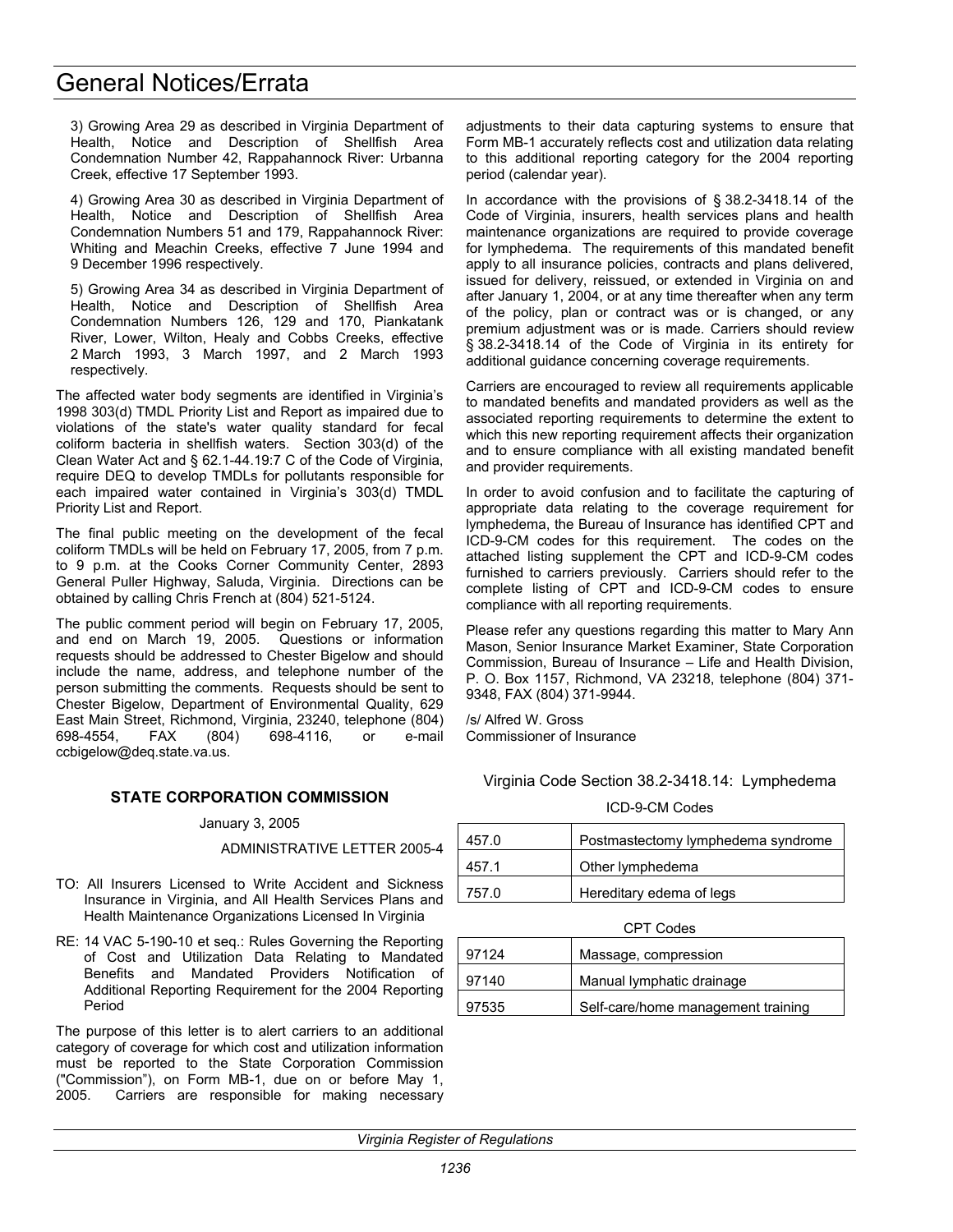# **STATE LOTTERY DEPARTMENT**

#### **Director's Orders**

<span id="page-36-0"></span>The following Director's Orders of the State Lottery Department were filed with the Virginia Registrar of Regulations on December 27, 2004, and January 3, 2005. The orders may be viewed at the State Lottery Department, 900 E. Main Street, Richmond, Virginia, or at the office of the Registrar of Regulations, 910 Capitol Street, 2nd Floor, Richmond, Virginia.

Final Rules for Game Operation:

Director's Order Number Sixty (04)

Virginia's Instant Game Lottery 633; "Casino Cash," (effective 11/24/04)

Director's Order Number Sixty-Four (04) Virginia's Instant Game Lottery 635; "Cash Spectacular," (effective 12/27/04)

Director's Order Number Sixty-Five (04) Virginia's Instant Game Lottery 267; "Grand Hand," (effective 12/27/04)

Director's Order Number Sixty-Six (04) Virginia's Instant Game Lottery 636; "\$100,000 Hot Streak," (effective 12/27/04)

Director's Order Number Sixty-Seven (04) Virginia's Instant Game Lottery 622; "Fabulous Fortune," (effective 12/27/04)

### **VIRGINIA CODE COMMISSION**

## **Notice to State Agencies**

**Mailing Address:** Virginia Code Commission, 910 Capitol Street, General Assembly Building, 2nd Floor, Richmond, VA 23219, FAX (804) 692-0625.

#### **Forms for Filing Material for Publication in** *the Virginia Register of Regulations*

All agencies are required to use the appropriate forms when furnishing material for publication in the Virginia Register of Regulations. The forms may be obtained from: Virginia Code Commission, 910 Capitol Street, General Assembly Building, 2nd Floor, Richmond, VA 23219, telephone (804) 786-3591.

**Internet:** Forms and other Virginia Register resources may be printed or downloaded from the Virginia Register web page: http://register.state.va.us.

FORMS:

NOTICE of INTENDED REGULATORY ACTION-RR01 NOTICE of COMMENT PERIOD-RR02 PROPOSED (Transmittal Sheet)-RR03 FINAL (Transmittal Sheet)-RR04 EMERGENCY (Transmittal Sheet)-RR05 NOTICE of MEETING-RR06 AGENCY RESPONSE TO LEGISLATIVE OBJECTIONS-RR08 RESPONSE TO PETITION FOR RULEMAKING-RR13 FAST-TRACK RULEMAKING ACTION-RR14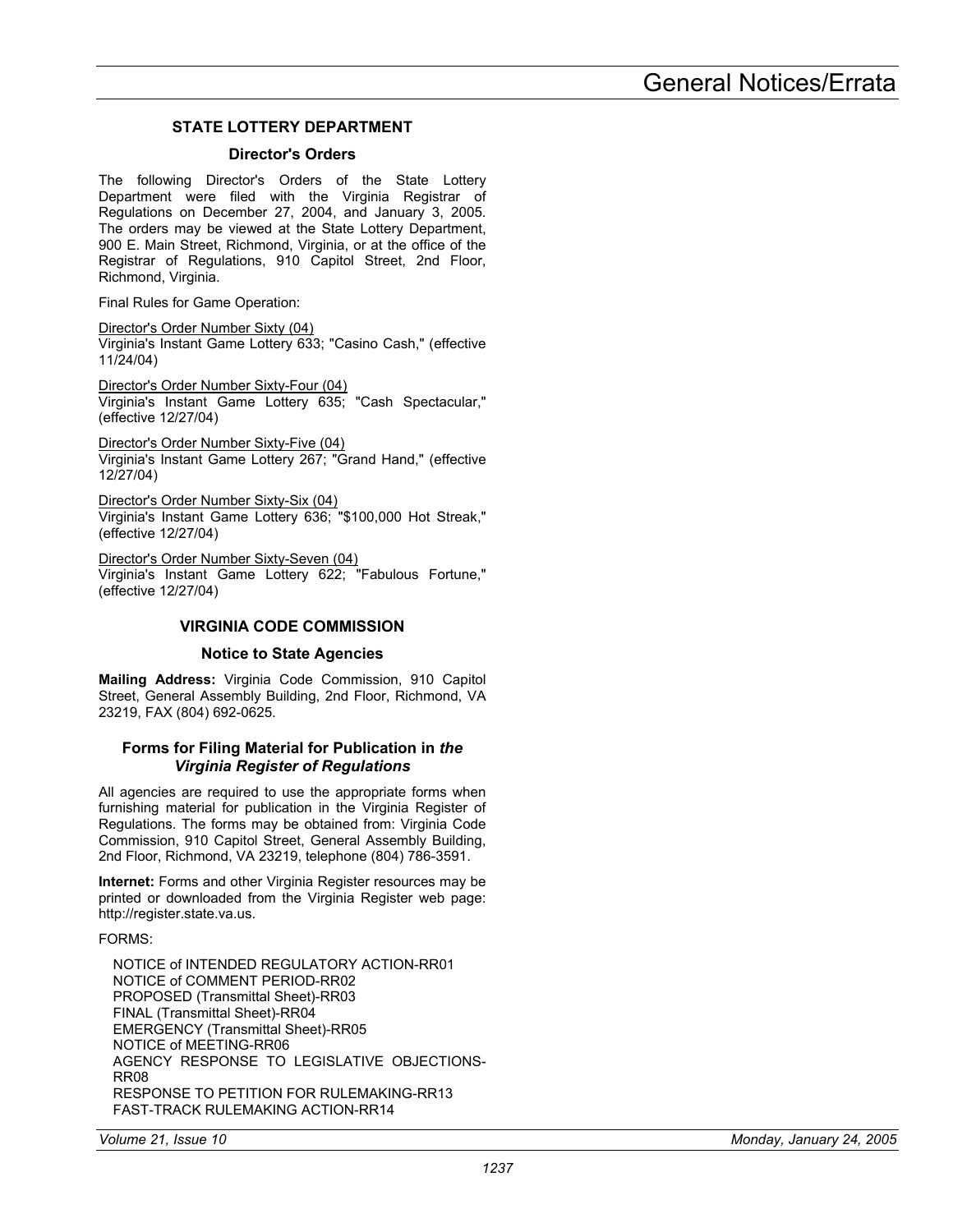# **CALENDAR OF EVENTS**

**Symbol Key** 

† Indicates entries since last publication of the *Virginia Register* **Location accessible to persons with disabilities ■ Teletype (TTY)/Voice Designation** 

#### **NOTICE**

<span id="page-37-0"></span>Only those meetings which are filed with the Registrar of Regulations by the filing deadline noted at the beginning of this publication are listed. Since some meetings are called on short notice, please be aware that this listing of meetings may be incomplete. Also, all meetings are subject to cancellation and the *Virginia Register* deadline may preclude a notice of such cancellation. If you are unable to find a meeting notice for an organization in which you are interested, please check the Commonwealth Calendar at www.vipnet.org or contact the organization directly.

For additional information on open meetings and public hearings held by the standing committees of the legislature during the interim, please call Legislative Information at (804) 698-1500 or Senate Information and Constituent Services at (804) 698- 7410 or (804) 698-7419/TTY雪, or visit the General Assembly web site's Legislative Information System (http://leg1.state.va.us/lis.htm) and select "Meetings."

VIRGINIA CODE COMMISSION

# **EXECUTIVE**

### **COMMONWEALTH COUNCIL ON AGING**

**January 26, 2005 - 11 a.m.** -- Open Meeting Department for the Aging, 1610 Forest Avenue, Suite 100, Richmond, Virginia. (Interpreter for the deaf provided upon request)

A regular business meeting. Public comments are welcome.

**Contact:** Marsha Mucha, Department for the Aging, 1610 Forest Ave., Suite 100, Richmond, VA 23229, telephone (804) 662-9312.

## **January 26, 2005 - 1 p.m.** -- Open Meeting

Department for the Aging, 1610 Forest Avenue, Suite 100, Richmond, Virginia. (Interpreter for the deaf provided upon request)

A meeting of the Legislative Committee and Planning and Development Committee. Public comments are welcome.

**Contact:** Marsha Mucha, Department for the Aging, 1610 Forest Ave., Suite 100, Richmond, VA 23229, telephone (804) 662-9312.

#### **BOARD OF AGRICULTURE AND CONSUMER SERVICES**

**† March 17, 2005 - 9 a.m.** -- Open Meeting

Washington Building, 1100 Bank Street, 2nd Floor, Boardroom, Richmond, Virginia.

A meeting to discuss issues related to Virginia agriculture and consumer services. The board will entertain public comment at the conclusion of all other business for a period not to exceed 30 minutes. Any person who needs any accommodation in order to participate at the meeting should contact Roy Seward at least five days before the meeting date so that suitable arrangements can be made.

**Contact:** Roy E. Seward, Board Secretary, Department of Agriculture and Consumer Services, Washington Bldg., 1100

Bank St., Suite 211, Richmond, VA 23219, telephone (804) 786-3538, FAX (804) 371-2945, e-mail roy.seward@vdacs.virginia.gov.

## **DEPARTMENT OF AGRICULTURE AND CONSUMER SERVICES**

### **Virginia State Apple Board**

**† January 27, 2005 - 11 a.m.** -- Open Meeting Holiday Inn Select-Koger South, 10800 Midlothian Turnpike, Richmond, Virginia.

A meeting to (i) approve the minutes of the last meeting held on November 23, 2004; (ii) review the financial statement; (iii) discuss old business arising from the last meeting; and (iv) discuss any new business to come before the board. The board will entertain public comment at the conclusion of all other business for a period not to exceed 30 minutes. Any person who needs any accommodation in order to participate at the meeting should contact Dave Robishaw at least three days before the meeting date so that suitable arrangements can be made.

**Contact:** Dave Robishaw, Secretary, Virginia State Apple Board, 900 Natural Resources Dr., Suite 300, Charlottesville, VA 22903, telephone (434) 984-0573, FAX (434) 984-4156, email David.Robishaw@vdacs.virginia.gov.

### **Virginia Aquaculture Advisory Board**

NOTE: CHANGE IN MEETING DATE

**† February 7, 2005 - 1 p.m.** -- Open Meeting Virginia Farm Bureau Federation, 12580 West Creek Parkway, Conference 3C, Third Floor, Richmond, Virginia.

A meeting to discuss issues related to Virginia aquaculture. For directions call 800-768-8323, extension 1155. The board will entertain public comment at the conclusion of all other business for a period not to exceed 30 minutes. Any person who needs any accommodation in order to participate at the meeting should contact T. Robins Buck at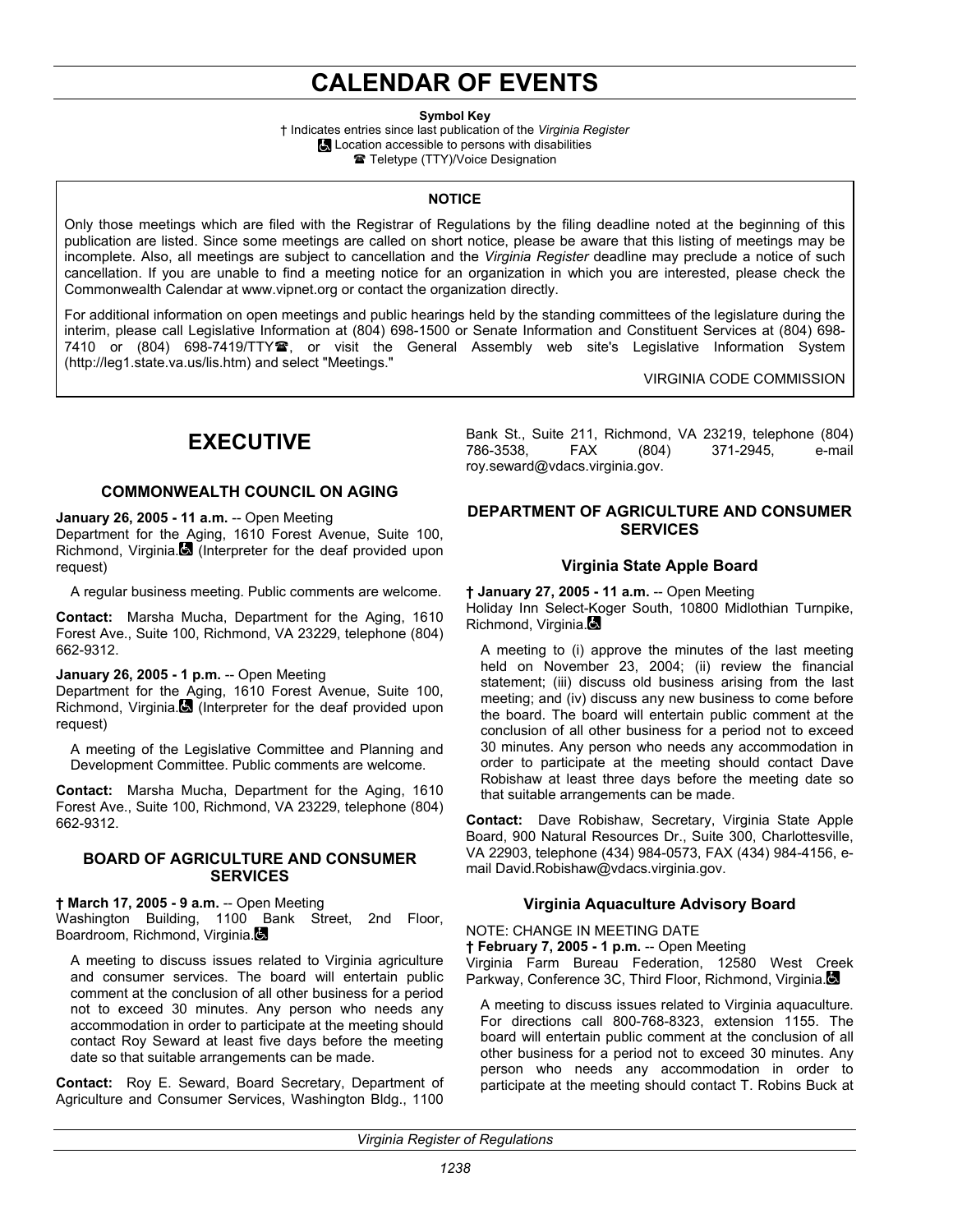least five days before the meeting date so that suitable arrangements can be made.

**Contact:** T. Robins Buck, Board Secretary, Department of Agriculture and Consumer Services, 1100 Bank St., 2nd Floor, Richmond, VA 23219, telephone (804) 371-6094, FAX (804) 371-2945, e-mail Robins.Buck@vdacs.virginia.gov.

### **Virginia Corn Board**

**February 21, 2005 - 8 a.m.** -- Open Meeting DoubleTree Hotel, Richmond Airport, 5501 Eubank Street, Richmond, Virginia

A meeting to (i) discuss checkoff revenues resulting from sales of the 2004 corn crop and approve the previous meeting minutes; (ii) hear FY 2004-2005 project reports and receive FY 2005-2006 project proposals; and (iii) make funding decisions for the fiscal year beginning July 1, 2005. The board will entertain public comment at the conclusion of all other business for a period not to exceed 30 minutes. Any person who needs any accommodation in order to participate at the meeting should contact Philip T. Hickman at least five days before the meeting date so that suitable arrangements can be made.

**Contact:** Philip T. Hickman, Program Director, Department of Agriculture and Consumer Services, 1100 Bank St., Room 906, Richmond, VA 23219, telephone (804) 371-6157, FAX (804) 371-7786, e-mail Phil.Hickman@vdacs.virginia.gov.

#### **Virginia Marine Products Board**

**January 25, 2005 - 6 p.m.** -- Open Meeting

Dolphin Cove Restaurant, Route 17, 4329 George Washington Memorial Highway, Gloucester, Virginia.

A meeting to read and approve minutes of the previous board meeting, if appropriate. In addition, the board expects to hear reports on finance, trade shows, festivals, industry tours, and calendar sales. Cooperative programs with the Virginia Department of Agriculture and Consumer Services and croaker exports will be discussed. The board will entertain public comment at the conclusion of all other business for a period not to exceed 30 minutes. Any person who needs any accommodation in order to participate at the meeting should contact the person identified in this notice at least five days before the meeting date so that suitable arrangements can be made.

**Contact:** Shirley Estes, Executive Director, Department of Agriculture and Consumer Services, 554 Denbigh Blvd., Suite B, Newport News, VA, telephone (757) 874-3474, FAX (757) 886-0671, e-mail Shirley.Estes@vdacs.virginia.gov.

### **Virginia Pork Industry Board**

**January 26, 2005 - 4:30 p.m.** -- Open Meeting Paul D. Camp Community College, Franklin, Virginia.

A meeting to (i) review and approve the board's minutes of the last meeting; (ii) review the financial statement; (iii) review and approve promotion, research, and education and projects/grants; (iv) select National Pork Board committee candidates; and (v) conduct the general

business of the board. The board will entertain public comment at the conclusion of all other business for a period not to exceed 30 minutes. Any person who needs any accommodation in order to participate at the meeting should contact John H. Parker at least three days before the meeting date so that suitable arrangements can be made.

**Contact:** John H. Parker, Executive Director, Department of Agriculture and Consumer Services, 1100 Bank St., 9th Floor, Richmond, VA 23219, telephone (804) 786-7092, FAX (804) 371-7786, e-mail John.Park@vdacs.virginia.gov.

#### **Virginia Soybean Board**

**March 10, 2005 - 8 a.m.** -- Open Meeting

Williamsburg Marriott, 50 Kingsmill Road, Williamsburg, Virginia.

A meeting to (i) discuss checkoff revenues resulting from sales of the 2004 soybean crop and approve previous meeting minutes; (ii) hear project reports for FY 2004-2005 and project proposals for FY 2005-2006; and (iii) make funding decisions for the fiscal year beginning July 1, 2005. The board will entertain public comment at the conclusion of all other business for a period not to exceed 30 minutes. Any person who needs any accommodation in order to participate at the meeting should contact Philip T. Hickman at least five days before the meeting date so that suitable arrangements can be made.

**Contact:** Philip T. Hickman, Program Director, Department of Agriculture and Consumer Services, 1100 Bank St., Room 906, Richmond, VA 23219, telephone (804) 371-6157, FAX (804) 371-7786, e-mail Phil.Hickman@vdacs.virginia.gov.

#### **Virginia Wine Board**

**February 24, 2005 - 11 a.m.** -- Open Meeting Department of Forestry, 900 Natural Resources Drive, Charlottesville, Virginia.

A meeting to (i) approve the minutes of the last meeting held on November 18, 2004; (ii) review its financial statement; and (iii) discuss old business arising from the last meeting and any new business to come before the board. The board will entertain public comment at the conclusion of all other business for a period not to exceed 30 minutes. Any person who needs any accommodation in order to participate at the meeting should contact David Robishaw at least five days before the meeting date so that suitable arrangements can be made.

**Contact:** David Robishaw, Board Secretary, Virginia Wine Board, 900 Natural Resources Dr., Suite 300, Charlottesville, VA 22903, telephone (434) 984-0573, FAX (434) 984-4156, email David.Robishaw@vdacs.virginia.gov.

### **STATE AIR POLLUTION CONTROL BOARD**

NOTE: CHANGE IN MEETING DATE **January 26, 2005 - 6 p.m.** -- Open Meeting Paul D. Camp Workforce Development Center, Franklin, Virginia.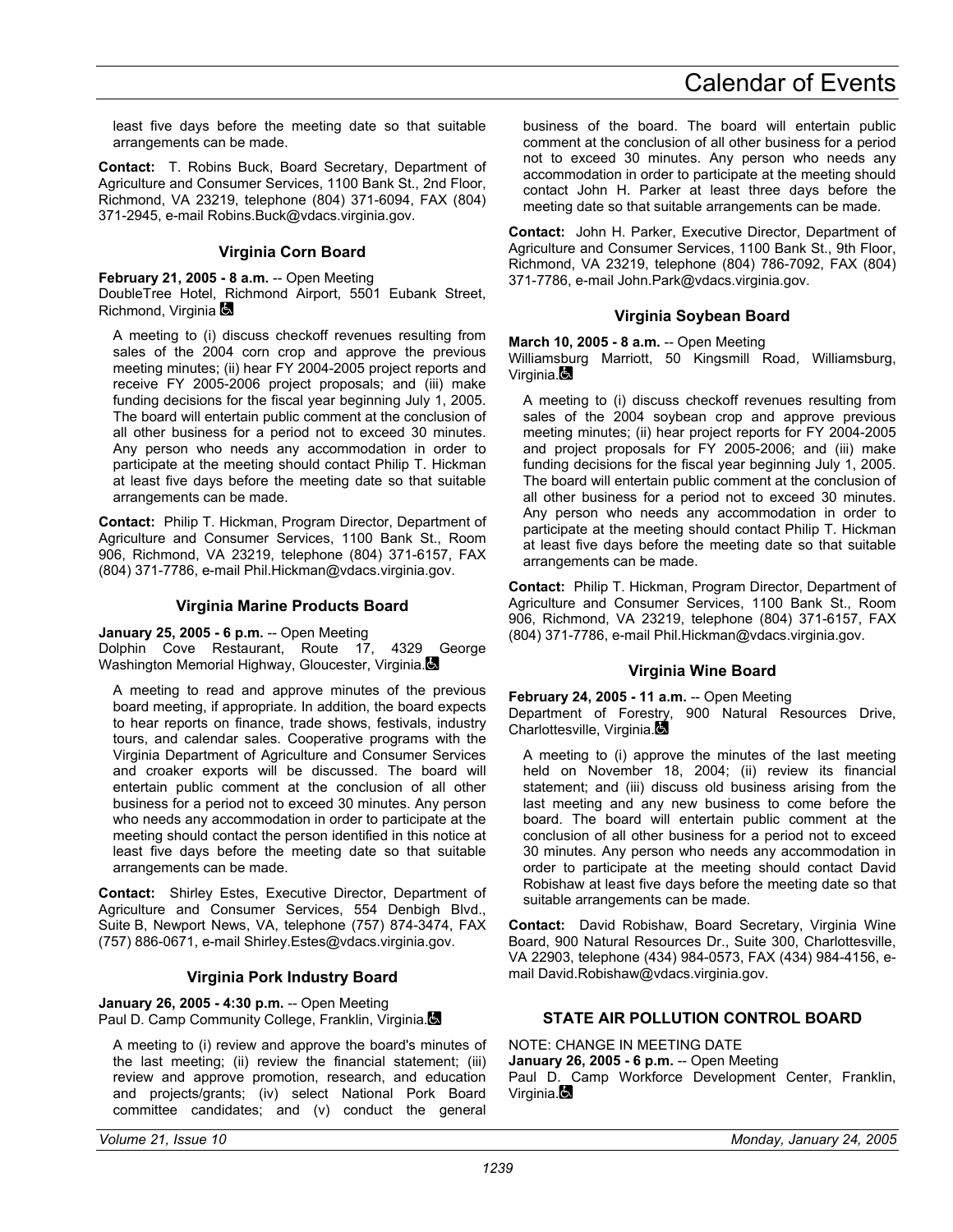International Paper will host a public information meeting on a variance to the regulations for the control and abatement of air pollution establishing a site wide emissions cap.

**Contact:** Laurel D. Corl, Department of Environmental Quality, 5636 Southern Blvd., Virginia Beach, VA 23462, telephone (757) 518-2178, FAX (757) 518-2009, e-mail ldcorl@deq.virginia.gov.

**March 2, 2005 - 9:30 a.m.** -- Open Meeting Department of Environmental Quality, Piedmont Regional Office, 4949-A Cox Road, Glen Allen, Virginia.

A regular meeting of the board.

**Contact:** Cindy Berndt, Regulatory Coordinator, Department of Environmental Quality, P.O. Box 10009, Richmond, VA 23240, telephone (804) 698-4378, FAX (804) 698-4346, e-mail cmberndt@deq.virginia.gov.

# **ALCOHOLIC BEVERAGE CONTROL BOARD**

**February 11, 2005 -** Public comments may be submitted until this date.

Notice is hereby given in accordance with § 2.2-4007 of the Code of Virginia that the Alcoholic Beverage Control Board intends to amend regulations entitled **3 VAC 5-50, Retail Operations.** The purpose of the proposed action is to prescribe the conditions under which restaurants holding mixed beverage licenses may serve bottles of soju in the original container for on-premises consumption.

Statutory Authority: §§ 4.1-103, 4.1-111 and 4.1-221 of the Code of Virginia.

**Contact:** W. Curtis Coleburn, III, Chief Operating Officer, Department of Alcoholic Beverage Control, 2901 Hermitage Rd., Richmond, VA 23220, telephone (804) 213-4409, FAX (804) 213-4411, (804) 213-4687/TTY **雷**, e-mail wccolen@abc.state.va.us.

**† January 31, 2005 - 9 a.m.** -- Open Meeting **† February 14, 2005 - 9 a.m.** -- Open Meeting **† February 28, 2005 - 9 a.m.** -- Open Meeting Department of Alcoholic Beverage Control, 2901 Hermitage Road, Richmond, Virginia.

A meeting to receive and discuss reports and activities from staff members and to discuss other matters not yet determined.

**Contact:** W. Curtis Coleburn, III, Secretary to the Board, Department of Alcoholic Beverage Control, 2901 Hermitage Rd., Richmond, VA 23220, telephone (804) 213-4409, FAX (804) 213-4411, (804) 213-4687/TTY **@**, e-mail wccolen@abc.state.va.us.

### **ALZHEIMER'S DISEASE AND RELATED DISORDERS COMMISSION**

**March 22, 2005 - 10 a.m.** -- Open Meeting

Department for the Aging, 1610 Forest Avenue, Suite 100, Richmond, Virginia.

A quarterly meeting.

**Contact:** Janet L. Honeycutt, Director of Grant Operations, Department for the Aging, 1610 Forest Ave., Suite 100, Richmond, VA 23229, telephone (804) 662-9333, FAX (804) 662-9354, toll-free (800) 552-3402, (804) 662-9333/TTY 2, e-mail janet.honeycutt@vda.virginia.gov.

#### **BOARD FOR ARCHITECTS, PROFESSIONAL ENGINEERS, LAND SURVEYORS, CERTIFIED INTERIOR DESIGNERS AND LANDSCAPE ARCHITECTS**

#### **February 3, 2005 - 9 a.m.** -- Open Meeting

Department of Professional and Occupational Regulation, 3600 West Broad Street, Richmond, Virginia.

A meeting of the Architects Section to conduct board business. The meeting is open to the public; however, a portion of the board's business may be discussed in closed session. Persons desiring to participate in the meeting and requiring special accommodations or interpreter services should contact the department at least 10 days prior to the meeting so that suitable arrangements can be made. The department fully complies with the Americans with Disabilities Act.

**Contact:** Mark N. Courtney, Executive Director, Board for Architects, Professional Engineers, Land Surveyors, Certified Interior Designers and Landscape Architects, 3600 W. Broad St., Richmond, VA 23230, telephone (804) 367-8514, FAX (804) 367-2475, (804) 367-9753/TTY  $\bullet$ , e-mail APELSCIDLA@dpor.state.va.us.

#### **February 8, 2005 - 9 a.m.** -- Open Meeting

Department of Professional and Occupational Regulation, 3600 West Broad Street, Richmond, Virginia.

A meeting of the Professional Engineers Section to conduct board business. The meeting is open to the public; however, a portion of the board's business may be discussed in closed session. Persons desiring to participate in the meeting and requiring special accommodations or interpreter services should contact the department at least 10 days prior to the meeting so that suitable arrangements can be made. The department fully complies with the Americans with Disabilities Act.

**Contact:** Mark N. Courtney, Executive Director, Board for Architects, Professional Engineers, Land Surveyors, Certified Interior Designers and Landscape Architects, 3600 W. Broad St., Richmond, VA 23230, telephone (804) 367-8514, FAX (804) 367-2475, (804) 367-9753/TTY **雷**, e-mail APELSCIDLA@dpor.state.va.us.

### **February 10, 2005 - 9 a.m.** -- Open Meeting

Department of Professional and Occupational Regulation, 3600 West Broad Street, Richmond, Virginia.

A meeting of the Landscape Architects Section to conduct board business. The meeting is open to the public; however, a portion of the board's business may be discussed in closed session. Persons desiring to participate in the meeting and requiring special accommodations or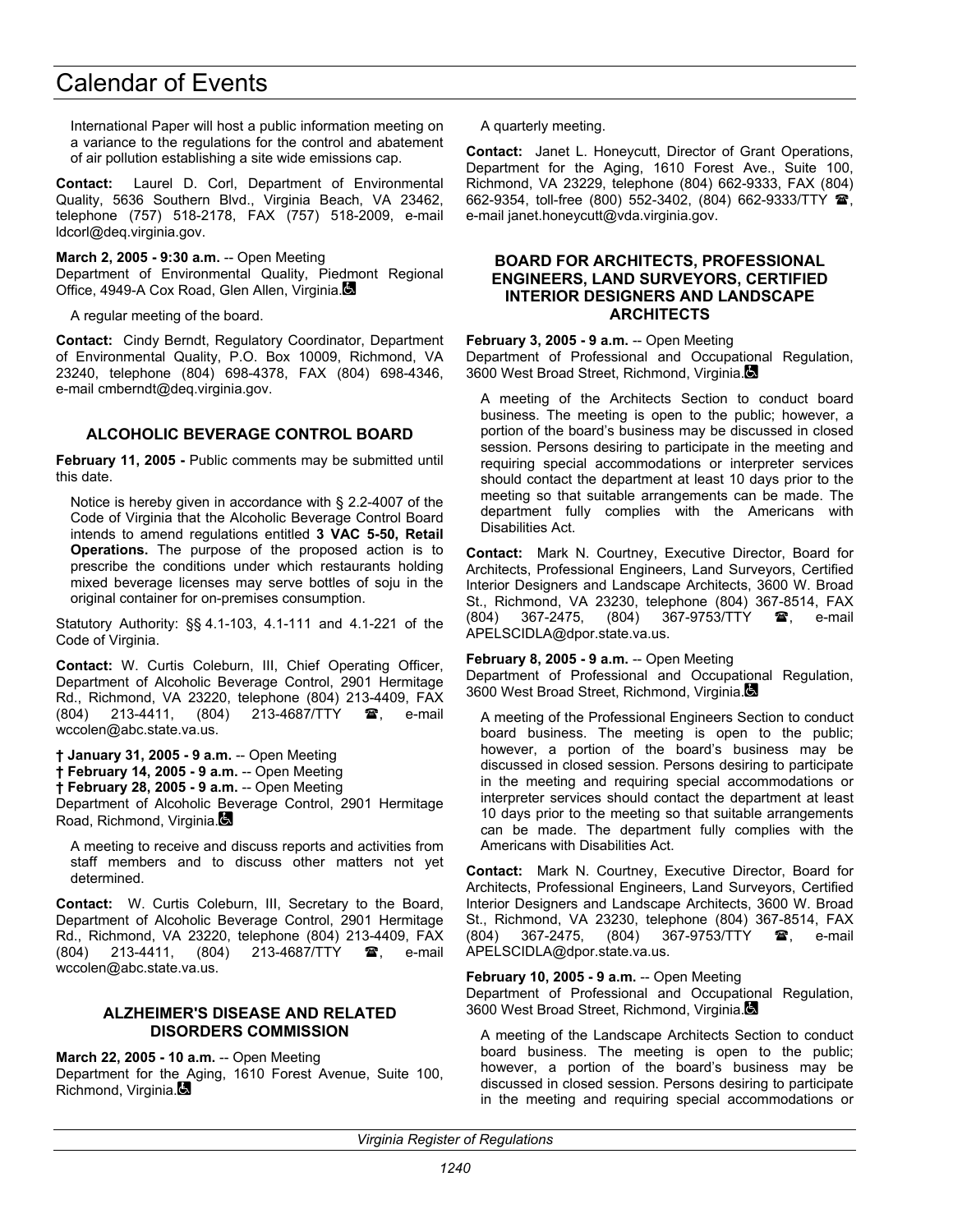interpreter services should contact the department at least 10 days prior to the meeting so that suitable arrangements can be made. The department fully complies with the Americans with Disabilities Act.

**Contact:** Mark N. Courtney, Executive Director, Board for Architects, Professional Engineers, Land Surveyors, Certified Interior Designers and Landscape Architects, 3600 W. Broad St., Richmond, VA 23230, telephone (804) 367-8514, FAX<br>(804) 367-2475. (804) 367-9753/TTY **28**, e-mail (804) 367-2475, (804) 367-9753/TTY , e-mail APELSCIDLA@dpor.state.va.us.

**March 17, 2005 - 9 a.m.** -- Open Meeting

Department of Professional and Occupational Regulation, 3600 West Broad Street, Richmond, Virginia.

A meeting to conduct board business. The meeting is open to the public; however, a portion of the board's business may be discussed in closed session. Persons desiring to participate in the meeting and requiring special accommodations or interpreter services should contact the department at least 10 days prior to the meeting so that suitable arrangements can be made. The department fully complies with the Americans with Disabilities Act.

**Contact:** Mark N. Courtney, Executive Director, Board for Architects, Professional Engineers, Land Surveyors, Certified Interior Designers and Landscape Architects, 3600 W. Broad St., Richmond, VA 23230, telephone (804) 367-8514, FAX (804) 367-2475, (804) 367-9753/TTY **2**, e-mail APELSCIDLA@dpor.state.va.us.

# **ART AND ARCHITECTURAL REVIEW BOARD**

**† February 4, 2005 - 10 a.m.** -- Open Meeting

**† March 4, 2005 - 10 a.m.** -- Open Meeting

**† April 1, 2005 - 10 a.m.** -- Open Meeting

Science Museum of Virginia, 2500 West Broad Street, Richmond, Virginia.

A monthly meeting to review projects submitted by state agencies. Art and Architectural Review Board submittal forms and submittal instructions can be downloaded by visiting the DGS Forms Center at www.dgs.state.va.us. Request form #DGS-30-905 or submittal instructions #DGS-30-906. The deadline for submitting project datasheets and other required information is two weeks prior to the meeting date.

**Contact:** Richard L. Ford, AIA Chairman, Art and Architectural Review Board, 101 Shockoe Slip, 3rd Floor, Richmond, VA 23219, telephone (804) 648-5040, FAX (804) 225-0329, toll free (804) 786-6152, or e-mail rford@comarchs.com.

# **VIRGINIA COMMISSION FOR THE ARTS**

**March 31, 2005 - 9 a.m.** -- Open Meeting Location to be determined.

A quarterly meeting.

**Contact:** Peggy Baggett, Executive Director, Virginia Commission for the Arts, 223 Governor St., Richmond, VA 23219, telephone (804) 225-3132, FAX (804) 225-4327, (804) 225-3132/TTY  $\blacksquare$ , e-mail peggy.baggett@arts.virginia.gov.

## **VIRGINIA BOARD FOR ASBESTOS, LEAD, AND HOME INSPECTORS**

**February 16, 2005 - 9 a.m.** -- Open Meeting Department of Professional and Occupational Regulation, 3600 West Broad Street, Richmond, Virginia.

A meeting to conduct board business. The board will consider and may adopt amendments to the Asbestos Licensing Regulations and the Lead-Based Paint Activities Regulations.

**Contact:** David E. Dick, Executive Director, Virginia Board for Asbestos, Lead, and Home Inspectors, 3600 W. Broad St., Richmond, VA 23230, telephone (804) 367-8507, FAX (804) (804) 367-9753/TTY **a**. e-mail alhi@dpor.virginia.gov.

**† February 16, 2005 - 2 p.m.** -- Open Meeting Department of Professional and Occupational Regulation, 3600 West Broad Street, Richmond, Virginia.

A meeting to conduct an informal fact-finding conference.

**Contact:** David E. Dick, Executive Director, Virginia Board for Asbestos, Lead, and Home Inspectors, 3600 W. Broad St., Richmond, VA 23230, telephone (804) 367-8507, FAX (804) 367-6128, (804) 367-9753/TTY **a**, e-mail alhi@dpor.virginia.gov.

### **BOARD OF AUDIOLOGY AND SPEECH-LANGUAGE PATHOLOGY**

February 11, 2005 - Public comments may be submitted until this date.

Notice is hereby given in accordance with § 2.2-4007 of the Code of Virginia that the Board of Audiology and Speech-Language Pathology intends to amend regulations entitled **18 VAC 30-20, Regulations of the Board of Audiology and Speech-Language Pathology.** The purpose of the proposed action is to establish criteria for delegation of certain informal fact-finding proceedings to an agency subordinate.

Statutory Authority: § 54.1-2400 of the Code of Virginia.

Public comments may be submitted until February 11, 2005, Elizabeth Young, Executive Director, Board of Audiology and Speech-Language Pathology, 6603 West Broad Street, Richmond, VA 23230-1712.

**Contact:** Elaine J. Yeatts, Regulatory Coordinator, Department of Health Professions, 6603 W. Broad St., Richmond, VA 23230, telephone (804) 662-9918, FAX (804) 662-9114 or e-mail elaine.yeatts@dhp.virginia.gov.

#### **February 24, 2005 - 9:30 a.m.** -- Open Meeting

Department of Health Professions, 6603 West Broad Street, 5th Floor, Room 3, Richmond, Virginia.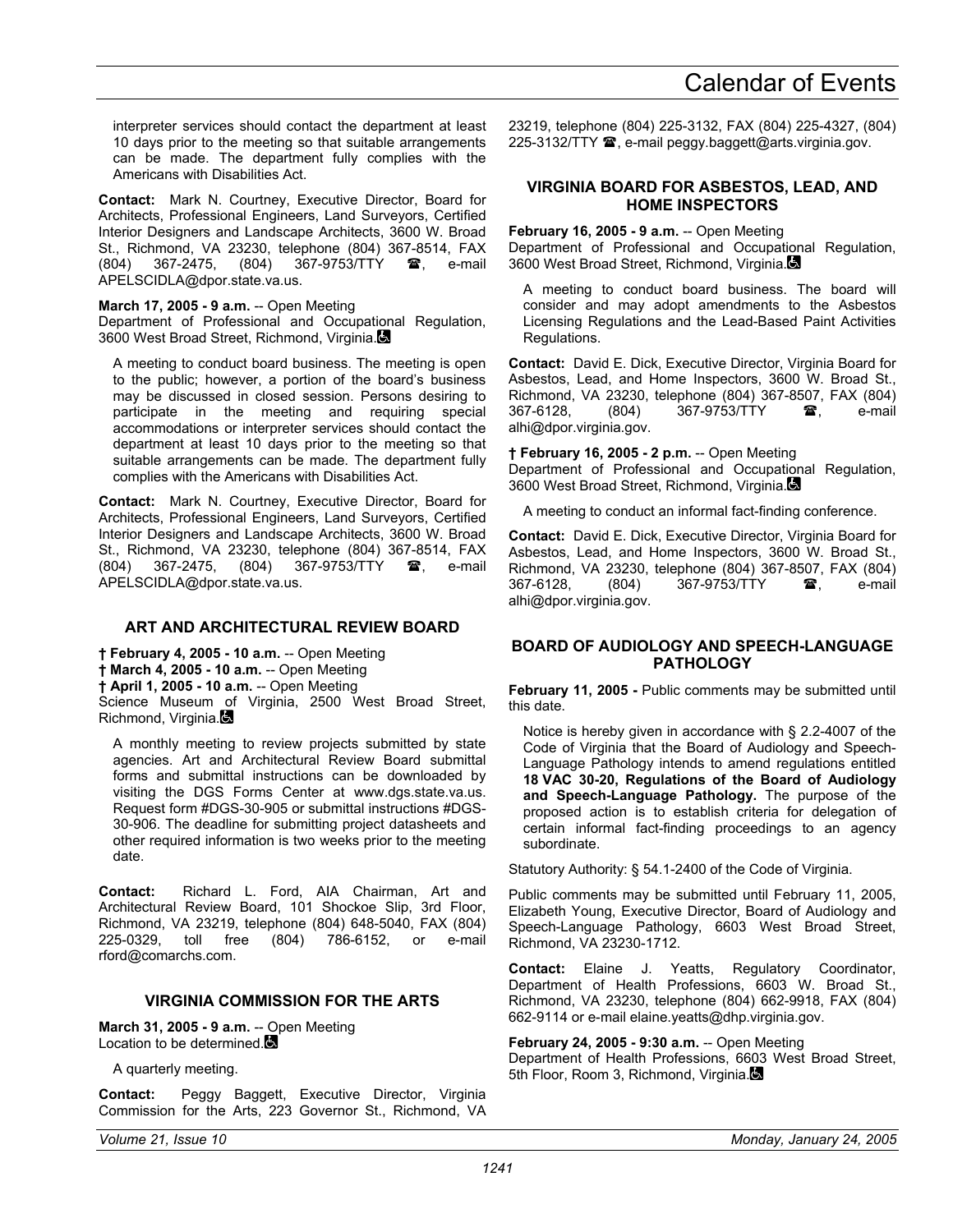A meeting to discuss issues and matters related to board business.

**Contact:** Elizabeth Young, Executive Director, Board of Audiology and Speech-Language Pathology, Alcoa Building, 6603 W. Broad St., 5th Floor, Richmond, VA 23230-1712, telephone (804) 662-9907, FAX (804) 662-9523, (804) 662- 7197/TTY <sup>3</sup>, e-mail elizabeth.young@dhp.virginia.gov.

## **BOARD FOR BARBERS AND COSMETOLOGY**

**January 24, 2005 - 9 a.m.** -- Open Meeting

**April 4, 2005 - 9 a.m.** -- Open Meeting Department of Professional and Occupational Regulation, 3600 West Broad Street, 4th Floor, Conference Room 4W, Richmond, Virginia.

A general business meeting to consider regulatory issues as may be presented on the agenda. The meeting is open to the public; however, a portion of the board's business may be discussed in closed session. Public comment will be heard at the beginning of the meeting. Person desiring to participate in the meeting and requiring special accommodations or interpreter services should contact the department at least 10 days prior to the meeting so that suitable arrangements can be made. The department fully complies with the Americans with Disabilities Act.

**Contact:** William H. Ferguson, II, Executive Director, Board for Barbers and Cosmetology, 3600 W. Broad St., Richmond, VA 23230-4917, telephone (804) 367-8590, FAX (804) 367- 6295. (804) 367-9753/TTY **a**. e-mail barbercosmo@dpor.virginia.gov.

### **BOARD FOR BRANCH PILOTS**

**February 1, 2005 - 8:30 a.m.** -- Open Meeting Virginia Pilot Association, 3329 Shore Drive, Virginia Beach, Virginia.

A meeting of the examination administrators to conduct examinations.

**Contact:** Mark N. Courtney, Executive Director, Board for Branch Pilots, 3600 W. Broad St., Richmond, VA 23230, telephone (804) 367-8514, FAX (804) 367-2475, (804) 367- 9753/TTY  $\mathbf{\mathcal{D}}$ , e-mail branchpilots@dpor.virginia.gov.

**February 2, 2005 - 9:30 a.m.** -- Open Meeting

Virginia Port Authority, 600 World Trade Center, Norfolk, Virginia.

A meeting to conduct board business. The meeting is open to the public; however, a portion of the board's business may be discussed in closed session. Person desiring to participate in the meeting and requiring special accommodations or interpreter services should contact the department at least 10 days prior to the meeting so that suitable arrangements can be made. The department fully complies with the Americans with Disabilities Act.

**Contact:** Mark N. Courtney, Executive Director, Board for Branch Pilots, 3600 W. Broad St., Richmond, VA 23230, telephone (804) 367-8514, FAX (804) 367-2475, (804) 367- 9753/TTY  $\mathbf{\mathcal{D}}$ , e-mail branchpilots@dpor.virginia.gov.

#### **CEMETERY BOARD**

**February 24, 2005 - 10 a.m.** -- Open Meeting Department of Professional and Occupational Regulation, 3600 West Broad Street, 4th Floor, Room 453, Richmond, Virginia. $\blacksquare$ 

An informal fact-finding conference.

**Contact:** Karen W. O'Neal, Regulatory Programs Coordinator, Department of Professional and Occupational Regulation, 3600 W. Broad St., Richmond, VA 23230, telephone (804) 367-8537, FAX (804) 367-2475, (804) 367- 9753/TTY  $\mathbf{\mathcal{D}}$ , e-mail karen.oneal@dpor.virginia.gov.

### **CHARITABLE GAMING BOARD**

**March 1, 2005 - 10 a.m.** -- Open Meeting Science Museum of Virginia, 2500 West Broad Street, Discovery Room, Richmond, Virginia.

A regular quarterly meeting.

**Contact:** Clyde E. Cristman, Director, Department of Charitable Gaming, James Monroe Bldg., 101 N. 14th St., 17th Floor, Richmond, VA 23219, telephone (804) 786-1681, FAX (804) 786-1079, e-mail clyde.cristman@dcg.virginia.gov.

## **STATE CHILD FATALITY REVIEW TEAM**

**March 11, 2005 - 10 a.m.** -- Open Meeting

Office of the Chief Medical Examiner, 400 East Jackson Street, Richmond, Virginia.

The business portion of the State Child Fatality Review Team meeting, from 10 a.m. to 10:30 a.m., is open to the public. At the conclusion of the open meeting, the team will go into closed session for confidential case review.

**Contact:** Angela Myrick, Coordinator, Department of Health, 400 E. Jackson St., Richmond, VA 23219, telephone (804) 786-1047, FAX (804) 371-8595, toll-free (800) 447-1708, e-mail Angela.Myrick@vdh.virginia.gov.

# **STATE BOARD FOR COMMUNITY COLLEGES**

#### **March 16, 2005 - 1:30 p.m.** -- Open Meeting

Virginia Community College System, James Monroe Building, 101 North 14th Street, Richmond, Virginia. (Interpreter for the deaf provided upon request)

Meetings of the Academic, Student Affairs, and Workforce Development Committee, the Audit Committee, and the Budget and Finance Committee at 1:30 p.m. The Facilities Committee and the Personnel Committee will meet at 3 p.m.

**Contact:** D. Susan Hayden, Director of Public Affairs, Virginia Community College System, 101 N. 14th St., Richmond, VA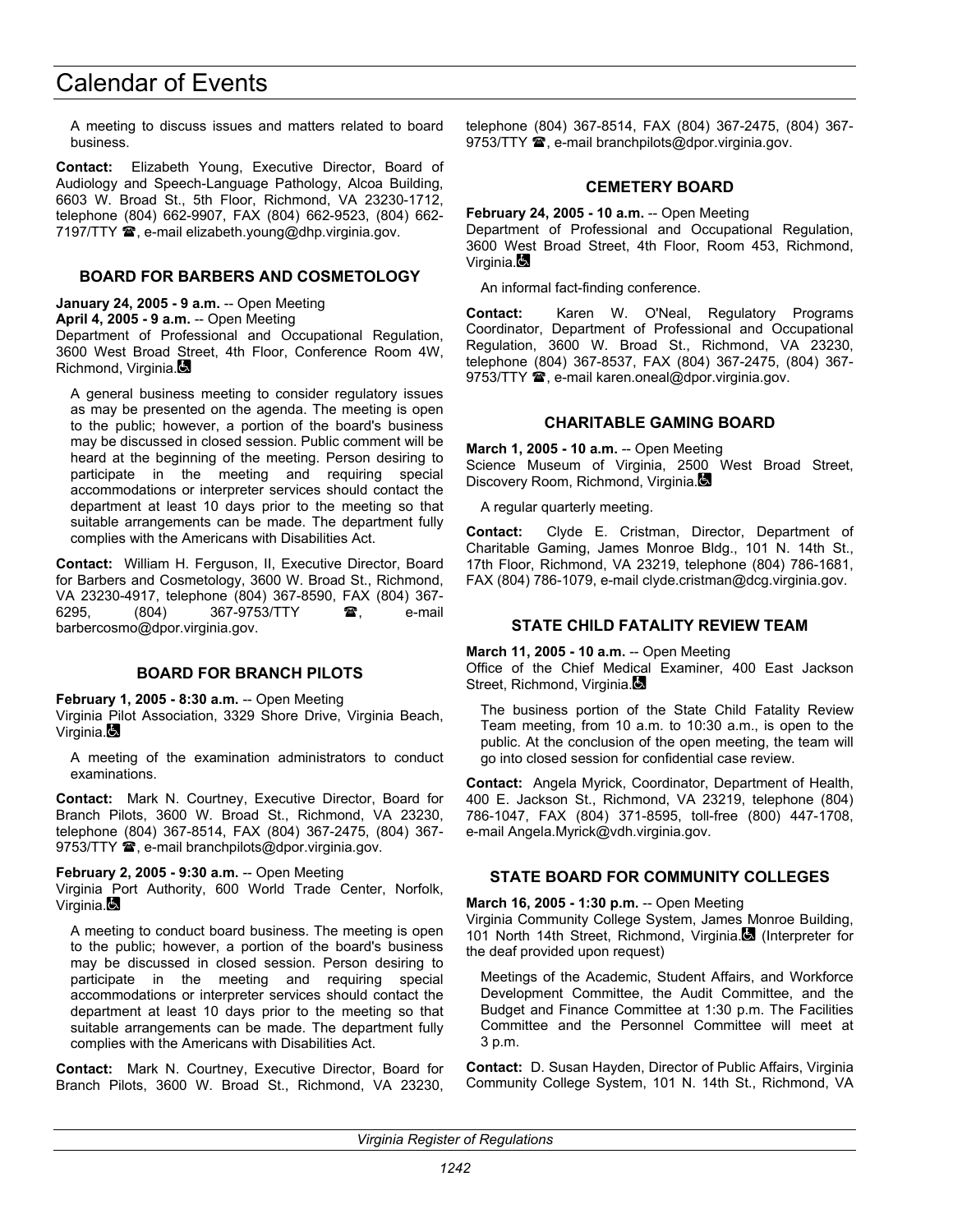23219, telephone (804) 819-4961, FAX (804) 819-4768, (804) 371-8504/TTY

**March 17, 2005 - 9 a.m.** -- Open Meeting

James Monroe Building, 101 North 14th Street, Godwin-Hamel Board Room, Richmond, Virginia. (Interpreter for the deaf provided upon request)

A meeting of the full board. Public comment may be received at the beginning of the meeting upon notification at least five working days prior to the meeting.

**Contact:** D. Susan Hayden, Director of Public Affairs, Virginia Community College System, 15th Floor, 101 N. 14th St., Richmond, VA 23219, telephone (804) 819-4961, FAX (804) 819-4768, (804) 371-8504/TTY

#### **COMPENSATION BOARD**

**January 26, 2005 - 11 a.m.** -- Open Meeting Compensation Board, 202 North 9th Street, 10th Floor, Richmond, Virginia.

A monthly board meeting.

**Contact:** Cindy P. Waddell, Compensation Board, P.O. Box 710, Richmond, VA 23218, telephone (804) 786-0786, FAX (804) 371-0235, e-mail cindy.waddell@scb.virginia.gov.

#### **DEPARTMENT OF CONSERVATION AND RECREATION**

### **Virginia Cave Board**

**March 19, 2005 - 11 a.m.** -- Open Meeting Endless Caverns, New Market, Virginia.

Committee meetings will begin at 11 a.m. A general board meeting will begin at 1 p.m.

**Contact:** David C. Dowling, Policy and Planning Manager, Department of Conservation and Recreation, 203 Governor St., Suite 302, Richmond, VA 23219, telephone (804) 786- 2291, FAX (804) 786-6141, e-mail david.dowling@dcr.virginia.gov.

### **Virginia Soil and Water Conservation Board**

**† February 16, 2005 - 10 a.m.** -- Open Meeting The Science Museum of Virginia 2500 Broad Street, Richmond, Virginia.

**† March 23, 2005 - 10 a.m.** -- Open Meeting Department of Environmental Quality, Piedmont Regional Office, 4949-A Cox Road, Glen Allen, Virginia.

A meeting of the Ad Hoc Committee on Dam Safety to be held in support of a July 15, 2004, motion of the Virginia Soil and Water Conservation Board that provides that the Virginia Soil and Water Conservation Board establish an ad Hoc Committee for the expressed purpose of studying the Classes of Impounding Structures (4 VAC 50-20-40), Performance Standards Required for Impounding Structures (4 VAC 50-20-50) and the attendant Table 1

established in the 2004 Virginia Impounding Structures Regulations.

**Contact:** David C. Dowling, Policy and Planning Manager, Department of Conservation and Recreation, 203 Governor St., Suite 302, Richmond, VA 23219, telephone (804) 786- 2291, FAX (804) 786-6141, e-mail david.dowling@dcr.virginia.gov.

## **BOARD FOR CONTRACTORS**

**January 25, 2005 - 9 a.m.** -- Open Meeting **† February 1, 2005 - 9 a.m.** -- Open Meeting **February 3, 2005 - 9 a.m.** -- Open Meeting **February 8, 2005 - 9 a.m.** -- Open Meeting **February 9, 2005 - 9 a.m.** -- Open Meeting **† February 10, 2005 - 9 a.m.** -- Open Meeting **February 15, 2005 - 9 a.m.** -- Open Meeting NOTE: CHANGE IN MEETING TIME **February 23, 2005 - 1 p.m.** -- Open Meeting **† February 23, 2005 - 1:30 p.m.** -- Open Meeting **† March 8, 2005 - 9 a.m.** -- Open Meeting Department of Professional and Occupational Regulation, 3600 West Broad Street, 4th Floor, Richmond, Virginia.

Informal fact-finding conferences.

**Contact:** Eric L. Olson, Executive Director, Board for Contractors, 3600 W. Broad St., Richmond, VA 23230, telephone (804) 367-2785, FAX (804) 367-2474, (804) 367- 9753/TTY  $\mathbf{\mathcal{D}}$ , e-mail contractors@dpor.virginia.gov.

**February 23, 2005 - 10 a.m.** -- Open Meeting Department of Professional and Occupational Regulation, 3600 West Broad Street, Richmond, Virginia.

A meeting of the Tradesman and Education Committee to conduct committee business. The department fully complies with the Americans with Disabilities Act.

**Contact:** Eric L. Olson, Executive Director, Board for Contractors, 3600 W. Broad St., Richmond, VA 23230, telephone (804) 367-2785, FAX (804) 367-2474, (804) 367- 9753/TTY <sup>3</sup>, e-mail contractors@dpor.virginia.gov.

**March 1, 2005 - 9 a.m.** -- Open Meeting

**† April 19, 2005 - 9 a.m.** -- Open Meeting Department of Professional and Occupational Regulation, 3600 West Broad Street, Richmond, Virginia.

A regular meeting to address policy and procedural issues and review and render decisions on matured complaints against licensees. The meeting is open to the public; however, a portion of the board's business may be conducted in closed session. Persons desiring to participate in the meeting and requiring special accommodations or interpretive services should contact the department at (804) 367-2785 at least 10 days prior to this meeting so that suitable arrangements can be made for an appropriate accommodation. The department fully complies with the Americans with Disabilities Act.

**Contact:** Eric L. Olson, Executive Director, Board for Contractors, 3600 W. Broad St., Richmond, VA 23230,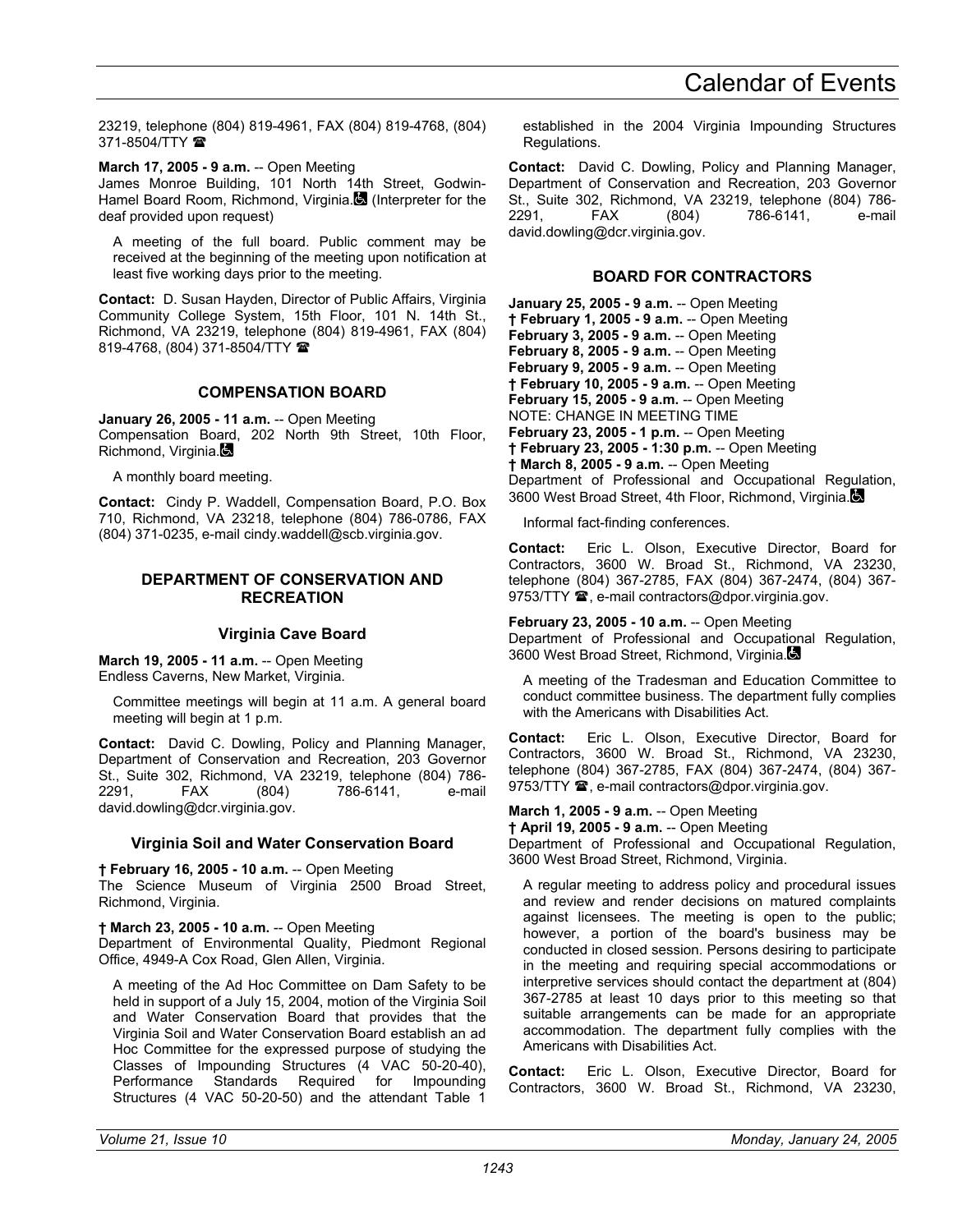telephone (804) 367-2785, FAX (804) 367-2474, (804) 367- 9753/TTY  $\mathbf{\mathcal{D}}$ , e-mail contractors@dpor.virginia.gov.

## **BOARD OF CORRECTIONS**

**March 15, 2005 - 10 a.m.** -- Open Meeting Department of Corrections, 6900 Atmore Drive, 3rd Floor Board Room, Richmond, Virginia.

A meeting of the Liaison Committee to discuss correctional matters of interest to the board.

**Contact:** Barbara Woodhouse, Administrative Staff Assistant, Department of Corrections, 6900 Atmore Dr., Richmond, VA 23225, telephone (804) 674-3124, FAX (804) 674-3236, email woodhousebl@vadoc.state.va.us.

**March 15, 2005 - 1 p.m.** -- Open Meeting

Department of Corrections, 6900 Atmore Drive, 3rd Floor Board Room, Richmond, Virginia.

A meeting of the Correctional Services/Policy and Regulations Committee to discuss correctional services and policy/regulation matters to be considered by the board.

**Contact:** Barbara Woodhouse, Administrative Staff Assistant, Department of Corrections, 6900 Atmore Dr., Richmond, VA 23225, telephone (804) 674-3124, FAX (804) 674-3236, email woodhousebl@vadoc.state.va.us.

#### **March 16, 2005 - 9:30 a.m.** -- Open Meeting

Department of Corrections, 6900 Atmore Drive, 3rd Floor Board Room, Richmond, Virginia.

A meeting of the Administration Committee to discuss administrative matters to be considered by the board.

**Contact:** Barbara Woodhouse, Administrative Staff Assistant, Department of Corrections, 6900 Atmore Dr., Richmond, VA 23225, telephone (804) 674-3124, FAX (804) 674-3236, email woodhousebl@vadoc.state.va.us.

#### **March 16, 2005 - 10 a.m.** -- Open Meeting

Department of Corrections, 6900 Atmore Drive, 3rd Floor Board Room, Richmond, Virginia.

A regular meeting to discuss matters to be considered by the board.

**Contact:** Barbara Woodhouse, Administrative Staff Assistant, Department of Corrections, 6900 Atmore Dr., Richmond, VA 23225, telephone (804) 674-3124, FAX (804) 674-3236, email woodhousebl@vadoc.state.va.us.

## **BOARD OF COUNSELING**

**February 11, 2005 - 9:30 a.m.** -- Open Meeting Department of Health Professions, 6606 West Broad Street, 5th Floor, Board Room 4, Richmond, Virginia.

A meeting of the Discipline Committee to determine if possible violations of the regulations that govern the practice of counseling in Virginia have occurred.

**Contact:** Evelyn B. Brown, Executive Director, Board of Counseling, Alcoa Bldg., 6603 W. Broad St., 5th Floor,

Richmond, VA 23230-1712, telephone (804) 662-9912, FAX (804) 662-9943, (804) 662-7197/TTY **雷**, e-mail evelyn.brown@dhp.virginia.gov.

#### **\* \* \* \* \* \* \* \***

**February 18, 2005 - 9 a.m.** -- Public Hearing Department of Health Professions, 6603 West Broad Street, 5th Floor, Board Room 3, Richmond, Virginia.

**February 25, 2005** - Public comments may be submitted until this date.

Notice is hereby given in accordance with § 2.2-2007 of the Code of Virginia that the Board of Counseling intends to adopt regulations entitled **18 VAC 115-15, Regulations Governing Delegation to an Agency Subordinate.** The purpose of the proposed action is to set criteria for the delegation of certain types of cases to an appropriately qualified agency subordinate to conduct informal fact-finding on behalf of the board.

Statutory Authority: § 54.1-2400 of the Code of Virginia.

Public comments may be submitted until February 25, 2005, to Evelyn B. Brown, Executive Director, Board of Counseling, 6603 West Broad Street, Richmond, VA 23219.

**Contact:** Elaine J. Yeatts, Regulatory Coordinator, Department of Health Professions, 6603 W. Broad St., Richmond, VA 23230-1712, telephone (804) 662-9918, FAX (804) 662-9114 or e-mail elaine.yeatts@dhp.virginia.gov.

#### **DEPARTMENT FOR THE DEAF AND HARD-OF-HEARING**

**February 2, 2005 - 10 a.m.** -- Open Meeting 1602 Rolling Hills Drive, 2nd Floor Conference Room, Richmond, Virginia. $\blacksquare$  (Interpreter for the deaf provided upon request)

A quarterly meeting of the advisory board.

**Contact:** Leslie Hutcheson Prince, Policy and Planning Manager, Department for the Deaf and Hard-of-Hearing, 1602 Rolling Hills Dr., Suite 203, Richmond, VA 23235, telephone (804) 662-9703, (804) 662-9703/TTY **a**, e-mail leslie.prince@vddhh.virginia.gov.

### **BOARD OF DENTISTRY**

**January 28, 2005 -** Public comments may be submitted until this date.

Notice is hereby given in accordance with § 2.2-4007 of the Code of Virginia that the Board of Dentistry intends to amend regulations entitled **18 VAC 60-20, Regulations Governing the Practice of Dentistry and Dental Hygiene.** The purpose of the proposed action is to update certain requirements and terminology; clarify the board's requirements, especially related to dental education;<br>eliminate a jurisprudence examination; and add eliminate a jurisprudence examination; and add requirements for additional training for applicants who have had multiple examination failures. Amendments also modify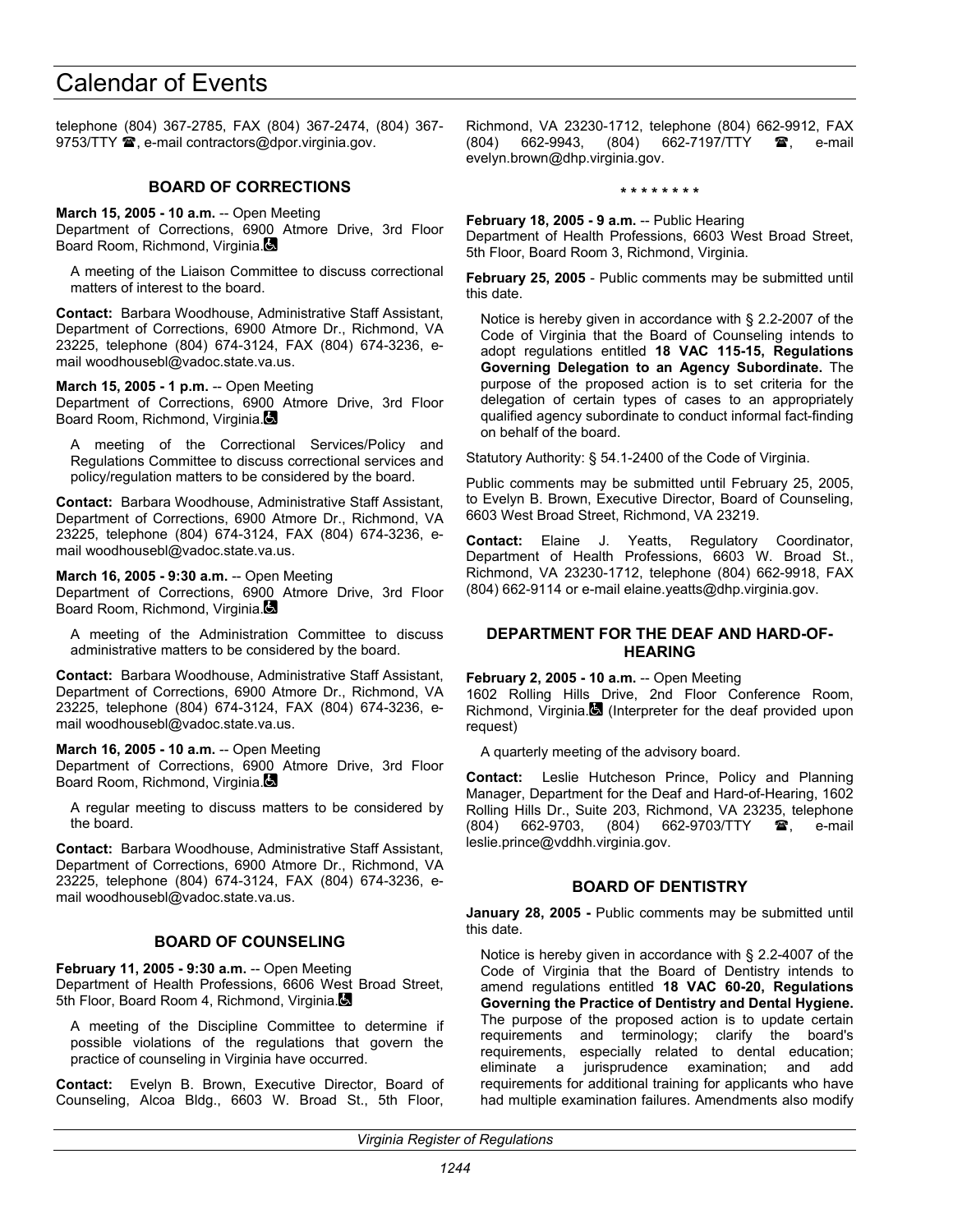educational, monitoring and equipment requirements for administration of various forms of analgesia, sedation and anesthesia as minimally necessary to ensure public safety.

Statutory Authority: § 54.1-2400 of the Code of Virginia.

Public comments may be submitted until January 28, 2005, to Sandra Reen, Executive Director, Board of Dentistry, 6603 West Broad Street, Richmond, VA 23230-1712.

**Contact:** Elaine J. Yeatts, Regulatory Coordinator, Department of Health Professions, 6603 W. Broad St., Richmond, VA 23230-1712, telephone (804) 662-9918, FAX (804) 662-9114 or e-mail elaine.yeatts@dhp.virginia.gov.

**\* \* \* \* \* \* \* \*** 

**February 11, 2005 -** Public comments may be submitted until this date.

Notice is hereby given in accordance with § 2.2-4007 of the Code of Virginia that the Board of Dentistry intends to amend regulations entitled **18 VAC 60-20, Regulations Governing the Practice of Dentistry and Dental Hygiene.** The purpose of the proposed action is to establish the criteria for delegation of certain informal fact-finding to an agency subordinate.

Statutory Authority: § 54.1-2400 of the Code of Virginia.

Public comments may be submitted until February 11, 2005, to Sandra Reen, Executive Director, Board of Dentistry, 6603 West Broad Street, Richmond, VA 23230-1712.

**Contact:** Elaine J. Yeatts, Regulatory Coordinator, Department of Health Professions, 6603 W. Broad St., Richmond, VA 23230-1712, telephone (804) 662-9918, FAX (804) 662-9114 or e-mail elaine.yeatts@dhp.virginia.gov.

**\* \* \* \* \* \* \* \*** 

**March 11, 2005 -** Public comments may be submitted until this date.

Notice is hereby given in accordance with § 2.2-4007 of the Code of Virginia that the Board of Dentistry intends to amend regulations entitled **18 VAC 60-20, Regulations Governing the Practice of Dentistry and Dental Hygiene.** The purpose of the proposed action is to establish the qualifications for issuance of a temporary resident license in dentistry.

Statutory Authority: §§ 54.1-2400 and 54.1-2711.1 of the Code of Virginia.

Public comments may be submitted until March 11, 2005, to Sandra Reen, Executive Director, Board of Dentistry, 6603 West Broad Street, Richmond, VA 23230-1712.

**Contact:** Elaine J. Yeatts, Regulatory Coordinator, Department of Health Professions, 6603 W. Broad St., Richmond, VA 23230-1712, telephone (804) 662-9918, FAX (804) 662-9114 or e-mail elaine.yeatts@dhp.virginia.gov.

# **DESIGN-BUILD/CONSTRUCTION MANAGEMENT REVIEW BOARD**

**† February 17, 2005 - 11 a.m.** -- Open Meeting **† March 17, 2005 - 11 a.m.** -- Open Meeting **† April 21, 2005- 11 a.m.** -- Open Meeting Department of General Services, Eighth Street Office Building, 805 East Broad Street, 3rd Floor, Richmond, Virginia. (Interpreter for the deaf provided upon request)

A monthly meeting to review requests submitted by localities to use design-build or construction-managementtype contracts. Contact the Division of Engineering and Building to confirm the meeting.

**Contact:** Rhonda M. Bishton, Administrative Assistant, Department of General Services, 805 E. Broad Street, Room 101, Richmond, VA 23219, telephone (804) 786-3263, FAX (804) 371-7934, (804) 786-6152/雪, or e-mail rbishton@dgs.state.va.us.

# **BOARD OF EDUCATION**

**February 13, 2005 -** Public comments may be submitted until this date.

Notice is hereby given in accordance with § 2.2-4007 of the Code of Virginia that the Board of Education intends to repeal regulations entitled **8 VAC 20-200, Diploma - High School Completion.** The purpose of the proposed action is to repeal this regulation. The requirements for a diploma are prescribed by the Standards of Quality in § 22.1-253.13:4 of the Code of Virginia and by the Board of Education in the Regulations for Establishing Standards for Accrediting Public Schools in Virginia, 8 VAC 20-131-50. Additionally, the Regulations Governing Adult High School Programs, 8 VAC 20-30-20, prescribe the requirements for an adult high school diploma and the Emergency Regulations Governing the General Achievement Diploma, 8 VAC 20- 680-10, prescribe the requirements for that diploma. Therefore, this regulation should be repealed because it is no longer necessary.

Statutory Authority: § 22.1-16 of the Code of Virginia.

**Contact:** Dr. Margaret N. Roberts, Office of Policy and Public Affairs, Department of Education, P.O. Box 2120, James Monroe Bldg., 101 N. 14th St., 25th Floor, Richmond, VA 23219, telephone (804) 225-2540, FAX (804) 225-2524, or email mroberts@mail.vak12ed.edu.

#### **\* \* \* \* \* \* \* \***

February 14, 2005 - Public comments may be submitted until this date.

Notice is hereby given in accordance with § 2.2-4007 of the Code of Virginia that the Board of Education intends to repeal regulations entitled **8 VAC 20-260, Regulations Governing Financial Retention Schedule.** The purpose of the proposed action is to repeal the regulation because it is in conflict with the Code of Virginia. Section 42.1-82 of the Code of Virginia vests the Library of Virginia with the authority to set the retention and disposition schedules for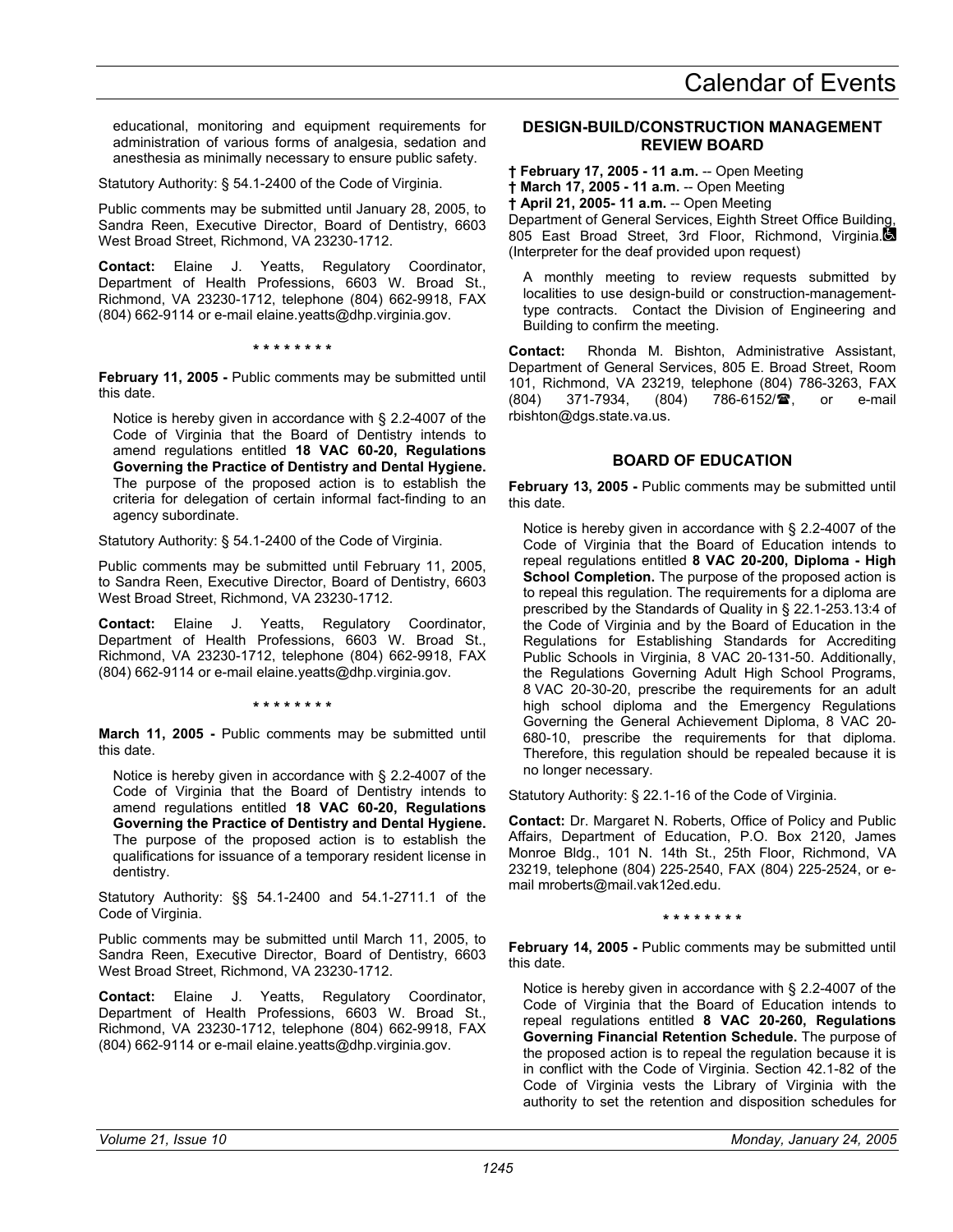public records. The Library of Virginia has developed a retention schedule specific to the maintenance of records in Virginia's public schools. Therefore, the Board of Education no longer has the authority to set this schedule.

Statutory Authority: § 22.1-16 of the Code of Virginia.

**Contact:** Dr. Margaret N. Roberts, Office of Policy and Public Affairs, Department of Education, P.O. Box 2120, James Monroe Bldg., 101 N. 14th St., 25th Floor, Richmond, VA 23219, telephone (804) 225-2540, FAX (804) 225-2524, or e-mail mroberts@mail.vak12ed.edu.

**\* \* \* \* \* \* \* \*** 

**February 14, 2005 -** Public comments may be submitted until this date.

Notice is hereby given in accordance with § 2.2-4007 of the Code of Virginia that the Board of Education intends to repeal regulations entitled **8 VAC 20-380, Regulations Governing Public School Building Construction (Literary Fund).** The requirements for literary loans are now prescribed by the Board of Education in the Regulations Governing Literary Loan Applications in Virginia (8 VAC 20-100). Therefore, this regulation should be repealed because the requirements for loans from the literary fund have been promulgated by the Board of Education in another regulation and the provisions in this regulation are no longer correct.

Statutory Authority: § 22.1-16 of the Code of Virginia.

**Contact:** Dr. Margaret N. Roberts, Office of Policy and Public Affairs, Department of Education, P.O. Box 2120, James Monroe Bldg., 101 N. 14th St., 25th Floor, Richmond, VA 23219, telephone (804) 225-2540, FAX (804) 225-2524, or e-mail mroberts@mail.vak12ed.edu.

**\* \* \* \* \* \* \* \*** 

**February 14, 2005 -** Public comments may be submitted until this date.

Notice is hereby given in accordance with § 2.2-4007 of the Code of Virginia that the Board of Education intends to repeal regulations entitled **8 VAC 20-400, Rules Governing Division Superintendent Salary and Expenses.** Section 22.1-253.13:2 E of the Code of Virginia provides that, pursuant to the appropriation act, support services shall be funded from basic school aid on the basis of prevailing statewide costs. The term "support services" includes those services provided by the superintendent. Therefore, this regulation should be repealed because the requirements are out of date and incorrect.

Statutory Authority: § 22.1-16 of the Code of Virginia.

**Contact:** Dr. Margaret N. Roberts, Office of Policy and Public Affairs, Department of Education, P.O. Box 2120, James Monroe Bldg., 101 N. 14th St., 25th Floor, Richmond, VA 23219, telephone (804) 225-2540, FAX (804) 225-2524, or e-mail mroberts@mail.vak12ed.edu.

**\* \* \* \* \* \* \* \*** 

**February 14, 2005 -** Public comments may be submitted until this date.

Notice is hereby given in accordance with § 2.2-4007 of the Code of Virginia that the Board of Education intends to repeal regulations entitled **8 VAC 20-430, Regulations Governing Contractual Agreements with Professional Personnel**. The provisions in this regulation are now prescribed by the Board of Education in the Regulations Governing the Employment of Professional Personnel (8 VAC 20-440-10). Therefore, this regulation should be repealed because the requirements have been promulgated by the Board of Education in another regulation making this regulation unnecessary.

Statutory Authority: § 22.1-16 of the Code of Virginia.

**Contact:** Dr. Margaret N. Roberts, Office of Policy and Public Affairs, Department of Education, P.O. Box 2120, James Monroe Bldg., 101 N. 14th St., 25th Floor, Richmond, VA 23219, telephone (804) 225-2540, FAX (804) 225-2524, or e-mail mroberts@mail.vak12ed.edu.

**\* \* \* \* \* \* \* \*** 

**February 14, 2005 -** Public comments may be submitted until this date.

Notice is hereby given in accordance with § 2.2-4007 of the Code of Virginia that the Board of Education intends to repeal regulations entitled **8 VAC 20-480, Regulations Governing Pupil Rights and Hearings.** This regulation should be repealed because the requirements are unnecessary. The Regulations Governing Management of the Student's Scholastic Record (8 VAC 20-150) require local school divisions to adhere to provisions of the Family Education Rights and Privacy Act (FERPA). FERPA regulations at 34 CFR 99.21 and 99.22, require that school divisions provide a hearing when the parent or eligible student wants to challenge information in the student's educational record. FERPA also includes the process that must be followed. Since school divisions are required to adhere to the board's regulation and to FERPA, this regulation is redundant and unnecessary.

Statutory Authority: § 22.1-16 of the Code of Virginia.

**Contact:** Dr. Margaret N. Roberts, Office of Policy and Public Affairs, Department of Education, P.O. Box 2120, James Monroe Bldg., 101 N. 14th St., 25th Floor, Richmond, VA 23219, telephone (804) 225-2540, FAX (804) 225-2524, or e-mail mroberts@mail.vak12ed.edu.

**February 23, 2005 - 9 a.m.** -- Open Meeting **March 23, 2005 - 9 a.m.** -- Open Meeting **† April 20, 2005 - 9 a.m.** -- Open Meeting **† April 21, 2005 - 9 a.m.** -- Open Meeting James Monroe Building, 101 North 14th Street, Main Lobby Level, Conference Rooms C and D, Richmond, Virginia.

A regular business meeting of the board. The public is urged to confirm arrangements prior to each meeting by viewing the Department of Education's public meeting calendar at http://www.pen.k12.va.us/VDOE/meetings.html.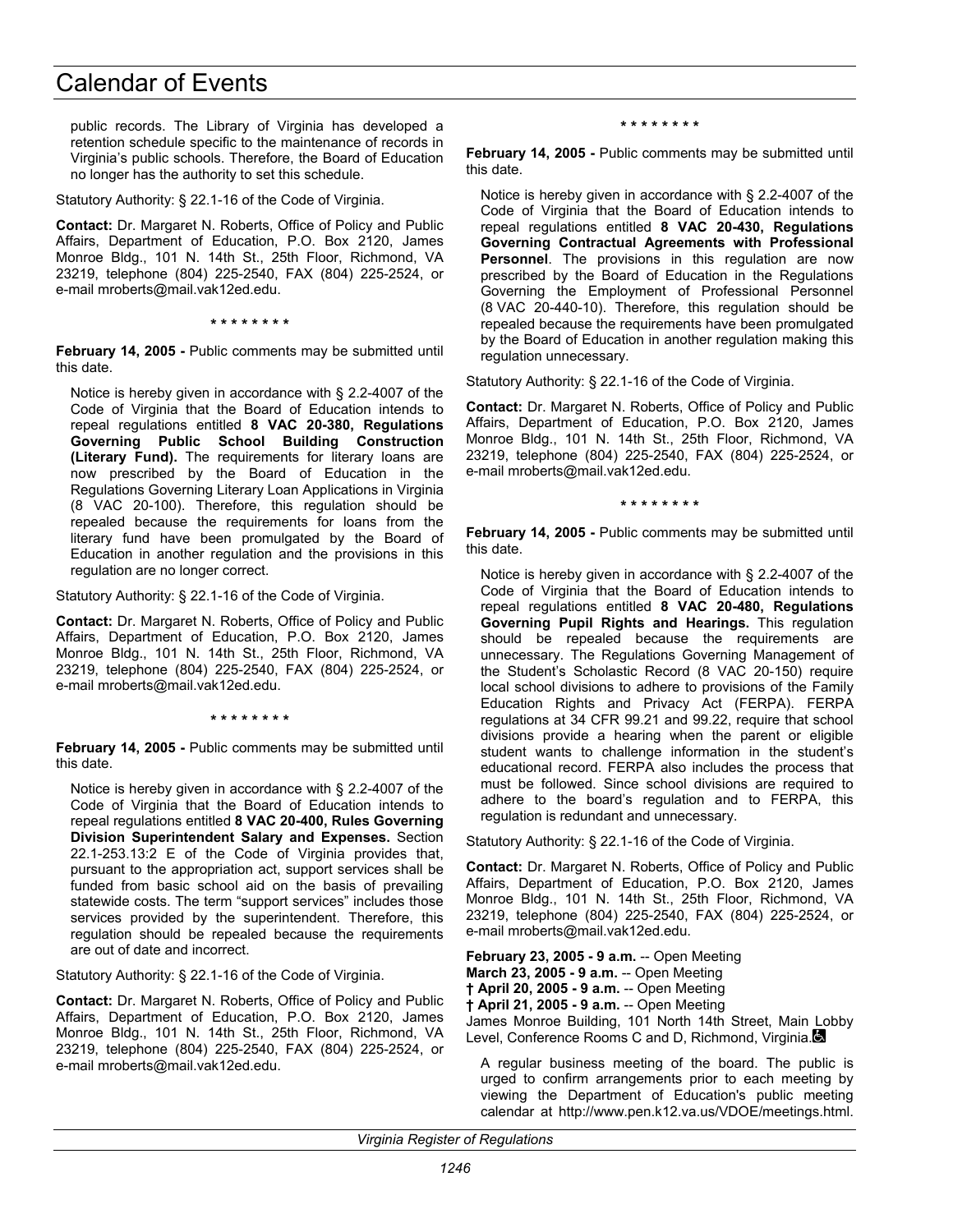This site will contain the latest information on the meeting arrangements and will note any last-minute changes in time or location. Persons who wish to speak or who require the services of an interpreter for the deaf should contact the agency at least 72 hours in advance.

**Contact:** Dr. Margaret N. Roberts, Office of Policy and Public Affairs, Department of Education, P.O. Box 2120, James Monroe Bldg., 101 N. 14th St., 25th Floor, Richmond, VA 23219, telephone (804) 225-2540, FAX (804) 225-2524, e-mail mroberts@mail.vak12ed.edu.

**\* \* \* \* \* \* \* \*** 

**February 28, 2005 -** Public comments may be submitted until this date.

Notice is hereby given in accordance with § 2.2-4007 of the Code of Virginia that the Board of Education intends to amend regulations entitled **8 VAC 20-360, Rules Governing General Educational Development Certificates.** The purpose of the proposed action is to increase testing fees, change the language governing to whom a Virginia GED certificate may be issued, and change scoring requirements for issuance of a Virginia GED certificate.

Statutory Authority: §§ 22.1-16 and 22.1-224 of the Code of Virginia.

**Contact:** Dr. Yvonne Thayer, Director, Adult Education Programs, Department of Education, P.O. Box 2120, James Monroe Bldg., 101 N. 14th St., 25th Floor, Richmond, VA 23219, telephone (804) 225-2293.

### **DEPARTMENT OF EDUCATION**

**† April 15, 2005 - 8:45 a.m.** -- Open Meeting Tidewater region; location to be announced.

A meeting of the State Special Education Advisory Committee. Agenda to be determined.

**Contact:** Dr. Margaret N. Roberts, Office of Policy and Public Affairs, Department of Education, P.O. Box 2120, 101 N. 14th St., 25th Floor, Richmond, VA 23219, telephone (804) 225- 2540, FAX (804) 225-2524, e-mail mroberts@mail.vak12ed.edu.

#### **Advisory Board on Teacher Education and Licensure**

**January 24, 2005 - 8:45 a.m. -- Open Meeting March 21, 2005 - 8:45 a.m.** -- Open Meeting **† April 18, 2005 - 8:45 a.m.** -- Open Meeting Location to be announced.

A regular meeting. The public is urged to confirm arrangements prior to each meeting by viewing the Department of Education's public meeting calendar at http://www.pen.k12.va.us/VDOE/meetings.html. This site will contain the latest information on the meeting arrangements and will note any last-minute changes in time or location. Please note that persons requesting the

services of an interpreter for the deaf are asked to do so at least 72 hours in advance so that the appropriate arrangements may be made.

**Contact:** Dr. Margaret N. Roberts, Office of Policy and Public Affairs, Department of Education, P.O. Box 2120, James Monroe Bldg., 101 N. 14th St., 25th Floor, Richmond, VA 23219, telephone (804) 225-2540, FAX (804) 225-2524, e-mail mroberts@mail.vak12ed.edu.

### **DEPARTMENT OF ENVIRONMENTAL QUALITY**

#### **January 24, 2005 - 7 p.m.** -- Open Meeting

Staunton City Council Chambers, Staunton City Hall, 116 West Beverley Street, Staunton, Virginia.

The first public meeting on the development of the benthic TMDL for Lewis Creek in Augusta County and the City of Staunton. The public comment period begins on January 24, 2005, and closes on February 24, 2005. The public notice appears in the Virginia Register on January 10, 2005.

**Contact:** Robert Brent, Department of Environmental Quality, P.O. Box 3000, Harrisonburg, VA 22801, telephone (540) 574- 7848, FAX (540) 574-7878, e-mail rnbrent@deq.virginia.gov.

#### **January 25, 2005 - 7 p.m.** -- Open Meeting

Prospect Heights Middle School, 300 Macon Road, Orange, Virginia.

The second public meeting on the development of the Goldmine Creek, Beaver Creek, Mountain Run, Pamunkey Creek, Terrys Run and Plentiful Creek Bacteria TMDLs. The public comment period will begin on January 25, 2005, and end on February 23, 2005.

**Contact:** Bryant Thomas, Department of Environmental Quality, 13901 Crown Court, Woodbridge, VA 22193, telephone (703) 583-3843, FAX (703) 583-3841, e-mail bhthomas@deq.virginia.gov.

#### **† February 2, 2005 - 1:30 p.m.** -- Open Meeting

Antioch Church of the Brethren, 2996 Callaway Road, Route 641, Rocky Mount, Virginia.

A meeting to discuss the proposed reductions in fecal bacteria needed in the Lower Blackwater River watershed and to solicit public participation for the TMDL Implementation Plan development. The public comment period for this public meeting will end on March 3, 2005.

**Contact:** Jason R. Hill, Department of Environmental Quality, 3019 Peters Creek Rd., Roanoke, VA 24019, telephone (540) 562-6724, FAX (540) 562-6860, e-mail jrhill@deq.virginia.gov.

**† February 3, 2005 - 7 p.m.** -- Open Meeting

Advanced Technology Center, 1800 College Crescent, Virginia Beach, Virginia.

A meeting to solicit public input to the preparation of the Implementation Plan for the Shellfish Bacteria TMDL for the greater Lynnhaven River Watershed in Virginia Beach. The public notice appears in the Virginia Register of Regulations on January 24, 2005.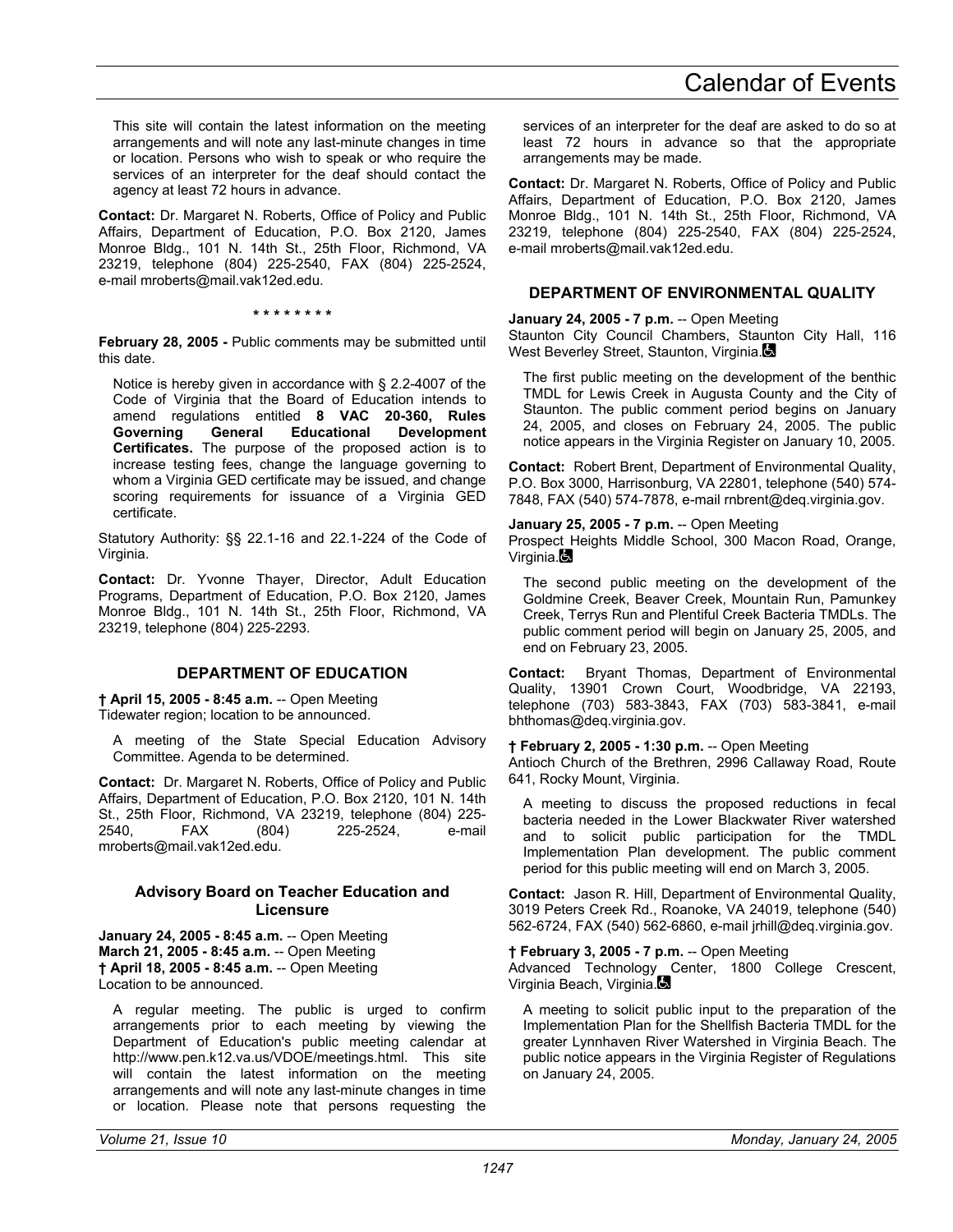**Contact:** Chester Bigelow, Department of Environmental Quality, P.O. Box 10009, Richmond, VA 23240, telephone (804) 698-4554, FAX (804) 698-4116, e-mail ccbigelow@deq.virginia.gov.

**† February 17, 2005 - 7 p.m.** -- Open Meeting Cooks Corner Community Center, 2893 General Puller Highway, Saluda, Virginia.

The final public meeting on the development of the fecal coliform TMDLs for shellfish propagation waters in Middlesex County. The public notice appears in the Virginia Register of Regulations on January 24, 2005.

**Contact:** Chester Bigelow, Department of Environmental Quality, P.O. Box 10009, Richmond, VA 23240, telephone (804) 698-4554, FAX (804) 698-4116, e-mail ccbigelow@deq.virginia.gov.

#### **BOARD OF FUNERAL DIRECTORS AND EMBALMERS**

**† February 9, 2005 - 8:45 a.m.** -- Public Hearing Department of Health Professions, 6603 West Broad Street, 5th Floor, Conference Room 1, Richmond, Virginia.

**† March 25, 2005 -** Public comments may be submitted until this date.

Notice is hereby given in accordance with § 2.2-4007 of the Code of Virginia that the Board of Funeral Directors and Embalmers intends to amend regulations entitled **18 VAC 65-20, Regulations of the Board of Funeral Directors and Embalmers.** The purpose of the proposed action is to establish criteria for delegation of certain informal fact finding to an agency subordinate.

Statutory Authority: § 54.1-2400 of the Code of Virginia.

Public comments may be submitted until March 25, 2005, to Elizabeth Young, Executive Director, Board of Funeral Directors and Embalmers, Alcoa Building, 6603 W. Broad St., 5th Floor, Richmond, VA 23230-1712.

**Contact:** Elaine J. Yeatts, Regulatory Coordinator, Department of Health Professions, Alcoa Bldg., 6603 W. Broad St., 5th Floor, Richmond, VA 23230-1712, telephone (804) 662-9918, FAX (804) 662-9114, (804) 662-7197/TTY <sup>2</sup>, e-mail elaine.yeatts@dhp.virginia.gov.

**† February 9, 2005 - 1 p.m.** -- Open Meeting

Department of Health Professions, 6603 West Broad Street, 5th Floor, Richmond, Virginia.

A formal administrative hearing to hear possible violations of the laws and regulations governing the practice of funeral service.

**Contact:** Elizabeth Young, Executive Director, Board of Funeral Directors and Embalmers, 6603 W. Broad St., 5th Floor, Richmond, VA 23230-1712, telephone (804) 662-9907, FAX (804) 662-9523, (804) 662-7197/TTY  $\mathbf{\mathcal{F}}$ , e-mail elizabeth.young@dhp.virginia.gov.

**March 8, 2005 - 9 a.m.** -- Open Meeting

Department of Health Professions, 6603 West Broad Street, 5th Floor, Richmond, Virginia.

A meeting to discuss issues and matters as they relate to the board.

**Contact:** Elizabeth Young, Executive Director, Board of Funeral Directors and Embalmers, Alcoa Building, 6603 W. Broad St., 5th Floor, Richmond, VA 23230-1712, telephone (804) 662-9907, FAX (804) 662-9523, (804) 662-7197/TTY 2, e-mail elizabeth.young@dhp.virginia.gov.

## **BOARD FOR GEOLOGY**

**† April 20, 2005 - 9 a.m.** -- Open Meeting Department of Professional and Occupational Regulation, 3600 West Broad Street, Richmond, Virginia.

A meeting to conduct board business.

**Contact:** David E. Dick, Executive Director, Board for Geology, 3600 W. Broad St., Richmond, VA 23230, telephone (804) 367-8507, FAX (804) 367-6128, (804) 367-9753/TTY , e-mail geology @dpor.virginia.gov.

### **GOVERNOR'S EMERGENCY MEDICAL SERVICES ADVISORY BOARD**

**February 3, 2005 - 3 p.m.** -- Open Meeting The Place at Innsbrook, Glen Allen, Virginia.

A regular meeting to review suggested changes to specific EMS regulations.

**Contact:** Michael D. Berg, Manager, Regulation and Policy, Department of Health, 109 Governor St., Suite UB-55, Richmond, VA 23219, telephone (804) 864-7600, FAX (804) 864-7580, toll-free (800) 523-6019, e-mail michael.berg@vdh.virginia.gov.

# **STATE BOARD OF HEALTH**

**January 28, 2005 -** Public comments may be submitted until this date.

Notice is hereby given in accordance with § 2.2-4007 of the Code of Virginia that the State Board of Health intends to amend regulations entitled **12 VAC 5-410, Rules and Regulations for the Licensure of Hospitals.** The purpose of the proposed action is to extend the storage time of breastmilk from 24 to 48 hours and to reformat section 440 of the regulations.

Statutory Authority: § 32.1-127 of the Code of Virginia.

**Contact:** Carrie Eddy, Senior Policy Analyst, Department of Health, Center for Quality Health Care Services, 3600 W. Broad St., Richmond, VA 23230, telephone (804) 367-2157, FAX (804) 367-2149, e-mail carrie.eddy@vdh.virginia.gov.

**\* \* \* \* \* \* \* \*** 

**February 1, 2005 - 7 p.m.** -- Public Hearing 16441 Court Street, Amelia Court House, Virginia.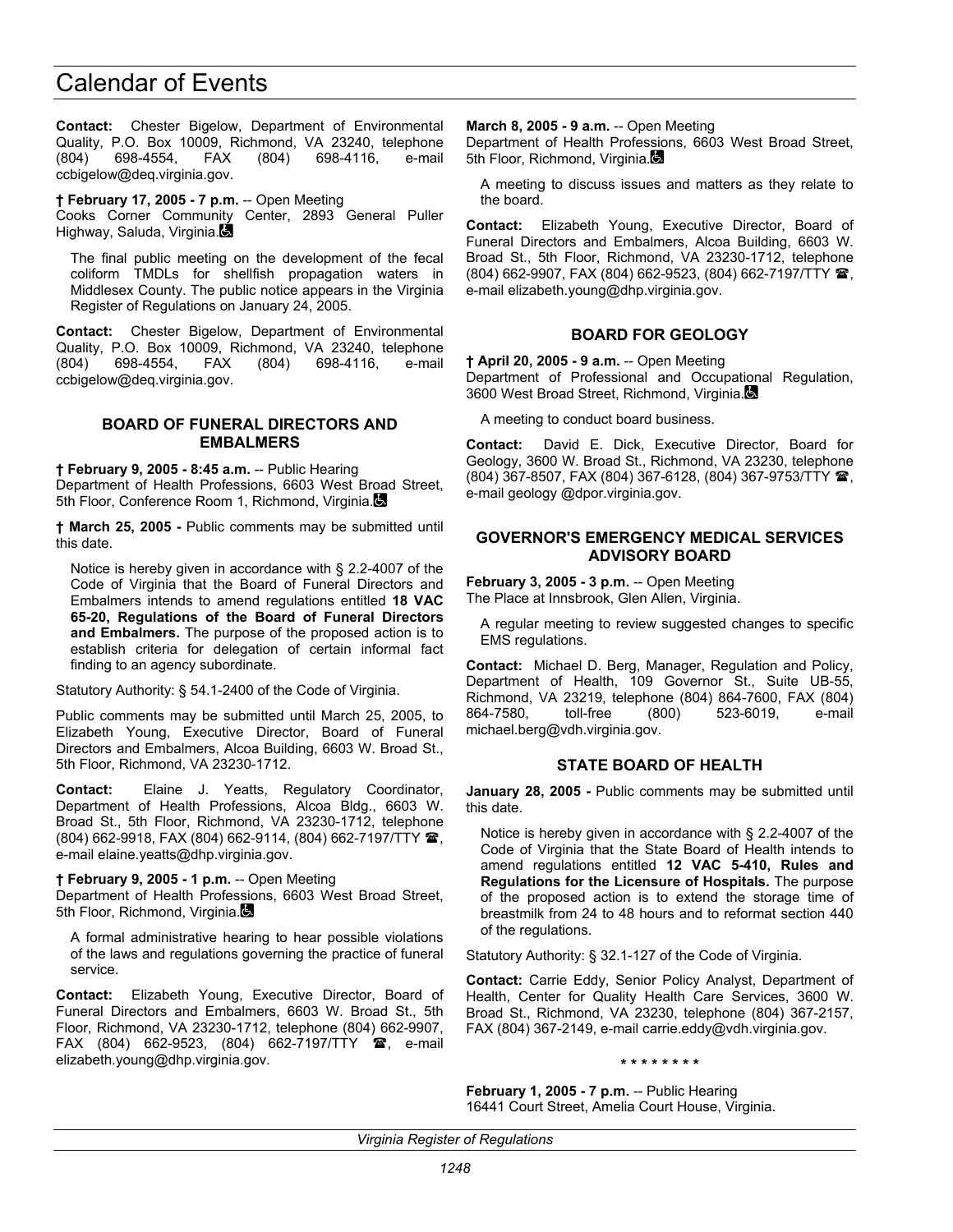**February 2, 2005 - 7 p.m.** -- Public Hearing 109 North Cross Street, Tappahannock, Virginia.

**February 3, 2005 - 7 p.m.** -- Public Hearing 302 North Main Street, Culpeper, Virginia.

**February 28, 2005 -** Public comments may be submitted until this date.

Notice is hereby given in accordance with § 2.2-4007 of the Code of Virginia that the State Board of Health intends to amend regulations entitled **12 VAC 5-585, Biosolids Use Regulations.** The purpose of the proposed action is to provide standards for installation and operation of biosolids storage areas on permitted sites.

**Contact:** C.M. Sawyer, Division Director, Department of Health, 109 Governor St., 5th Floor, Richmond, VA 23219, telephone (804) 864-7463, FAX (804) 864-7475, e-mail cal.sawyer@vdh.virginia.gov.

#### **DEPARTMENT OF HEALTH**

**March 11, 2005 - 10:30 a.m.** -- Open Meeting Virginia Hospital and Healthcare Association, 4200 Innslake Drive, Glen Allen, Virginia.

A meeting of the Advisory Committee for the Virginia Early Hearing Detection and Intervention Program. The advisory committee meets four times a year.

**Contact:** Pat T. Dewey, Program Manager, Department of Health, 109 Governor St., 8th Floor, Richmond, VA 23219, telephone (804) 864-7713, FAX (804) 864-7721, toll-free (866) 493-1090, (804) 828-1120/TTY **?**, e-mail pat.dewey@vdh.virginia.gov.

#### **Sewage Handling and Disposal Appeal Review Board**

**February 23, 2005 - 10 a.m.** -- Open Meeting

County of Henrico Government Center, 8600 Dixon Powers Drive, Human Services Board Room, 2nd Floor, Richmond, Virginia **Co** 

A meeting to hear appeals of health department denials of septic tank permits and/or Indemnification Fund Claim requests.

**Contact:** Susan Sherertz, Secretary to the Board, Department of Health, 109 Governor St., 5th Floor, Richmond, VA 23219, telephone (804) 864-7464, FAX (804) 864-7475, email susan.sherertz@vdh.virginia.gov.

## **DEPARTMENT OF HEALTH PROFESSIONS**

**February 18, 2005 - 9 a.m.** -- Open Meeting Department of Health Professions, 6603 West Broad Street, Board Room 3, Richmond, Virginia.

A meeting of the Health Practitioners' Intervention Program Committee.

**Contact:** Peggy W. Call, Intervention Program Manager, Department of Health Professions, 6603 W. Broad St., 5th Floor, Richmond, VA 23230, telephone (804) 662-9424, FAX (804) 662-7358, e-mail peggy.call@dhp.virginia.gov.

#### **† March 22, 2005 - 11 a.m.** -- Open Meeting

Virginia State Forensic Science Building, 6600 Northside High School Road, Roanoke, Virginia.

A working meeting of the Prescription Monitoring Program Advisory Committee for the purpose of reviewing data collected for the program evaluation workplan. Public comments will be received during the meeting.

**Contact:** Ralph Orr, Program Manager, Department of Health Professions, 6603 W. Broad St., 5th Floor, Richmond, VA 23230, telephone (804) 662-9129, FAX (804) 622-9240.

### **BOARD FOR HEARING AID SPECIALISTS**

#### **March 21, 2005 - 9 a.m.** -- Open Meeting

Department of Professional and Occupational Regulation, 3600 West Broad Street, 4th Floor, Richmond, Virginia.

A general business meeting to consider regulatory issues as may be presented on the agenda. The meeting is open to the public; however, a portion of the board's business may be discussed in closed session. Public comment will be heard at the beginning of the meeting. Person desiring to participate in the meeting and requiring special accommodations or interpretive services should contact the department at 804-367-8590 at least 10 days prior to this meeting so that suitable arrangements can be made for an appropriate accommodation. The department fully complies with the Americans with Disabilities Act.

**Contact:** William H. Ferguson, II, Executive Director, Board for Hearing Aid Specialists, 3600 W. Broad St., Richmond, VA 23230-4917, telephone (804) 367-8590, FAX (804) 367-6295, (804) 367-9753/TTY **a**. e-mail hearingaidspec@dpor.virginia.gov.

### **VIRGINIA LATINO ADVISORY COMMISSION**

**† January 28, 2005 - 2 p.m.** -- Open Meeting John Tyler Community College Chester Campus, Nicholas Student Center, Room N102, Chester, Virginia.

A regular meeting.

**Contact:** Maribel Ramos, Latino Liaison, Office of Governor, 202 N. 9th St., Richmond, VA 23219, telephone (804) 786- 2211, e-mail vlac@governor.virginia.gov.

# **STATE LIBRARY BOARD**

**January 27, 2005 - 8:15 a.m.** -- Open Meeting **March 14, 2005 - 8:15 a.m.** -- Open Meeting The Library of Virginia, 800 East Broad Street, Richmond, Virginia.

Meetings of the board to discuss matters pertaining to the Library of Virginia and the board. Committees of the board will meet as follows: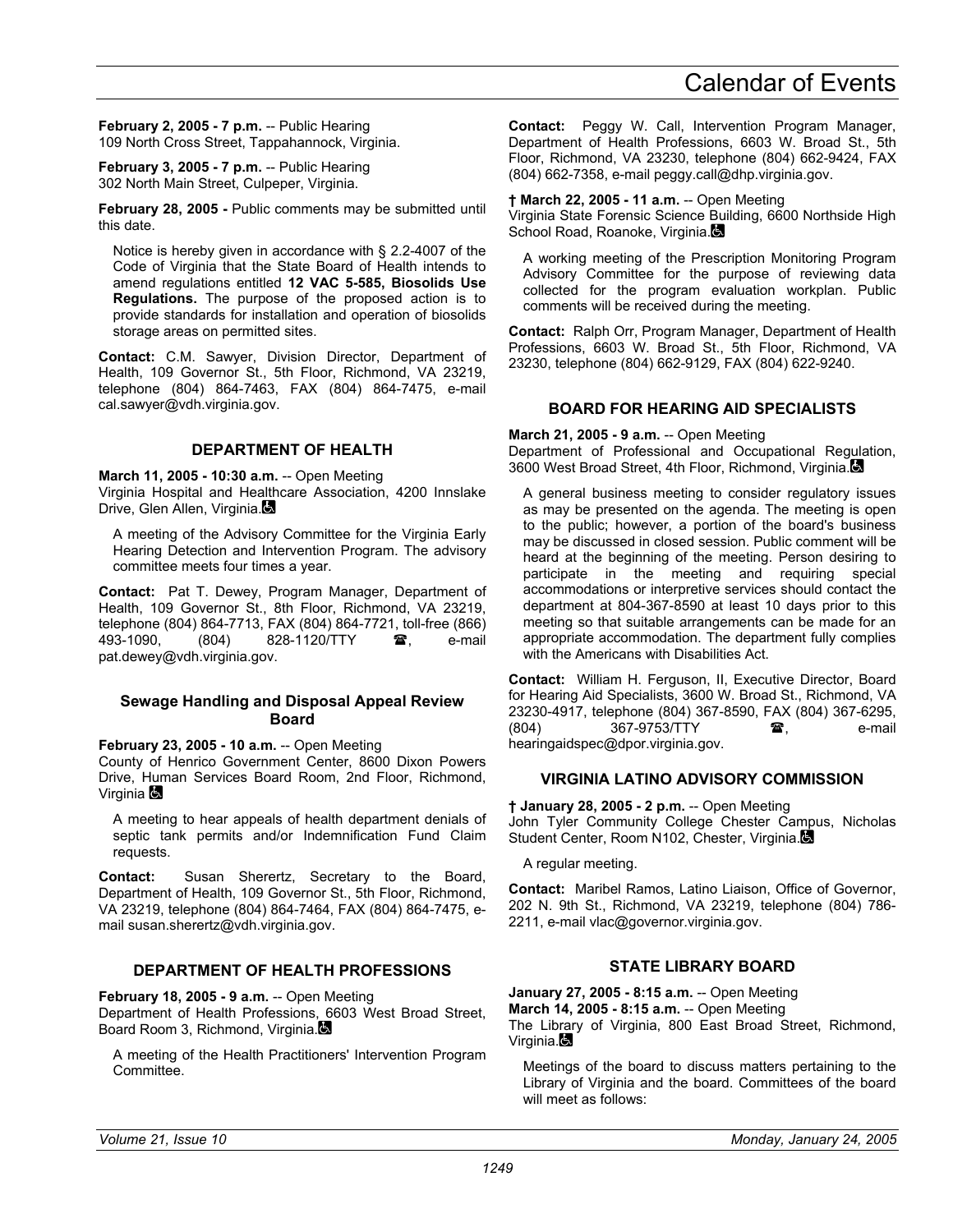8:15 a.m. - Public Library Development Committee, Orientation Room

Publications and Educational Services Committee, Conference Room B

Records Management Committee, Conference Room C

9:30 a.m. - Archival and Information Services Committee, Orientation Room

Collection Management Services Committee, Conference Room B

Legislative and Finance Committee, Conference Room C

10:30 a.m. - Library Board, Conference Room, 2M

**Contact:** Jean H. Taylor, Executive Secretary to the Librarian, The Library of Virginia, 800 E. Broad St., Richmond, VA 23219-2000, telephone (804) 692-3535, FAX (804) 692-3594, (804) 692-3976/TTY <sup>3</sup>, e-mail jtaylor@lva.lib.va.us.

#### **MARINE RESOURCES COMMISSION**

**† January 25, 2005 - 9:30 a.m.** -- Open Meeting **† February 22, 2005 - 9:30 a.m.** -- Open Meeting **† March 22, 2005 - 9:30 a.m.** -- Open Meeting Marine Resources Commission, 2600 Washington Avenue, 4th Floor, Newport News, Virginia. (Interpreter for the deaf provided upon request)

A monthly meeting.

**Contact:** Jane McCroskey, Commission Secretary, Marine Resources Commission, 2600 Washington Ave., 3rd Floor, Newport News, VA 23607, telephone (757) 247-2215, FAX (757) 247-8101, toll-free (800) 541-4646, (757) 247-2292/TTY , e-mail jane.mccroskey@mrc.virginia.gov

#### **BOARD OF MEDICAL ASSISTANCE SERVICES**

**† March 8, 2005 - 10 a.m.** -- Open Meeting

Department of Medical Assistance Services, 600 East Broad Street, 13th Floor Conference Room, Richmond, Virginia.

A quarterly meeting required in the BMAS bylaws.

**Contact:** Nancy Malczewski, Board Liaison, Department of Medical Assistance Services, 600 E. Broad St., Suite 1300, Richmond, VA 23219, telephone (804) 786-8096, FAX (804) 371-4981, (800) 343-0634/TTY **雷**, e-mail nancy.Malczewski@dmas.virginia.gov.

#### **DEPARTMENT OF MEDICAL ASSISTANCE SERVICES**

**January 28, 2005 -** Public comments may be submitted until this date.

Notice is hereby given in accordance with § 2.2-4007 of the Code of Virginia that the Department of Medical Assistance Services intends to amend regulations entitled **12 VAC 30- 141, Family Access to Medical Insurance Security Plan.** The purpose of the proposed action is to implement a program of retrospective and prospective utilization review of pharmacy services for noninstitutionalized fee-for-service and PCCM FAMIS enrollees who are prescribed more than nine unique prescriptions within a 180-day period.

Statutory Authority: § 32.1-351 of the Code of Virginia; Item 324 H of Chapter 1042 of the 2003 Acts of Assembly.

**Contact:** Linda Nablo, Director, Child Health Insurance Programs, FAMIS Division, Department of Medical Assistance Services, 600 E. Broad St., Suite 1300, Richmond, VA 23219, telephone (804) 225-4212, FAX (804) 786-1680 or e-mail Linda.Nablo@dmas.virginia.gov.

#### **BOARD OF MEDICINE**

**January 25, 2005 - 9:15 a.m.** -- Open Meeting Clarion Hotel, 3315 Ordway Drive, Roanoke, Virginia.

**† February 1, 2005 - 9 a.m.** -- Open Meeting Department of Health Professions, 6603 West Broad Street, 5th Floor, Richmond, Virginia.

An informal conference committee will convene informal conferences to inquire into allegations that certain practitioners(s) may have violated laws and regulations governing the practice of medicine and other healing arts in Virginia. Further, the committee may review cases with staff for case disposition including consideration of consent orders for settlement. The committee will meet in open and closed sessions pursuant to the Code of Virginia. Public comment will not be received.

**Contact:** Peggy Sadler/Renee Dixson, Staff, Board of Medicine, 6603 W. Broad St., Richmond, VA, telephone (804) 662-7332, FAX (804) 662-9517, (804) 662-7197/TTY <sup>3</sup>, e-mail peggy.sadler@dhp.virginia.gov.

#### **\* \* \* \* \* \* \* \***

**January 28, 2005 -** Public comments may be submitted until this date.

Notice is hereby given in accordance with § 2.2-4007 of the Code of Virginia that the Board of Medicine intends to amend regulations entitled:

**18 VAC 85-20. Regulations Governing the Practice of Medicine, Osteopathy, Podiatry, and Chiropractic;** 

**18 VAC 85-40. Regulations Governing the Practice of Respiratory Care Practitioners;** 

**18 VAC 85-50. Regulations Governing the Practice of Physician Assistants;** 

**18 VAC 85-80. Regulations for Licensure of Occupational Therapists;** 

**18 VAC 85-101. Regulations Governing the Licensure of Radiologic Technologists and Radiologic Technologists Limited;** 

**18 VAC 85-110. Regulations Governing the Practice of Licensed Acupuncturists;** 

**18 VAC 85-120. Regulations Governing the Certification of A7thletic Trainers.**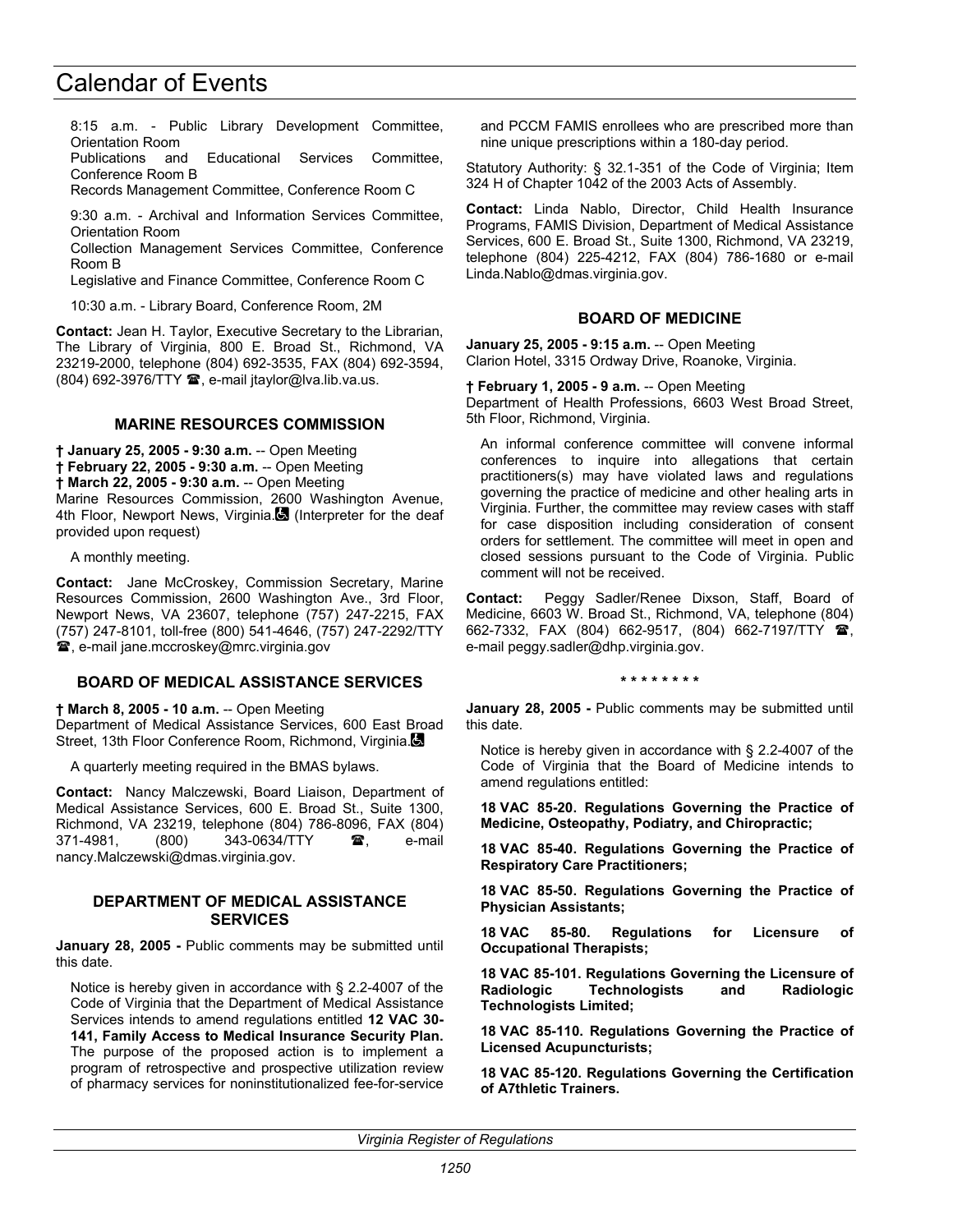The purpose of the proposed action is to establish or amend standards for professional conduct, to include, but not be limited to, retention and release of patient records; patient confidentiality; practitioner-patient communication and termination of that relationship; sexual contact; and practitioner responsibilities.

Statutory Authority: § 54.1-2400 of the Code of Virginia.

Public comments may be submitted until January 28, 2005, to William L. Harp, M.D., Executive Director, Board of Medicine, 6603 West Broad Street, Richmond, VA 23230.

**Contact:** Elaine J. Yeatts, Regulatory Coordinator, Department of Health Professions, Alcoa Bldg., 6603 W. Broad St., 5th Floor, Richmond, VA 23230-1712, telephone (804) 662-9918, FAX (804) 662-9114, (804) 662-7197/TTY , e-mail elaine.yeatts@dhp.virginia.gov.

**\* \* \* \* \* \* \* \*** 

**February 1, 2005 - 9 a.m.** -- Public Hearing

Department of Health Professions, 6603 West Broad Street, 5th Floor, Board Room 2, Richmond, Virginia.

**March 11, 2005 -** Public comments may be submitted until this date.

Notice is hereby given in accordance with § 2.2-4007 of the Code of Virginia that the Board of Medicine intends to amend regulations entitled **18 VAC 85-80, Regulations Governing the Practice of Occupational Therapy**. The purpose of the proposed action is to establish criteria for use of title of OTA.

Statutory Authority: §§ 54.1-2400 and 54.1-2956.5 of the Code of Virginia.

Public comments may be submitted until March 11, 2005, to William L. Harp, M.D., Executive Director, Board of Medicine, 6603 West Broad Street, Richmond, VA 23230.

**Contact:** Elaine J. Yeatts, Regulatory Coordinator, Department of Health Professions, Alcoa Bldg., 6603 W. Broad St., 5th Floor, Richmond, VA 23230-1712, telephone (804) 662-9918, FAX (804) 662-9114, (804) 662-7197/TTY  $\blacksquare$ , e-mail elaine.yeatts@dhp.virginia.gov.

**February 11, 2005 - 8 a.m.** -- Open Meeting

Department of Health Professions, 6603 West Broad Street, 5th Floor, Board Room 2, Richmond, Virginia.

A meeting to consider regulatory matters as may be presented on the agenda. Public comment on agenda items will be received at the beginning of the meeting.

**Contact:** William L. Harp, M.D., Executive Director, Board of Medicine, Alcoa Bldg., 6603 W. Broad St., 5th Floor, Richmond, VA 23230-1712, telephone (804) 662-9908, FAX<br>(804) 662-9943, (804) 662-7197/TTY **28**, e-mail (804) 662-9943, (804) 662-7197/TTY **2**, e-mail william.harp@dhp.virginia.gov.

**† February 11, 2005 - 1 p.m.** -- Open Meeting

Department of Health Professions, 6603 West Broad Street, 5th Floor, Board Room 2, Richmond, Virginia.

The Credentials Committee will meet to consider applicants for licensure matters of the board. Public comments will be taken on agenda items.

**Contact:** William L. Harp, M.D., Executive Director, Board of Medicine, Alcoa Bldg., 6603 W. Broad St., 5th Floor, Richmond, VA 23230-1712, telephone (804) 662-9908, FAX  $(804)$  662-9943,  $(804)$  662-7197/TTY  $\bullet$ , e-mail william.harp@dhp.virginia.gov.

#### **† February 23, 2005 - 9 a.m.** -- Open Meeting

Department of Health Professions, 6603 West Broad Street, Richmond, Virginia.

The full board or a panel of the board will convene a formal hearing to inquire into allegations that certain practitioners may have violated laws and regulations concerning the practice of medicine and other healing arts in Virginia. The board may review cases with staff for case disposition including consideration of consent orders for settlement. The board will meet in open and closed sessions pursuant to the Code of Virginia. Public comment will not be received.

**Contact:** Renee Dixson, Case Manager, Board of Medicine, 6603 W. Broad St., Richmond, VA, telephone (804) 662-7009, FAX (804) 662-9517, (804) 662-7197/TTY **26**, e-mail Renee.Dixson@dhp.virginia.gov.

**\* \* \* \* \* \* \* \*** 

**March 11, 2005 -** Public comments may be submitted until this date.

Notice is hereby given in accordance with § 2.2-4007 of the Code of Virginia that the Board of Medicine intends to adopt regulations entitled **18 VAC 85-15, Regulations for Delegation to an Agency Subordinate.** The purpose of the proposed action is to establish criteria for the types of cases that may be heard by an agency subordinate in an informal fact-finding proceeding.

Statutory Authority: § 54.1-2400 of the Code of Virginia.

Public comments may be submitted until March 11, 2005, to William L. Harp, M.D., Executive Director, Board of Medicine, 6603 West Broad Street, Richmond, VA 23230.

**Contact:** Elaine J. Yeatts, Regulatory Coordinator, Department of Health Professions, Alcoa Bldg., 6603 W. Broad St., 5th Floor, Richmond, VA 23230-1712, telephone (804) 662-9918, FAX (804) 662-9114, (804) 662-7197/TTY <sup>2</sup>, e-mail elaine.yeatts@dhp.virginia.gov.

**April 22, 2005 - 8:30 a.m.** -- Open Meeting Department of Health Professions, 6603 West Broad Street, 5th Floor, Board Room 2, Richmond, Virginia.

The Legislative Committee will consider regulatory matters as may be presented on the agenda. Public comment on agenda items will be received at the beginning of the meeting.

**Contact:** William L. Harp, M.D., Executive Director, Board of Medicine, Alcoa Bldg., 6603 W. Broad St., 5th Floor, Richmond, VA 23230-1712, telephone (804) 662-9908, FAX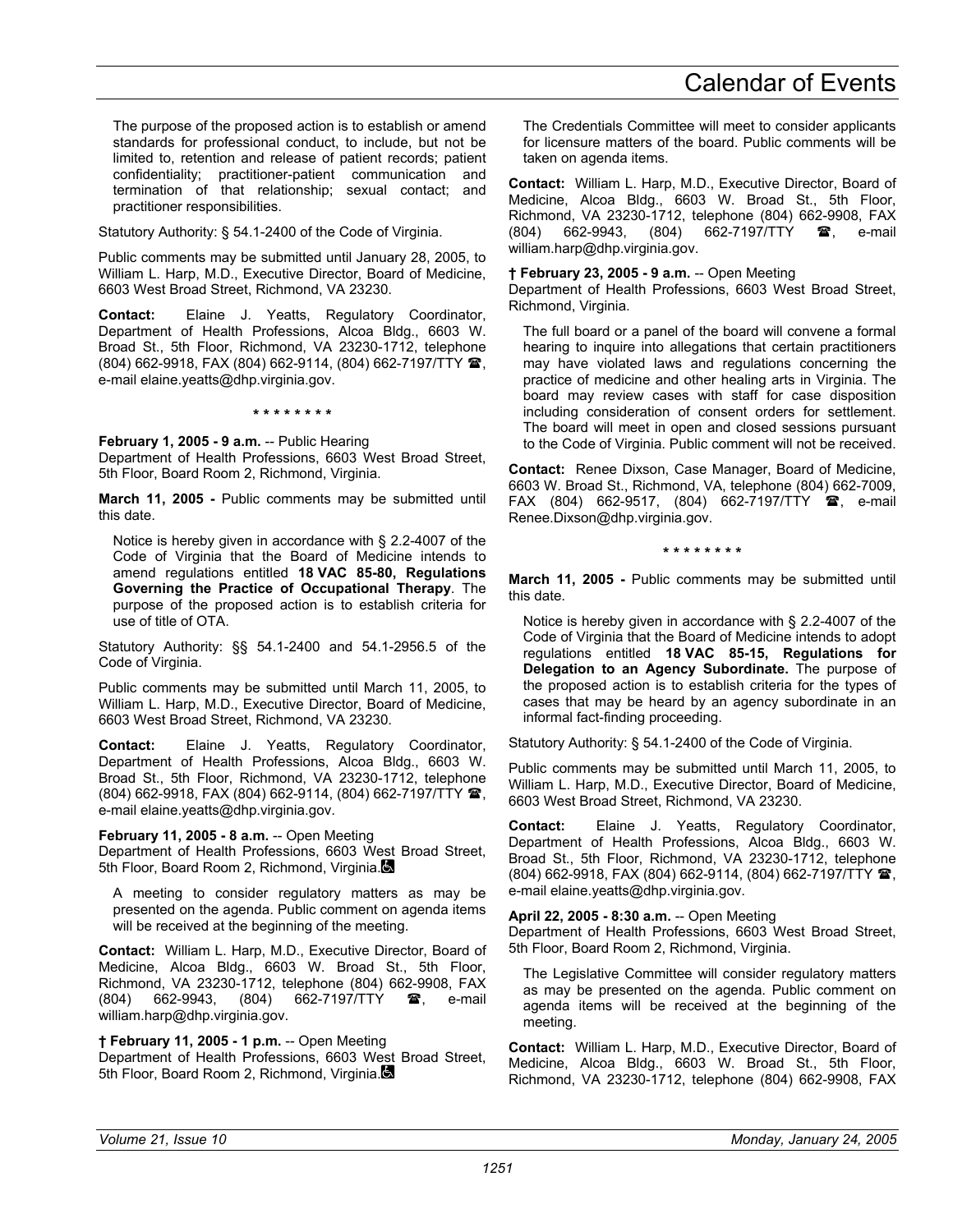(804) 662-9943, (804) 662-7197/TTY  $\mathbf{\mathscr{F}}$ , e-mail william.harp@dhp.virginia.gov.

### **Advisory Board on Acupuncture**

**February 2, 2005 - 9 a.m.** -- Open Meeting

Department of Health Professions, 6603 West Broad Street, 5th Floor, Board Room 3, Richmond, Virginia.

A meeting to consider issues related to the regulation of acupuncture. Public comment will be received at the beginning of the meeting.

**Contact:** William L. Harp, M.D., Executive Director, Board of Medicine, Alcoa Bldg., 6603 W. Broad St., 5th Floor, Richmond, VA 23230-1712, telephone (804) 662-9908, FAX (804) 662-9943, (804) 662-7197/TTY <sup>3</sup>, e-mail william.harp@dhp.virginia.gov.

**April 6, 2005 - 9 a.m.** -- Open Meeting

Department of Health Professions, 6603 West Broad Street, 5th Floor, Board Room 4, Richmond, Virginia.

A meeting to consider issues related to the regulation of acupuncture. Public comment will be received at the beginning of the meeting.

**Contact:** William L. Harp, M.D., Executive Director, Board of Medicine, Alcoa Bldg., 6603 W. Broad St., 5th Floor, Richmond, VA 23230-1712, telephone (804) 662-9908, FAX (804) 662-9943, (804) 662-7197/TTY **雪**, e-mail william.harp@dhp.virginia.gov.

### **Advisory Board on Athletic Training**

**February 3, 2005 - 9 a.m.** -- Open Meeting

Department of Health Professions, 6603 West Broad Street, 5th Floor, Board Room 3, Richmond, Virginia.

A meeting to consider issues related to the regulation of athletic training. Public comment will be received at the beginning of the meeting.

**Contact:** William L. Harp, M.D., Executive Director, Board of Medicine, Alcoa Bldg., 6603 W. Broad St., 5th Floor, Richmond, VA 23230-1712, telephone (804) 662-9908, FAX (804) 662-9943, (804) 662-7197/TTY **雷**, e-mail william.harp@dhp.virginia.gov.

#### **April 7, 2005 - 9 a.m.** -- Open Meeting

Department of Health Professions, 6603 West Broad Street, 5th Floor, Board Room 4, Richmond, Virginia.

A meeting to consider issues related to the regulation of athletic training. Public comment will be received at the beginning of the meeting.

**Contact:** William L. Harp, M.D., Executive Director, Board of Medicine, Alcoa Bldg., 6603 W. Broad St., 5th Floor, Richmond, VA 23230-1712, telephone (804) 662-9908, FAX (804) 662-9943, (804) 662-7197/TTY **雪**, e-mail william.harp@dhp.virginia.gov.

# **Advisory Board of Occupational Therapy**

**February 1, 2005 - 9 a.m.** -- Open Meeting Department of Health Professions, 6603 West Broad Street, 5th Floor, Board Room 3, Richmond, Virginia.

A meeting to consider issues related to the regulation of occupational therapy. Public comment will be received at the beginning of the meeting.

**Contact:** William L. Harp, M.D., Executive Director, Board of Medicine, Alcoa Bldg., 6603 W. Broad St., 5th Floor, Richmond, VA 23230-1712, telephone (804) 662-9908, FAX (804) 662-9943, (804) 662-7197/TTY **雷**, e-mail william.harp@dhp.virginia.gov.

#### **April 5, 2005 - 9 a.m.** -- Open Meeting

Department of Health Professions, 6603 West Broad Street, 5th Floor, Board Room 4, Richmond, Virginia.

A meeting to consider issues related to the regulation of occupational therapy. Public comment will be received at the beginning of the meeting.

**Contact:** William L. Harp, M.D., Executive Director, Board of Medicine, Alcoa Bldg., 6603 W. Broad St., 5th Floor, Richmond, VA 23230-1712, telephone (804) 662-9908, FAX (804) 662-9943, (804) 662-7197/TTY **2**, e-mail william.harp@dhp.virginia.gov.

## **Advisory Board on Physician Assistants**

**February 3, 2005 - 1 p.m.** -- Open Meeting

Department of Health Professions, 6603 West Broad Street, 5th Floor, Board Room 3, Richmond, Virginia.

A meeting to consider issues related to the regulation of physician assistants. Public comment will be received at the beginning of the meeting.

**Contact:** William L. Harp, M.D., Executive Director, Board of Medicine, Alcoa Bldg., 6603 W. Broad St., 5th Floor, Richmond, VA 23230-1712, telephone (804) 662-9908, FAX (804) 662-9943, (804) 662-7197/TTY **2**, e-mail william.harp@dhp.virginia.gov.

### **April 7, 2005 - 1 p.m.** -- Open Meeting

Department of Health Professions, 6603 West Broad Street, 5th Floor, Board Room 4, Richmond, Virginia.

A meeting to consider issues related to the regulation of physician assistants. Public comment will be received at the beginning of the meeting.

**Contact:** William L. Harp, M.D., Executive Director, Board of Medicine, Alcoa Bldg., 6603 W. Broad St., 5th Floor, Richmond, VA 23230-1712, telephone (804) 662-9908, FAX (804) 662-9943, (804) 662-7197/TTY **2**, e-mail william.harp@dhp.virginia.gov.

# **Advisory Board on Radiologic Technology**

#### **February 2, 2005 - 1 p.m.** -- Open Meeting

Department of Health Professions, 6603 West Broad Street, 5th Floor, Board Room 3, Richmond, Virginia.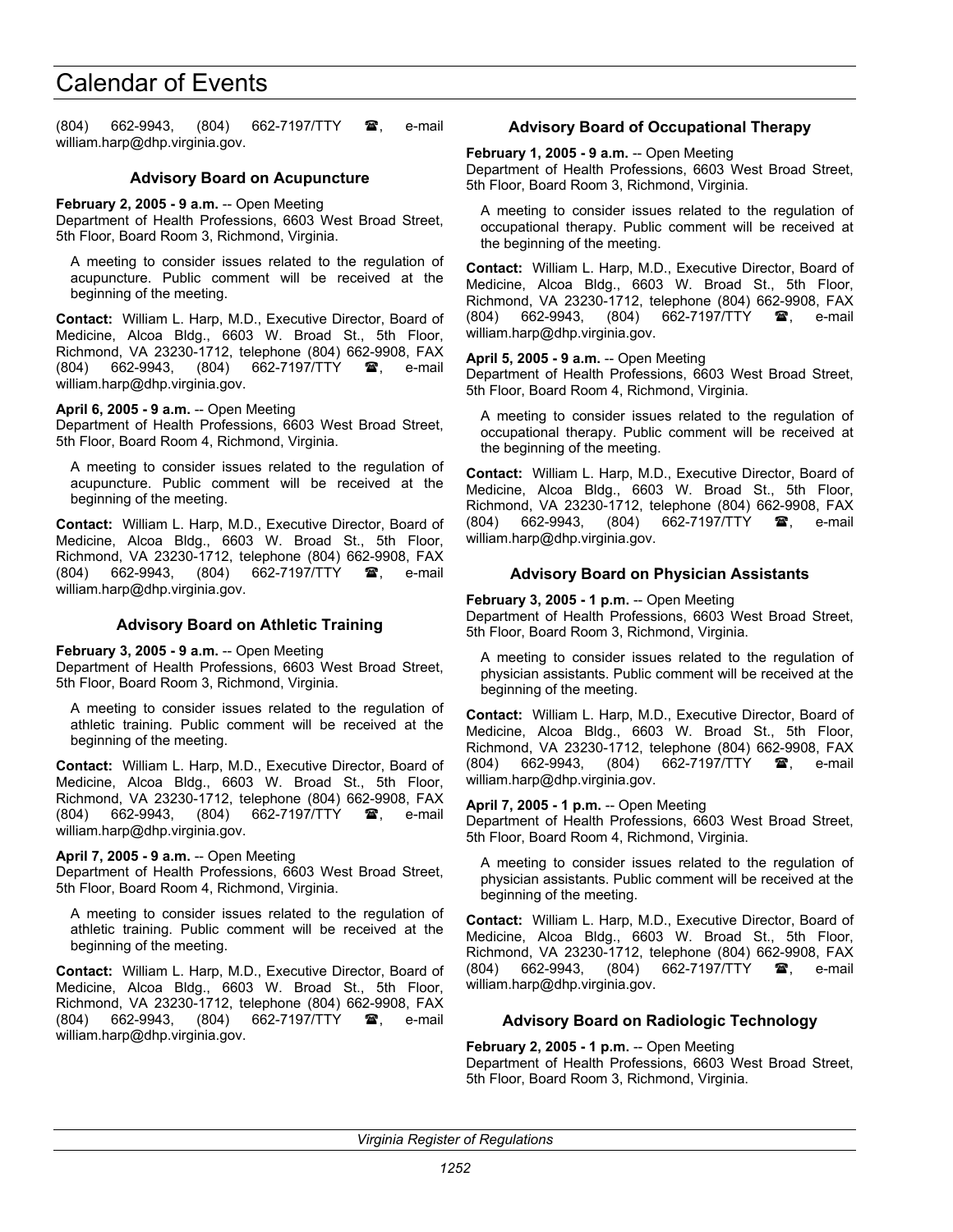A meeting to consider issues related to the regulation of radiologic technologists and radiologic technologists-limited. Public comment will be received at the beginning of the meeting.

**Contact:** William L. Harp, M.D., Executive Director, Board of Medicine, Alcoa Bldg., 6603 W. Broad St., 5th Floor, Richmond, VA 23230-1712, telephone (804) 662-9908, FAX<br>(804) 662-9943, (804) 662-7197/TTY **28**, e-mail 662-7197/TTY  $\bullet$ , e-mail william.harp@dhp.virginia.gov.

# **April 6, 2005 - 1 p.m.** -- Open Meeting

Department of Health Professions, 6603 West Broad Street, 5th Floor, Board Room 4, Richmond, Virginia.

A meeting to consider issues related to the regulation of radiologic technologists and radiologic technologists-limited. Public comment will be received at the beginning of the meeting.

**Contact:** William L. Harp, M.D., Executive Director, Board of Medicine, Alcoa Bldg., 6603 W. Broad St., 5th Floor, Richmond, VA 23230-1712, telephone (804) 662-9908, FAX (804) 662-9943, (804) 662-7197/TTY  $\circledR$ , e-mail william.harp@dhp.virginia.gov.

# **Advisory Board on Respiratory Care**

# **February 1, 2005 - 1 p.m.** -- Open Meeting

Department of Health Professions, 6603 West Broad Street, 5th Floor, Board Room 4, Richmond, Virginia.

A meeting to consider issues related to the regulation of respiratory care. Public comment will be received at the beginning of the meeting.

**Contact:** William L. Harp, M.D., Executive Director, Board of Medicine, Alcoa Bldg., 6603 W. Broad St., 5th Floor, Richmond, VA 23230-1712, telephone (804) 662-9908, FAX<br>(804) 662-9943, (804) 662-7197/TTY **28**, e-mail (804) 662-9943, (804) 662-7197/TTY  $\circledR$ , e-mail william.harp@dhp.virginia.gov.

# **April 5, 2005 - 1 p.m.** -- Open Meeting

Department of Health Professions, 6603 West Broad Street, 5th Floor, Board Room 4, Richmond, Virginia.

A meeting to consider issues related to the regulation of respiratory care. Public comment will be received at the beginning of the meeting.

**Contact:** William L. Harp, M.D., Executive Director, Board of Medicine, Alcoa Bldg., 6603 W. Broad St., 5th Floor, Richmond, VA 23230-1712, telephone (804) 662-9908, FAX (804) 662-9943, (804) 662-7197/TTY  $\mathbf{\mathscr{F}}$ , e-mail william.harp@dhp.virginia.gov.

### **DEPARTMENT OF MENTAL HEALTH, MENTAL RETARDATION AND SUBSTANCE ABUSE SERVICES**

# **January 26, 2005 - 1 p.m.** -- Open Meeting

Virginia Housing Development Authority, 601 South Belvidere Street, Richmond, Virginia.

A meeting of the Community Integration Implementation Team.

**Contact:** Kathie Shifflett, Administrative Assistant, Department of Rehabilitative Services, 8004 Franklin Farms Drive, Richmond, VA 23288, telephone (804) 662-7069, FAX (804) 662-7663, e-mail Kathie.Shifflett@drs.virginia.gov.

# **STATE MENTAL HEALTH, MENTAL RETARDATION AND SUBSTANCE ABUSE SERVICES BOARD**

# **† January 26, 2005 - 9 a.m.** -- Open Meeting

Holiday Inn Central, 3207 North Boulevard, Richmond, Virginia.

A regular meeting.

**Contact:** Marlene Butler, State Board Secretary, Department of Mental Health, Mental Retardation and Substance Abuse Services, Jefferson Bldg., 1220 Bank St., 13th Floor, Richmond, VA 23219, telephone (804) 786-7945, FAX (804) 371-2308, e-mail marlene.butler@co.dmhmrsas.va.gov.

# **STATE MILK COMMISSION**

## **February 16, 2005 - 10:30 a.m.** -- Open Meeting

Department of Mines, Minerals and Energy, Forestry Office Building, 900 Natural Resources Drive, Charlottesville, Virginia.

A regular meeting to consider industry issues, distributor licensing, base transfers, and reports from staff. The commission offers anyone in attendance an opportunity to speak at the conclusion of the agenda. Those persons requiring special accommodations should notify the agency at least five working days prior to the meeting date so that suitable arrangements can be made.

**Contact:** Edward C. Wilson, Jr., Deputy Administrator, State Milk Commission, Washington Bldg., 1100 Bank St., Suite 1019, Richmond, VA 23218, telephone (804) 786-2013, FAX (804) 786-3779, e-mail Edward.Wilson@vdacs.virginia.gov.

# **DEPARTMENT OF MINES, MINERALS AND ENERGY**

# **February 11, 2005 - 1 p.m.** -- Open Meeting

Department of Mines, Minerals and Energy, Buchanan-Smith Building, 3405 Mountain Empire Road, Room 116, Big Stone Gap, Virginia. (Interpreter for the deaf provided upon request)

A meeting to give interested persons an opportunity to be heard in regard to the FY2005 Abandoned Mine Land Consolidated Grant Application to be submitted to the Federal Office of Surface Mining.

**Contact:** Roger Williams, Abandoned Mine Land Services Manager, Department of Mines, Minerals and Energy, Big Stone Gap, VA 24219, telephone (276) 523-8208, (800) 828- 1120/TTY  $\mathbf{\mathcal{D}}$ , e-mail roger.williams@dmme.virginia.gov.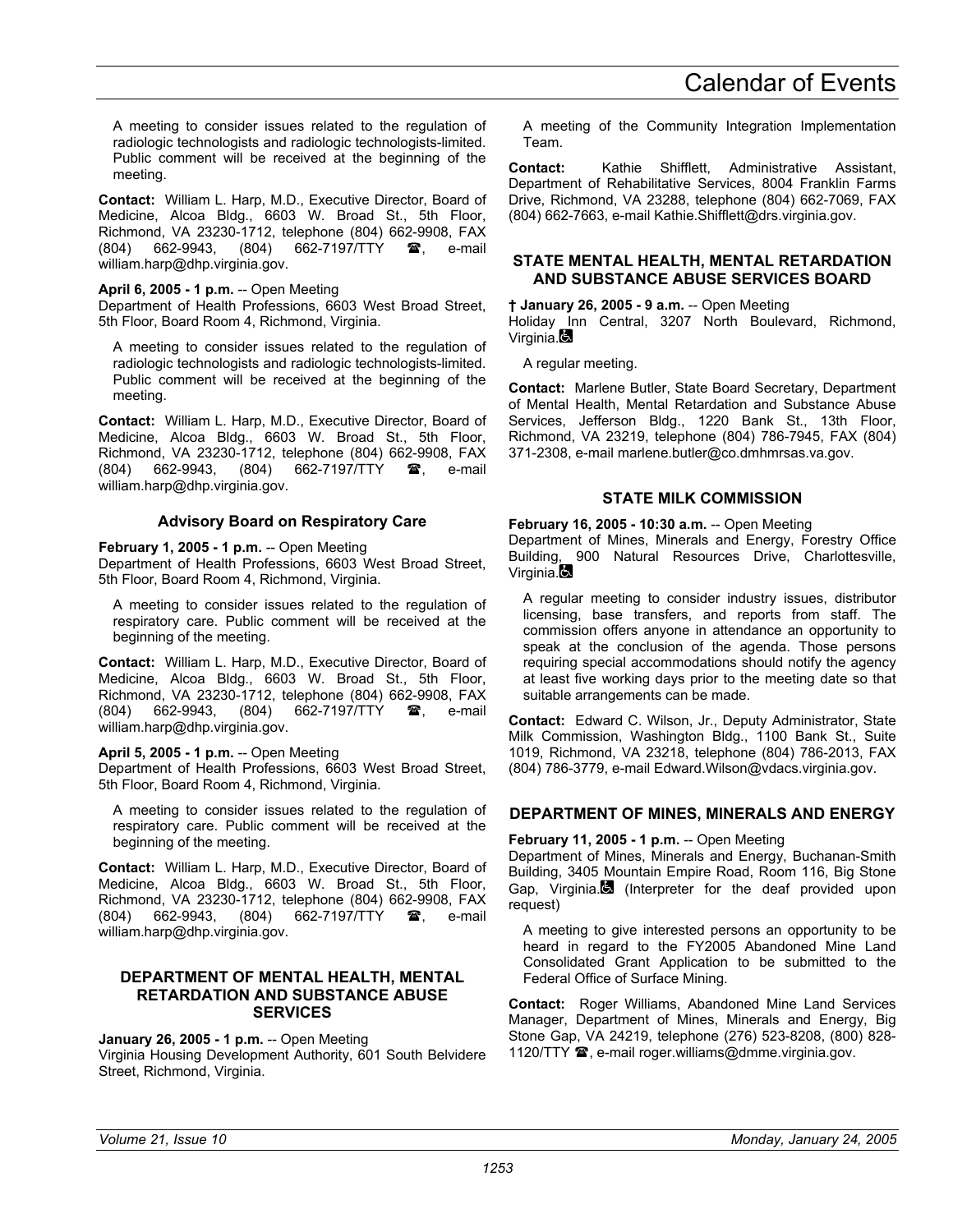# **VIRGINIA MUSEUM OF FINE ARTS**

**February 1, 2005 - 8 a.m.** -- Open Meeting **March 1, 2005 - 8 a.m.** -- Open Meeting **April 5, 2005 - 8 a.m.** -- Open Meeting Virginia Museum of Fine Arts, Main Lobby Conference Room, 200 North Boulevard, Richmond, Virginia.

A meeting for staff to update the Executive Committee. Public comment will not be received.

**Contact:** Suzanne Broyles, Secretary of the Museum, Virginia Museum of Fine Arts, 200 N. Boulevard, Richmond, VA 23220-4007, telephone (804) 340-1503, FAX (804) 340- 1502. (804) 340-1401/TTY **a**, e-mail sbroyles@vmfa.state.va.us.

**† February 16, 2005 - 9 a.m.** -- Open Meeting Virginia Museum of Fine Arts, 200 North Boulevard, Richmond, Virginia.

The following committees will meet:

9 a.m. - Expansion Committee - Reynolds Lecture Hall 11 a.m. - Art Acquisitions Subcommittee - Library 12:45 p.m. - Artistic Oversight Committee - CEO Parlor 3:15 p.m. - Government Affairs Committee - CEO Dining Room

Public comment will not be received.

**Contact:** Suzanne Broyles, Secretary of the Museum, Virginia Museum of Fine Arts, 200 N. Boulevard, Richmond, VA 23220-4007, telephone (804) 340-1503, FAX (804) 340- 1502, (804) 340-1401/TTY **雷**, e-mail sbroyles@vmfa.state.va.us.

**† February 17, 2005 - 9 a.m.** -- Open Meeting Virginia Museum of Fine Arts, 200 North Boulevard, CEO 2nd Floor Conference Room, Richmond, Virginia.

A meeting of the Fiscal Oversight Committee. Public comment will not be received.

**Contact:** Suzanne Broyles, Secretary of the Museum, Virginia Museum of Fine Arts, 200 N. Boulevard, Richmond, VA 23220-4007, telephone (804) 340-1503, FAX (804) 340- 1502, (804) 340-1401/TTY **雷**, e-mail sbroyles@vmfa.state.va.us.

**† February 17, 2005 - Noon** -- Open Meeting

Virginia Museum of Fine Arts, 200 North Boulevard, CEO 2nd Floor Conference Room, Richmond, Virginia.

A meeting of the Board of Trustees. Part of the meeting will be in closed session. Public comment will not be received.

**Contact:** Suzanne Broyles, Secretary of the Museum, Virginia Museum of Fine Arts, 200 N. Boulevard, Richmond, VA 23220-4007, telephone (804) 340-1503, FAX (804) 340- 1502, (804) 340-1401/TTY **雷**, e-mail sbroyles@vmfa.state.va.us.

## **BOARD OF NURSING**

**January 24, 2005 - 9 a.m.** -- Open Meeting **January 26, 2005 - 9 a.m.** -- Open Meeting **January 27, 2005 - 9 a.m.** -- Open Meeting **March 14, 2005 - 9 a.m.** -- Open Meeting **March 16, 2005 - 9 a.m.** -- Open Meeting **March 17, 2005 - 9 a.m.** -- Open Meeting Department of Health Professions, 6603 West Broad Street, 5th Floor, Board Room 2, Richmond, Virginia.

A panel of the board will conduct formal hearings with licensees and/or certificate holders. Public comment will not be received.

**Contact:** Jay P. Douglas, R.N., M.S.M., C.S.A.C., Executive Director, Board of Nursing, 6603 W. Broad St., 5th Floor, Richmond, VA 23230, telephone (804) 662-9909, FAX (804) 662-9512, (804) 662-7197/TTY **雷**, e-mail nursebd@dhp.virginia.gov.

**January 25, 2005 - 9 a.m.** -- Open Meeting **March 15, 2005 - 9 a.m.** -- Open Meeting Department of Health Professions, 6603 W. Broad Street, 5th Floor, Board Room 2, Richmond, Virginia.

A general business meeting including committee reports, consideration of regulatory action and discipline case decisions as presented on the agenda. Public comment will be received at 11 a.m.

**Contact:** Jay P. Douglas, R.N., Executive Director, Board of Nursing, Alcoa Bldg., 6603 W. Broad St., 5th Floor, Richmond, VA 23230-1712, telephone (804) 662-9909, FAX (804) 662- 9512, (804) 662-7197/TTY **a**, e-mail jay.douglas@dhp.virginia.gov.

#### **\* \* \* \* \* \* \* \***

**January 25, 2005 - 1:30 p.m.** -- Public Hearing Department of Health Professions, 6603 West Broad Street, 5th Floor, Richmond, Virginia.

**March 11, 2005 -** Public comments may be submitted until this date.

Notice is hereby given in accordance with § 2.2-4007 of the Code of Virginia that the Board of Nursing intends to amend regulations entitled **18 VAC 90-20, Regulations Governing the Practice of Nursing,** and **18 VAC 90-25, Regulations Governing Certified Nurse Aides.** The purpose of the proposed action is to consolidate requirements for advanced certified nurse aides and for wearing identification and notifications to the Board of Nursing into 18 VAC 90-25, regulations for nurse aides.

Statutory Authority: §§ 54.1-2400 and 54.1-3025.1 of the Code of Virginia.

Public comments may be submitted until March 11, 2005, to Jay Douglas, R.N., Executive Director, Board of Nursing, 6603 West Broad Street, Richmond, VA 23230.

**Contact:** Elaine J. Yeatts, Regulatory Coordinator, Department of Health Professions, Alcoa Bldg., 6603 W. Broad St., 5th Floor, Richmond, VA 23230-1712, telephone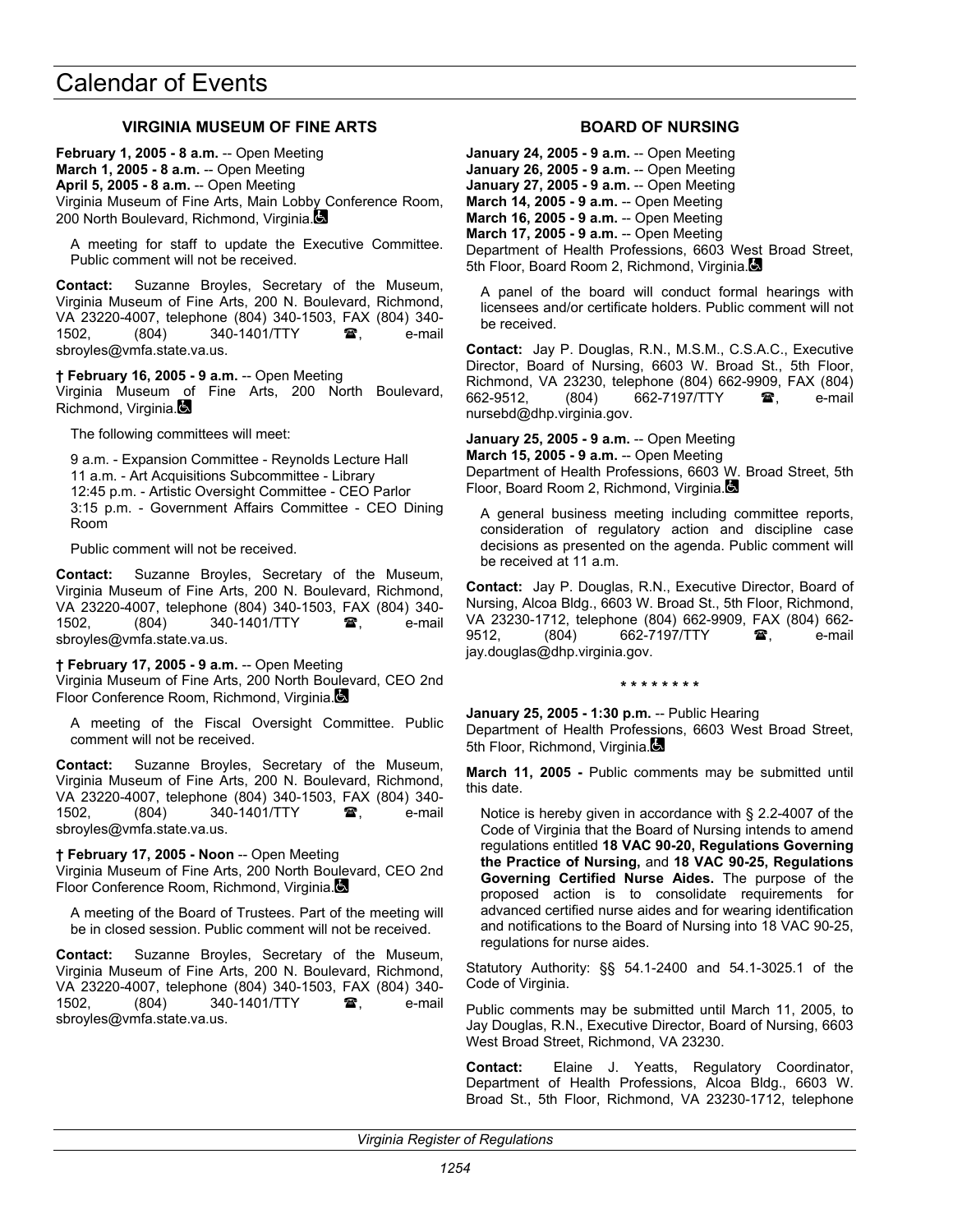(804) 662-9918, FAX (804) 662-9114, (804) 662-7197/TTY <sup>2</sup>, e-mail elaine.yeatts@dhp.virginia.gov.

**\* \* \* \* \* \* \* \*** 

**† January 25, 2005 - 1:30 p.m.** -- Public Hearing Department of Health Professions, 6603 West Broad Street, 5th Floor, Conference Room 2, Richmond, Virginia.

**March 25, 2005 -** Public comments may be submitted until this date.

Notice is hereby given in accordance with § 2.2-4007 of the Code of Virginia that the Board of Nursing intends to amend regulations entitled **18 VAC 90-15, Regulations Governing Delegation to an Agency Subordinate**. The purpose of the proposed action is to establish criteria for delegation of certain informal fact finding to an agency subordinate.

Statutory Authority: § 54.1-2400 of the Code of Virginia.

Public comments may be submitted until March 25, 2005, to Jay Douglas, R.N., Executive Director, Board of Nursing, 6603 West Broad Street, Richmond, VA 23230.

**Contact:** Elaine J. Yeatts, Regulatory Coordinator, Department of Health Professions, Alcoa Bldg., 6603 W. Broad St., 5th Floor, Richmond, VA 23230-1712, telephone (804) 662-9918, FAX (804) 662-9114, (804) 662-7197/TTY <sup>2</sup>. e-mail elaine.yeatts@dhp.virginia.gov.

**\* \* \* \* \* \* \* \*** 

**January 25, 2005 - 1:30 p.m.** -- Public Hearing Department of Health Professions, 6603 West Broad Street, 5th Floor, Richmond, Virginia.

**March 11, 2005 -** Public comments may be submitted until this date.

Notice is hereby given in accordance with § 2.2-4007 of the Code of Virginia that the Board of Nursing intends to amend regulations entitled **18 VAC 90-20, Regulations Governing the Practice of Nursing.** The purpose of the proposed action is to clarify requirements in the nurse practitioner regulations for consistency with the Nurse Licensure Compact.

Statutory Authority: §§ 54.1-2400 and 54.1-3025.1 of the Code of Virginia.

Public comments may be submitted until March 11, 2005, to Jay Douglas, R.N., Executive Director, Board of Nursing, 6603 West Broad Street, Richmond, VA 23230.

**Contact:** Elaine J. Yeatts, Regulatory Coordinator, Department of Health Professions, Alcoa Bldg., 6603 W. Broad St., 5th Floor, Richmond, VA 23230-1712, telephone (804) 662-9918, FAX (804) 662-9114, (804) 662-7197/TTY  $\mathbf{\mathcal{B}}$ , e-mail elaine.yeatts@dhp.virginia.gov.

**\* \* \* \* \* \* \* \*** 

**February 8, 2005 - 9 a.m.** -- Open Meeting **February 14, 2005 - 9 a.m.** -- Open Meeting **February 15, 2005 - 9 a.m.** -- Open Meeting **February 22, 2005 - 9 a.m.** -- Open Meeting **April 5, 2005 - 9 a.m.** -- Open Meeting **April 6, 2005 - 9 a.m.** -- Open Meeting **† April 11, 2005 - 9 a.m.** -- Open Meeting **† April 12, 2005 - 9 a.m.** -- Open Meeting **† April 19, 2005 - 9 a.m.** -- Open Meeting Department of Health Professions, 6603 West Broad Street, 5th Floor, Richmond, Virginia.

A Special Conference Committee, comprised of two members of the Virginia Board of Nursing or agency subordinate, will conduct informal conferences with licensees and certificate holders. Public comment will not be received.

**Contact:** Jay P. Douglas, R.N., M.S.M., C.S.A.C., Executive Director, Board of Nursing, 6603 West Broad Street, 5th Floor, Richmond, VA 23230, telephone (804) 662-9909, FAX (804) 662-9512. (804) 662-7197/TTY **a** e-mail nursebd@dhp.virginia.gov.

#### **JOINT BOARDS OF NURSING AND MEDICINE**

**January 25, 2005 - 1:30 p.m.** -- Public Hearing Department of Health Professions, 6603 West Broad Street, 5th Floor, Richmond, Virginia.

**March 11, 2005 -** Public comments may be submitted until this date.

Notice is hereby given in accordance with § 2.2-4007 of the Code of Virginia that the Board of Nursing intends to amend regulations entitled **18 VAC 90-30, Regulations Governing the Licensure of Nurse Practitioners.** The purpose of the proposed action is to clarify requirements in the nurse practitioner regulations for consistency with the Nurse Licensure Compact.

Statutory Authority: §§ 54.1-2400 and 54.1-3005 of the Code of Virginia.

Public comments may be submitted until March 11, 2005, to Jay Douglas, R.N., Executive Director, Board of Nursing, 6603 West Broad Street, Richmond, VA 23230.

**Contact:** Elaine J. Yeatts, Regulatory Coordinator, Department of Health Professions, Alcoa Bldg., 6603 W. Broad St., 5th Floor, Richmond, VA 23230-1712, telephone (804) 662-9918, FAX (804) 662-9114, (804) 662-7197/TTY , e-mail elaine.yeatts@dhp.virginia.gov.

**\* \* \* \* \* \* \* \*** 

**† January 25, 2005 - 1:30 p.m.** -- Public Hearing Department of Health Professions, 6603 West Broad Street, 5th Floor, Richmond, Virginia.

**† March 25, 2005 -** Public comments may be submitted until this date.

Notice is hereby given in accordance with § 2.2-4007 of the Code of Virginia that the Board of Nursing intends to amend regulations entitled **18 VAC 90-30, Regulations Governing the Licensure of Nurse Practitioners.** The purpose of the proposed action is to establish the required content of the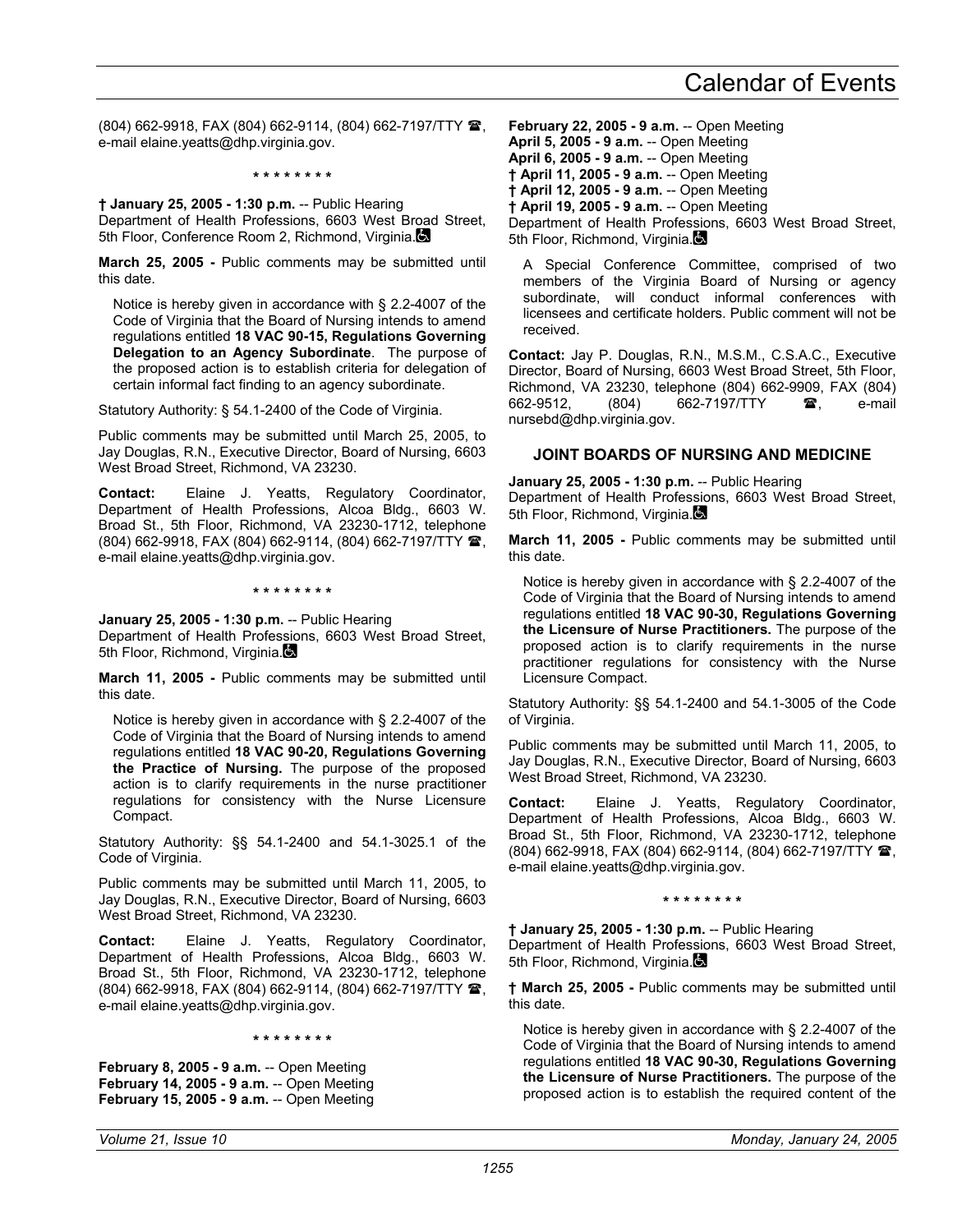written protocol authorizing nurse practitioners to sign a certain document in lieu of the supervising physician.

Statutory Authority: §§ 54.1-2400 and 54.1-2957 of the Code of Virginia.

Public comments may be submitted until March 25, 2005, to Jay Douglas, R.N., Executive Director, Board of Nursing, 6603 West Broad Street, Richmond, VA 23230.

**Contact:** Elaine J. Yeatts, Regulatory Coordinator, Department of Health Professions, Alcoa Bldg., 6603 W. Broad St., 5th Floor, Richmond, VA 23230-1712, telephone (804) 662-9918, FAX (804) 662-9114, (804) 662-7197/TTY <sup>2</sup>, e-mail elaine.yeatts@dhp.virginia.gov.

**February 23, 2005 - 9 a.m.** -- Open Meeting Department of Health Professions, 6603 West Broad Street, 5th Floor, Board Room 1, Richmond, Virginia.

**† April 13, 2005 - 9 a.m.** -- Open Meeting Department of Health Professions, 6603 West Broad Street, 5th Floor, Board Room 4, Richmond, Virginia.

A meeting of the Joint Boards of Nursing and Medicine.

**Contact:** Jay P. Douglas, RN, MSM, CSAC, Executive Director, Board of Nursing, 6603 W. Broad St., 5th Floor, Richmond, VA 23230, telephone (804) 662-9909, FAX (804) 662-9512, (804) 662-7197/TTY **雷**, e-mail nursebd@dhp.virginia.gov.

### **BOARD OF NURSING HOME ADMINISTRATORS**

**February 11, 2005 -** Public comments may be submitted until this date.

Notice is hereby given in accordance with § 2.2-4007 of the Code of Virginia that the Board of Nursing Home Administrators intends to amend regulations entitled **18 VAC 95-20, Regulations Governing the Practice of Nursing Home Administrators.** The purpose of the proposed regulation is to establish criteria for delegation of certain informal fact-finding in disciplinary cases to an agency subordinate.

Statutory Authority: § 54.1-2400 of the Code of Virginia.

Public comments may be submitted until February 11, 2005, to Sandra K. Reen, Executive Director, Board of Nursing Home Administrators, 6603 West Broad Street, Richmond, VA 23230-1712.

**Contact:** Elaine J. Yeatts, Regulatory Coordinator, Department of Health Professions, 6603 W. Broad St., Richmond, VA 23230-1712, telephone (804) 662-9918, FAX (804) 662-9114 or e-mail elaine.yeatts@dhp.virginia.gov.

#### **OLD DOMINION UNIVERSITY**

NOTE: CHANGE IN MEETING DATE **February 14, 2005 - 3 p.m. -- Open Meeting March 21, 2004 - 3 p.m.** -- Open Meeting Old Dominion University, Webb University Center, Norfolk, Virginia.

A regular meeting of the Board of Visitors' Executive Committee to discuss business of the board and the institution as determined by the Rector and the President.

**Contact:** Donna Meeks, Executive Secretary to the Board of Visitors, Old Dominion University, 204 Koch Hall, Norfolk, VA 23529, telephone (757) 683-3072, FAX (757) 683-5679, e-mail dmeeks@odu.edu.

**April 8, 2005 - 1 p.m.** -- Open Meeting

Old Dominion University, Webb University Center, Norfolk, Virginia.**⊠** 

A quarterly meeting of the governing board of the institution to discuss business of the board and the institution as determined by the Rector and the President.

**Contact:** Donna Meeks, Executive Secretary to the Board of Visitors, Old Dominion University, 204 Koch Hall, Norfolk, VA 23529, telephone (757) 683-3072, FAX (757) 683-5679, e-mail dmeeks@odu.edu.

### **BOARD FOR OPTICIANS**

**† April 15, 2005 - 9:30 a.m.** -- Open Meeting Department of Professional and Occupational Regulation, 3600 West Broad Street, 4th Floor, Richmond, Virginia

A general business meeting to consider regulatory issues as may be presented on the agenda. The meeting is open to the public; however, a portion of the board's business may be discussed in closed session. Public comment will be heard at the beginning of the meeting. Person desiring to participate in the meeting and requiring special accommodations or interpretive services should contact the department at least 10 days prior to the meeting so that suitable arrangements can be made. The department fully complies with the Americans with Disabilities Act.

**Contact:** William H. Ferguson, II, Executive Director, Board for Opticians, 3600 W. Broad St., Richmond, VA 23230-4917, telephone (804) 367-8590, FAX (804) 367-6295, (804) 367- 9753/TTY <sup>3</sup>, e-mail opticians@dpor.virginia.gov.

# **BOARD OF OPTOMETRY**

**February 11, 2005 -** Public comments may be submitted until this date.

Notice is hereby given in accordance with § 2.2-4007 of the Code of Virginia that the Board of Optometry intends to amend regulations entitled **18 VAC 105-20, Regulations Governing the Practice of Optometry.** The purpose of the proposed regulation is to establish criteria for delegation of certain informal fact-finding in disciplinary cases to an agency subordinate.

Statutory Authority: § 54.1-2400 of the Code of Virginia.

Public comments may be submitted until February 11, 2005, to Elizabeth A. Carter Ph.D., Executive Director, Board of Optometry, 6603 West Broad Street, Richmond, VA 23230- 1712.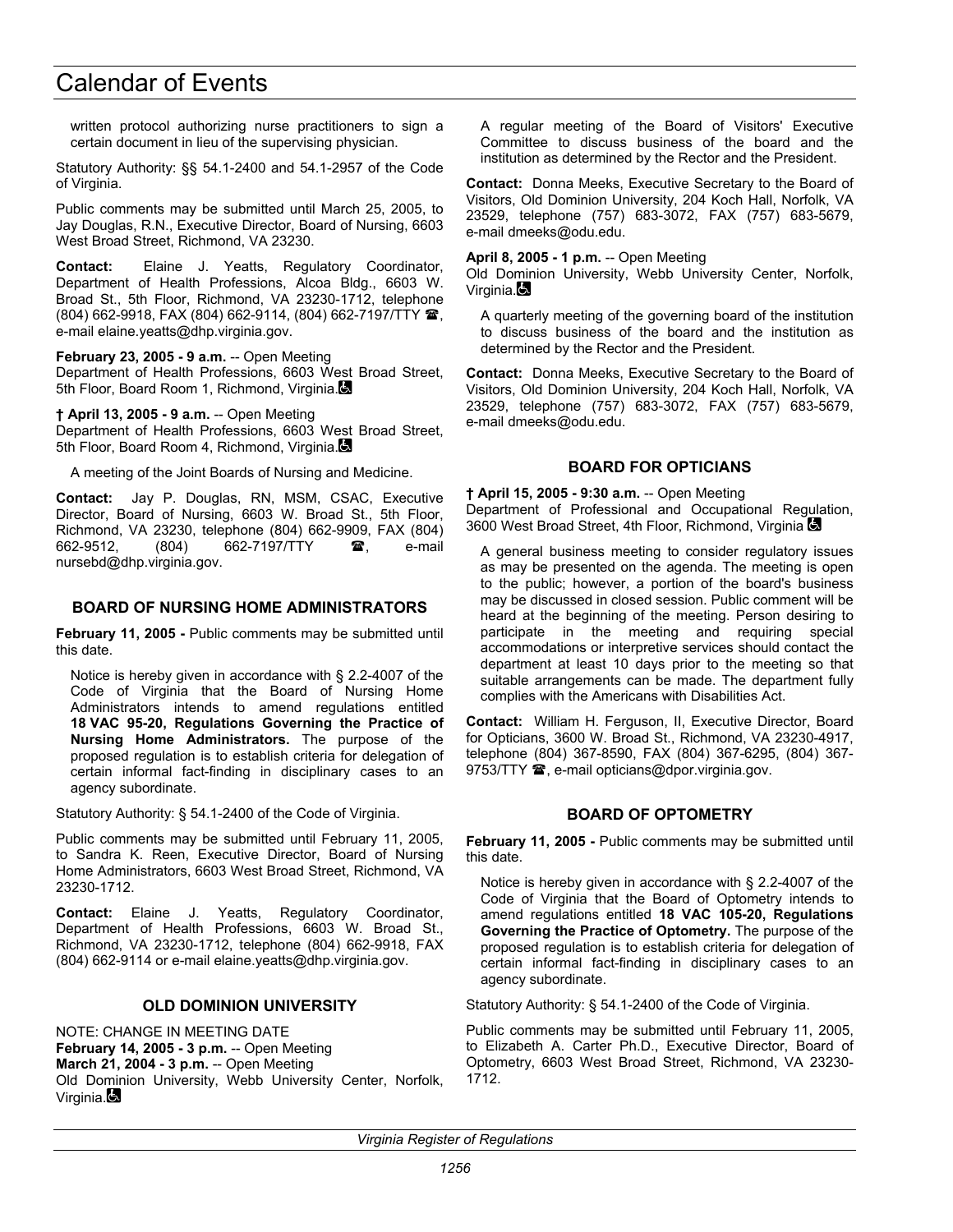**Contact:** Elaine J. Yeatts, Regulatory Coordinator, Department of Health Professions, 6603 W. Broad St., Richmond, VA 23230-1712, telephone (804) 662-9918, FAX (804) 662-9114 or e-mail elaine.yeatts@dhp.virginia.gov.

## **VIRGINIA BOARD FOR PEOPLE WITH DISABILITIES**

**March 16, 2005 - 10 a.m.** -- Open Meeting 202 North 9th Street, 9th Floor, Richmond, Virginia.

An Executive Committee meeting.

**Contact:** Sandra Smalls, Executive Assistant, Virginia Board for People with Disabilities, 202 N. 9th St., 9th Floor, Richmond, VA, telephone (804) 786-0016, FAX (804) 786- 1118, toll-free (800) 846-4464, (800) 846-4464/TTY <sup>2</sup>, e-mail Sandra.Smalls@vbpd.virginia.gov.

**March 17, 2005 - 9 a.m.** -- Open Meeting Holiday Inn, 6531 West Broad Street, Richmond, Virginia. (Interpreter for the deaf provided upon request)

A quarterly meeting.

**Contact:** Sandra Smalls, Executive Assistant, Virginia Board for People with Disabilities, 202 N. 9th St., 9th Floor, Richmond, VA, telephone (804) 786-0016, FAX (804) 786- 1118, toll-free (800) 846-4464, (800) 846-4464/TTY <sup>3</sup>, e-mail Sandra.Smalls@vbpd.virginia.gov.

## **BOARD OF PHARMACY**

**† January 25, 2005 - 1 p.m.** -- Open Meeting Department of Health Professions, 6603 West Broad Street, 5th Floor, Conference Room 1, Richmond, Virginia.

A panel of the board will discuss disciplinary matters. No public comments will be received.

**Contact:** Elizabeth Scott Russell, Executive Director, Board of Pharmacy, 6603 W. Broad St., 5th Floor, Richmond, VA 23230, telephone (804) 662-9911, FAX (804) 662-9313.

**† February 2, 2005 - 9 a.m.** -- Open Meeting

Department of Health Professions, 6603 West Broad Street, Fifth Floor, Conference Room 4, Richmond, Virginia.

A Special Conference Committee meeting to discuss disciplinary matters. Public comments will not be received.

**Contact:** Elizabeth Scott Russell, Executive Director, Board of Pharmacy, Alcoa Bldg., 6603 W. Broad St., 5th Floor, Richmond, VA 23230-1712, telephone (804) 662-9911, FAX (804) 662-9313, (804) 662-7197/TTY <sup>1</sup>, e-mail scotti.russell@dhp.virginia.gov.

#### **\* \* \* \* \* \* \* \***

**February 11, 2005 -** Public comments may be submitted until this date.

Notice is hereby given in accordance with § 2.2-4007 of the Code of Virginia that the Board of Pharmacy intends to amend regulations entitled **18 VAC 110-20, Regulations Governing the Practice of Pharmacy.** The purpose of the proposed regulation is to establish criteria for delegation of certain informal fact-finding in disciplinary cases to an agency subordinate.

Statutory Authority: § 54.1-2400 of the Code of Virginia.

Public comments may be submitted until February 11, 2005, to Elizabeth Scott Russell, Executive Director, Board of Pharmacy, 6603 West Broad Street, Richmond, VA 23230- 1712.

**Contact:** Elaine J. Yeatts, Regulatory Coordinator, Department of Health Professions, 6603 W. Broad St., Richmond, VA 23230-1712, telephone (804) 662-9918, FAX (804) 662-9114 or e-mail elaine.yeatts@dhp.virginia.gov.

**† February 17, 2005 - 9 a.m.** -- Open Meeting Department of Health Professions, 6603 West Broad Street, 5th Floor, Conference Room 4, Richmond, Virginia.

A meeting of an Informal Conference Committee for approval of pilot program applications. No public comment will be received.

**Contact:** Elizabeth Scott Russell, Executive Director, Board of Pharmacy, 6603 W. Broad St., 5th Floor, Richmond, VA 23230, telephone (804) 662-9911, FAX (804) 662-9313.

#### **\* \* \* \* \* \* \* \***

**March 4, 2005 - 9 a.m.** -- Public Hearing Department of Health Professions, 6603 West Broad Street, 5th Floor, Richmond, Virginia.

**March 11, 2005 -** Public comments may be submitted until this date.

Notice is hereby given in accordance with § 2.2-4007 of the Code of Virginia that the Board of Pharmacy intends to amend regulations entitled **18 VAC 110-20, Regulations Governing the Practice of Pharmacy.** The purpose of the proposed regulation is to set requirements that must be met for a dispensing pharmacy to outsource prescription order processing to a remote or centralized pharmacy.

Statutory Authority: §§ 54.1-2400 and 54.1-3307 of the Code of Virginia.

Public comments may be submitted until March 11, 2005, to Elizabeth Scott Russell, Executive Director, Board of Pharmacy, 6603 West Broad Street, Richmond, VA 23230- 1712.

**Contact:** Elaine J. Yeatts, Regulatory Coordinator, Department of Health Professions, 6603 W. Broad St., Richmond, VA 23230-1712, telephone (804) 662-9918, FAX (804) 662-9114 or e-mail elaine.yeatts@dhp.virginia.gov.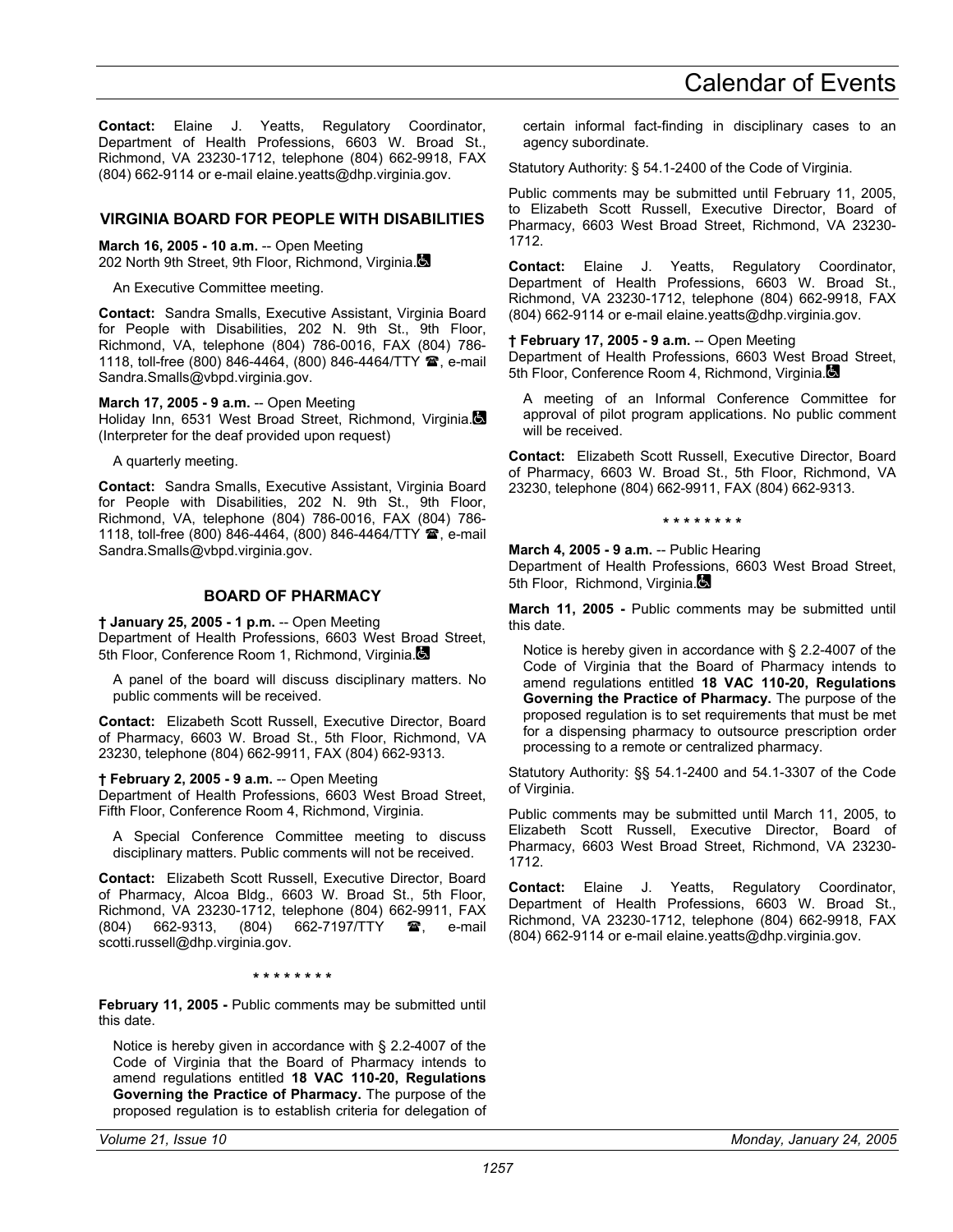## **BOARD OF PHYSICAL THERAPY**

**January 28, 2005 - 9 a.m.** -- Public Hearing Department of Health Professions, 6603 West Broad Street, 5th Floor, Board Room 4, Richmond, Virginia.

**February 11, 2005 -** Public comments may be submitted until this date.

Notice is hereby given in accordance with § 2.2-4007 of the Code of Virginia that the Board of Physical Therapy intends to amend regulations entitled **18 VAC 112-20, Regulations Governing the Practice of Physical Therapy.** The purpose of the proposed regulation is to establish criteria for delegation of certain types of cases by an agency subordinate.

Statutory Authority: § 54.1-2400 of the Code of Virginia.

Public comments may be submitted until February 11, 2005, to Elizabeth Young, Executive Director, Board of Physical Therapy, 6603 West Broad Street, Richmond, VA 23230- 1712.

**Contact:** Elaine J. Yeatts, Regulatory Coordinator, Department of Health Professions, 6603 W. Broad St., Richmond, VA 23230-1712, telephone (804) 662-9918, FAX (804) 662-9114 or e-mail elaine.yeatts@dhp.virginia.gov.

**† January 28, 2005 - 9:15 a.m.** -- Open Meeting Department of Health Professions, 6603 West Broad Street, 5th Floor, Richmond, Virginia.

A meeting to discuss general board business.

**Contact:** Elizabeth Young, Executive Director, Board of Physical Therapy, Alcoa Bldg., 6603 West Broad St., 5th Floor, Richmond, VA 23230-1712, telephone (804) 662-9924, FAX (804) 662-9523, (804) 662-7197/TTY <sup>1</sup>, e-mail elizabeth.young@dhp.virginia.gov.

### **POLYGRAPH EXAMINERS ADVISORY BOARD**

**March 3, 2005 - 10 a.m.** -- Open Meeting

Department of Professional and Occupational Regulations, 3600 West Broad Street, Richmond, Virginia.

A meeting to conduct board business. The meeting is open to the public; however, a portion of the board's business may be discussed in closed session. Persons desiring to participate in the meeting and requiring special accommodations or interpreter services should contact the department at least 10 days prior to this meeting so that suitable arrangements can be made. The department fully complies with the Americans with Disabilities Act.

**Contact:** Kevin Hoeft, Regulatory Boards Administrator, Department of Professional and Occupational Regulation, 3600 W. Broad St., Richmond, VA 23230, telephone (804) 367-2785, FAX (804) 367-2474, (804) 367-9753/TTY  $\hat{\mathbf{x}}$ , e-mail kevin.hoeft@dpor.virginia.gov.

## **BOARD OF PSYCHOLOGY**

**February 11, 2005 -** Public comments may be submitted until this date.

Notice is hereby given in accordance with § 2.2-4007 of the Code of Virginia that the Board of Psychology intends to amend regulations entitled **18 VAC 125-15, Regulations Governing Delegation to an Agency Subordinate.** The purpose of the proposed regulation is to establish criteria for delegation of certain types of cases by an agency subordinate.

Statutory Authority: § 54.1-2400 of the Code of Virginia.

Public comments may be submitted until February 11, 2005, to Evelyn B. Brown, Executive Director, Board of Psychology, 6603 West Broad Street, Richmond, VA 23230-1712.

**Contact:** Elaine J. Yeatts, Regulatory Coordinator, Department of Health Professions, 6603 W. Broad St., Richmond, VA 23230-1712, telephone (804) 662-9918, FAX (804) 662-9114 or e-mail elaine.yeatts@dhp.virginia.gov.

**† April 12, 2005 - 9:30 a.m.** -- Open Meeting

Department of Health Professions, 6603 West Broad Street, 5th Floor, Richmond, Virginia.

A business meeting to discuss reports from standing committees and any regulatory and disciplinary matters as may be presented on the agenda. Public comment will be received at the beginning of the meeting.

**Contact:** Evelyn B. Brown, Executive Director, Board of Psychology, Alcoa Bldg., 6603 W. Broad St., 5th Floor, Richmond, VA 23230-1712, telephone (804) 662-9913, FAX (804) 662-9943, (804) 662-7197/TTY **@**, e-mail evelyn.brown@dhp.virginia.gov.

### **VIRGINIA PUBLIC BROADCASTING BOARD**

**† February 2, 2005 - 11:35 a.m.** -- Open Meeting Location to be announced.

This meeting is open for public comment.

**Contact:** Shannon Rainey, Research Assistant, Virginia Public Broadcasting Board, 202 N. 9th St., Richmond VA 23219, telephone (804) 786-1201.

### **REAL ESTATE APPRAISER BOARD**

**† February 22, 2005 - 10 a.m.** -- Open Meeting Department of Professional and Occupational Regulation, 3600 West Broad Street, 4 West Conference Room, Richmond, Virginia.

A meeting to discuss board business.

**Contact:** Karen W. O'Neal, Regulatory Programs Coordinator, Department of Professional and Occupational Regulation, 3600 W. Broad St., Richmond, VA 23230, telephone (804) 367-8537, FAX (804) 367-2475, (804) 367- 9753/TTY  $\mathbf{\mathcal{D}}$ , e-mail karen.oneal@dpor.virginia.gov.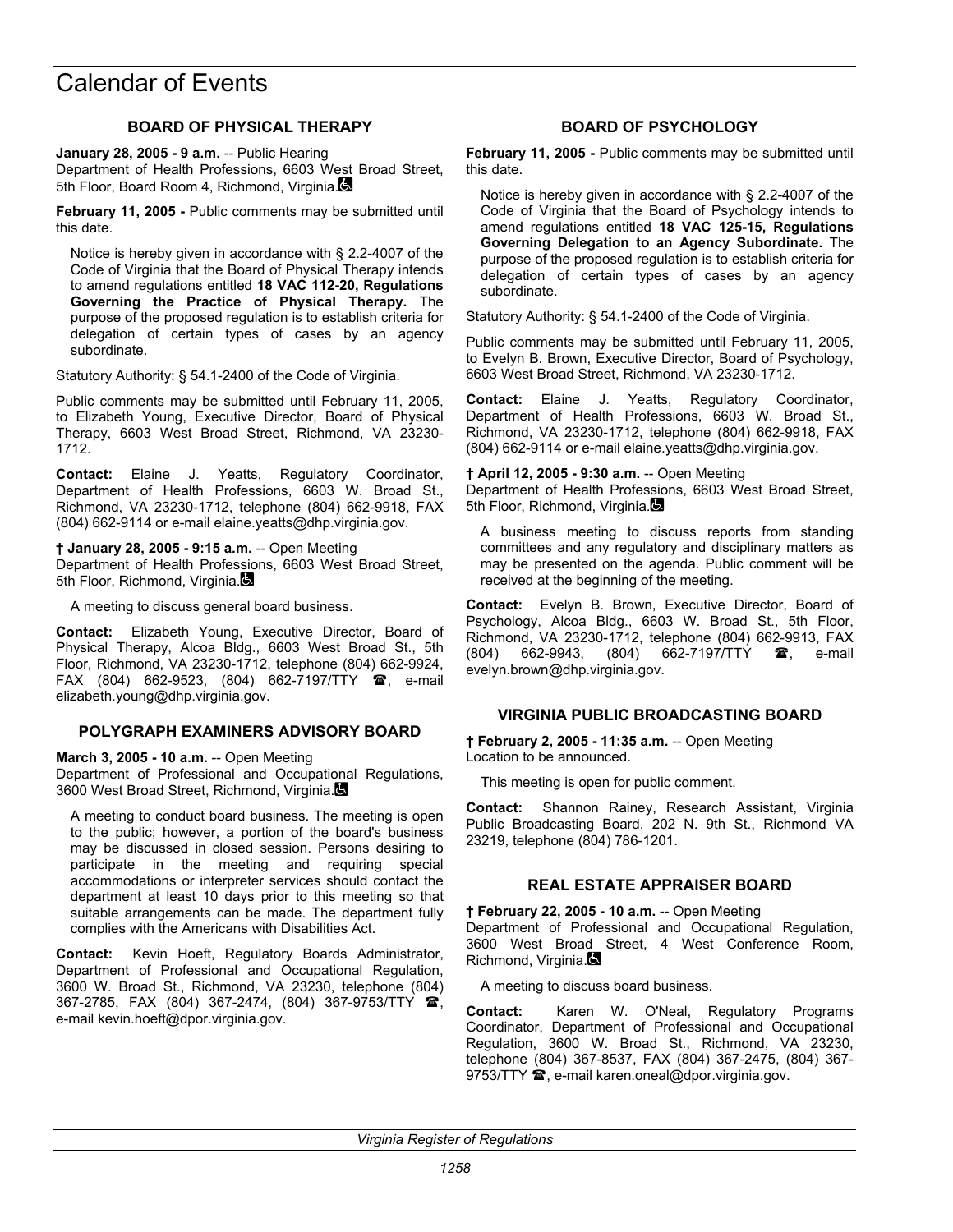# **REAL ESTATE BOARD**

**January 26, 2005 - 2 p.m.** -- Open Meeting **February 3, 2005 - 9 a.m.** -- Open Meeting **February 9, 2005 - 9 a.m.** -- Open Meeting **† February 10, 2005 - 9 a.m.** -- Open Meeting Department of Professional and Occupational Regulation, 3600 West Broad Street, 4th Floor, Room 453, Richmond, Virginia.

An informal fact-finding conference.

**Contact:** Karen W. O'Neal, Regulatory Programs Coordinator, Department of Professional and Occupational Regulation, 3600 W. Broad St., Richmond, VA 23230, telephone (804) 367-8537, FAX (804) 367-2475, (804) 367- 9753/TTY <sup>3</sup>, e-mail karen.oneal@dpor.virginia.gov.

#### **† January 26, 2005 - 3 p.m.** -- Open Meeting

**† March 23, 2005 - 3 pm.** -- Open Meeting

Department of Professional and Occupational Regulation, 3600 West Broad Street, Conference Room 5-West, Richmond, Virginia.

A meeting of the Education Committee to review education applications.

**Contact:** Karen W. O'Neal, Regulatory Programs Coordinator, Department of Professional and Occupational Regulation, 3600 W. Broad St., Richmond, VA 23230, telephone (804) 367-8537, FAX (804) 367-2475, (804) 367- 9753/TTY  $\mathbf{\mathcal{D}}$ , e-mail karen.oneal@dpor.virginia.gov.

**† January 27, 2005 - 8:30 a.m.** -- Open Meeting **† March 24, 2005 - 8:30 a.m.** -- Open Meeting Department of Professional and Occupational Regulation,

3600 West Broad Street, Richmond, Virginia.

A meeting of the Fair Housing Committee to review fair housing cases.

**Contact:** Karen W. O'Neal, Regulatory Programs Coordinator, Department of Professional and Occupational Regulation, 3600 W. Broad St., Richmond, VA 23230, telephone (804) 367-8537, FAX (804) 367-2475, (804) 367- 9753/TTY  $\mathbf{\mathcal{D}}$ , e-mail karen.oneal@dpor.virginia.gov.

**† January 27, 2005 - 9 a.m.** -- Open Meeting **† March 24, 2005 - 9 a.m.** -- Open Meeting Department of Professional and Occupational Regulation, 3600 West Broad Street, Conference Room 4-West, Richmond, Virginia.

A meeting to discuss board business.

**Contact:** Karen W. O'Neal, Regulatory Programs Coordinator, Department of Professional and Occupational Regulation, 3600 W. Broad St., Richmond, VA 23230, telephone (804) 367-8537, FAX (804) 367-2475, (804) 367- 9753/TTY  $\mathbf{\mathcal{D}}$ , e-mail karen.oneal@dpor.virginia.gov.

### **VIRGINIA RECYCLING MARKETS DEVELOPMENT COUNCIL**

#### **† March 23, 2005 - 10 a.m.** -- Open Meeting

Department of Environmental Quality, Southwest Regional Office, 355 Deadmore Street, Abingdon, Virginia.

The council (VRMDC) will meet from 10 a.m. to noon, will break for lunch and then hold a joint meeting of its Local Government Assistance and Recycling Rate Subcommittees from 1 p.m. to 3 p.m. The primary purpose of the meeting is to obtain comments from Southwest Virginia localities, waste management authorities and other interested parties on (i) what, if any, changes are recommended in Virginia's 25% recycling rate mandate (including the statutes and regulations implementing that mandate) and (ii) ways in which the VRMDC and state could assist localities and waste management authorities in meeting the state recycling mandate. The VRMDC is traveling to Southwest Virginia in an effort to make it easier for localities, waste management authorities and members of the public from that region of the state to submit their views and the submission of comments at the meeting is encouraged. Public comments will be sought at the meeting of the full council (to be held from 10 a.m. to noon) and the two subcommittees will then meet jointly (from 1 p.m. to 3 p.m.) to consider the comments received and to discuss their plans for continuing their work in 2005.

**Contact:** Philip F. Abraham, Virginia Recycling Markets Development Council, 411 E. Franklin St., Suite 602, Richmond, VA 23219, telephone (804) 644-6600, FAX (804) 644-6628, e-mail pabraham@vectrecorp.com.

### **VIRGINIA RESOURCES AUTHORITY**

**February 8, 2005 - 9 a.m.** -- Open Meeting

**March 8, 2005 - 9 a.m. -- Open Meeting** 

Eighth and Main Building, 707 East Main Street, 2nd Floor, Richmond, Virginia.

A regular meeting of the Board of Directors to (i) review and, if appropriate, approve the minutes from the most recent monthly meeting; (ii) review the authority's operations for the prior month; (iii) review applications for loans submitted to the authority for approval; (iv) consider loan commitments for approval and ratification under its various programs; (v) approve the issuance of any bonds; (vi) review the results of any bond sales; and (vii) consider such other matters and take such other actions as it may deem appropriate. Various committees of the Board of Directors may also meet immediately before or after the regular meeting and consider matters within their purview. The planned agenda of the meeting and any committee meetings will be available at the offices of the authority one week prior to the date of the meeting. Any person who needs any accommodation in order to participate in the meeting should contact the authority at least 10 days before the meeting so that suitable arrangements can be made.

**Contact:** Bonnie R. C. McRae, Executive Assistant, Virginia Resources Authority, 707 E. Main St., Richmond, VA 23219,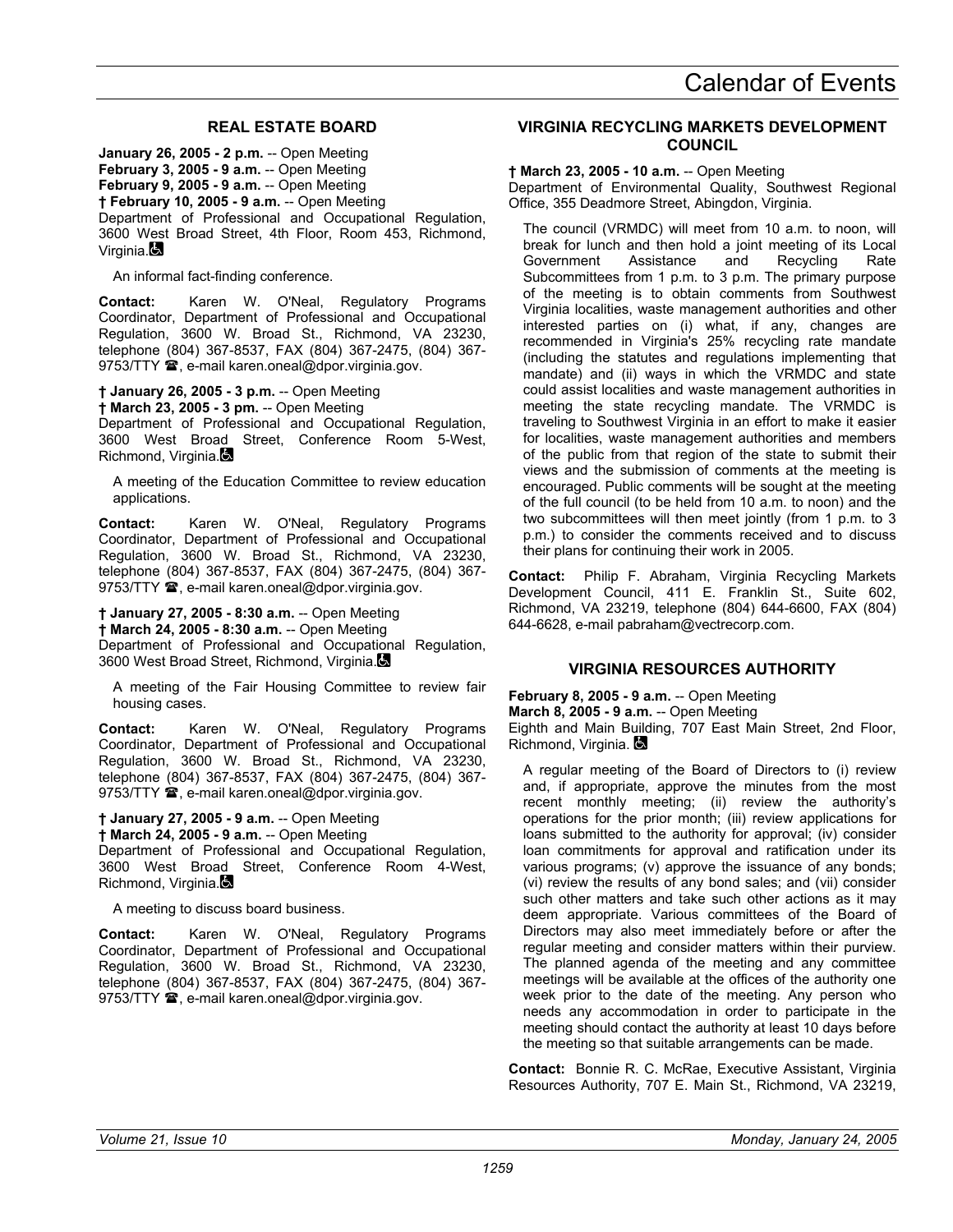telephone (804) 644-3100, FAX (804) 644-3109, e-mail bmcrae@vra.state.va.us.

## **STATE BOARD OF SOCIAL SERVICES**

**January 28, 2005 -** Public comments may be submitted until this date.

Notice is hereby given in accordance with § 2.2-4007 of the Code of Virginia that the State Board of Social Services intends to amend regulations entitled **22 VAC 40-325, Fraud Reduction/Elimination Effort.** The purpose of the proposed action is to amend the criteria for local departments of social services to receive full reimbursement for program costs, expand the responsibilities of local departments of social services' fraud units and enhance the definitions section of the regulation.

Statutory Authority: §§ 63.2-217 and 63.2-526 of the Code of Virginia.

**Contact:** S. Michelle Lauter, Manager, Division of Fraud Management, 7 N. 8th St., Richmond, VA 23219, telephone (804) 726-7679, FAX (804) 726-7669 or e-mail michelle.lauter@dss.virginia.gov.

#### **† February 16, 2005 - 9 a.m.** -- Open Meeting

Department of Social Services, 7 North 8th Street, 6th Floor, Conference Room, Richmond, Virginia.

A committee work session and business meeting. Public comment will be received at 1:30 p.m.

**Contact:** Pat Rengnerth, Board Liaison, Department of Social Services, Office of Legislative and Regulatory Affairs, 7 N. 8th St., Room 5214, Richmond, VA 23219, telephone (804) 726- 7905, FAX (804) 726-7906, (800) 828-1120/TTY <sup>3</sup>, e-mail patricia.rengnerth@dss.virginia.gov.

#### **† February 17, 2005 - 9 a.m.** -- Open Meeting

Department of Social Services, 7 North 8th Street, 6th Floor, Conference Room, Richmond, Virginia.

A business meeting.

**Contact:** Pat Rengnerth, Board Liaison, Department of Social Services, Office of Legislative and Regulatory Affairs, 7 N. 8th St., Room 5214, Richmond, VA 23219, telephone (804) 726- 7905, FAX (804) 726-7906, (800) 828-1120/TTY <sup>2</sup>, e-mail patricia.rengnerth@dss.virginia.gov.

#### **† March 16, 2005 - 9 a.m.** -- Open Meeting

Department of Social Services, 7 North 8th Street, 6th Floor, Conference Room, Richmond, Virginia.

A work session/roundtable to discuss assisted living facilities.

**Contact:** Pat Rengnerth, Board Liaison, Department of Social Services, Office of Legislative and Regulatory Affairs, 7 N. 8th St., Room 5214, Richmond, VA 23219, telephone (804) 726- 7905, FAX (804) 726-7906, (800) 828-1120/TTY <sup>3</sup>, e-mail patricia.rengnerth@dss.virginia.gov.

## **BOARD OF SOCIAL WORK**

**January 28, 2005 - 10 a.m.** -- Open Meeting Department of Health Professions, 6603 West Broad Street, 5th Floor, Conference Room 3, Richmond, Virginia.

A meeting of the Ad Hoc Committee on Regulatory Standards to review Standards of Practice (18 VAC 140-20- 150) for possible regulatory action.

**Contact:** Benjamin Foster, Deputy Executive Director, Board of Social Work, Alcoa Bldg., 6603 W. Broad St., 5th Floor, Richmond, VA 23230-1712, telephone (804) 662-9575, FAX (804) 662-7250, (804) 662-7197/TTY **@**, e-mail benjamin.foster@dhp.virginia.gov.

#### **\* \* \* \* \* \* \* \***

**† February 25, 2005 - 10 a.m.** -- Public Hearing Department of Health Professions, 6603 West Broad Street, 5th Floor, Conference Room 1, Richmond, Virginia.

**† March 25, 2005 -** Public comments may be submitted until this date.

Notice is hereby given in accordance with § 2.2-4007 of the Code of Virginia that the Board of Social Work intends to amend regulations entitled **18 VAC 140-20, Regulations Governing the Practice of Social Work.** The purpose of the proposed regulation is to establish criteria for delegation of certain informal fact finding to an agency subordinate.

Statutory Authority: § 54.1-2400 of the Code of Virginia.

Public comments may be submitted until March 25, 2005, to Evelyn B. Brown, Executive Director, Board of Social Work, 6603 West Broad Street, Richmond, VA 23230-1712.

**Contact:** Elaine J. Yeatts, Regulatory Coordinator, Department of Health Professions, 6603 W. Broad St., Richmond, VA 23230-1712, telephone (804) 662-9918, FAX (804) 662-9114 or e-mail elaine.yeatts@dhp.virginia.gov.

#### **BOARD FOR PROFESSIONAL SOIL SCIENTISTS AND WETLAND PROFESSIONALS**

#### **February 1, 2005 - 10 a.m.** -- Open Meeting

Department of Professional and Occupational Regulation, 3600 West Broad Street, Richmond, Virginia.

A meeting to conduct board business. The meeting is open to the public; however, a portion of the board's business may be discussed in closed session. Public comment will be heard at the beginning of the meeting. Person desiring to participate in the meeting and requiring special accommodations or interpreter services should contact the department at least 10 days prior to the meeting so that suitable arrangements can be made. The department fully complies with the Americans with Disabilities Act.

**Contact:** Mark N. Courtney, Executive Director, Board for Professional Soil Scientists and Wetland Professionals, 3600 W. Broad St., Richmond, VA 23230, telephone (804) 367- 8514, FAX (804) 367-2475, (804) 367-9753/TTY <sup>3</sup>, e-mail soilscientist@dpor.virginia.gov.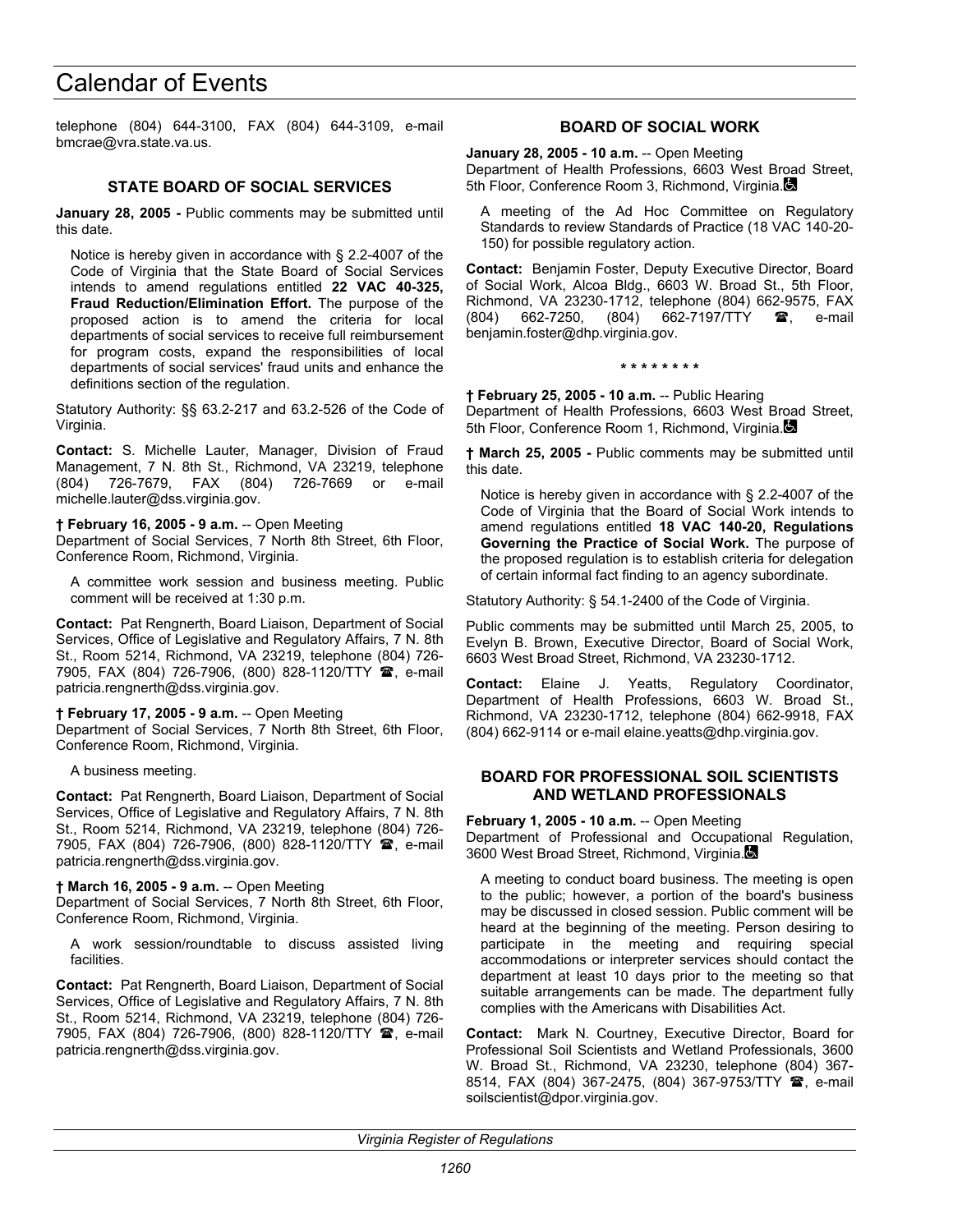## **COUNCIL ON THE STATUS OF WOMEN**

**† January 27, 2005 - 10:30 a.m.** -- Open Meeting Department of Social Services, 7 North 8th Street, 6th Floor, Conference Room A, Richmond, Virginia.

A regular business meeting.

**Contact:** Jane Brown, Director, Division of Community Programs, Department of Social Services, 7 N. 8th St., 4th Floor, Richmond, VA 23219, telephone (804) 726-7912, FAX (804) 726-7947, e-mail jane.brown@dss.virginia.gov.

#### **TREASURY BOARD**

**February 16, 2005 - 9 a.m.** -- Open Meeting **March 16, 2005 - 9 a.m.** -- Open Meeting James Monroe Building, 101 North 14th Street, 3rd Floor, Treasury Board Room, Richmond, Virginia.

A regular meeting.

**Contact:** Melissa Mayes, Secretary, Department of the Treasury, 101 N. 14th St., 3rd Floor, Richmond, VA 23219, telephone (804) 371-6011, FAX (804) 225-2142, e-mail melissa.mayes@trs.virginia.gov.

### **DEPARTMENT OF VETERANS SERVICES**

#### **Veterans Services Foundation**

**March 9, 2005 - 11 a.m.** -- Open Meeting Virginia War Memorial, 621 South Belvidere Street, Richmond, Virginia.

A meeting of the Board of Trustees.

**Contact:** Steve Combs, Assistant to the Commissioner, Department of Veterans Services, 900 E. Main St., Richmond, VA 23219, telephone (804) 786-0286, e-mail steven.combs@dvs.virginia.gov.

#### **BOARD OF VETERINARY MEDICINE**

#### **† February 2, 2005 - 8:30 a.m.** -- Open Meeting

Hotel Roanoke and Conference Center, 110 Shenandoah Avenue, Roanoke, Virginia.

A meeting of the Continuing Education Committee to discuss issues related to medical recordkeeping continuing education.

**Contact:** Elizabeth A. Carter, Ph.D., Executive Director, Board of Veterinary Medicine, Alcoa Bldg., 6603 W. Broad St., 5th Floor, Richmond, VA 23230-1712, telephone (804) 662- 9915, FAX (804) 662-7098, (804) 662-7197/TTY  $\mathbf{\hat{a}}$ , e-mail elizabeth.carter@dhp.virginia.gov.

#### **† February 2, 2005 - 9 a.m.** -- Open Meeting

Hotel Roanoke and Conference Center, 110 Shenandoah Avenue, Roanoke, Virginia.

A meeting to conduct informal hearings (disciplinary proceedings). Public comment will not be received.

**Contact:** Terri Behr, Administrative Assistant, Board of Veterinary Medicine, 6603 W. Broad St., 5th Floor, Richmond, VA 23230, telephone (804) 662-9915, FAX (804) 662-7098, (804) 662-7197/TTY <sup>3</sup>, e-mail terri.behr@dhp.virginia.gov.

#### **† February 3, 2005 - 9:30 a.m.** -- Open Meeting

Hotel Roanoke and Conference Center, 110 Shenandoah Avenue., Roanoke, Virginia.

A meeting to receive a report of the Continuing Education Committee, presentation on Sanction Reference Study, and the executive director's report on statistics and legislation. Discussions will include clinical instructor preceptors, consideration of a regulatory amendment to notify consumers of the waiting period for effectiveness of rabies vaccines, and other general discussions as may be presented.

**Contact:** Elizabeth A. Carter, Ph.D., Executive Director, Board of Veterinary Medicine, Alcoa Bldg., 6603 W. Broad St., 5th Floor, Richmond, VA 23230-1712, telephone (804) 662- 9915, FAX (804) 662-7098, (804) 662-7197/TTY  $\hat{B}$ , e-mail elizabeth.carter@dhp.virginia.gov.

**\* \* \* \* \* \* \* \*** 

#### **February 3, 2005 - 9 a.m.** -- Public Hearing Hotel Roanoke, Roanoke, Virginia.

Notice is hereby given in accordance with § 2.2-4007 of the Code of Virginia that the Board of Veterinary Medicine intends to amend regulations entitled **18 VAC 150-20, Regulations Governing the Practice of Veterinary Medicine.** The purpose of the proposed regulation is to establish criteria for delegation of certain informal factfinding in disciplinary cases to an agency subordinate.

Statutory Authority: § 54.1-2400 of the Code of Virginia.

Public comments may be submitted until February 11, 2005, to Elizabeth Carter, Executive Director, Board of Veterinary Medicine, 6603 West Broad Street, Richmond, VA 23230- 1712.

**Contact:** Elaine J. Yeatts, Regulatory Coordinator, Department of Health Professions, 6603 W. Broad St., Richmond, VA 23230-1712, telephone (804) 662-9918, FAX (804) 662-9114 or e-mail elaine.yeatts@dhp.virginia.gov.

#### **VIRGINIA WASTE MANAGEMENT BOARD**

**January 28, 2005 -** Public comments may be submitted until this date.

Notice is hereby given in accordance with § 2.2-4007 of the Code of Virginia that the Virginia Waste Management Board intends to amend regulations entitled **9 VAC 20-80, Solid Waste Management Regulations.** The purpose of the proposed action is to establish an expedited process for permitting waste piles.

Statutory Authority: § 10.1-1402 of the Code of Virginia.

**Contact:** Michael Dieter, Department of Environmental Quality, P.O. Box 10009, Richmond, VA 23240, telephone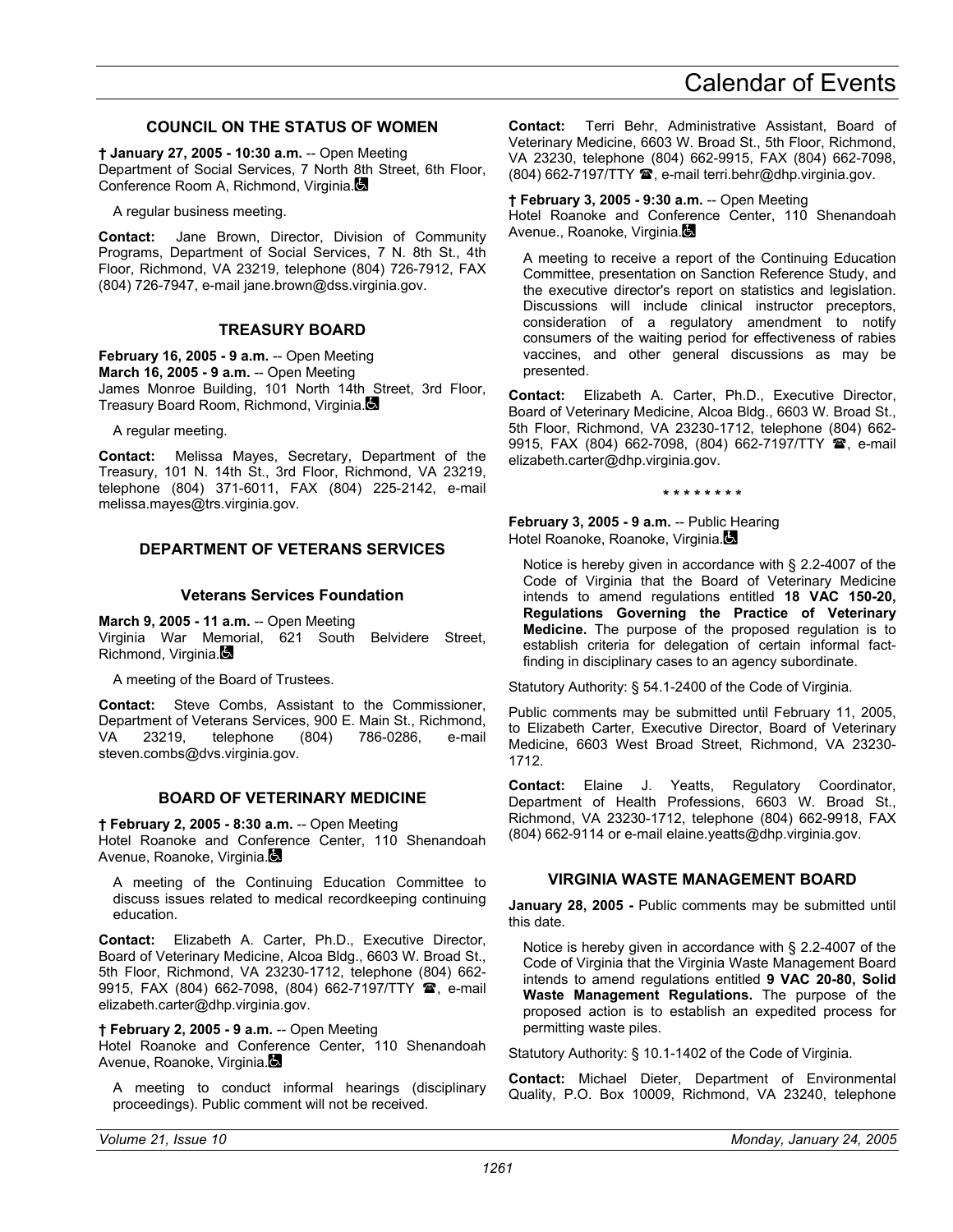(804) 698-4146, FAX (804) 698-4327 or e-mail mjdieter@deq.virginia.gov.

## **STATE WATER CONTROL BOARD**

**January 31, 2005 -** Public comments may be submitted until this date.

Notice is hereby given in accordance with § 2.2-4007 of the Code of Virginia that the State Water Control Board intends to amend regulations entitled **9 VAC 25-260, Water Quality Standards.** The purpose of the proposed action is to include updated numerical and narrative criteria to protect designated uses from the impacts of nutrients and sedimentation. The rulemaking will also include new and revised use designations for the Chesapeake Bay and its tidal tributaries.

Statutory Authority: § 62.1-44.15 of the Code of Virginia.

**Contact:** Elleanore M. Daub, Department of Environmental Quality, P.O. Box 10009, Richmond, VA 23240, telephone (804) 698-4111, FAX (804) 698-4522 or e-mail emdaub@deq.virginia.gov.

**† February 23, 2005 - 3 p.m.** -- Open Meeting

Department of Environmental Quality Piedmont Regional Office, 4949-A Cox Road, Glen Allen, Virginia.

A public meeting to receive comments on the Notice of Intended Regulatory Action (NOIRA) to amend the Virginia Water Protection Permit Regulation. The NOIRA appears in the Virginia Register of Regulations on January 24, 2005.

**Contact:** Catherine Harold, State Water Control Board, P.O. Box 10009, Richmond, VA 23240, telephone (804) 698-4047, e-mail cmharold@deq.virginia.gov.

**\* \* \* \* \* \* \* \*** 

**† March 7, 2005 - 2 p.m.** -- Public Hearing Luray Fire Station, 1 Firehouse Lane, Luray, Virginia.

**† April 1, 2005 -** Public comments may be submitted until this date.

Notice is hereby given in accordance with § 2.2-4007 of the Code of Virginia that the State Water Control Board intends to amend regulations entitled **9 VAC 25-260, Water Quality Standards.** The proposed amendment to the Antidegradation Policy, part of the state's Water Quality Standards, would designate portions of Big Run, Brokenback Run, Doyles River, East Branch Naked Creek, East Hawksbill Creek, Hughes River, Jeremys Run, North Fork Thornton River, Piney River, Rose River, and White Oak Canyon Run for special protection as exceptional state waters.

Statutory Authority: § 62.1-44.15 of the Code of Virginia, the federal Clean Water Act (33 USC § 1251 et seq.) and 40 CFR Part 131.

**Contact:** Jean W. Gregory, Department of Environmental Quality, P.O. Box 10009, Richmond, VA 23240, telephone (804) 698-4113 or e-mail jwgregory@deq.virginia.gov.

**† March 15, 2005 - 9:30 a.m.** -- Open Meeting General Assembly Building, 9th and Broad Streets, House Room C, Richmond, Virginia.

A regular board meeting. Agenda will be posted approximately 10 days before the meeting.

**Contact:** Cindy Berndt, Regulatory Coordinator, Department of Environmental Quality, P.O. Box 10009, Richmond, VA 23240, telephone (804) 698-4378, FAX (804) 698-4346, email cmberndt@deq.virginia.gov.

#### **BOARD FOR WATERWORKS AND WASTEWATER WORKS OPERATORS**

**† February 8, 2005 - 8:30 a.m.** -- Open Meeting

Department of Professional and Occupational Regulation, 3600 West Broad Street, Conference Room 5-East, Richmond, Virginia.

A meeting of the Criminal History Records Check Committee to consider information developed by the board's staff and to develop a report to present to the full board during its meeting scheduled for March 9, 2005.

**Contact:** David E. Dick, Executive Director, Board for Waterworks and Wastewater Works Operators, 3600 W. Broad St., Richmond, VA 23230, telephone (804) 367-8595, FAX (804) 367-2475, (804) 367-9753/TTY  $\circledR$ , e-mail waterwasteoper@dpor.virginia.gov.

#### **† February 8, 2005 - 10:30 a.m.** -- Open Meeting

Department of Professional and Occupational Regulation, 3600 West Broad Street, Conference Room 5-East, Richmond, Virginia &

A meeting of the Examination Committee to review the board's current examination and develop recommendations and a report to present to the March 9, 2005 meeting of the full board. The committee will review materials from the examination that is still in use and, therefore, excluded from public disclosure under § 2.2-3705 (4) of the Code of Virginia. Much of the committee meeting will take place in closed session under the authority of § 2.2-3711 A 11 of the Code of Virginia.

**Contact:** David E. Dick, Executive Director, Board for Waterworks and Wastewater Works Operators, 3600 W. Broad St., Richmond, VA 23230, telephone (804) 367-8595, FAX (804) 367-2475, (804) 367-9753/TTY  $\circledR$ , e-mail waterwasteoper@dpor.virginia.gov.

#### **March 9, 2005 - 8:30 a.m.** -- Open Meeting

Department of Professional and Occupational Regulation, 3600 West Broad Street, Richmond, Virginia.

A meeting to conduct board business.

**Contact:** David E. Dick, Executive Director, Board for Waterworks and Wastewater Works Operators, 3600 W. Broad St., Richmond, VA 23230, telephone (804) 367-8507, FAX (804) 367-6128, (804) 367-9753/TTY <sup>1</sup>, e-mail waterwasteoper@dpor.virginia.gov.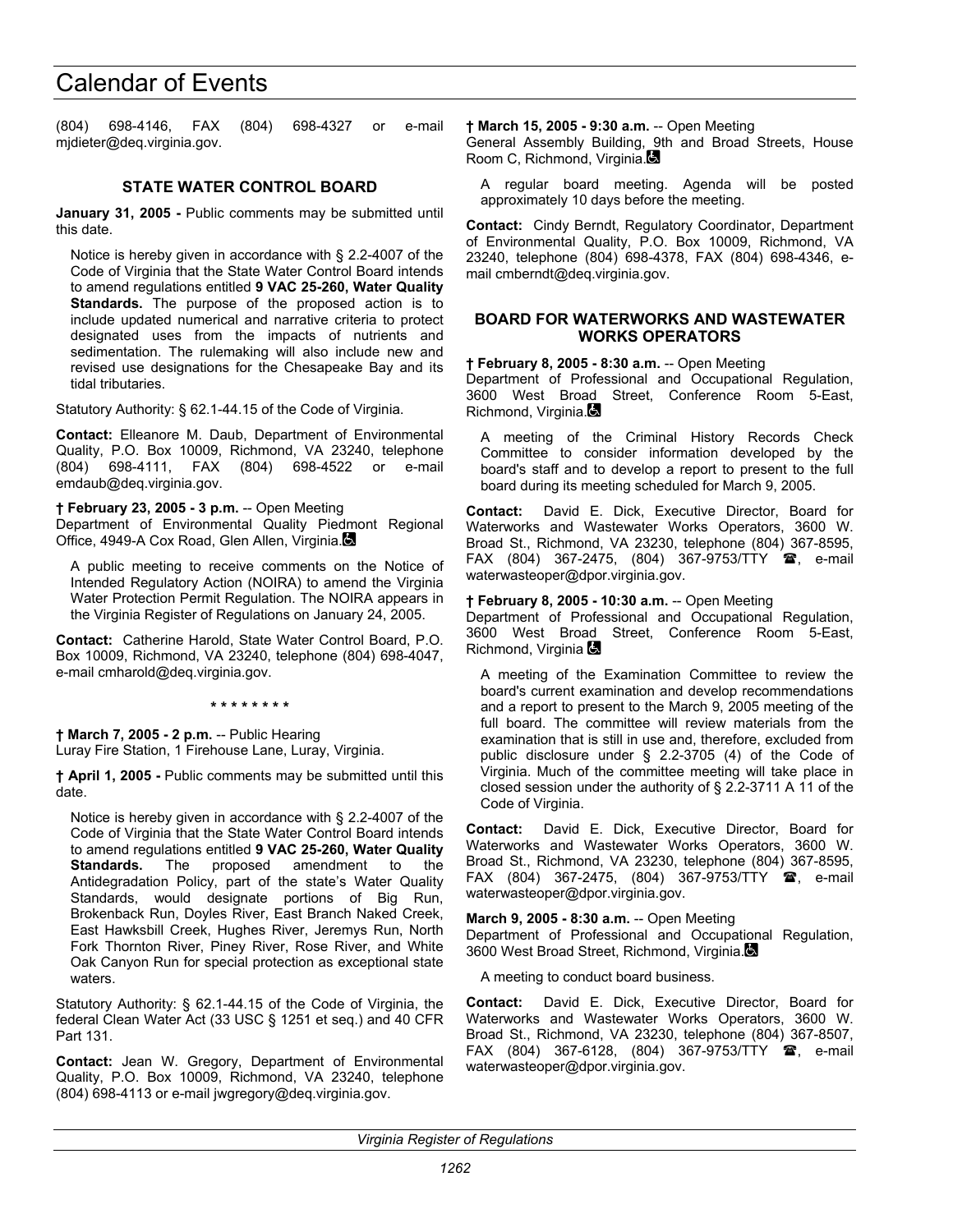# **INDEPENDENT**

## **STATE LOTTERY BOARD**

<span id="page-62-0"></span>**February 9, 2005 - 9:30 a.m.** -- Open Meeting

State Lottery Department, 900 East Main Street, 13th Floor, Richmond, Virginia.

A regular meeting to conduct routine business. There will be an opportunity for public comment shortly after the meeting is convened.

**Contact:** Frank S. Ferguson, Director, Legislative and Regulatory Affairs, State Lottery Department, 900 E. Main St., Richmond, VA 23219, telephone (804) 692-7901, FAX (804) 692-7905, e-mail fferguson@valottery.state.va.us.

#### **BOARD FOR PROTECTION AND ADVOCACY**

**January 25, 2005 - 9 a.m.** -- Open Meeting

Virginia Office for Protection and Advocacy, Byrd Building, 1910 Byrd Avenue, Suite 5, Richmond, Virginia. (Interpreter for the deaf provided upon request)

Public comment is welcome and will be accepted at the start of the meeting. If you wish to provide public comment via telephone, or if interpreter services or other accommodations are required, please contact Lisa Shehi at 1-800-552-3962 or via e-mail at lisa.shehi@vopa.virginia.gov no later than Tuesday, January 11, 2005.

**Contact:** Lisa Shehi, Administrative Assistant, Virginia Office for Protection and Advocacy, 1910 Byrd Ave., Suite 5, Richmond, VA 23230, telephone (804) 225-2042, FAX (804) 662-7431, toll-free (800) 552-3962, (804) 225-2042/TTY <sup>2</sup>, e-mail lisa.shehi@vopa.virginia.gov.

#### **† January 27, 2005 - 10 a.m.** -- Open Meeting

Virginia Office for Protection and Advocacy, Byrd Building, 1910 Byrd Avenue, Suite 5, Richmond, Virginia. (Interpreter for the deaf provided upon request)

A meeting of the Disabilities Advisory Council. Public comment is welcome and will be received at the beginning of the meeting. For those needing interpreter services or other accomodations, please contact Ms. Delicia (Dee) Vance by January 13, 2005.

**Contact:** Delicia (Dee) Vance, Outreach Advocate, Virginia Office for Protection and Advocacy, 1910 Byrd Avenue, Ste. 5, Richmond, Virginia 23230, telephone (804) 662-7099, FAX (804) 662-7057, toll-free (800) 552-3962, (804) 225-2042/TTY , e-mail vancedm@vopa.state.va.us.

## **VIRGINIA RETIREMENT SYSTEM**

**† February 9, 2005 - 9 a.m.** -- Open Meeting

Virginia Retirement System Headquarters Building, 1200 East Main Street, Richmond, Virginia.

A meeting of the Director's Search Committee. No public comment will be received.

**Contact:** LaShaunda B. King, Executive Assistant, Virginia Retirement System, 1200 E. Main St., Richmond, VA 23219, telephone (804) 649-8059, FAX (804) 786-1541, toll-free (888) 827-3847, (804) 344-3190/TTY **a**, e-mail lking@vrs.state.va.us.

#### **February 15, 2005 - Noon** -- Open Meeting

Virginia Retirement System Headquarters Building, 1200 East Main Street, Richmond, Virginia.

A meeting of the Optional Retirement Plan Advisory Committee. No public comment will be received.

**Contact:** LaShaunda B. King, Executive Assistant, Virginia Retirement System, 1200 E. Main St., Richmond, VA 23219, telephone (804) 649-8059, FAX (804) 786-1541, toll-free (888) 827-3847, (804) 344-3190/TTY **a**, e-mail lking@vrs.state.va.us.

#### **February 16, 2005 - 11 a.m.** -- Open Meeting

**March 23, 2005 - 11 a.m.** -- Open Meeting Bank of America, 1111 East Main Street, Virginia Retirement System Investment Department, Pavilion, 4th Floor, Richmond, Virginia.

A regular meeting of the Investment Advisory Committee. No public comment will be received at the meeting.

**Contact:** Phyllis Henderson, Executive Assistant, Virginia Retirement System, 1200 E. Main St., Richmond, VA 23219, telephone (804) 697-6675, FAX (804) 786-1541, toll-free (888)<br>827-3847, (804) 344-3190/TTY **雪**, e-mail 827-3847. (804) 344-3190/TTY **a**. e-mail phenderson@vrs.state.va.us.

**February 16, 2005 - 2:30 p.m.** -- Open Meeting Virginia Retirement System Headquarters Building, 1200 East Main Street, Richmond, Virginia.

Meetings of the following committees: 2:30 p.m. - Benefits and Actuarial 4 p.m. - Audit and Compliance 4 p.m. - Administration and Personnel

No public comment will be received.

**Contact:** LaShaunda B. King, Executive Assistant, Virginia Retirement System, 1200 E. Main St., Richmond, VA 23219, telephone (804) 649-8059, FAX (804) 786-1541, toll-free (888) 827-3847. (804) 344-3190/TTY **a**. e-mail lking@vrs.state.va.us.

**February 17, 2005 - 9 a.m.** -- Open Meeting **March 24, 2005 - 9 a.m.** -- Open Meeting

Virginia Retirement System Headquarters Building, 1200 East Main Street, Richmond, Virginia.

A regular meeting of the Board of Trustees. No public comment will be received at the meeting.

**Contact:** LaShaunda B. King, Executive Assistant, Virginia Retirement System, 1200 E. Main Street, Richmond, VA 23219, telephone (804) 649-8059, FAX (804) 786-1541, tollfree (888) 827-3847, (804) 344-3190/TTY<sup>2</sup>, or e-mail lking@vrs.state.va.us.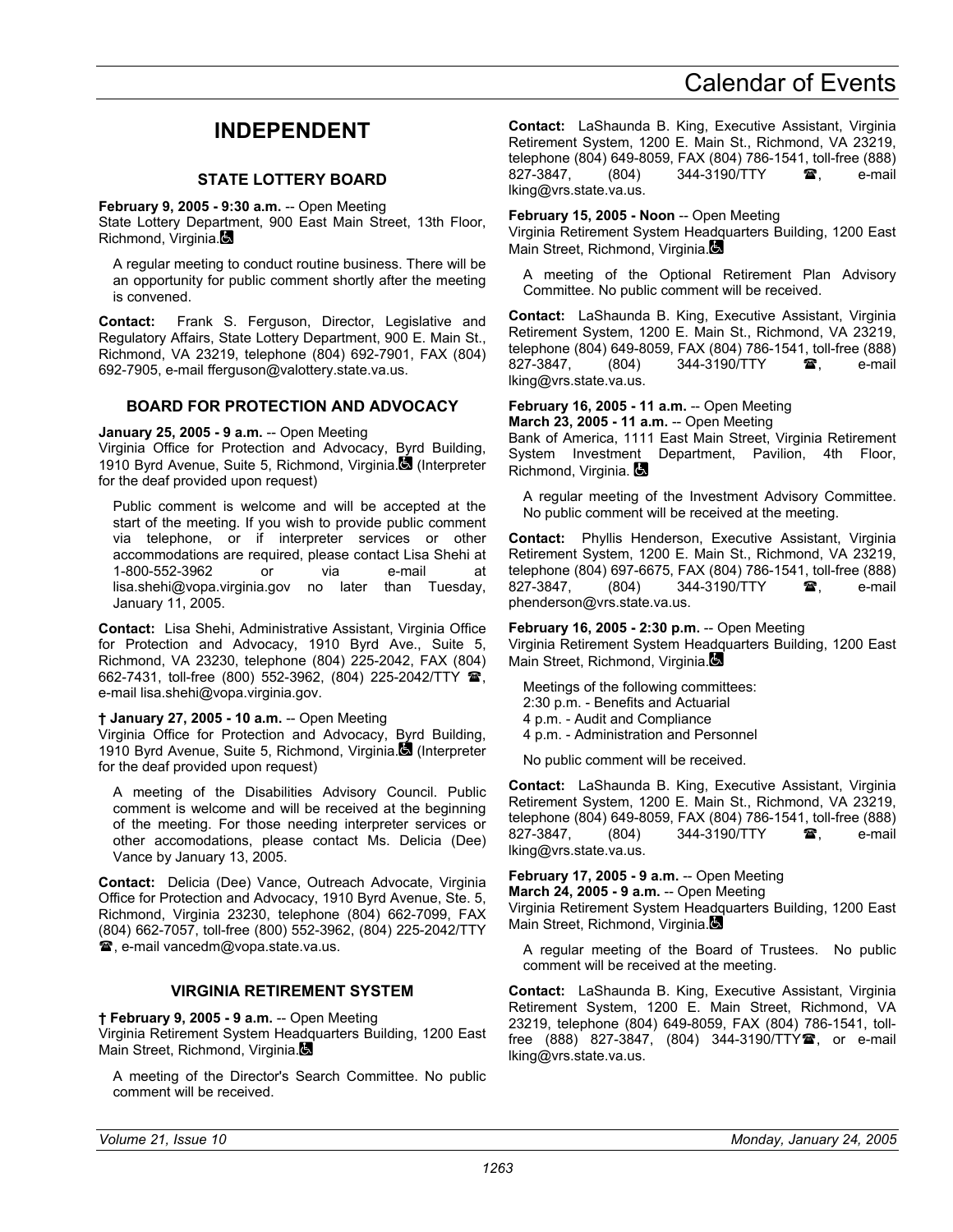# **LEGISLATIVE**

# **Notice to Subscribers**

<span id="page-63-0"></span>Legislative meetings held during the Session of the General Assembly are exempted from publication in the *Virginia Register of Regulations*. You may call Legislative Information for information on standing committee meetings. The number is (804) 698-1500.

# **CHRONOLOGICAL LIST**

#### **OPEN MEETINGS**

#### **January 24**  Barbers and Cosmetology, Board for Education, Department of - Advisory Board on Teacher Education and Licensure Environmental Quality, Department of Nursing, Board of **January 25**  Agriculture and Consumer Services, Department of - Virginia Marine Products Board Contractors, Board for Environmental Quality, Department of † Marine Resources Commission Medicine, Board of Nursing, Board of † Pharmacy, Board of Protection and Advocacy, Board for **January 26**  Aging, Commonwealth Council on Agriculture and Consumer Services, Department of - Virginia Pork Industry Board Air Pollution Control Board, State Compensation Board Mental Health, Mental Retardation and Substance Abuse Services, Department of - Community Integration Implementation Team † Mental Health, Mental Retardation and Substance Abuse Services, State Board of Nursing, Board of † Real Estate Board **January 27**  † Agriculture and Consumer Services, Department of - Virginia State Apple Board Library Board, State Nursing, Board of † Protection and Advocacy, Virginia Office for - Disabilities Advisory Council † Real Estate Board † Status of Women, Council on the **January 28**  † Latino Advisory Commission, Virginia † Physical Therapy, Board of Social Work, Board of **January 31**  † Alcoholic Beverage Control Board **February 1**  Branch Pilots, Board for

Soil Scientists and Wetland Professionals, Board for **February 2**  Branch Pilots, Board for Deaf and Hard-of-Hearing, Department for the † Environmental Quality, Department of Medicine, Board of - Advisory Board on Acupuncture - Advisory Board on Radiologic Technology † Pharmacy, Board of † Public Broadcasting Board, Virginia † Veterinary Medicine, Board of **February 3**  Architects, Professional Engineers, Land Surveyors, Certified Interior Designers and Landscape Architects, Board for Contractors, Board for † Environmental Quality, Department of Governor's Emergency Medical Services Advisory Board Medicine, Board of - Advisory Board on Athletic Training - Advisory Board on Physicians Assistants Real Estate Board † Veterinary Medicine, Board of **February 4**  † Art and Architectural Review Board **February 7**  † Agriculture and Consumer Services, Department of - Virginia Aquaculture Advisory Board **February 8**  Architects, Professional Engineers, Land Surveyors, Certified Interior Designers and Landscape Architects, Board for Contractors, Board for Nursing, Board of Resources Authority, Virginia † Waterworks and Wastewater Works Operators, Board for **February 9**  Contractors, Board for † Funeral Directors and Embalmers, Board of Lottery Board, State Real Estate Board † Retirement System, Virginia **February 10**  Architects, Professional Engineers, Land Surveyors, Certified Interior Designers and Landscape Architects, Board for † Contractors, Board for † Real Estate Board **February 11**  Counseling, Board of † Medicine, Board of Mines, Minerals and Energy, Department of **February 14**  † Alcoholic Beverage Control Board Nursing, Board of

† Contractors, Board for † Medicine, Board of

Museum of Fine Arts, Virginia

- Advisory Board on Occupational Therapy - Advisory Board on Respiratory Care

*Virginia Register of Regulations* 

Old Dominion University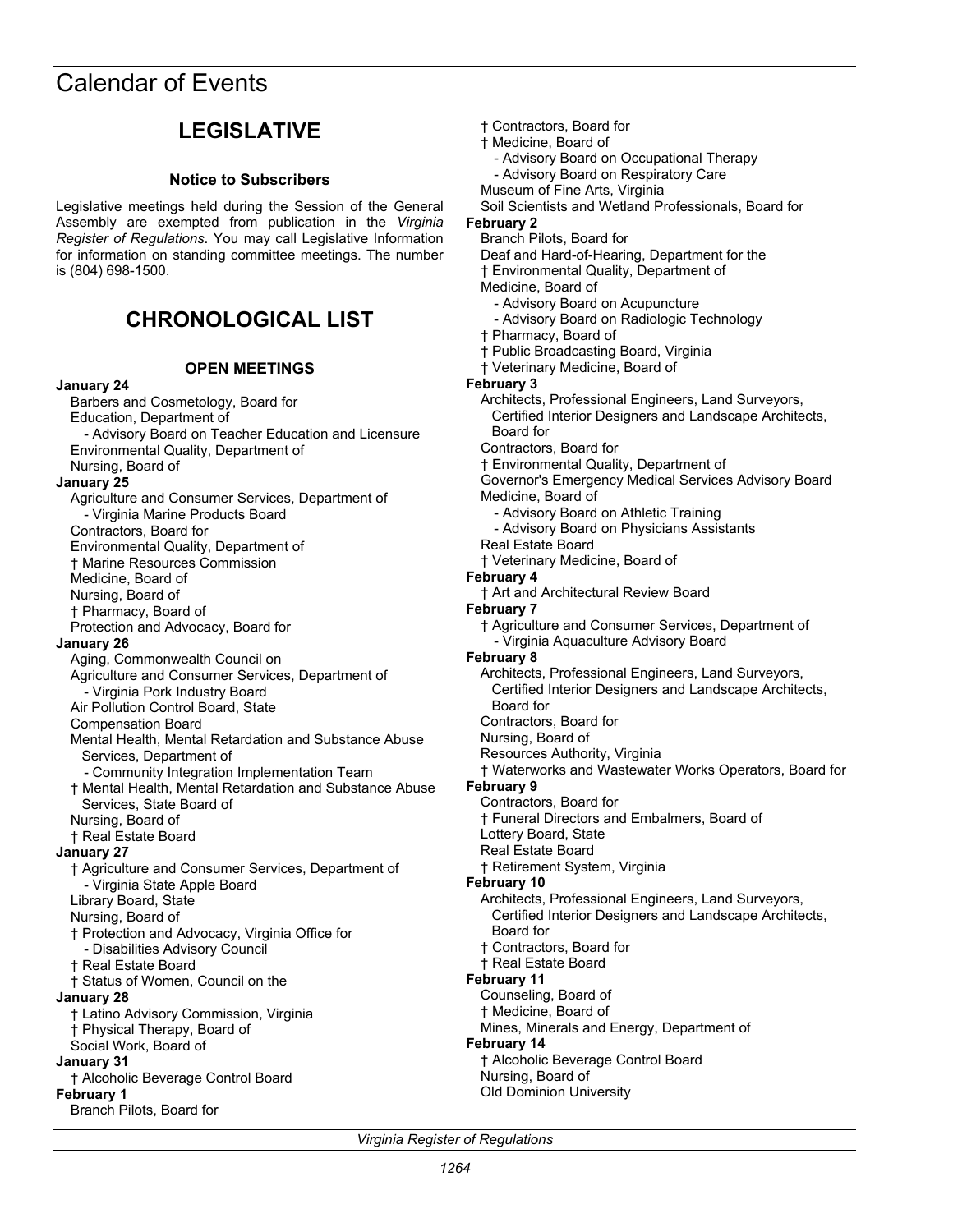**February 15**  Contractors, Board for Nursing, Board of Retirement System, Virginia **February 16**  † Asbestos, Lead, and Home Inspectors, Virginia Board for † Conservation and Recreation, Department of -Soil and Water Conservation Board, Virginia Milk Commission, State † Museum of Fine Arts, Virginia Retirement System, Virginia † Social Services, State Board of Treasury Board **February 17**  † Design-Build/Construction Management Review Board † Environmental Quality, Department of † Museum of Fine Arts, Virginia † Pharmacy, Board of Retirement System, Virginia † Social Services, State Board of **February 18**  Health Professions, Department of - Health Practitioners' Intervention Program Committee **February 21**  Agriculture and Consumer Services, Department of - Virginia Corn Board **February 22**  † Marine Resources Commission Nursing, Board of † Real Estate Appraiser Board **February 23**  † Contractors, Board for Education, Board of Health, Department of - Sewage Handling and Disposal Appeal Review Board † Medicine, Board of Nursing and Medicine, Joint Boards of † Water Control Board, State **February 24**  Agriculture and Consumer Services, Department of - Virginia Wine Board Audiology and Speech-Language Pathology, Board of Cemetery Board **February 28**  † Alcoholic Beverage Control Board **March 1**  Contractors, Board for Charitable Gaming Board Museum of Fine Arts, Virginia **March 2**  Air Pollution Control Board, State **March 3**  Polygraph Examiners Advisory Board **March 4**  † Art and Architectural Review Board **March 8**  † Contractors, Board for Funeral Directors and Embalmers, Board of † Medical Assistance Services, Board of Resources Authority, Virginia **March 9**  Veterans Services, Department of

- Veterans Services Foundation Waterworks and Wastewater Works Operators, Board for **March 10**  Agriculture and Consumer Services, Department of - Virginia Soybean Board **March 11**  Child Fatality Review Team, State Health, Department of - Virginia Early Hearing Detection and Intervention Program Advisory Committee **March 14**  Library Board, State Nursing, Board of **March 15**  Corrections, Board of Nursing, Board of † Water Control Board, State **March 16**  Community Colleges, State Board for Corrections, Board of Nursing, Board of People with Disabilities, Virginia Board for † Social Services, State Board of Treasury Board **March 17**  † Agriculture and Consumer Services, Board of Architects, Professional Engineers, Land Surveyors, Certified Interior Designers and Landscape Architects, Board for Community Colleges, State Board for † Design-Build/Construction Management Review Team Nursing, Board of People with Disabilities, Virginia Board for **March 19**  Conservation and Recreation, Department of - Virginia Cave Board **March 21**  Education, Department of - Advisory Board on Teacher Education and Licensure Hearing Aid Specialists, Board for Old Dominion University **March 22**  Alzheimer's Disease and Related Disorders Commission † Health Professions, Department of † Marine Resources Commission **March 23**  † Conservation and Recreation, Department of - Soil and Water Conservation Board, Virginia Education, Board of † Real Estate Board † Recycling Markets Development Council Retirement System, Virginia **March 24**  † Real Estate Board Retirement System, Virginia **March 31**  Arts, Virginia Commission for the **April 1**  † Art and Architectural Review Board **April 4** 

Barbers and Cosmetology, Board for